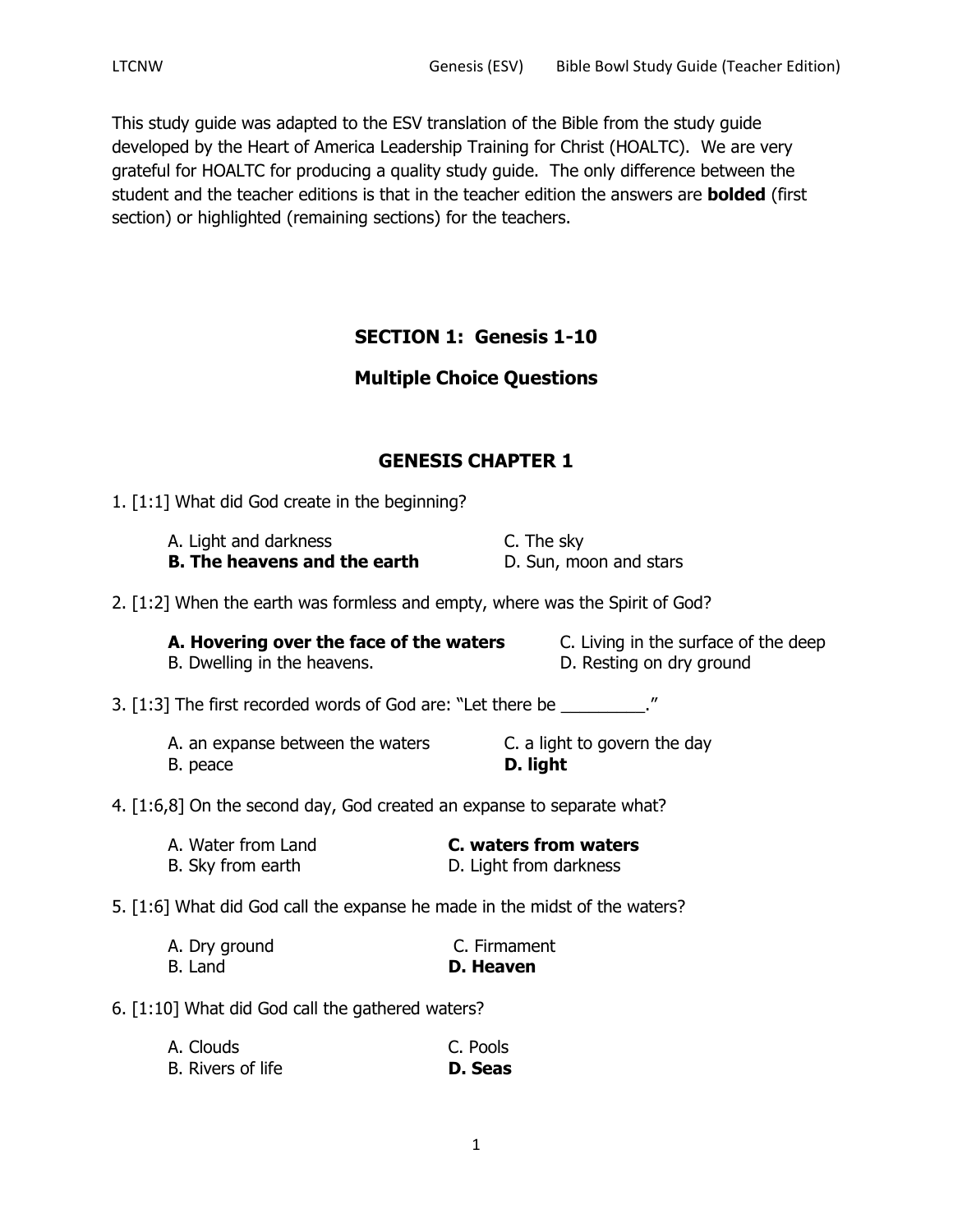7. [1:11,13] Which of the following was created on the third day?

| A. Dry land and vegetation | C. Seas teeming with living creatures |
|----------------------------|---------------------------------------|
| B. Dry land only           | D. Lights of the sky                  |

8. [1:14] What did God create to serve as signs to mark seasons and days and years?

| A. The sun | C. Vegetation                           |
|------------|-----------------------------------------|
| B. Man     | D. Lights in the expanse of the heavens |

9. [1:20, 21,23] Which of the following did God create on the fifth day?

- A. Sun, moon and stars
- B. Vegetation for the land
- **C. great sea creatures and every winged bird**
- D. Livestock, birds, and creatures of the sea

10. [1:20,23] When were the first living creatures created?

| A. Third Day  | C. Fifth Day |
|---------------|--------------|
| B. Fourth Day | D. Sixth Day |

11. [1:24,31] On what day were the livestock, creeping things and beast of the earth created?

| A. Third  | C. Fifth |
|-----------|----------|
| B. Fourth | D. Sixth |

12. [1:24] Of the following choices, which did God create last?

| A. Birds of the air | C. Plants bearing seed |
|---------------------|------------------------|
| <b>B. Livestock</b> | D. Trees bearing fruit |

13. [1:27] Which of the following was created on the sixth day?

| A. Man                                   | B. Man, livestock and birds                   |
|------------------------------------------|-----------------------------------------------|
| C. Fish of the seas and birds of the air | D. All living things according to their kinds |

14. [1:22,28] Which of God's creations did he bless and say, "Be fruitful and increase in number"?

A. Man and woman C. Man, livestock, birds and water creatures **B. Man, sea creatures and birds** D. All of creation

15. [1:27, 28] Who was to have dominion over the fish of the sea and over the birds of the heavens and over every living thing that moves on the earth?

| A. God                | C. Man (male and female) |
|-----------------------|--------------------------|
| <b>B. Holy Spirit</b> | D. The lion              |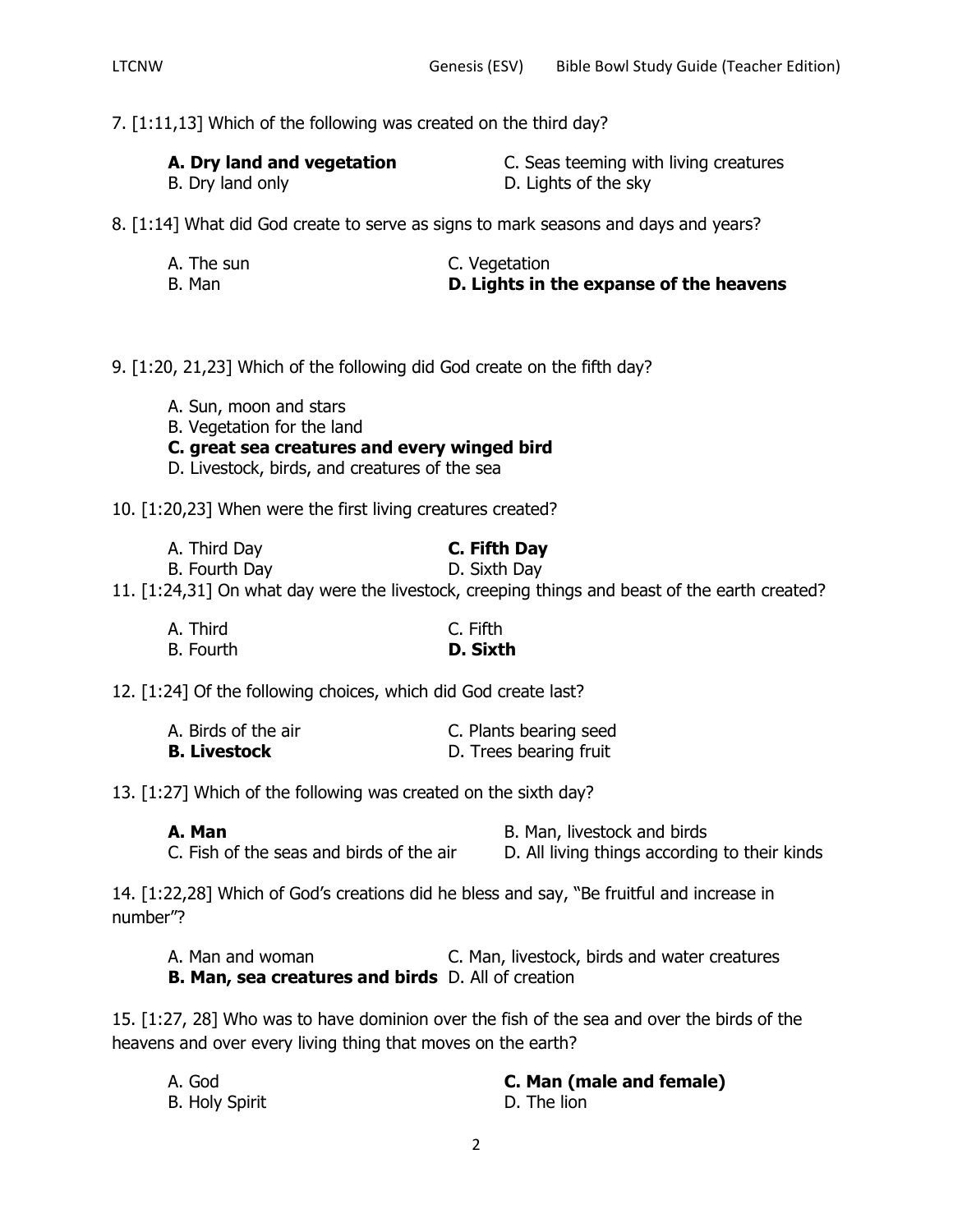- 16. [1:31] God saw everything that he made, and behold it was \_\_\_\_\_\_\_\_\_\_\_\_\_.
	- A. good C. as he designed<br> **B. very good** C. as he designed<br>
	D. complete **B. very good**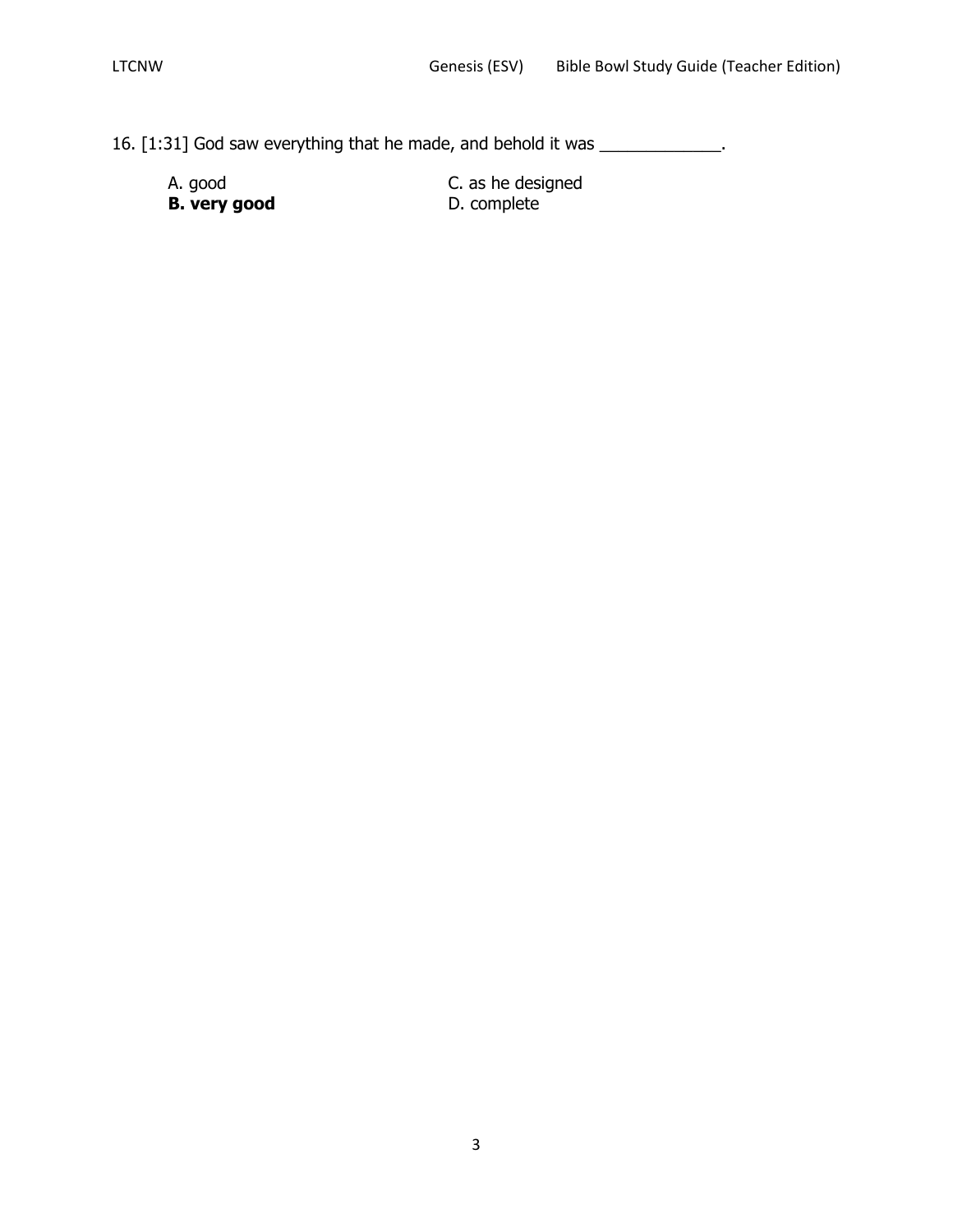1. [2:1] After the sixth day, what had been finished and all the host of them?

| A. The stars of the heaven                   | C. Heavens and earth |
|----------------------------------------------|----------------------|
| B. Man and animals                           | D. The seas          |
| 2. [2:2] What did God do on the seventh day? |                      |

A. Made Eve **C.** Created man and animals **B. finished the work that he had done and rested** D. Completed his creation

3. [2:3] What happened on the seventh day that led God to bless it and make it holy?

**A. He rested from all his work** C. It was the day he created man B. He saw his creation and called it good D. There was nothing for man to do that day

4. [2:5] Why had no bush of the field or small plant yet sprung up?

| <b>A. God had not caused it to rain on the land</b> C. The soil was too rocky |                                          |
|-------------------------------------------------------------------------------|------------------------------------------|
| B. God had not yet formed dry land                                            | D. God was angry at Adam for disobeying, |
| -- -                                                                          | thus He had to work the soil             |

5. [2:7] From what did God form man?

| A. Breath of Life | C. Clay                 |
|-------------------|-------------------------|
| B. A rib          | D. Dust from the ground |

6. [2:8] Where was the garden in which God put the man whom he had formed?

| A. In the Valley of Pishon | C. In the east, in Eden |
|----------------------------|-------------------------|
| B. By the spring of life   | D. In the land of Cush  |

7. [2:9] What two trees were planted in the midst of the garden?

A. Apple tree and fig tree C. Tree of life and tree of hope **B. Tree of life and tree of the knowledge** D. Tree of good and tree of evil of good and evil

8. [2:10-14] What are the names of the four headwaters flowing out of Eden?

| A. Pishon, Gihon, Tigris, Euphrates | C. Havilah, Cush, Asshur, Euphrates  |
|-------------------------------------|--------------------------------------|
| B. Pishon, Havilah, Tigris, Nile    | D. Pishon, Tigris, Euphrates, Jordan |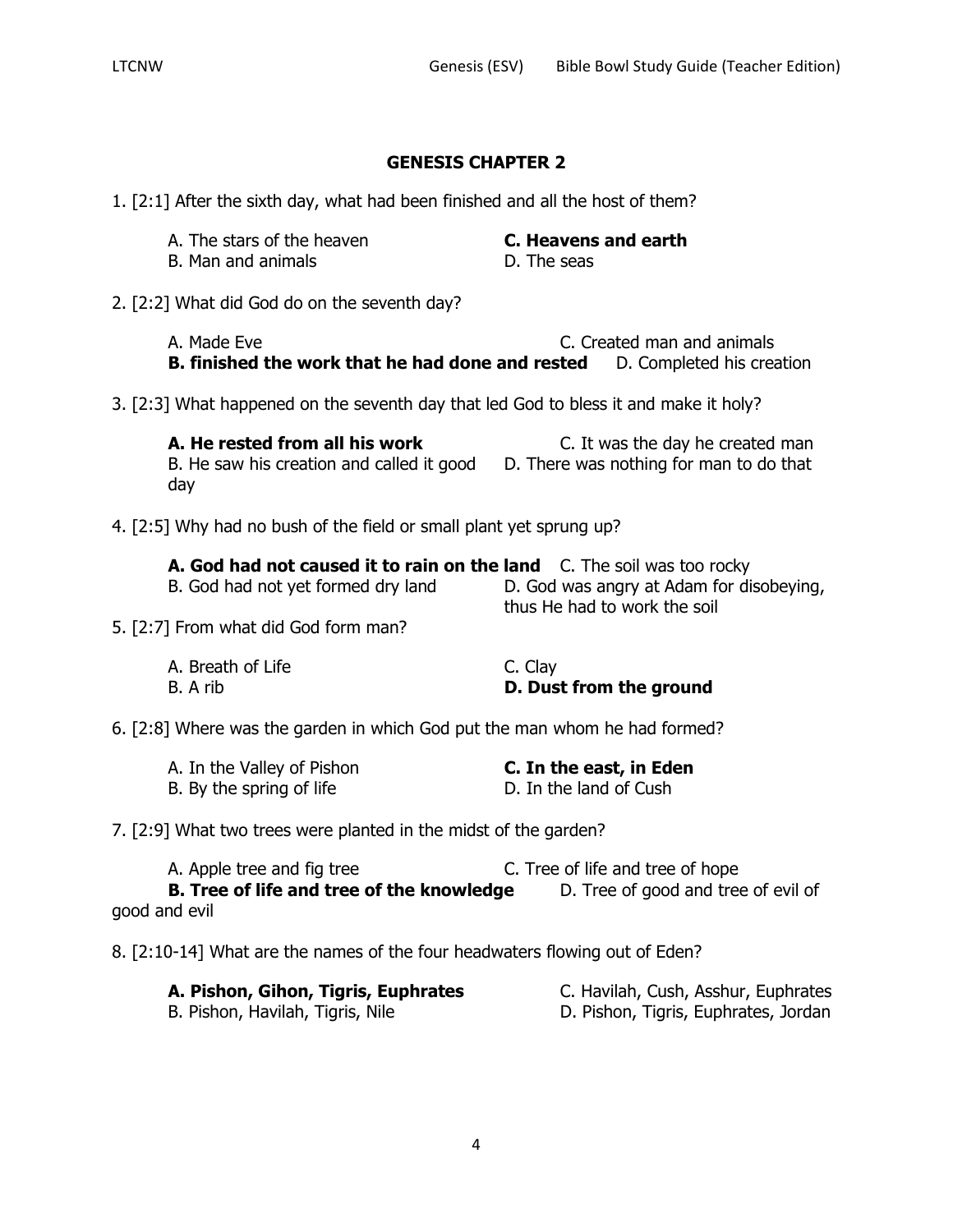9. [2:17] What did God say would happen when man ate from the tree of the knowledge of good and evil?

- A. He would become like God C. He would see evil
- B. His eyes would be opened **D. He would surely die**

10. [2:18] Why did God make a helper for the man?

**A. It was not good for man to be alone**

- B. Adam needed help caring for the garden
- C. His creation was not yet complete
- D. Without a helper, man could not reproduce
- 11. [2:19] Who named all of the living creatures?

| A. Adam and Eve | C. The man |
|-----------------|------------|
| B. God          | D. Eve     |

12. [2:21-22] From what did God make the woman?

| A. The dust of the ground | C. A rib out of the man |
|---------------------------|-------------------------|
| B. The breath of life     | D. Clay                 |

13. [2:23] Who was described as being "bone of my bones and flesh of my flesh?"

| A. Woman | C. Cain  |
|----------|----------|
| B. Man   | D. Judah |

14. [2:24] What happens when a man leaves his father and mother and holds fast to his wife?

| A. They are united before God | C. They are considered holy |
|-------------------------------|-----------------------------|
| B. They find a new home       | D. They become one flesh    |

15. [2:25] How does Genesis 2:25 indicate Adam and his wife responded to being naked?

- A. They were ashamed **C.** They immediately hid
- 
- **B. They were not ashamed** D. They asked God for clothing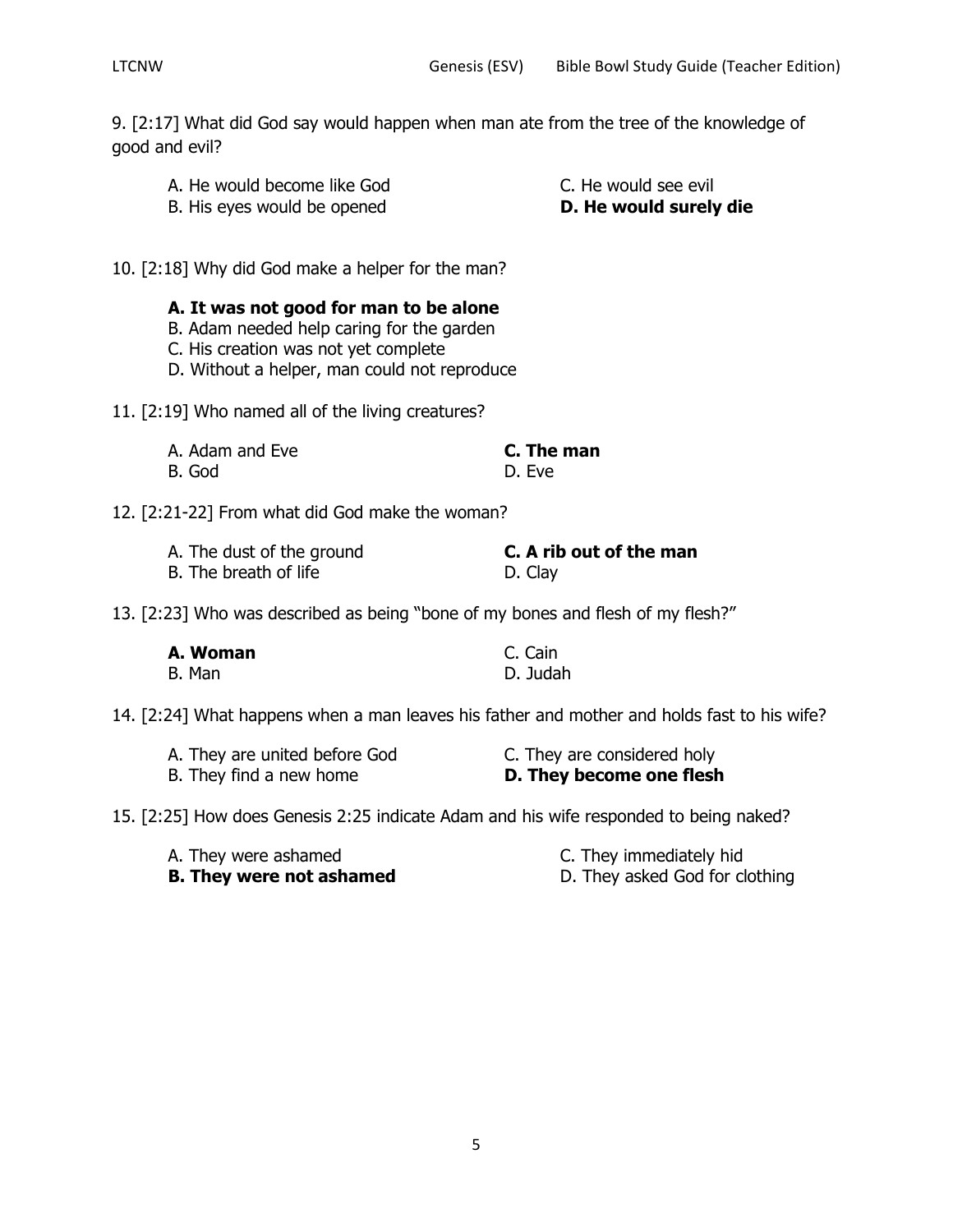1. [3:1] What was more crafty than any of the beast of the field that the LORD God had made?

| A. Serpent | C. Owl |
|------------|--------|
| B. Fox     | D. Man |

2. [3:5] Why does the serpent tell Eve that she should eat the fruit from the tree in the middle of the garden?

| A. She would have great power | C. It would please her husband |
|-------------------------------|--------------------------------|
| B. She would live forever     | D. She would be like God       |

3. [3:5] The serpent told Eve that if she ate the fruit from the tree in the middle of the garden, she would be like God in what way?

| A. Live forever      | C. Know good and evil           |
|----------------------|---------------------------------|
| B. Have great powers | D. Have dominion over the earth |

4. [3:6] Why did the woman eat the fruit of the tree in the middle of the garden?

| A. the tree was desired to make one wise | C. God said it was safe to eat |
|------------------------------------------|--------------------------------|
| B. It was tasty                          | D. Adam tempted her            |

5. [3:7] What did the woman and her husband realize when they ate the fruit?

| A. They would have to leave the garden | C. They were naked     |
|----------------------------------------|------------------------|
| B. The serpent had lied                | D. It had a worm in it |

6. [3:8] What did the man and woman hear after making fig leaf coverings for themselves?

| A. Birds singing                    | C. Serpent hissing |
|-------------------------------------|--------------------|
| <b>B.</b> God walking in the garden | D. Thunder         |

7. [3:8] When the man and his wife heard the sound of the LORD God in the garden, what did they do?

> **A. Hid among the trees** C. Repented B. Fell to the ground in worship D. Made garments to cover themselves

## 8. [3:12] Who does the man say gave him the fruit that he ate?

| A. He took it from the tree himself | C. The woman |
|-------------------------------------|--------------|
| B. The serpent                      | D. Satan     |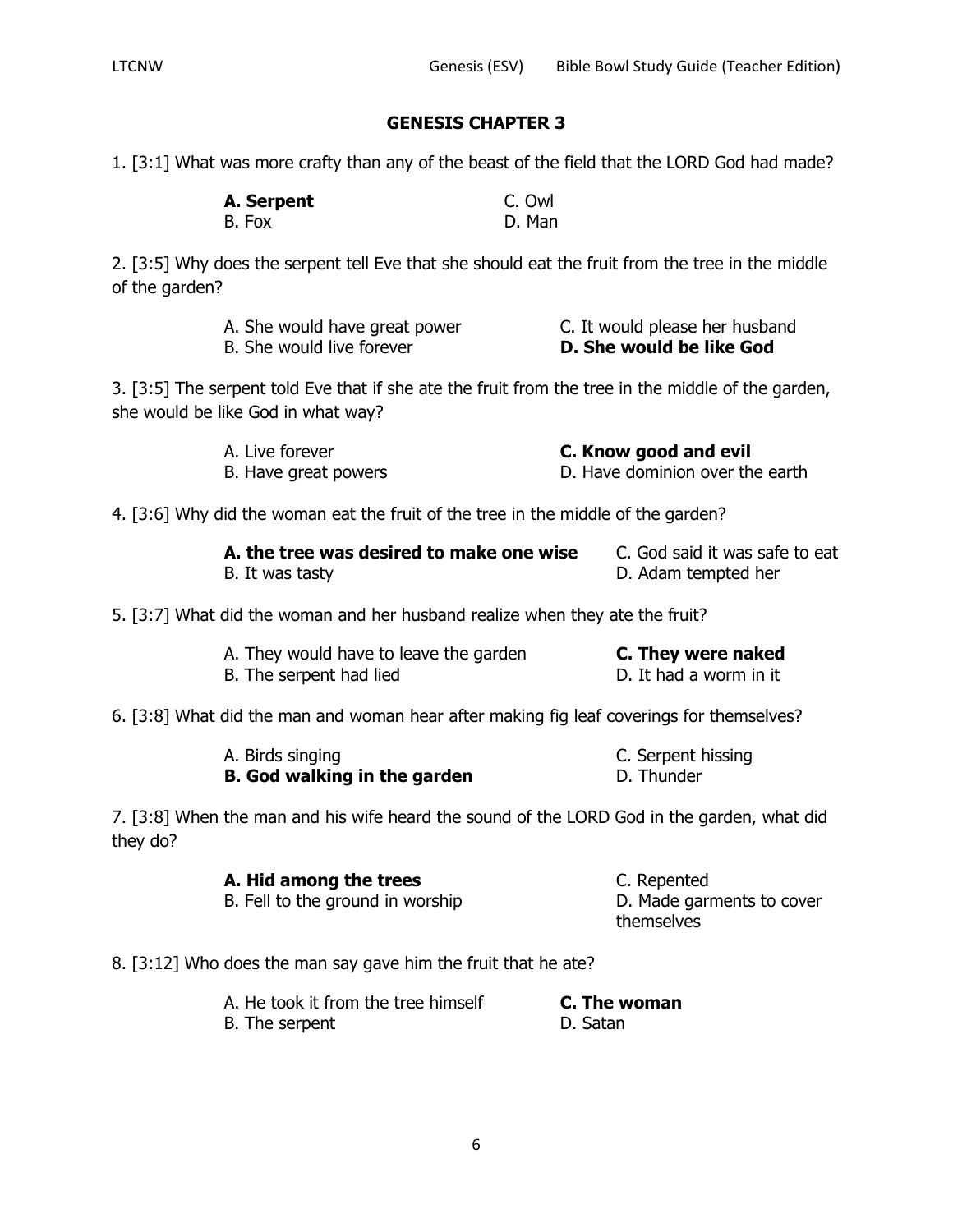9. [3:14] God cursed the serpent to do what for all the days of his life?

| A. Be poisonous        | C. Will find no food to eat     |
|------------------------|---------------------------------|
| B. Be feared among men | D. go on his belly and eat dust |

10. [3:16] Which of the following was one of Eve's punishments for disobeying God?

| A. To rule over her husband    | C. multiply your pain in<br>childbearing |
|--------------------------------|------------------------------------------|
| B. To crush the serpent's head | D. To till the ground                    |

11. [3:17-19] What does God say to Adam because he listened to the voice of his wife and ate from the tree?

A. You will serve your wife

# **B. The ground will produce thorns and thistles for you**

- C. You will be cursed among men
- D. Your days will be limited

12. [3:21] What did the LORD God make for Adam and his wife before he banished them from the garden?

**A. Garments of skin** C. Tools for working the land

B. Coverings from fig leaves D. Shelter from the harsh elements

- 
- 13. [3:22-23] Why did God banish man from the Garden of Eden?
	- A. Because he sinned
	- B. Because he blamed the woman
	- **C. So he could not eat from the tree of life and live forever**
	- D. Because he had to work the ground

14. [3:24] What did God place on the east side of the Garden of Eden to guard the way to the tree of life?

> A. Cherubim and seraphim C. Wild dogs **sword**

B. The sword of the Spirit **D. Cherubim and a flaming**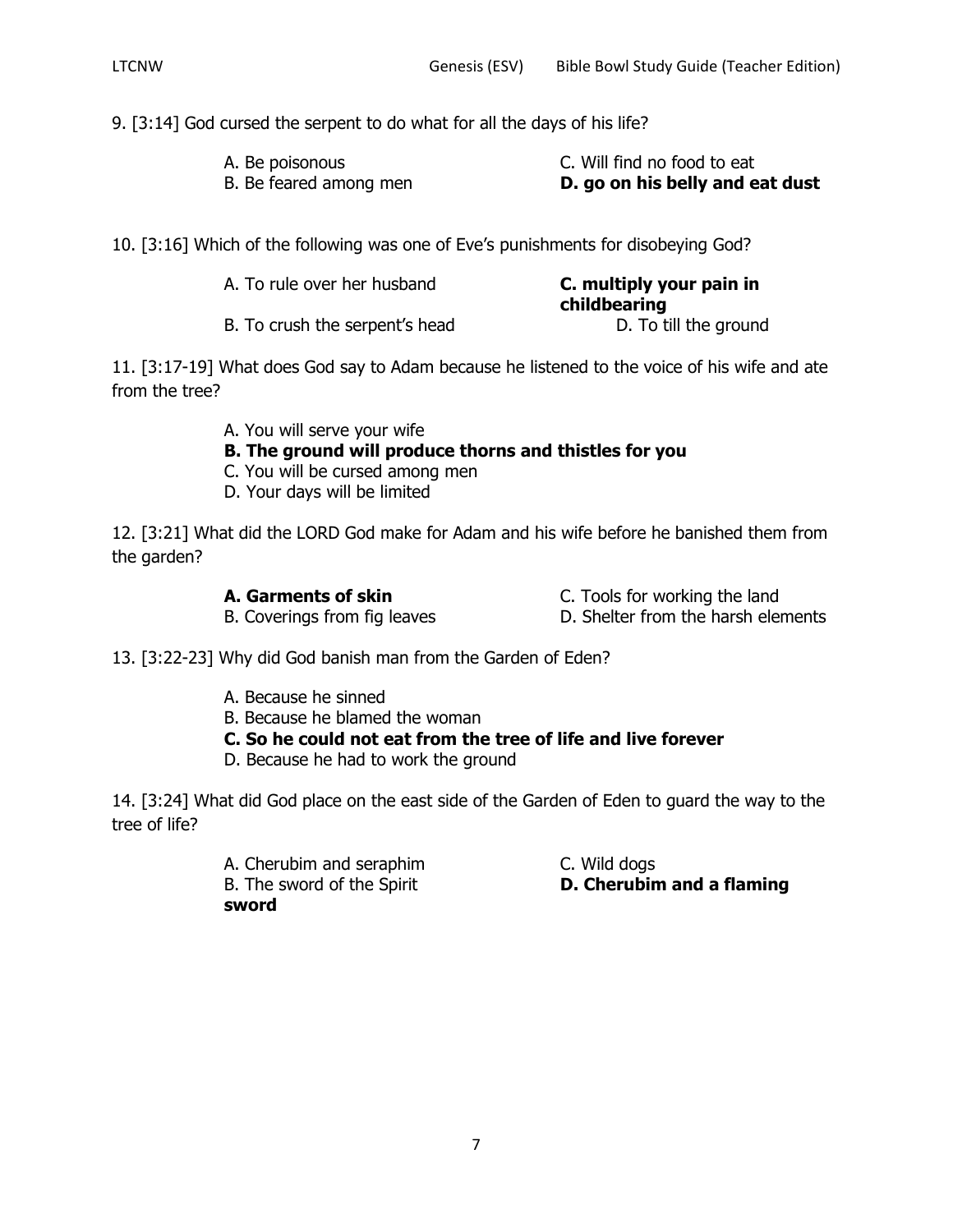1. [4:1] Who was born first to Adam and Eve?

| A. Cain | C. Seth |          |
|---------|---------|----------|
| B. Abel |         | D. Enoch |

2. [4:2] Which of Adam's sons was a worker of the ground?

| A. Adah        | C. Seth  |
|----------------|----------|
| <b>B. Cain</b> | D. Jacob |

3. [4:4] What was Abel's offering for which the LORD had regard?

| A. Lean portions from his flock | C. The best of both his flocks and fruits |
|---------------------------------|-------------------------------------------|
| B. First fruits of soil         | D. Fat portions from some of the          |
|                                 | firstborn of his flock                    |

4. [4:5] Why was Cain very angry and his face fell?

| A. The LORD banished him from the land | C. He was jealous of Abel    |
|----------------------------------------|------------------------------|
| B. He killed his brother               | D. God had no regard for his |
|                                        | <b>offering</b>              |

5. [4:7] The LORD told Cain that "sin is crouching at your door. It is contrary to you, but you must \_\_\_\_\_\_\_\_\_\_\_\_\_\_."

| A. rule over it | C. not be tempted           |
|-----------------|-----------------------------|
| B. flee from it | D. be strong and courageous |

6. [4:9] When God asked Cain where his brother was, what was Cain's response?

| A. Tending his flocks               | C. He is hiding from you, O God  |
|-------------------------------------|----------------------------------|
| <b>B. Am I my brother's keeper?</b> | D. He went away for a short time |

7. [4:11-12] What was one of Cain's punishments for killing his brother?

# **A. The ground would no longer yield its strength**

- B. He would not have children
- C. He was a marked man and would be killed him by whoever found him
- D. He must care for Abel's family

8. [4:12] Who was to become a fugitive and a wanderer?

| A. Cain |                            | C. Esau    |  |
|---------|----------------------------|------------|--|
|         | B. The descendants of Abel | D. Zebulun |  |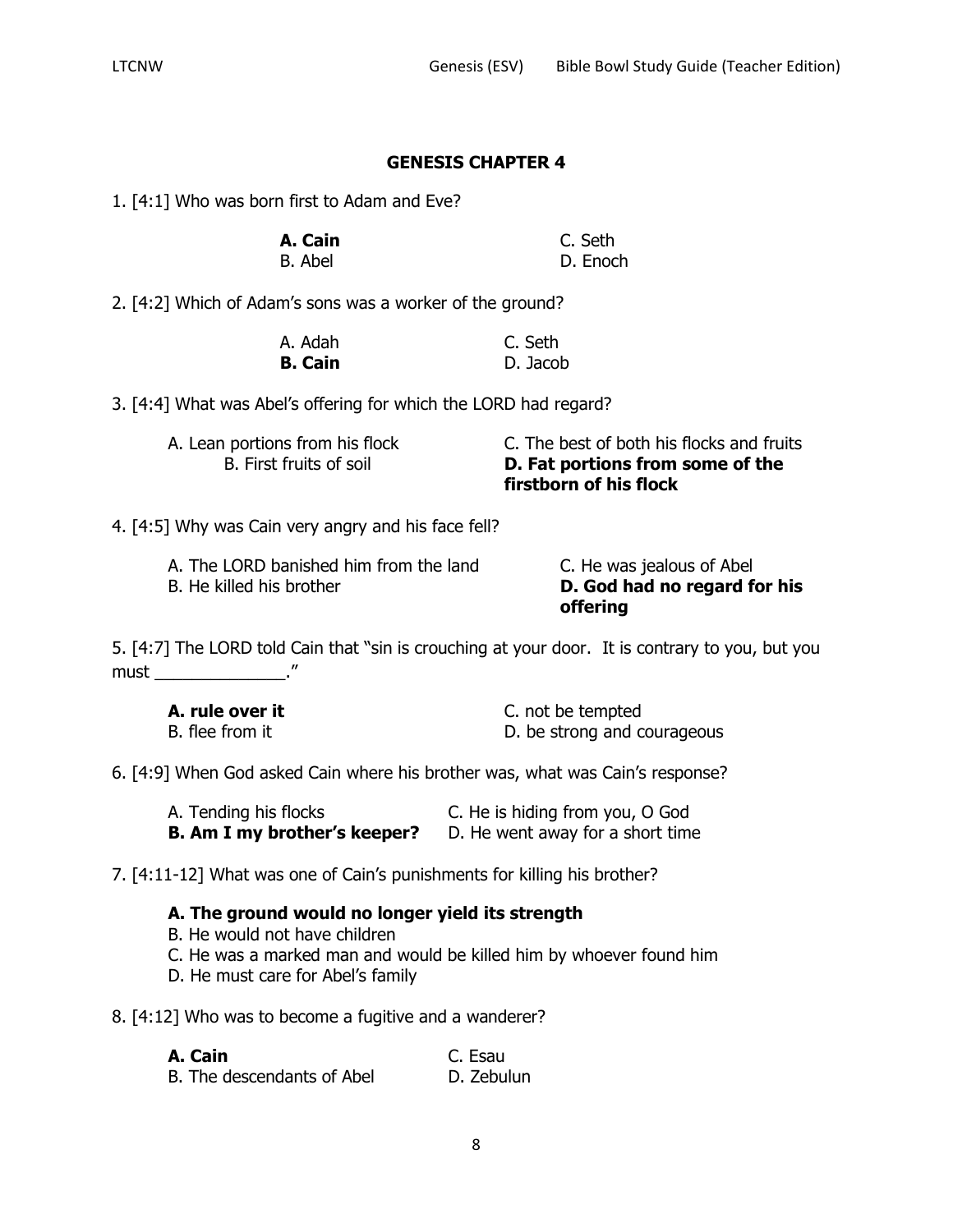9. [4:15] What did God put on Cain so that no one who found him would kill him?

| A. A robe   | C. A curse |
|-------------|------------|
| B. An ephod | D. A mark  |

10. [4:17] After whom did Cain name the city that he built?

| A. El-Yon | C. Adam  |
|-----------|----------|
| B. Edom   | D. Enoch |

11. [4:20] Jabel was the father of those who \_\_\_\_\_\_\_\_\_\_\_\_\_\_\_.

| A. live in tents and have livestock |
|-------------------------------------|
| B. play the harp and flute          |

C. make tools from bronze and iron D. work the land

12. [4:24] How many times did Lamech say he would be avenged?

| A. Sevenfold           | <b>C. Seventy-sevenfold</b> |
|------------------------|-----------------------------|
| B. Seventy times seven | D. Forever                  |

13. [4:25] What child did God grant to Adam to replace Abel, who had been killed by Cain?

| A. Enosh       | C. Lamech     |
|----------------|---------------|
| <b>B. Seth</b> | D. Tubal-Cain |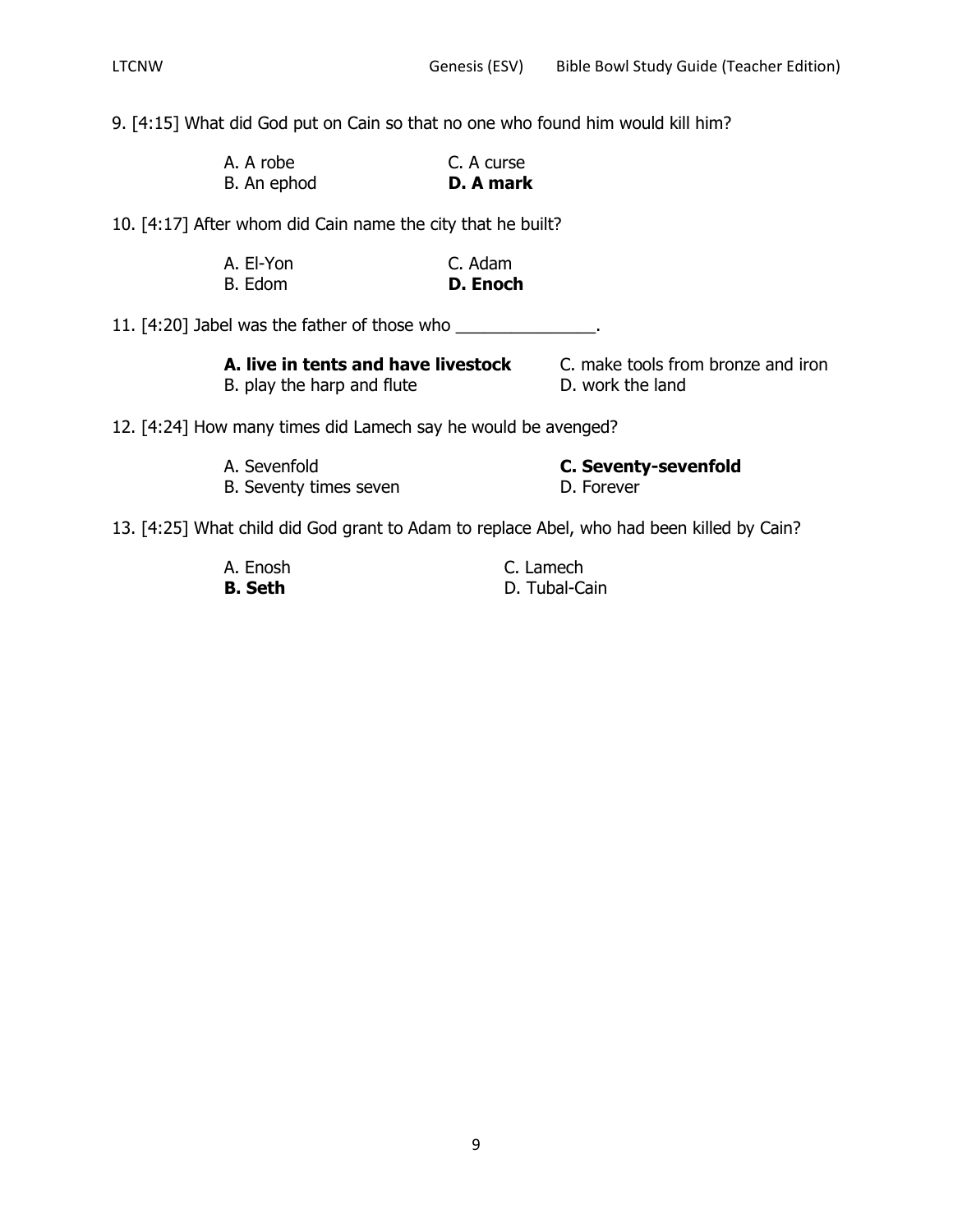|                                                        |                                                                                  |              | <b>GENESIS CHAPTER 5</b>                                                                                                |
|--------------------------------------------------------|----------------------------------------------------------------------------------|--------------|-------------------------------------------------------------------------------------------------------------------------|
|                                                        | 1. [5:1] Genesis Chapter 5 is the book of the generations of ___________________ |              |                                                                                                                         |
|                                                        | A. Abraham<br>B. the flood                                                       | C. Adam      | D. the fall of man                                                                                                      |
|                                                        |                                                                                  |              | 2. [5:3] What was the name of the son born to Adam when he had lived 130 years?                                         |
|                                                        | A. Seth<br>B. Cain                                                               |              | C. Abel<br>D. Enosh                                                                                                     |
| 3. [5:3] Adam's son, Seth, is described as being what? |                                                                                  |              |                                                                                                                         |
|                                                        | A. The heir of Adam C. Blessed above all men                                     |              | B. In the image of God <b>D. In Adam's own likeness, in his own image</b>                                               |
|                                                        | 4. [5:5] Altogether, how long did Adam live?                                     |              |                                                                                                                         |
|                                                        | A. 777 years<br><b>B.</b> 782 years                                              | D. 962 years | <b>C. 930 years</b>                                                                                                     |
|                                                        | 5. [5:18] Which of the following men had a son named Enoch?                      |              |                                                                                                                         |
|                                                        | A. Seth<br>B. Lamech                                                             | D. Jared     | C. Judah                                                                                                                |
|                                                        | 6. [5:21] Who is the son of the Enoch that is mentioned in Chapter 5?            |              |                                                                                                                         |
|                                                        | A. Kenan<br>B. Noah                                                              | D. Lamech    | <b>C. Methuselah</b>                                                                                                    |
|                                                        | 7. [5:24] Who walked with God for 300 years, then was no more?                   |              |                                                                                                                         |
|                                                        | A. Abel<br><b>B.</b> Mahalalel                                                   | D. Enoch     | C. Methuselah                                                                                                           |
|                                                        | 8. [5:24] What happened to Enoch when he had lived 365 years?                    |              |                                                                                                                         |
|                                                        | A. God took him                                                                  |              | C. He was appointed priest<br>B. He had a son named Methuselah D. He had a son named Lamech and lived<br>362 more years |
|                                                        | 9. [5:27] Which of Adam's descendants lived the longest at 969 years?            |              |                                                                                                                         |
|                                                        |                                                                                  |              |                                                                                                                         |

**B. Methuselah**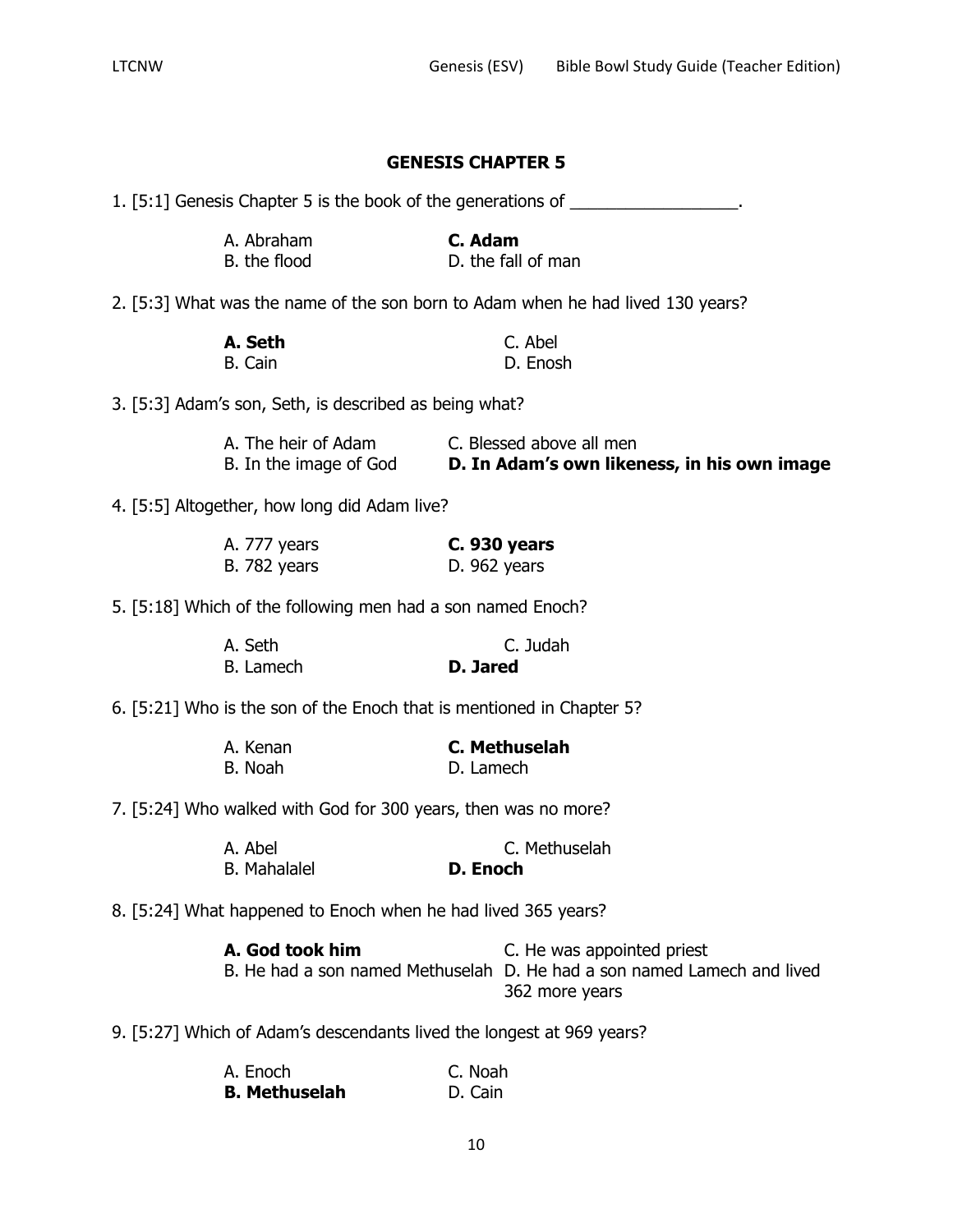10. [5:29] Of whom was it said, "out of the ground that the LORD has cursed, this one shall bring us relief from our work and from the painful toil of our hands."

| A. Seth        | C. Enoch |
|----------------|----------|
| <b>B.</b> Noah | D. Jabal |

11. [5:32] After Noah was \_\_\_\_\_\_ years old, he became the father of Shem, Ham, and Japheth.

| A. 187 | C. 500 |
|--------|--------|
| B. 365 | D. 777 |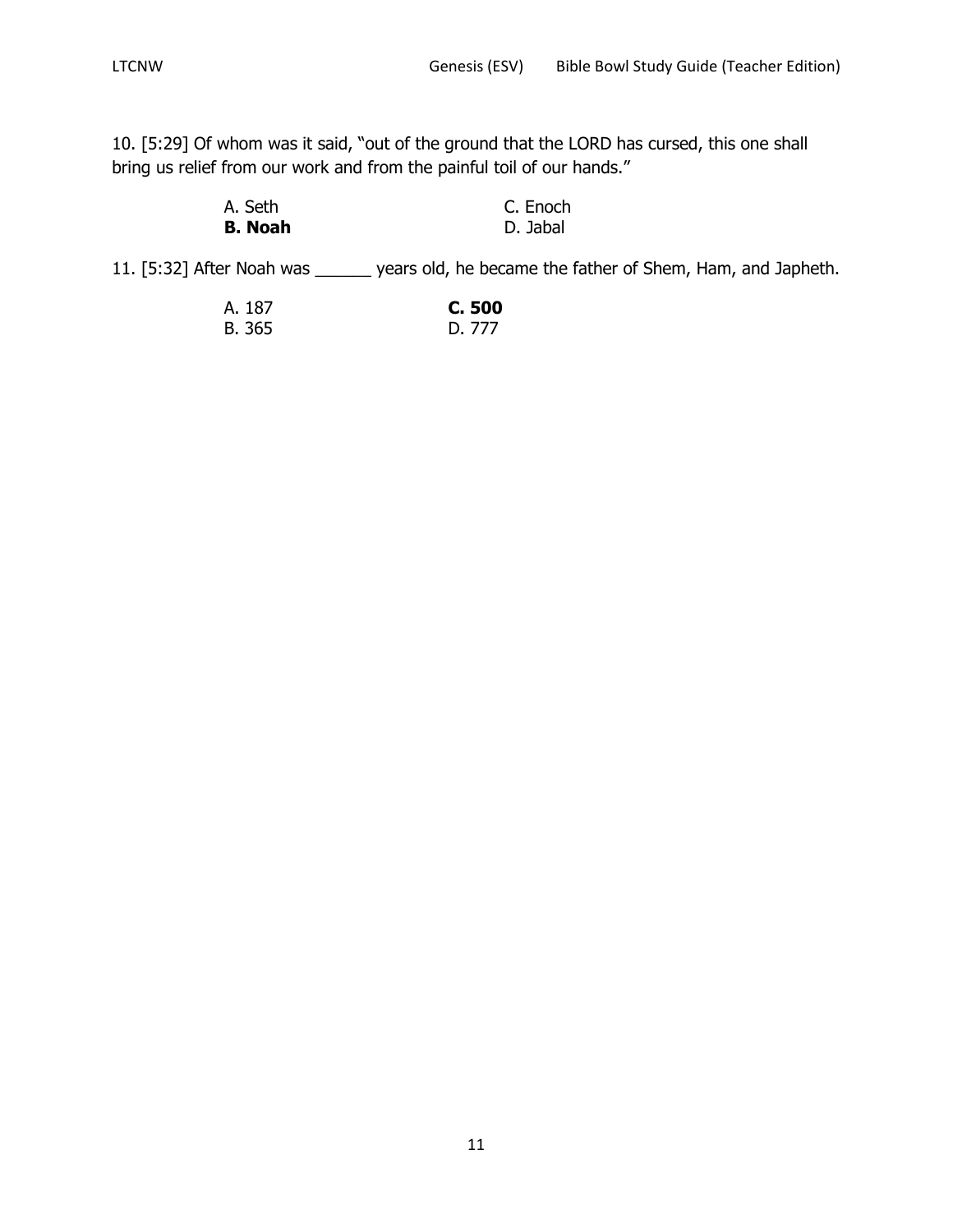1. [6:3] When the LORD said that his Spirit would not contend with humans forever, how long did God say that their days would be?

> A. 70 years **C. 120 years** B. 75 years D. 969 years

2. [6:5] What did God see about the human race on the earth?

# **A. Their wickedness was great and his thoughts were evil**

- B. They were full of joy
- C. They were grieved in their hearts
- D. They had good hearts

3. [6:6] In the days the Nephilim were on the earth, how did God feel about having made human beings?

- A. He said his creation was good
- B. He wished for more humans like these
- **C. the LORD regretted that he had made man**
- D. Happy he made humans in his own image

4. [6:7] Because God regretted he had made human beings on earth, what did he say that he would wipe out?

## A. Mankind

- **B. man, animals, creeping things, and birds**
- C. Everything but two of every living creature
- D. Creatures that move on the ground

5. [6:8] According to Chapter 6, who found favor in the eyes of the LORD?

**A. Noah** C. The men of Nineveh B. Noah and his family D. Enoch

6. [6:11] During the time of Noah, the earth was corrupt in God's sight and was full of what?

| A. Violence        | C. Sin    |
|--------------------|-----------|
| <b>B.</b> Nephilim | D. Malice |

7. [6:13] What did God tell Noah he was going to put an end to, because the world was filled with violence?

| A. Mankind's sin | C. All flesh and the earth  |
|------------------|-----------------------------|
| B. The universe  | D. Only people, not animals |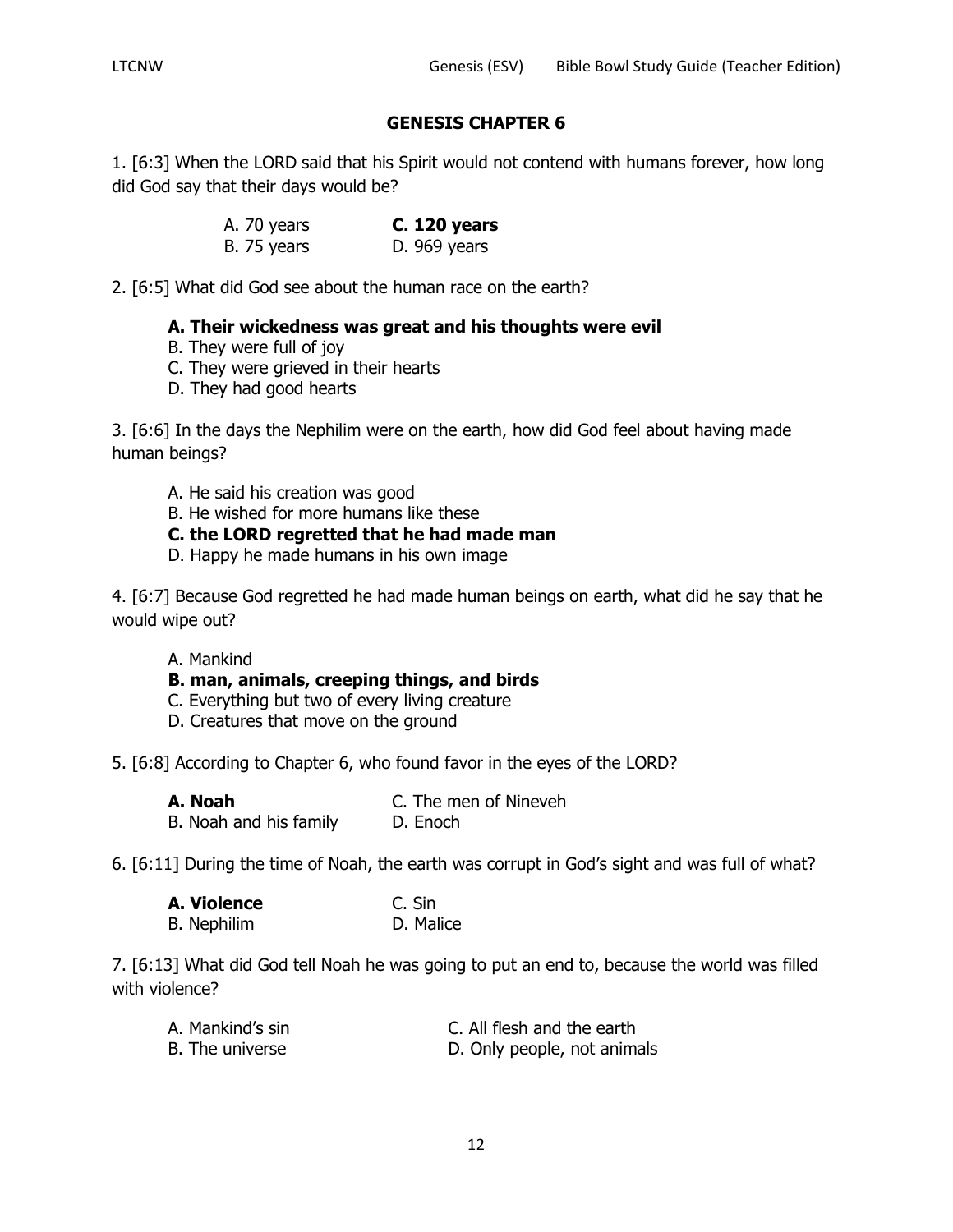- 8. [6:14] What did God tell Noah to make?
	- A. An ark of cypress wood C. Peace with all people **B. An ark of gopher wood** D. An altar to offer a sacrifice for mankind's sins
- 9. [6:14] How was the ark to be coated?
	- A. With hides of water animals **C. With pitch inside and out**
		-
	- B. With pitch inside and hides outside D. With oil
- 
- 10. [6:16] Where was Noah to place a door on the ark?

# **A. In the side**

- B. In the upper, middle and lower decks
- C. One on the side and one on the top deck
- D. On the stern
- 11. [6:16] How many decks were to be on the ark?

| A. 2       | C.5  |
|------------|------|
| <b>B.3</b> | D.10 |

12. [6:18] What did God say he would establish with Noah?

| A. A lasting ordinance for his people | C. His covenant          |
|---------------------------------------|--------------------------|
| B. A nation as numerous as the stars  | D. A hedge of protection |

- 13. [6:18] Who from Noah's family was to enter the ark with him?
	- A. His grandchildren
	- B. His wife and sons
	- **C. His wife, his sons, and his sons' wives**
	- D. No one, just the animals as God commanded
- 14. [6:20] What did God tell Noah that the animals would do?
	-
	- A. Hide in caves C. Swim and be kept alive
	- B. Be kept from all harm **D. Come to Noah to be kept alive**
		-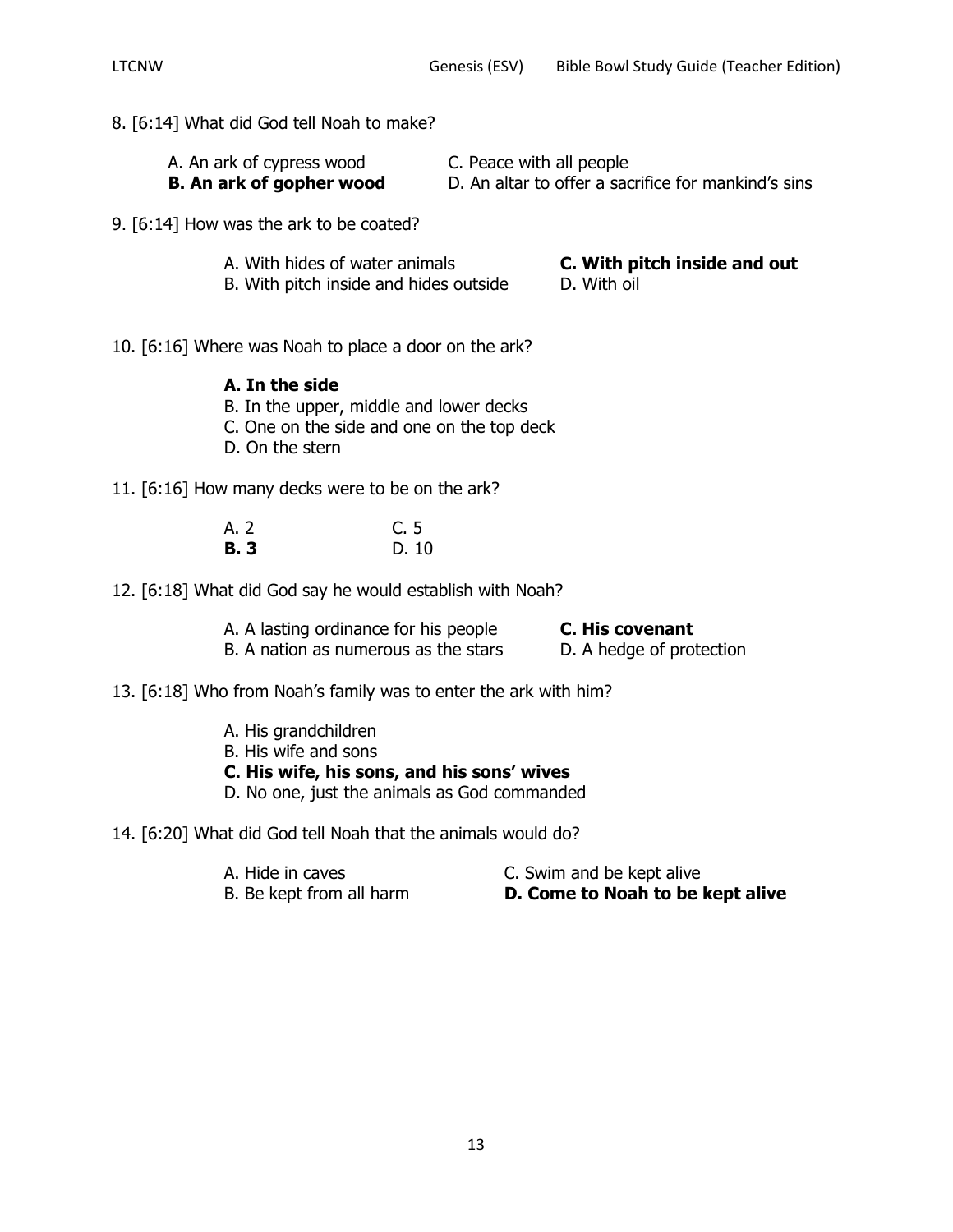- 1. [7:1] Why did God tell Noah to enter the ark?
	- A. To put the animals in their stalls
	- B. The rain was getting ready to start
	- **C. Because God found Noah to be righteous**
	- D. To ensure all of the provisions were loaded
- 2. [7:2] How many of each kind of animal was Noah to take on the ark?
	- A. Two of every kind
	- **B. Seven pairs of every clean animal and**
	- **two pairs of every unclean animal**
	- C. A total of nine of each kind
	- D. One male, one female of every kind
- 3. [7:3] In addition to the animals, how many of each kind of bird was to go on the ark?

# **A. Seven pairs of every kind, male and female**

- B. Seven pairs of every clean bird and two of
- C. Two pairs of every kind, male and female
- D. Seven of every bird of the land and two every unclean bird of every bird of the air

4. [7:4] How long did the LORD say it would be from the time Noah entered the ark until it began to rain?

| A. 2 days | C. 7 days                |
|-----------|--------------------------|
| B. 5 days | D. 40 days and 40 nights |

5. [7:4] How long did the LORD tell Noah that he would send rain on the earth?

| A. 20 days                                  | C. 100 fortnights |
|---------------------------------------------|-------------------|
| <b>B. 40 days and 40 nights</b> D. 150 days |                   |

6. [7:6] How old was Noah when the flood waters came upon the earth?

| A. 500 years old | C. 601 years old |
|------------------|------------------|
| B. 600 years old | D. 950 years     |

7. [7:11] In addition to the windows of heaven, where did waters come from when Noah and his family were in the ark?

| A. All the fountains of the great deep     | C. The mighty oceans     |
|--------------------------------------------|--------------------------|
| B. From melting glaciers and mountain snow | D. Only from the heavens |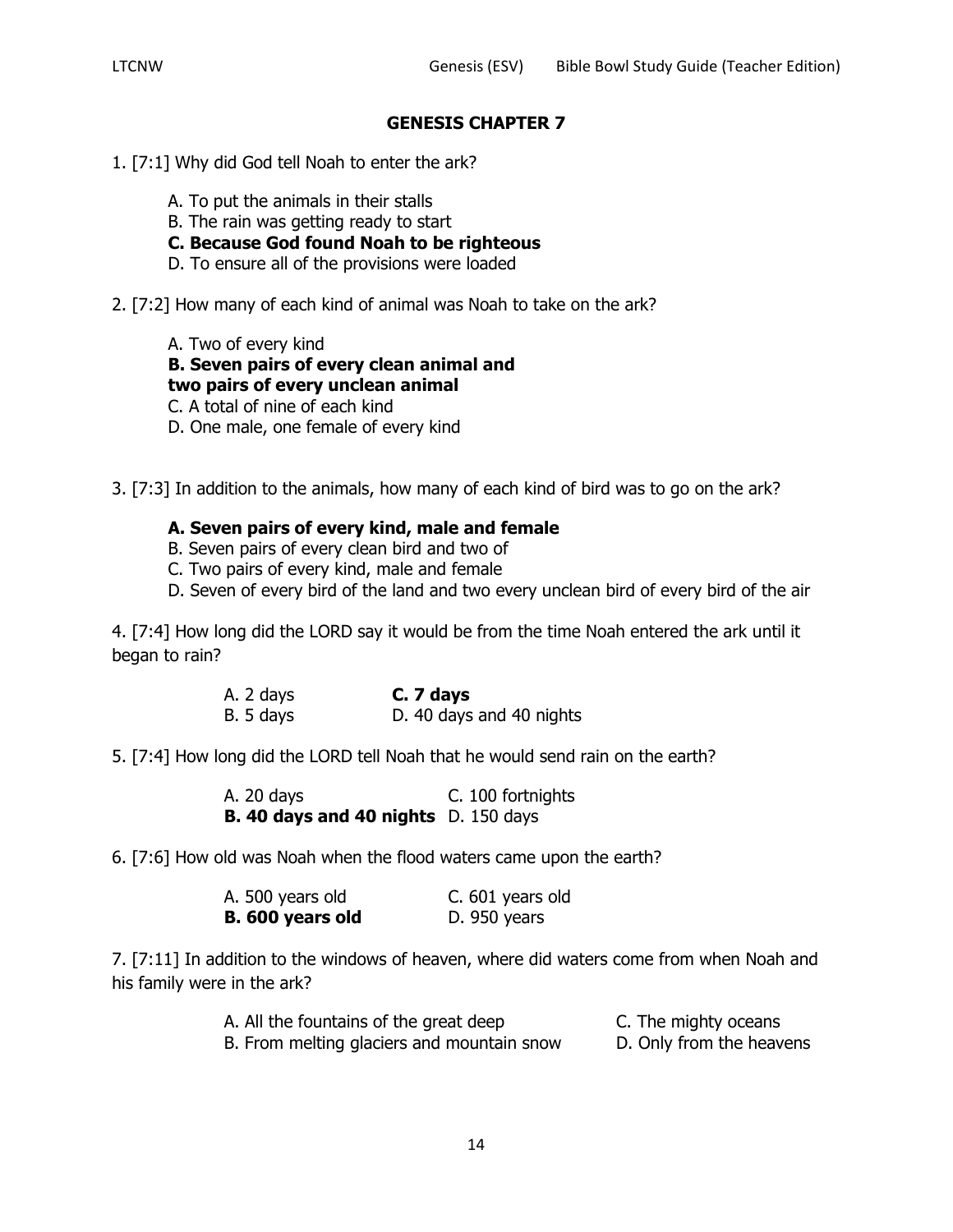8. [7:11] When did the rain begin?

| A. In the month of Nissan               | C. On the 17th day of the<br>second month |
|-----------------------------------------|-------------------------------------------|
| B. The third month of Noah's 600th year | D. When God commanded                     |

9. [7:18] What happened as the waters of the flood increased?

**A. The ark floated on the face of the waters** C. The people began swimming B. The ark was tossed violently against the D. Those who remained on earth cried waves **out to the LORD** 

10. [7:19] What happened to the high mountains during the flood?

A. The tops stayed out of the water

# **B. They were covered**

- C. They provided shelter for the birds of the air
- D. Were flattened by the strength of the flood waters

# 11. [7:20] To what depth did the waters cover the mountains?

| A. 10 cubits              | C. 25 fathoms     |
|---------------------------|-------------------|
| <b>B.</b> about 15 cubits | D. Up to 75 yards |

12. [7:24] How long did the waters prevail on the earth?

| A. 40 days and 40 nights | C. 150 days |
|--------------------------|-------------|
| B. 3 months              | D. 280 days |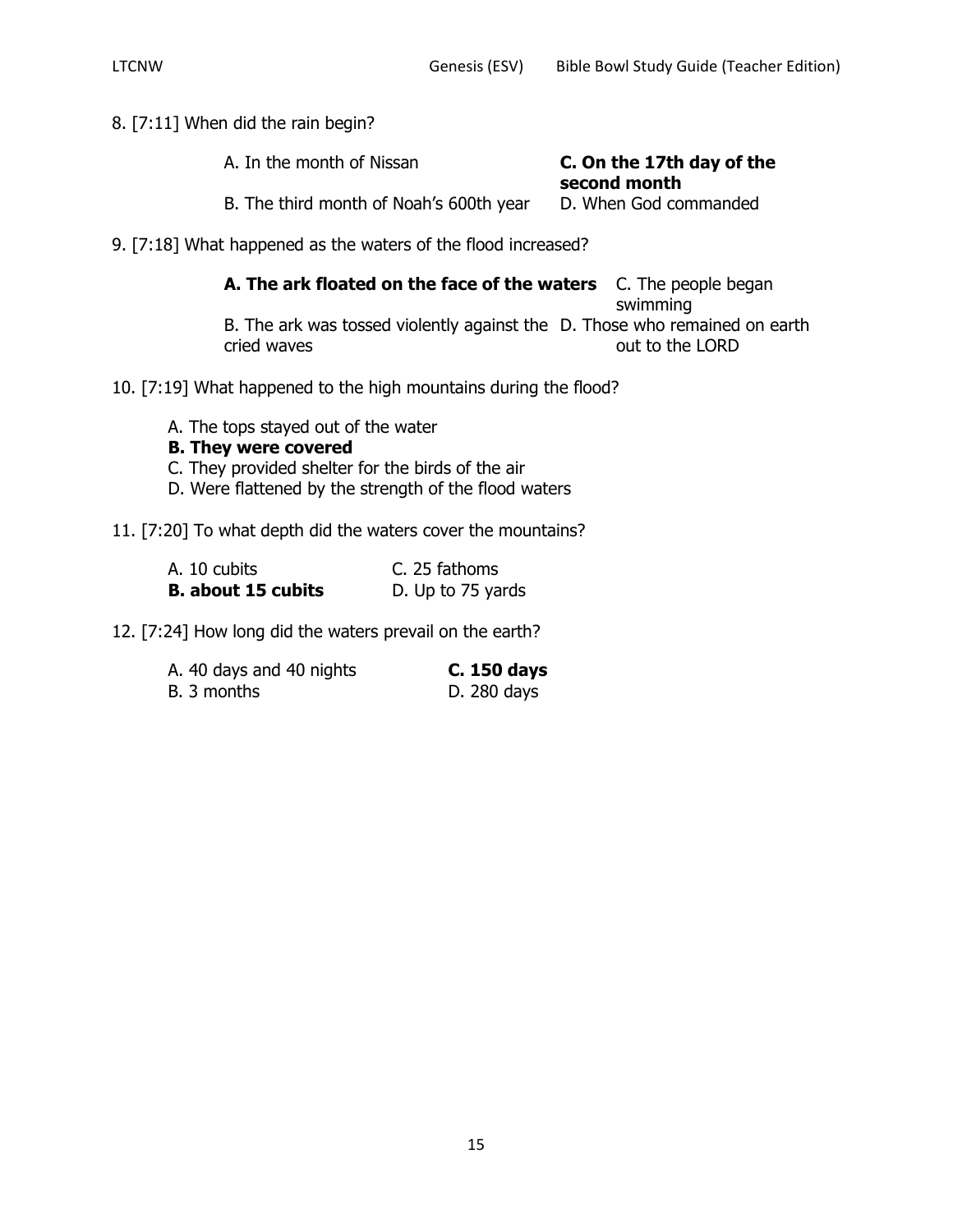- 1. [8:1] What did the LORD send over the earth that caused the waters to recede?
	- A. A rainbow C. Heat from the sun B. His Spirit **D. A wind**

2. [8:2] What closed that stopped the rain from falling?

# **A. The springs of the deep and the floodgates of heaven**

- B. The sky and the seas
- C. The fountains of the earth
- D. The springs of heaven
- 3. [8:4] Where did the ark come to rest?

| A. In Ur                             | C. In present day Turkey      |
|--------------------------------------|-------------------------------|
| <b>B. On the mountains of Ararat</b> | D. On the temple in Jerusalem |

4. [8:6-7] After forty days, Noah opened a window he made in the ark and sent out what?

| A. A pigeon        | C. A dove  |
|--------------------|------------|
| B. All the animals | D. A raven |

5. [8:7] What did the raven do when Noah sent it out of the ark?

- A. Returned when it did not find dry ground
- B. Brought back an olive branch
- C. Nested in a tree as there was no dry ground
- **D. Flew back and forth until the water dried up**

6. [8:8] What bird did Noah send out after the raven?

| A. A dove   | C. A sparrow     |
|-------------|------------------|
| B. An eagle | D. A pterodactyl |

7. [8:9] When the dove came back to the ark the first time, what did Noah do?

| A. Immediately sent it out again |  |  |  |  | C. Took the dove into the ark |  |
|----------------------------------|--|--|--|--|-------------------------------|--|
|                                  |  |  |  |  |                               |  |

B. Sacrificed the dove as a peace offering D. Took the olive branch and praised God

## 8. [8:10] How long did Noah wait before sending out the dove a second time?

| A. Seven days | C. One month                        |
|---------------|-------------------------------------|
| B. Ten days   | D. Until the waters totally receded |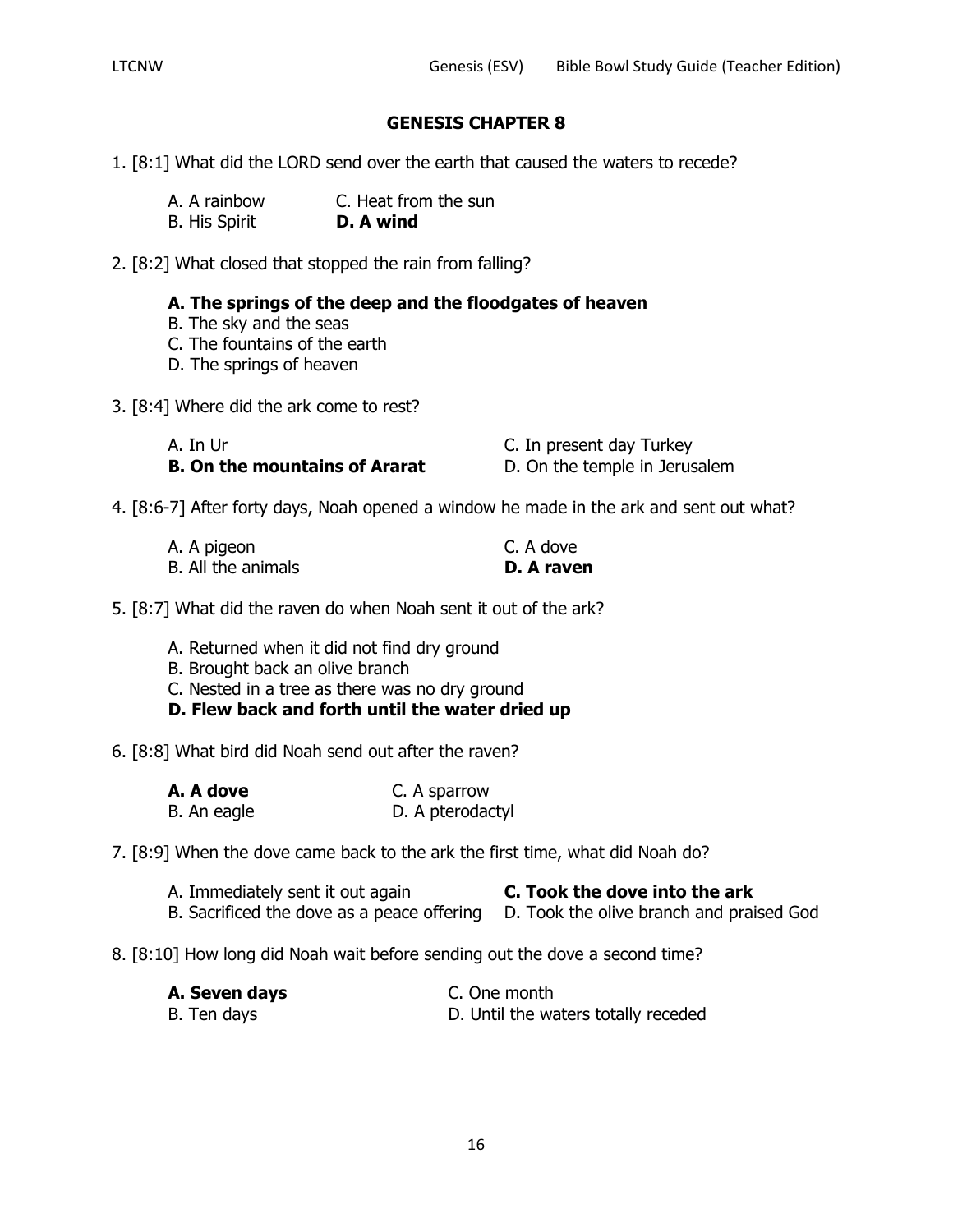9. [8:11] What did the dove bring back when it returned to the ark the second time?

| A. An olive leaf | C. A fig leaf                                |
|------------------|----------------------------------------------|
| B. A worm        | D. Nothing, it still could not find dry land |

10. [8:12] What happened the third time Noah sent the dove out?

| A. It brought back a mate                  | C. It brought back a freshly plucked olive leaf |
|--------------------------------------------|-------------------------------------------------|
| B. It still could not find a place to land | D. It did not return                            |

11. [8:13] How old was Noah when the water had dried up?

| A. 550 years old | C. 601 years old |
|------------------|------------------|
| B. 600 years old | D. 611 years old |

12. [8:17] Why did God tell Noah to bring out all of the animals from the ark?

| A. To get fresh air | C. So they might swarm and be fruitful and multiply                |
|---------------------|--------------------------------------------------------------------|
|                     | B. To be used as a sacrifice D. To return to their natural habitat |

13. [8:21] What did the LORD say he would never again curse because of humans?

| A. The ground     | C. Mankind                  |
|-------------------|-----------------------------|
| <b>B.</b> Animals | D. The floodgates of heaven |

14. [8:21] What did the LORD say he would never again destroy?

| A. All mankind                 | C. His creation              |
|--------------------------------|------------------------------|
| <b>B. All living creatures</b> | D. The heavens and the earth |

15. [8:22] How did the LORD describe the period of time for which seasons, cold and heat, and day and night would never cease?

| A. Forever and ever        | C. while the earth remains              |
|----------------------------|-----------------------------------------|
| B. Until Jesus comes again | D. Until evil reigns on the earth again |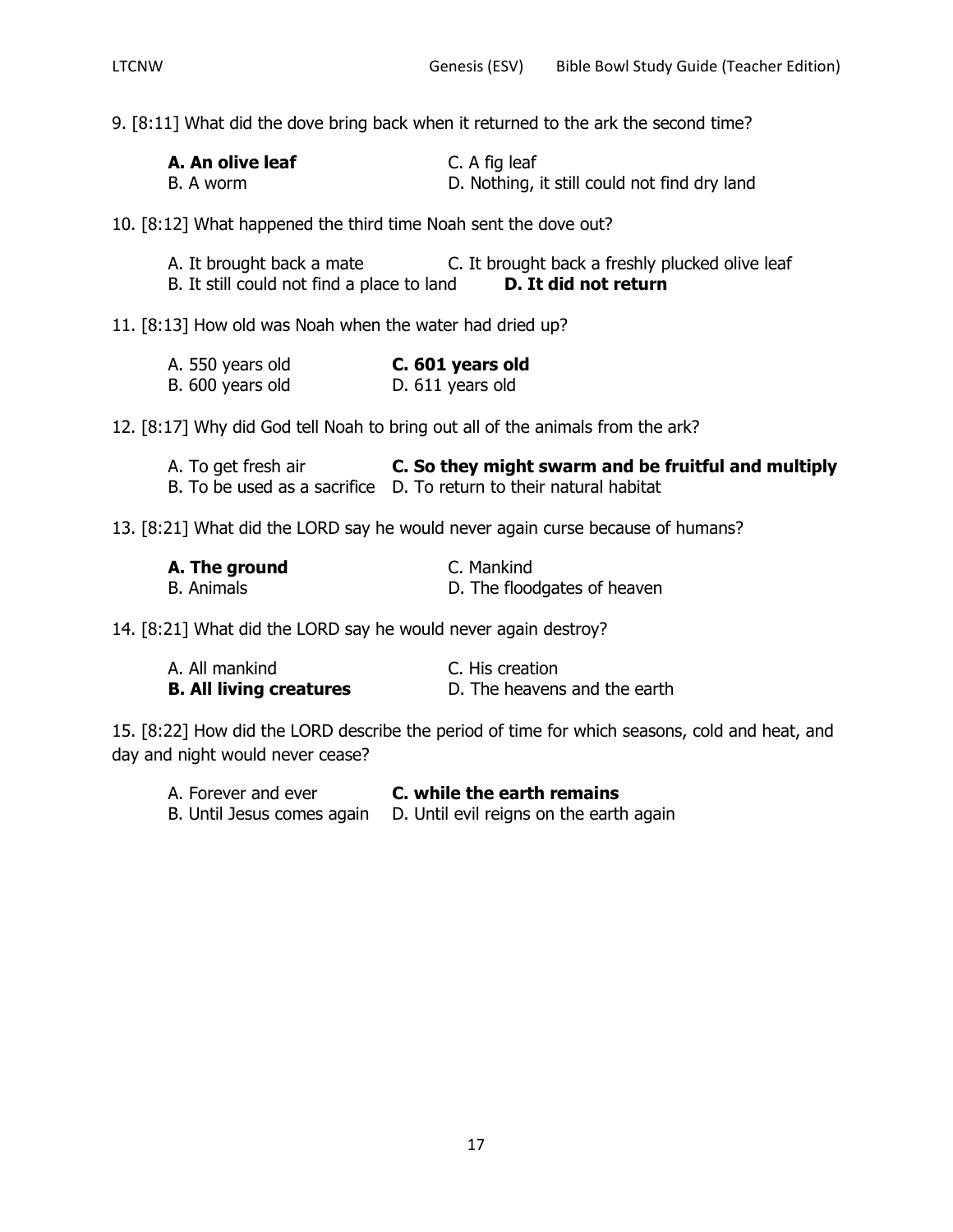- 1. [9:1] What did God tell Noah and his sons to do after they left the ark?
	-
	- A. Farm the land C. Have dominion over all that lives
	- **B. Be fruitful and multiply** D. Never again allow wickedness to reign
- 
- 2. [9:4] What was Noah's family commanded NOT to eat?
	- A. Unclean animals
	- **B. flesh with its life, that is its blood**
	- C. Fruit from the tree of knowledge of good and evil
	- D. God did not specify anything that could not be used as food
- 3. [9:6] What did God say would happen to whoever sheds the blood of man?
	- A. That person would go to jail
	- B. They should appear before the priest to

C. Their firstborn child would die

**D. by man shall his blood be shed**

4. [9:13] What did God send as a sign of his covenant to never again have a flood destroy the earth?

- A. A dove **C. my bow in the cloud** B. Circumcision **D. The Messiah**
- 5. [9:14-15] When did God say he would remember the covenant?

# **A. When he brings clouds over the earth and the bow is seen in the clouds**

- B. Every year at the same time
- C. When he smells the pleasing aroma of burnt offerings
- D. He will never forget the covenant

6. [9:16] How long did God say his covenant with Noah would last?

- A. Until the time of Abraham **C. It would be everlasting**
- B. Until the coming of the Messiah D. The text does not say
- 7. [9:21] What happened when Noah drank some of the wine from his vineyard?

## **A. He became drunk and lay uncovered in his tent**

- B. His health improved
- C. He worshipped God for returning life to the earth
- D. He got drunk and danced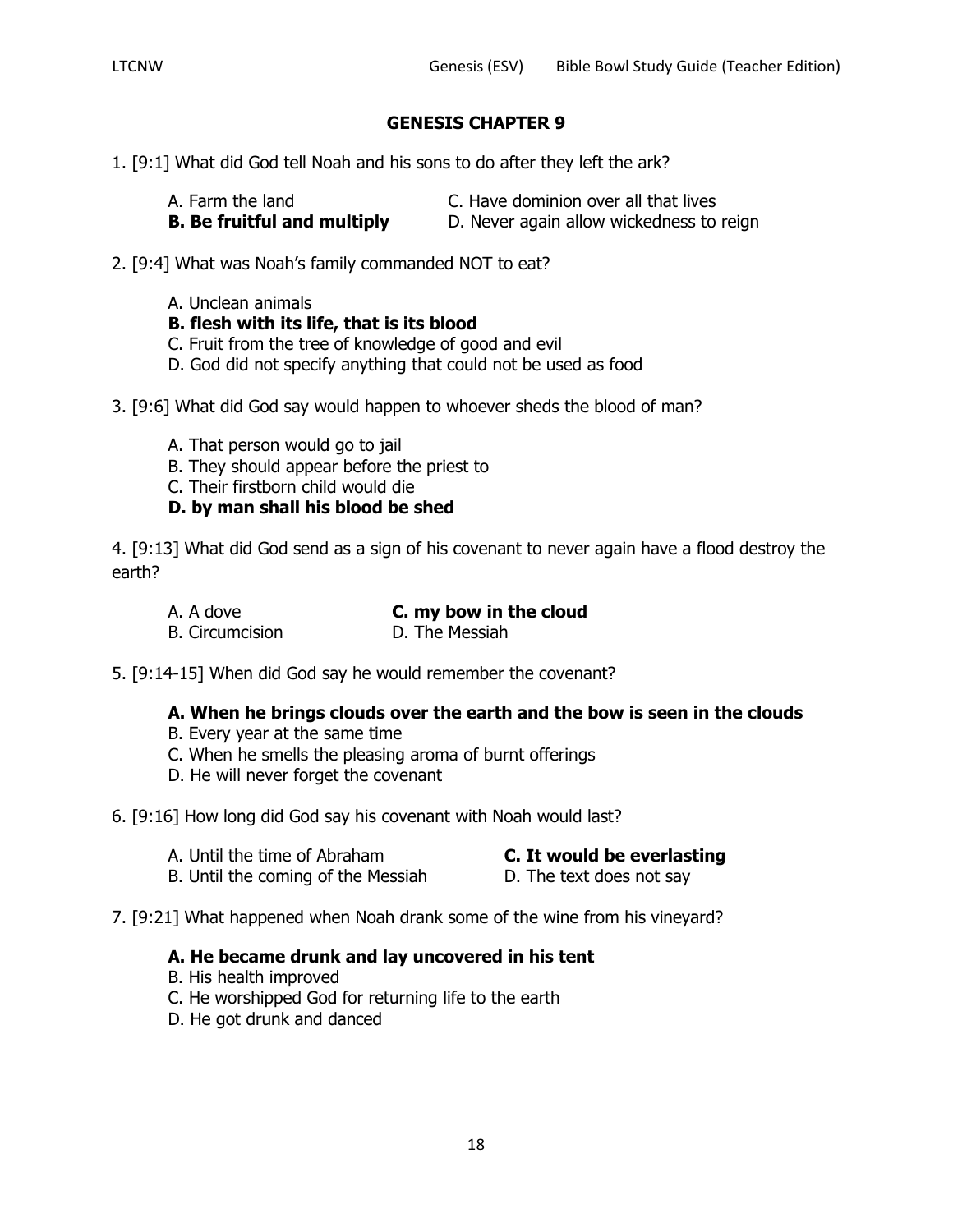8. [9:22] Which of Noah's sons saw his father's nakedness?

| A. Shem    | C. Ham    |
|------------|-----------|
| B. Japheth | D. Canaan |

9. [9:23] What did Shem and Japheth do about their father's nakedness?

A. They cursed Ham **B. They covered him without seeing his nakedness** C. They told no one D. They laughed at his foolishness

10. [9:24-25] What did Noah do when he found out what Ham had done to him?

| A. He scolded Ham          | C. He banished Ham from the land |
|----------------------------|----------------------------------|
| <b>B. He cursed Canaan</b> | D. He had Ham killed             |

11. [9:27] Whose territory did Noah want God to extend?

| A. Japheth's | C. Shem's   |
|--------------|-------------|
| B. Ham's     | D. Canaan's |

12. [9:28] How long did Noah live after the flood?

| A. 120 years        | C. 350 years |
|---------------------|--------------|
| <b>B.</b> 200 years | D. 950 years |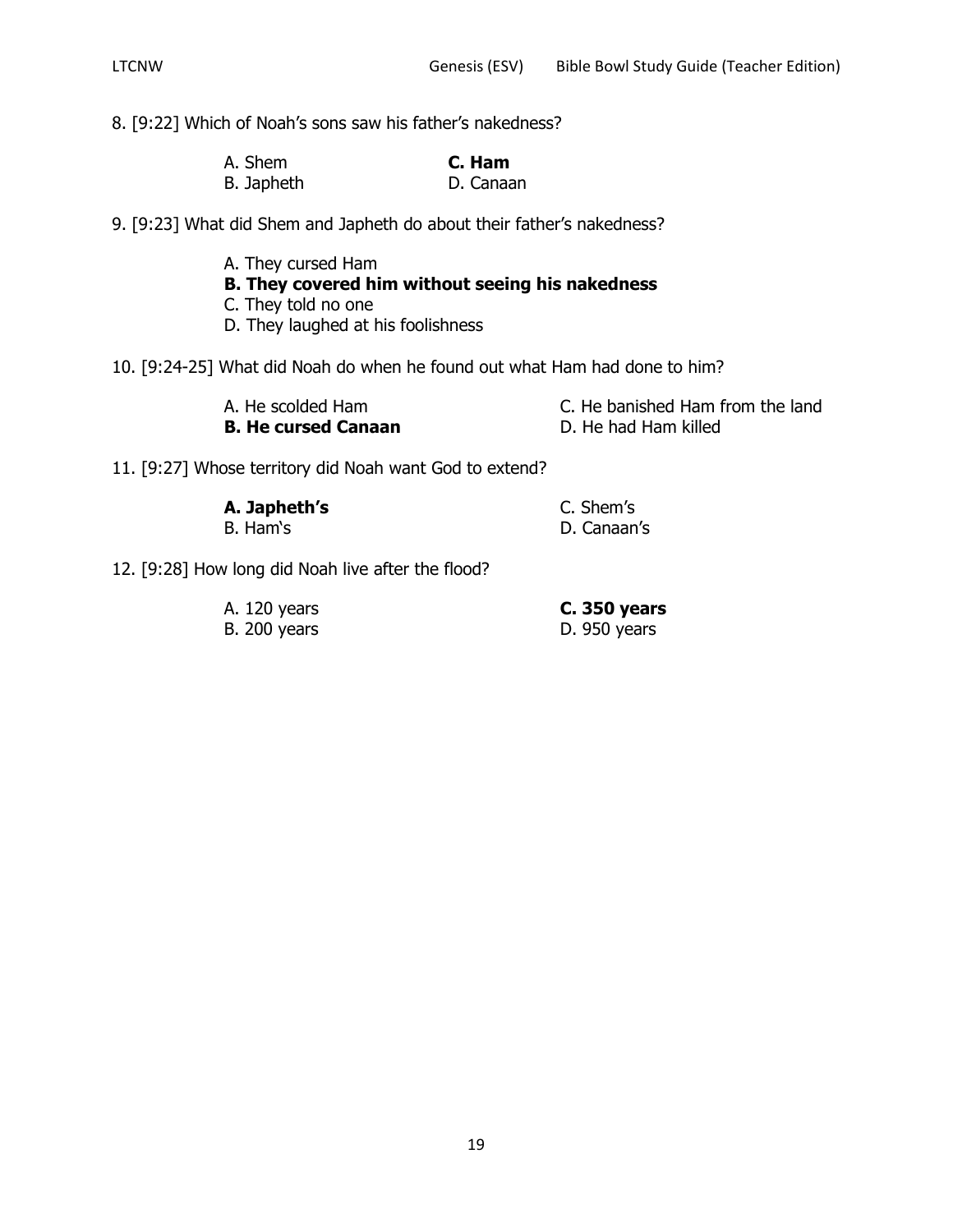| 1. [10:4-5] Whose descendants are described as coastland peoples? |                                                              |                                                             |                                                                        |                                                                            |
|-------------------------------------------------------------------|--------------------------------------------------------------|-------------------------------------------------------------|------------------------------------------------------------------------|----------------------------------------------------------------------------|
| A. The sons of Javan<br>B. The sons of Magog                      |                                                              | <b>C.</b> The sons of Gomer<br>D. The sons of Poseidon      |                                                                        |                                                                            |
|                                                                   | 2. [10:6] Cush was a son of whom?                            |                                                             |                                                                        |                                                                            |
| A. Seba<br>B. Japheth                                             |                                                              | C. Ham<br>D. Gomer                                          |                                                                        |                                                                            |
|                                                                   |                                                              |                                                             |                                                                        | 3. [10:7] Who was the father of Seba, Havilah, Sabtah, Raamah and Sabteka? |
|                                                                   | A. Magog C. Gomer<br><b>B. Nimrod</b> D. Dan                 |                                                             |                                                                        |                                                                            |
|                                                                   |                                                              | 4. [10:8] Nimrod became _________________.                  |                                                                        |                                                                            |
|                                                                   | A. respected among his people<br>B. feared among the nations |                                                             |                                                                        | C. a mighty man<br>D. a nimrod                                             |
|                                                                   |                                                              |                                                             | 5. [10:10] Babel was part of the kingdom of _____________.             |                                                                            |
|                                                                   | A. Nimrod<br>B. Cush                                         |                                                             | C. God<br>D. Israel                                                    |                                                                            |
|                                                                   |                                                              | 6. [10:11] Of the following cities, which did Nimrod build? |                                                                        |                                                                            |
|                                                                   | A. Nineveh<br>B. Jerusalem                                   |                                                             | C. Tarshish<br>D. Nimrodonia                                           |                                                                            |
|                                                                   |                                                              |                                                             | 7. [10:14] The Philistines came from the descendants of _____________. |                                                                            |
|                                                                   | A. Cushites<br><b>B. Casluhim</b>                            |                                                             | C. Canaanites<br>D. Caphtorites                                        |                                                                            |
| 8. [10:18-20] The Canaanite clans descended from _________.       |                                                              |                                                             |                                                                        |                                                                            |
|                                                                   | A. Shem<br><b>B.</b> Abram                                   |                                                             | C. Japheth<br>D. Ham                                                   |                                                                            |
| 9. [10:25] Who was Joktan's brother?                              |                                                              |                                                             |                                                                        |                                                                            |
|                                                                   | A. Eber<br><b>B.</b> Aram                                    |                                                             | C. Peleg<br>D. Jehoiakin                                               |                                                                            |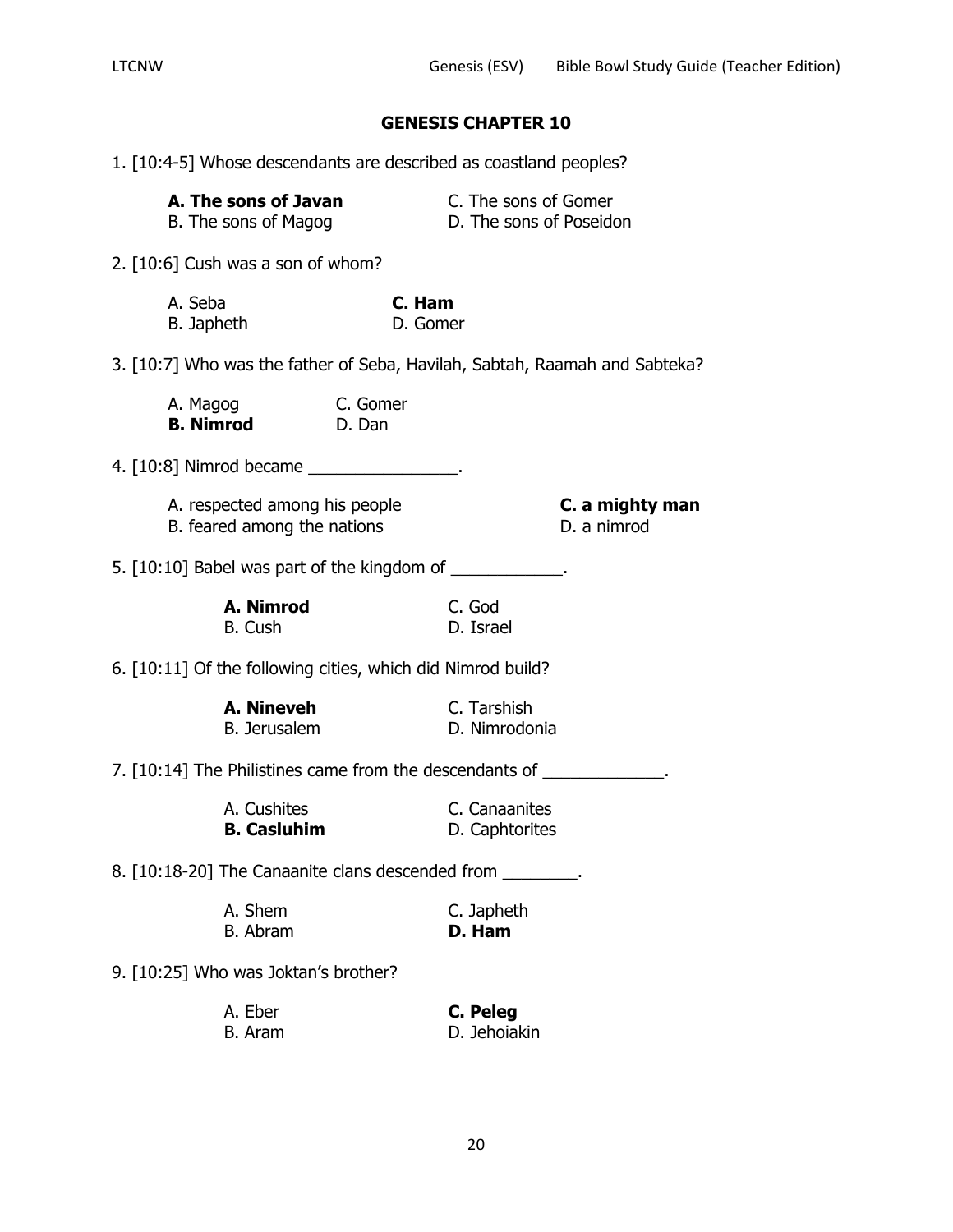# 10. [10:25] What happened in Peleg's time?

| A. He had a twin brother | C. The earth was divided    |
|--------------------------|-----------------------------|
| B. He lost his leg       | D. He was set apart from Go |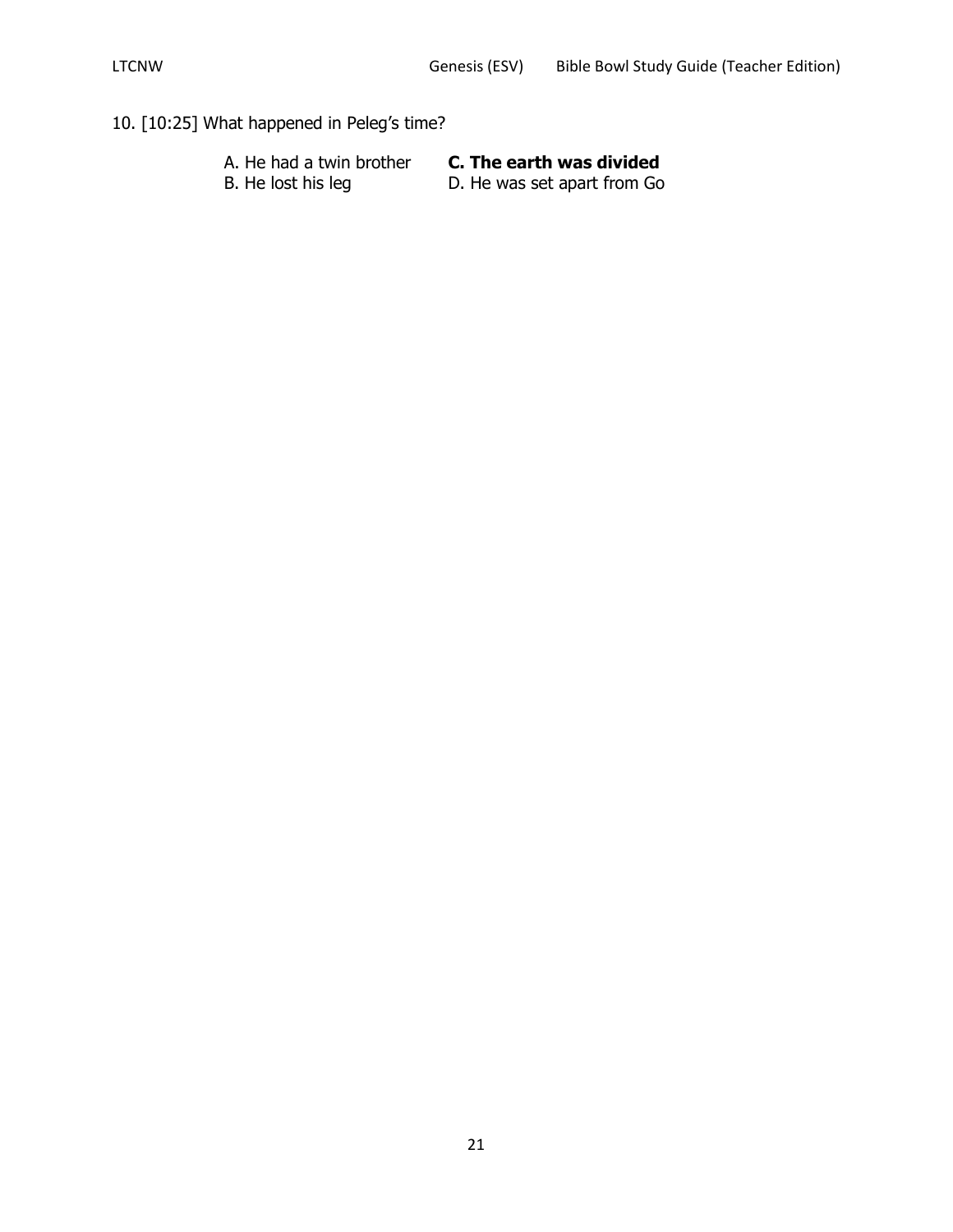# **SECTION 2: Genesis 11-20**

# **Multiple Choice Questions**

# **GENESIS CHAPTER 11**

# **ESV Revision**

**1. [11:1] Now the whole earth had one \_\_\_\_\_\_\_\_\_\_\_\_ and \_\_\_\_\_\_\_\_\_\_\_\_\_** A. God; religion C. God; purpose

## **2. [11:4] Why did the men in Shinar want to build a city and a tower?**

- 
- 
- A. To reach the heavens exactled the c. To make a name for themselves
- B. For defense and protection D. To be seen from the heavens

### **3. [11:5] Who went down to see the city and the tower that the men were building?**

- A. The Chaldeans C. The LORD
- B. The Canaanites D. The Edomites

# **4. [11:6] What did the LORD say would be impossible for the men who were building the tower?**

- 
- B. To enter the kingdom of heaven **D.** Nothing would be impossible

## **5. [11:7] Which of the following did the LORD do to stop the men from building?**

- A. Rained down burning sulfur The C. Sent a strong wind
- 
- **6. [11:9] Why was Babel given its name?**
	- all the earth of the earth
	- B. The tower was not finished D. All of the above

#### **7. [11:26] Who was Abram's father?**

- A. Terah C. Haran
- B. Nahor D. Peleg

## **8. [11:27] Who were Abram's brothers?**

- A. Haran and Perez **C. Nahor and Lot**
- B. Nahor and Haran D. Perez and Peleg
- A. To reach the heavens C. To complete their work
	-
	-
- B. Confused their language **D.** Destroyed the city by an earthquake
- A. The LORD confused the language of C. The LORD scattered them over the face
	-
	-
	-
	-
	-

B. father, Abraham; land D. language; the same words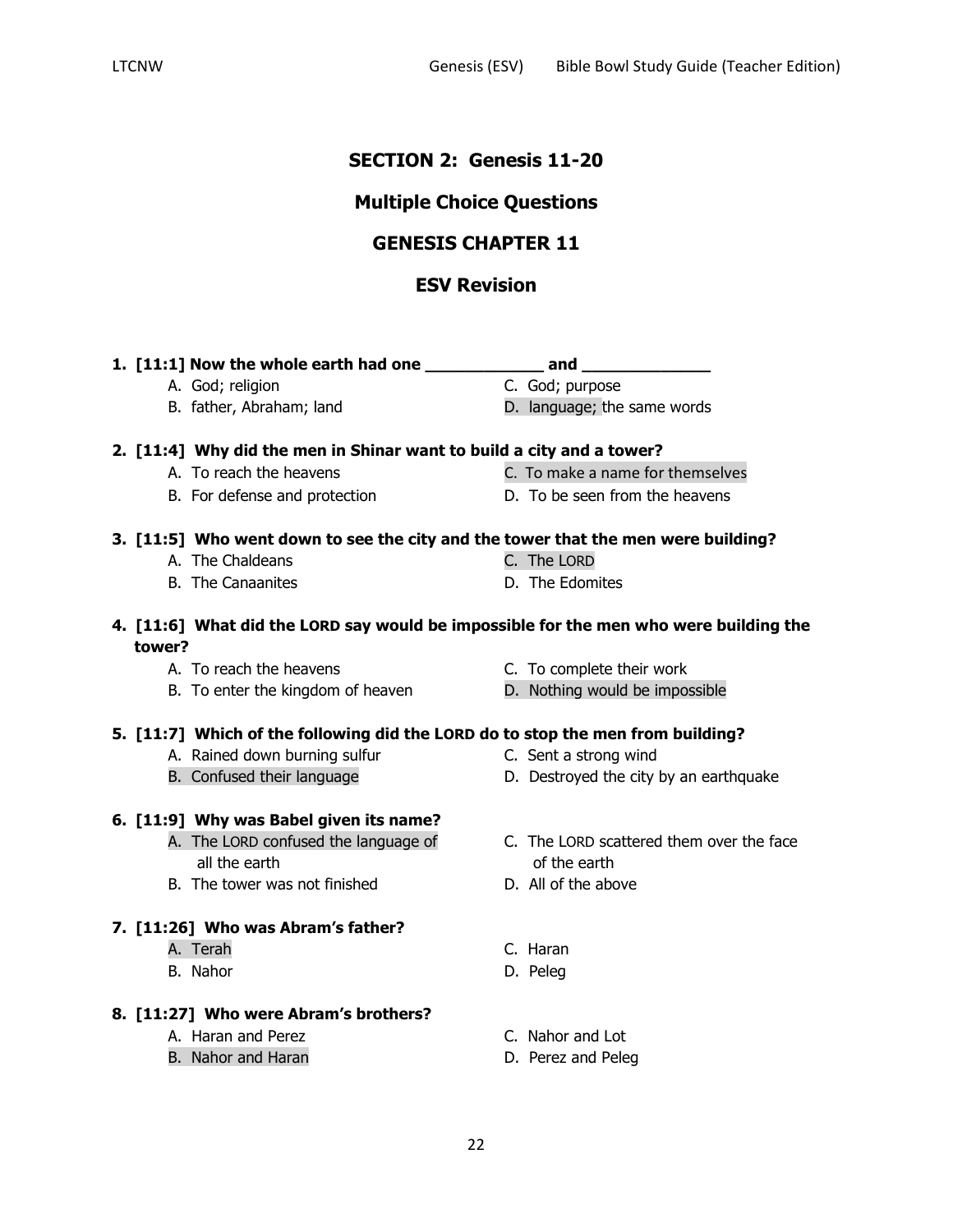### **9. [11:29] What was the name of Nahor's wife?**

- A. Milcah C. Hagar
- B. Bilhah D. Zilpah

# **10. [11:31] Who did Terah take with him as he set out from Ur of the Chaldeans to go to Canaan?**

- 
- A. Abram, Lot and Haran C. Abram, Haran, Lot and Sarah
- B. Abram, Haran, Lot and Nahor D. Abram, Lot and Sarai
- 

## **11. [11:31] In which land did Terah settle and also die?**

- A. Ur of the Chaldeans C. Canaan
- B. Haran D. Shechem
- -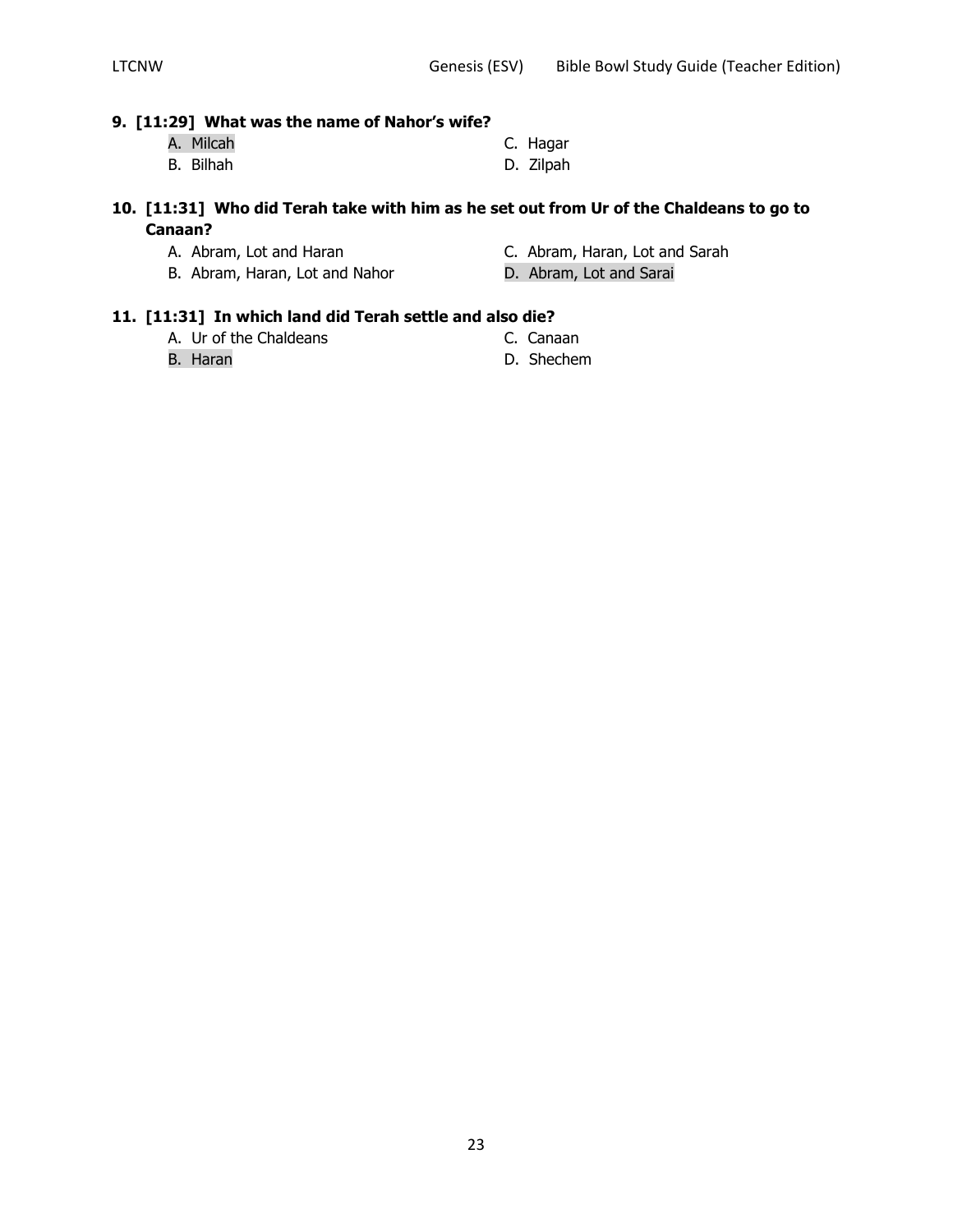| 1. [12:1] To whom did the LORD say, "Go from your country and your kindred and your |                                                                                           |  |  |  |
|-------------------------------------------------------------------------------------|-------------------------------------------------------------------------------------------|--|--|--|
| father's house to the land that I will show you."?                                  |                                                                                           |  |  |  |
| A. Joseph                                                                           | C. Jacob                                                                                  |  |  |  |
| B. Abram                                                                            | D. Moses                                                                                  |  |  |  |
|                                                                                     |                                                                                           |  |  |  |
| 2. [12:2] The LORD promised to make Abram into a great _____________.               |                                                                                           |  |  |  |
| A. name                                                                             | C. people                                                                                 |  |  |  |
| B. ruler                                                                            | D. nation                                                                                 |  |  |  |
| 3. [12:5] Upon leaving Haran, to what land did Abram and Sarai set out?             |                                                                                           |  |  |  |
| A. Canaan                                                                           | C. Israel                                                                                 |  |  |  |
| B. Chaldea                                                                          | D. Carchemish                                                                             |  |  |  |
| 4. [12:6] Where was the oak of Moreh located?                                       |                                                                                           |  |  |  |
| A. Shechem                                                                          | C. Mamre                                                                                  |  |  |  |
| B. Sodom                                                                            | D. Bethel                                                                                 |  |  |  |
|                                                                                     |                                                                                           |  |  |  |
|                                                                                     | 5. [12:6-7] Which people were in the land that God showed Abram and was going to give to  |  |  |  |
| his offspring?                                                                      |                                                                                           |  |  |  |
| A. Amorites                                                                         | C. Israelites                                                                             |  |  |  |
| <b>B.</b> Canaanites                                                                | D. Jebusites                                                                              |  |  |  |
|                                                                                     |                                                                                           |  |  |  |
|                                                                                     | 6. [12:10] Who went to live in Egypt for a while because there was a severe famine in the |  |  |  |
| land?                                                                               |                                                                                           |  |  |  |
| A. Isaac                                                                            | C. Abram                                                                                  |  |  |  |
| B. Joseph                                                                           | D. Laban                                                                                  |  |  |  |
|                                                                                     | 7. [12:12] What did Abram fear would happen when the Egyptians found out Sarah was his    |  |  |  |
| wife?                                                                               |                                                                                           |  |  |  |
| A. He would be imprisoned                                                           | C. He would be killed                                                                     |  |  |  |
| B. Sarai would be taken as a slave                                                  | D. Sarai would be killed                                                                  |  |  |  |
|                                                                                     |                                                                                           |  |  |  |
| 8. [12:15] What did Pharaoh's officials do when they saw Sarai?                     |                                                                                           |  |  |  |
| A. Plotted to kill Abram                                                            | C. Bound her hands and took her to the palace                                             |  |  |  |
| B. Praised her to Pharaoh                                                           | D. Asked Abram who she was                                                                |  |  |  |
| 9. [12:17] What did the LORD do to Pharaoh and his household because of Sarai?      |                                                                                           |  |  |  |
| A. Made them prosper                                                                | C. Killed their herds                                                                     |  |  |  |
| B. Closed the wombs of all the women in                                             | D. Inflicted with great plagues                                                           |  |  |  |
| Pharaoh's household                                                                 |                                                                                           |  |  |  |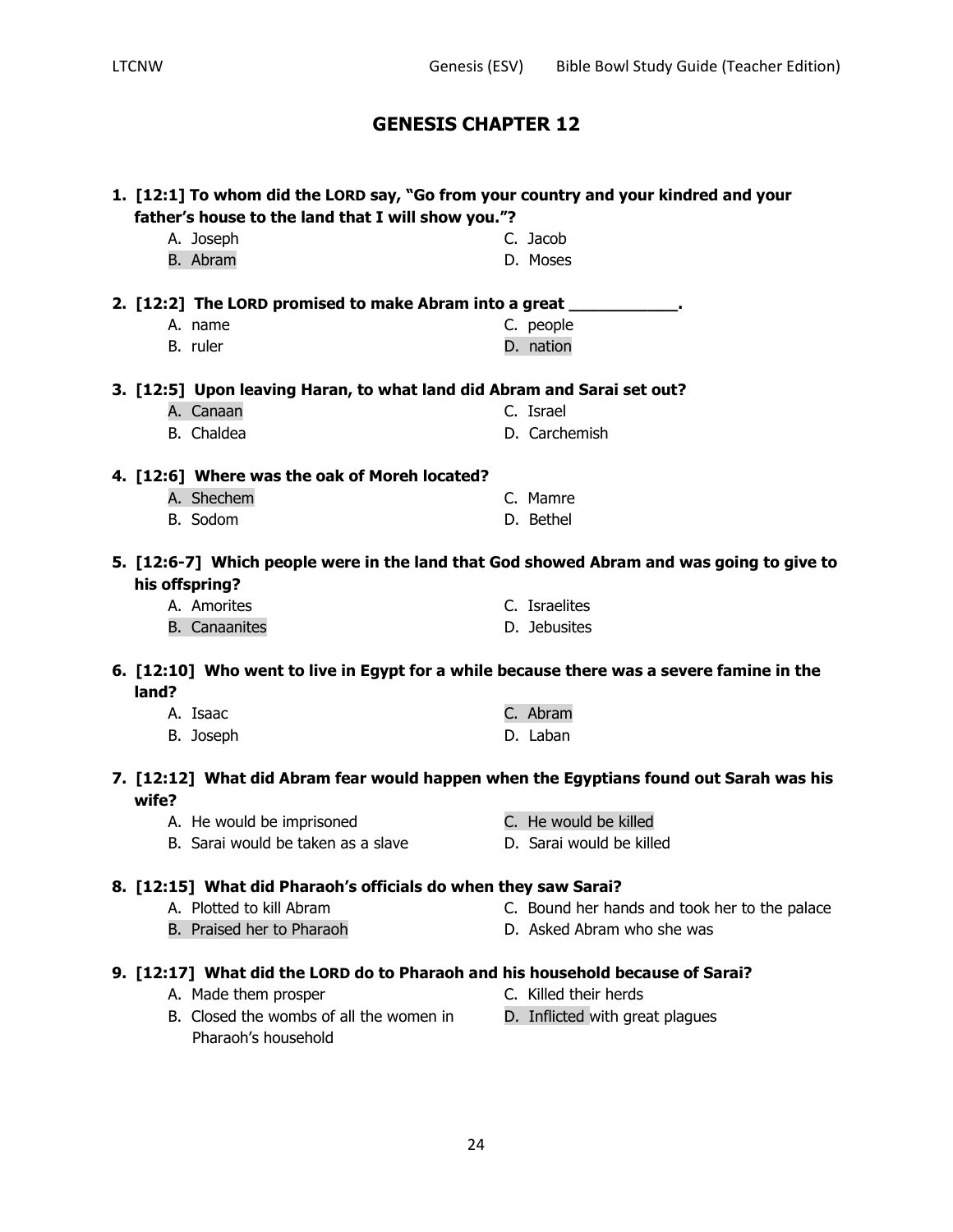# **10. [12:19] What did Pharaoh say he did because Abram said Sarai was his sister?**

- 
- 
- 
- A. Sinned against God<br>
B. Took Sarai to be his wife 
B. Took Sarai to be his wife

B. Gave Abram the choicest lan D. Gave Abram the choicest land in Egypt

# **11. [12:20] What did Pharaoh do to Abram after he realized Sarai was Abram's wife?**

- 
- 
- A. Sent him away **C. Put Abram in prison**
- B. Took his livestock D. Gave Abram a blessing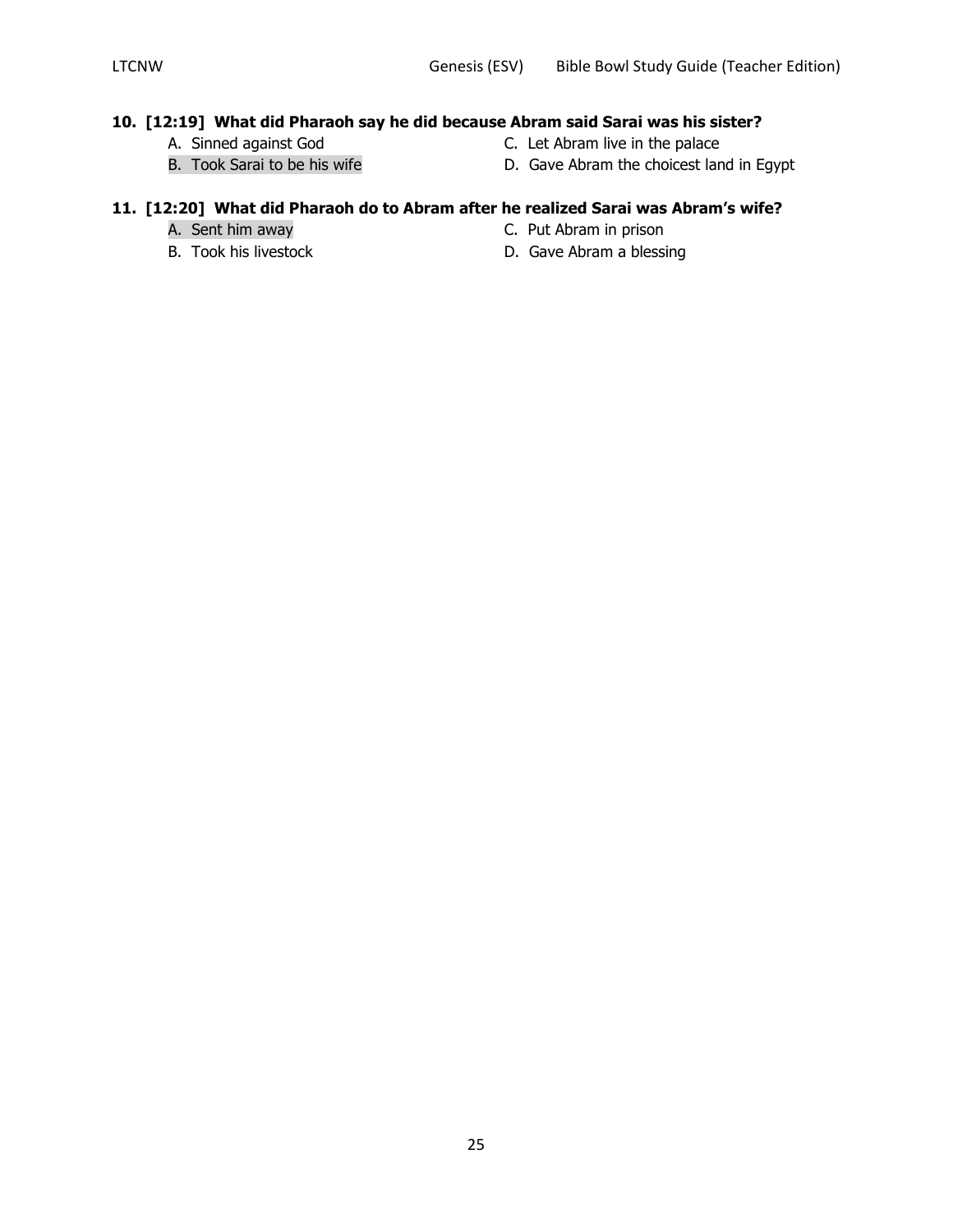|              | 1. [13:1] Where did Abram and Lot go after leaving Egypt?                                  |                                                                |
|--------------|--------------------------------------------------------------------------------------------|----------------------------------------------------------------|
|              | A. The Negeb                                                                               | C. Canaan                                                      |
|              | B. Ur of the Chaldeans                                                                     | D. Sodom                                                       |
|              | 2. [13:6] The land around Bethel could not support which two men and all of their          |                                                                |
| possessions? |                                                                                            |                                                                |
|              | A. Abram and Abimelech                                                                     | C. Abram and Lot                                               |
|              | B. Jacob and Esau                                                                          | D. Perez and Peleg                                             |
|              | 3. [13:7] Who was also living in the land with Lot and Abram and all of their possessions? |                                                                |
|              | A. Canaanites and Edomites                                                                 | C. Amorites and Perizzites                                     |
|              | <b>B.</b> Hittites and Amorites                                                            | D. Canaanites and Perizzites                                   |
|              | 4. [13:8-9] What question did Abram ask Lot before he suggested they part company?         |                                                                |
|              | A. Has not the LORD God blessed you                                                        | C. What right do you have to sin against the                   |
|              | greatly?                                                                                   | LORD God?                                                      |
|              | B. Why are you quarreling with my men?                                                     | D. Is not the whole land before you?                           |
|              | 5. [13:9] What did Lot see when he looked out toward the Jordan Valley?                    |                                                                |
|              | A. It was not fit for his cattle                                                           | C. It was arid and dry                                         |
|              | B. It was well watered                                                                     | D. It was lush and green like the garden of the<br><b>LORD</b> |
|              | 6. [13:11] Which land did Lot choose for himself?                                          |                                                                |
|              | A. The plain of Zoar                                                                       | C. all the Jordan Valley                                       |
|              | B. The land to the west                                                                    | D. The Valley of Siddim                                        |
|              | 7. [13:12] Where did Abram live after he and Lot parted company?                           |                                                                |
|              | A. Canaan                                                                                  | C. El Paran                                                    |
|              | B. Cush                                                                                    | D. Horeb                                                       |
|              | 8. [13:12] Near what city did Lot pitch his tent after parting company with Abram?         |                                                                |
|              | A. Hebron                                                                                  | C. Sodom                                                       |
|              | <b>B.</b> Shinar                                                                           | D. Zoar                                                        |
|              | 9. [13:18] When the LORD told Abram to walk through the length and breadth of the land,    |                                                                |
|              | Abram moved his tents and went to live near where?                                         |                                                                |
|              | A. The eastern shore of the Jordan                                                         | C. Between Bethel and Ai                                       |
|              | B. The mighty cedars of Lebanon                                                            | D. The oakes of Mamre                                          |
|              |                                                                                            |                                                                |

# **10. [13:18] What did Abram do when he settled at Hebron?**

- 
- 

- A. Made a covenant with God C. Built an altar to the LORD
- 
- B. Reopened his father's wells **D. Became the father of Isaac**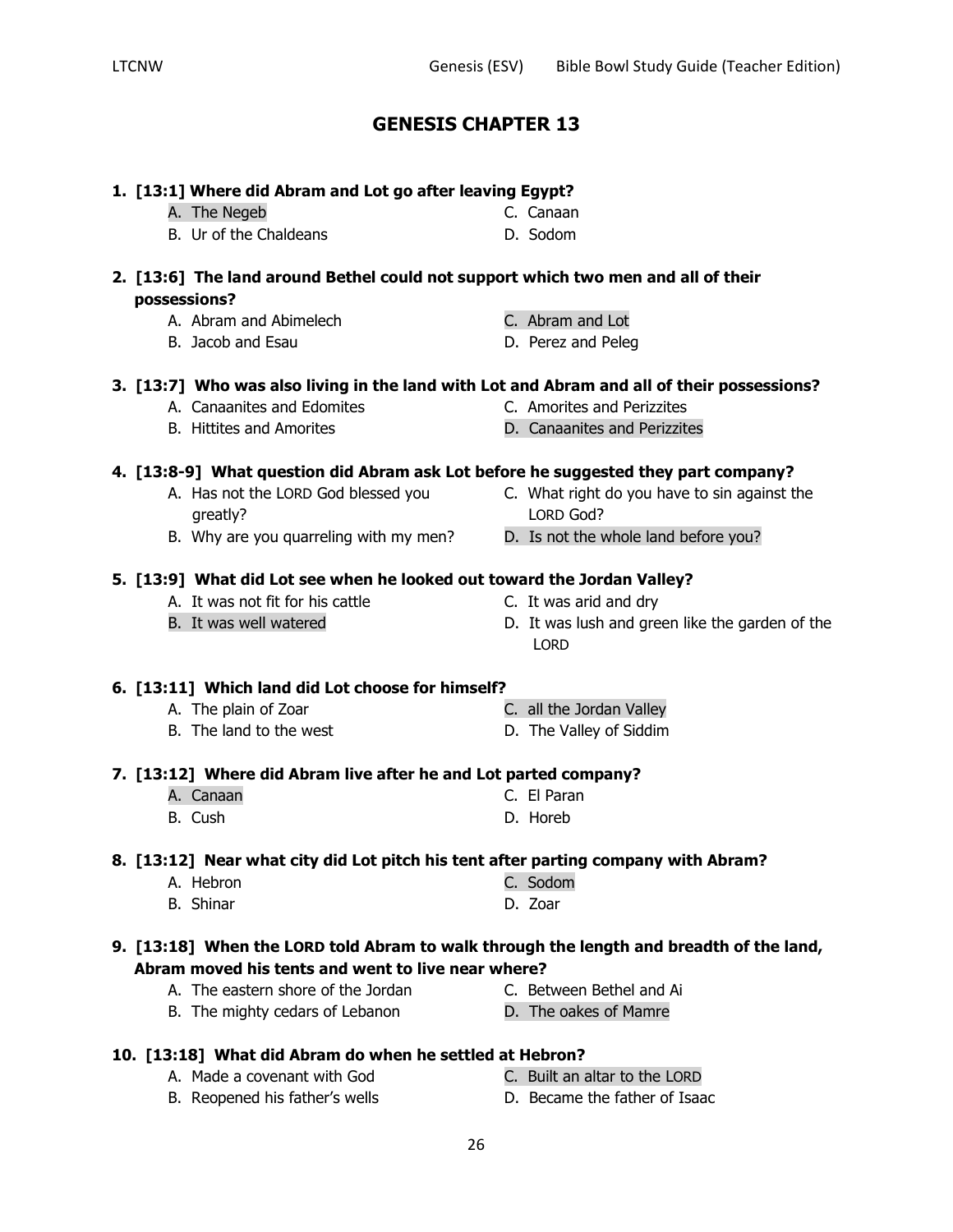| 1. [14:1] Who was the king of Elam?<br>A. Chedorlaomer<br>B. Shinab                                                                                    | C. Tidal<br>D. Kiriathaim                                                                  |
|--------------------------------------------------------------------------------------------------------------------------------------------------------|--------------------------------------------------------------------------------------------|
| 2. [14:2] Bera was the king of ____________.<br>A. Admah<br>B. Bela                                                                                    | C. Gomorrah<br>D. Sodom                                                                    |
| 3. [14:3] Where did the kings of Sodom, Gomorrah, Admah, Zeboiim and Bela join forces?                                                                 |                                                                                            |
| A. Valley of Siddim                                                                                                                                    | C. Kedorlaomer                                                                             |
| B. El Paran                                                                                                                                            | D. Zoar                                                                                    |
| 4. [14:4] how many years had the five kings been subject to Chedorlaomer before they<br>rebelled?                                                      |                                                                                            |
| A. Eleven                                                                                                                                              | C. Thirteen                                                                                |
| <b>B.</b> Twelve                                                                                                                                       | D. Fourteen                                                                                |
| 5. [14:10] The Valley of Siddim was full of ____________.                                                                                              |                                                                                            |
| A. bitumen pits                                                                                                                                        | C. locust                                                                                  |
| B. wicked men                                                                                                                                          | D. Raphaites                                                                               |
|                                                                                                                                                        | 6. [14:10] When the Kings of Sodom and Gomorrah fled, part of the men fled into the hills. |
| What happened to the rest of them?<br>A. Became prisoners of the King of Zoar C. Fled to the other side of the Jordan<br>B. Fell into the bitumen pits | D. Captures by the Babylonians                                                             |
| 7. [14:12] Who was carried off by the four kings?                                                                                                      |                                                                                            |
| A. Laban                                                                                                                                               | C. Edom                                                                                    |
| B. Lot                                                                                                                                                 | D. Bela, king of Zoar                                                                      |
| 8. [14:14] When Abram heard that Lot had been taken captive, who did he call out to go in<br>pursuit?                                                  |                                                                                            |
| A. 10,000 trained warriors from Elam                                                                                                                   | C. 630 Raphaite swordsmen                                                                  |
| B. 144 giants of Gath                                                                                                                                  | D. 318 trained men from his household                                                      |
|                                                                                                                                                        |                                                                                            |
| 9. [14:18] Who was the king of Salem and a priest of God Most High?<br>A. Malchus                                                                      | C. Melchizedek                                                                             |
| B. Bera                                                                                                                                                | D. Chedorlaomer                                                                            |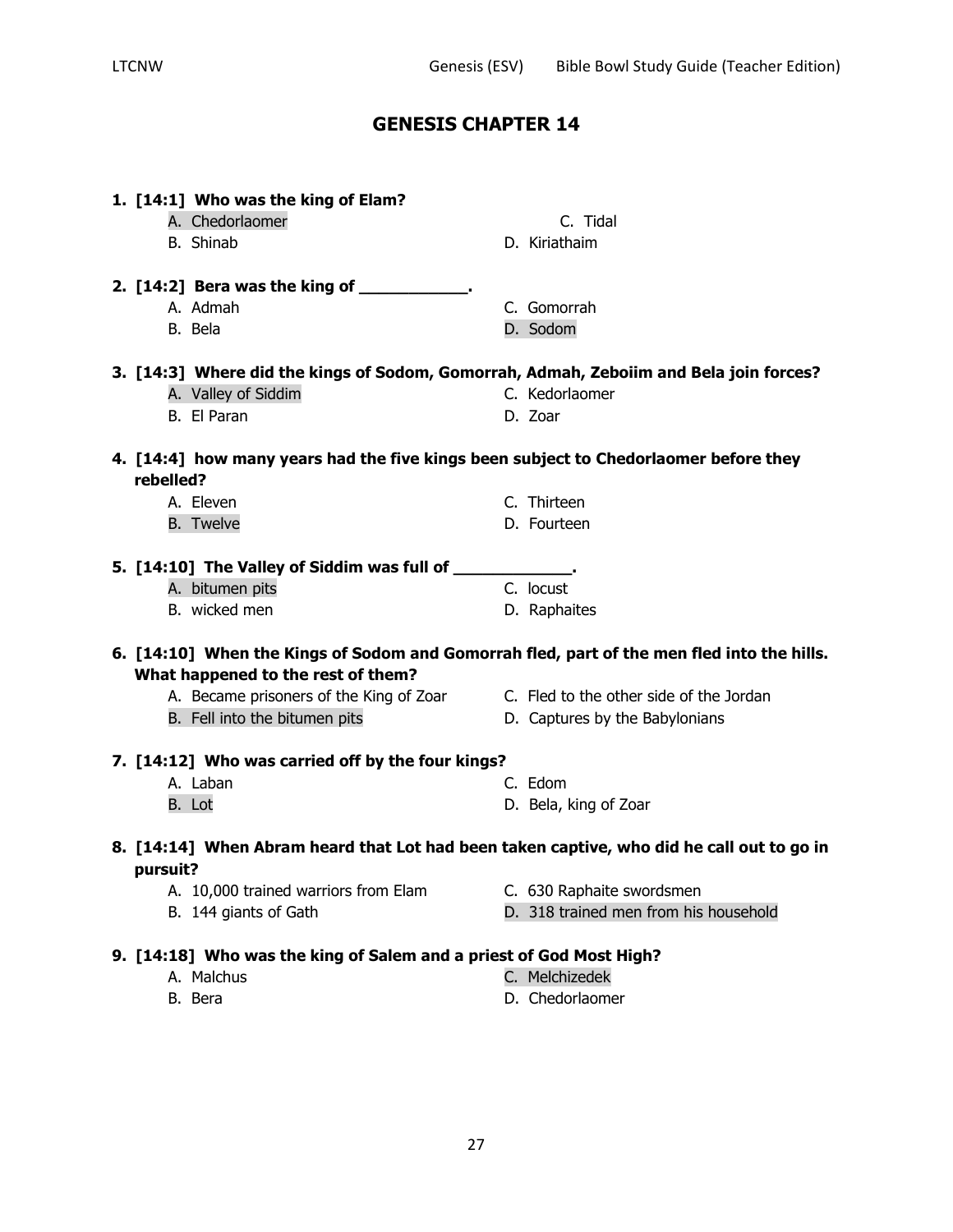## **10. [14:19] What did Melchizedek do after Abram defeated Chedorlaomer and his allies?**

- 
- Everything
- A. Blessed Abram C. Praised God for delivering Lot safely
- B. Told Abram to give him a tenth of **D.** Replaced Chedorlaomer as king of Elam

### **11. [14:20] What did Abram give Melchizedek?**

- 
- B. Abram's share of the goods D. Shelter for the night
- A. Bread and Wine **C.** A tenth of everything

- **12. [14:18-20] Who said, "Blessed be Abram by God Most High, Possesor of heaven and earth; and blessed be God Most High who has delivered your enemies into your hand!"?**
	- A. Laban C. Isaac
- - B. Melchizedek **D. King of Sodom**

#### **13. [14:24] Who did Abram want to get a share of the goods?**

B. Aner, Eschol and Mamre D. The people of Sodom

- A. Lot C. Isaac and Ishmael
	-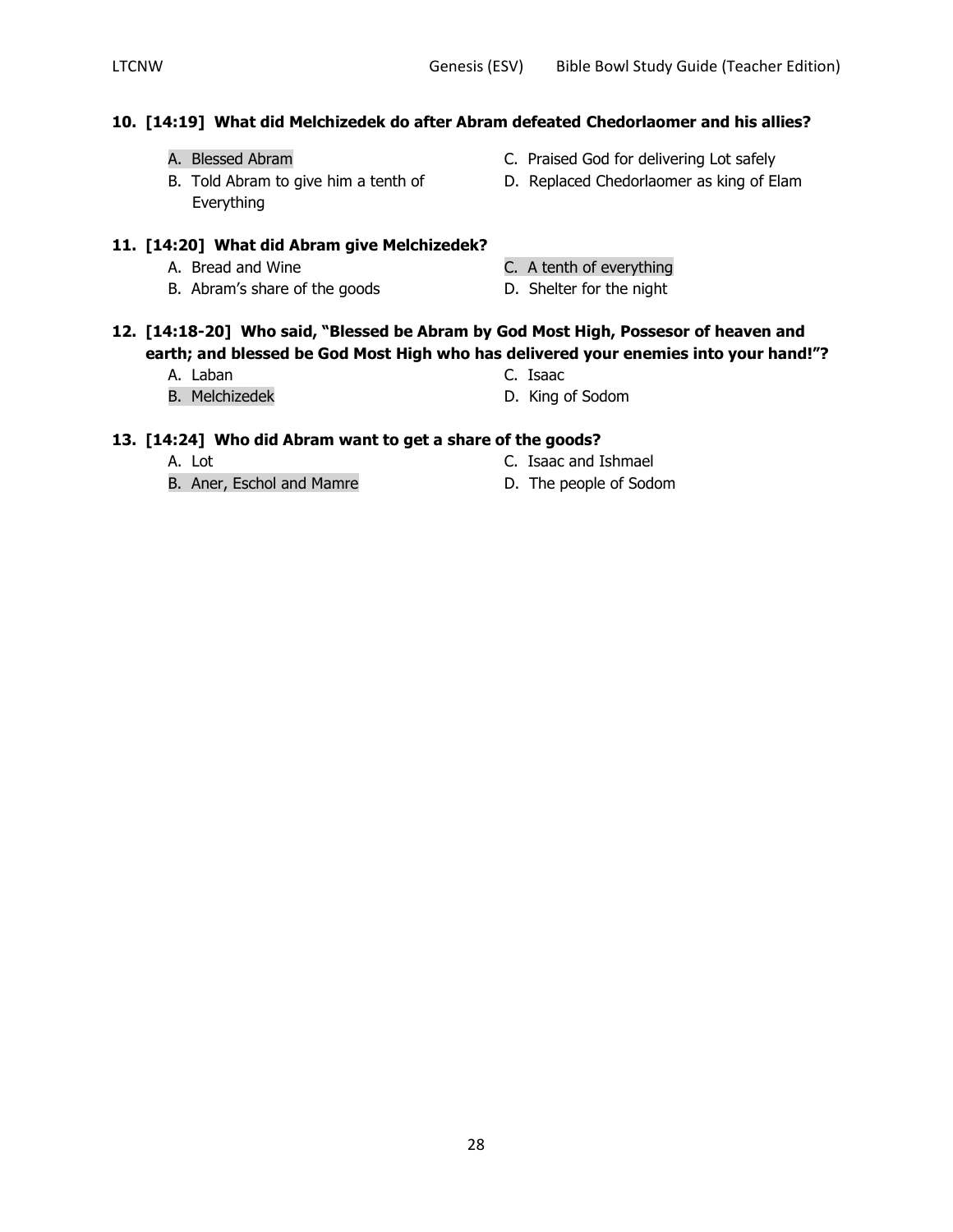| 1. [15:1] In a vision, the LORD said, "Fear not, Abram, I am your shield, your __________."<br>A. rock and salvation<br>C. reward shall be very great |                                                                                          |  |                                    |
|-------------------------------------------------------------------------------------------------------------------------------------------------------|------------------------------------------------------------------------------------------|--|------------------------------------|
|                                                                                                                                                       | B. Holy God                                                                              |  | D. beginning and end               |
|                                                                                                                                                       | 2. [15:2] Abram questioned what the LORD could give him since he continued __________.   |  |                                    |
|                                                                                                                                                       | A. unworthy                                                                              |  | C. homeless                        |
|                                                                                                                                                       | B. in Egypt                                                                              |  | D. childless                       |
|                                                                                                                                                       |                                                                                          |  |                                    |
|                                                                                                                                                       | 3. [15:2] Abram told the LORD that this person would inherit his estate.                 |  |                                    |
|                                                                                                                                                       | A. Ephron                                                                                |  | C. Lot                             |
|                                                                                                                                                       | B. Namaan                                                                                |  | D. Eliezer                         |
|                                                                                                                                                       | 4. [15:5] When the LORD told Abram, "So shall your offspring be", what was he comparing? |  |                                    |
|                                                                                                                                                       | A. Birds in the air                                                                      |  | C. Stars in the heavens            |
|                                                                                                                                                       | B. Hairs on his head                                                                     |  | D. Sands in the desert             |
|                                                                                                                                                       |                                                                                          |  |                                    |
|                                                                                                                                                       | 5. [15:6] Abram believed the LORD when he was told that he would have a son and it was   |  |                                    |
|                                                                                                                                                       | counted to him as _____________.                                                         |  |                                    |
|                                                                                                                                                       | A. righteousness                                                                         |  | C. holy                            |
|                                                                                                                                                       | B. faith                                                                                 |  | D. truth                           |
|                                                                                                                                                       | 6. [15:9] Which animals that were three years old was Abram to bring to the LORD?        |  |                                    |
|                                                                                                                                                       | A. a ram, dove and pigeon                                                                |  | C. Heifer, female goat and a ram   |
|                                                                                                                                                       | B. Lamb, female goat and a ram                                                           |  | D. Dove, raven and pigeon          |
|                                                                                                                                                       | 7. [15:11] What happened to the animal carcasses after Abram arranged them?              |  |                                    |
|                                                                                                                                                       | A. God consumed them with fire                                                           |  | C. Birds of prey came down on them |
|                                                                                                                                                       | B. Abram offered them as a sacrifice Theory D. Wild animals ate them                     |  |                                    |
|                                                                                                                                                       |                                                                                          |  |                                    |
|                                                                                                                                                       | 8. [15:13] How long did the LORD tell Abram that his descendants would be enslaved and   |  |                                    |
| afflicted?                                                                                                                                            |                                                                                          |  |                                    |
|                                                                                                                                                       | A. 40 years                                                                              |  | C. 400 years                       |
|                                                                                                                                                       | <b>B.</b> 100 years                                                                      |  | D. 1,000 years                     |
|                                                                                                                                                       | 9. [15:14] What did God say he would do to the nation where Abram's descendants would    |  |                                    |
|                                                                                                                                                       | serve as slaves?                                                                         |  |                                    |
|                                                                                                                                                       | A. Destroy them                                                                          |  | C. Give them dominion over Abram's |
|                                                                                                                                                       |                                                                                          |  | descendants                        |
|                                                                                                                                                       | B. bring judgment on them                                                                |  | D. Allow them to prosper           |
|                                                                                                                                                       |                                                                                          |  |                                    |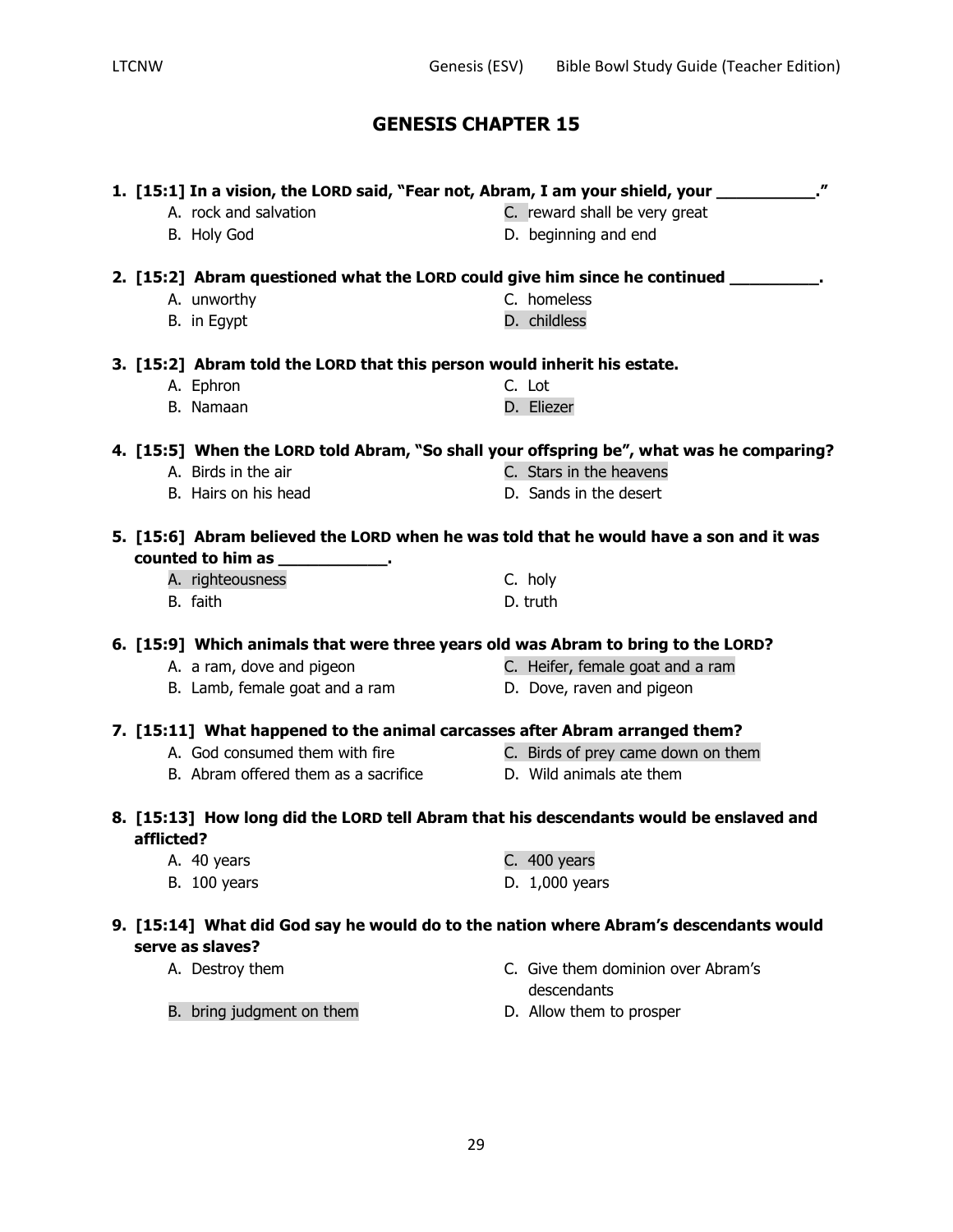|  |                                             | 10. [15:13] Which of the following is true regarding Abram's descendants, according to |
|--|---------------------------------------------|----------------------------------------------------------------------------------------|
|  | the LORD?                                   |                                                                                        |
|  | A. Would be enslaved for five hundred years | C. be sojourners in a land that is not theirs                                          |

C. Be as numerous as the sand of the desert D. Would always serve the LORD only

#### **11. [15:16] After being enslaved, when would Abram's descendants come back to the place where Abram was staying?**

- A. In the fourth generation **Example 20** C. When Pharaoh dies
- 

### **12. [15:17] What passed between the pieces of the animal carcasses?**

- A. The presence of the LORD C. Pillar of fire
- B. Smoking firepot and flaming torch **D. Pillar of cloud**

## **13. [15:18] The LORD made a covenant with Abram to give him the land from the river of Egypt to the great river, the river \_\_\_\_\_\_\_\_\_\_.**

# A. Nile C. Wadi

B. Tigris **B. Euphrates** 

### **14. [15:18] Which covenant did the LORD make with Abram in Chapter 15?**

- A. Covenant of Circumcision C. Bless his name
- 
- 
- B. To give his offspring the land **D.** Abram would be the father of many nations
- 
- B. Forty years **B.** Forty years **D.** After the Amorites are taken captive

- 
-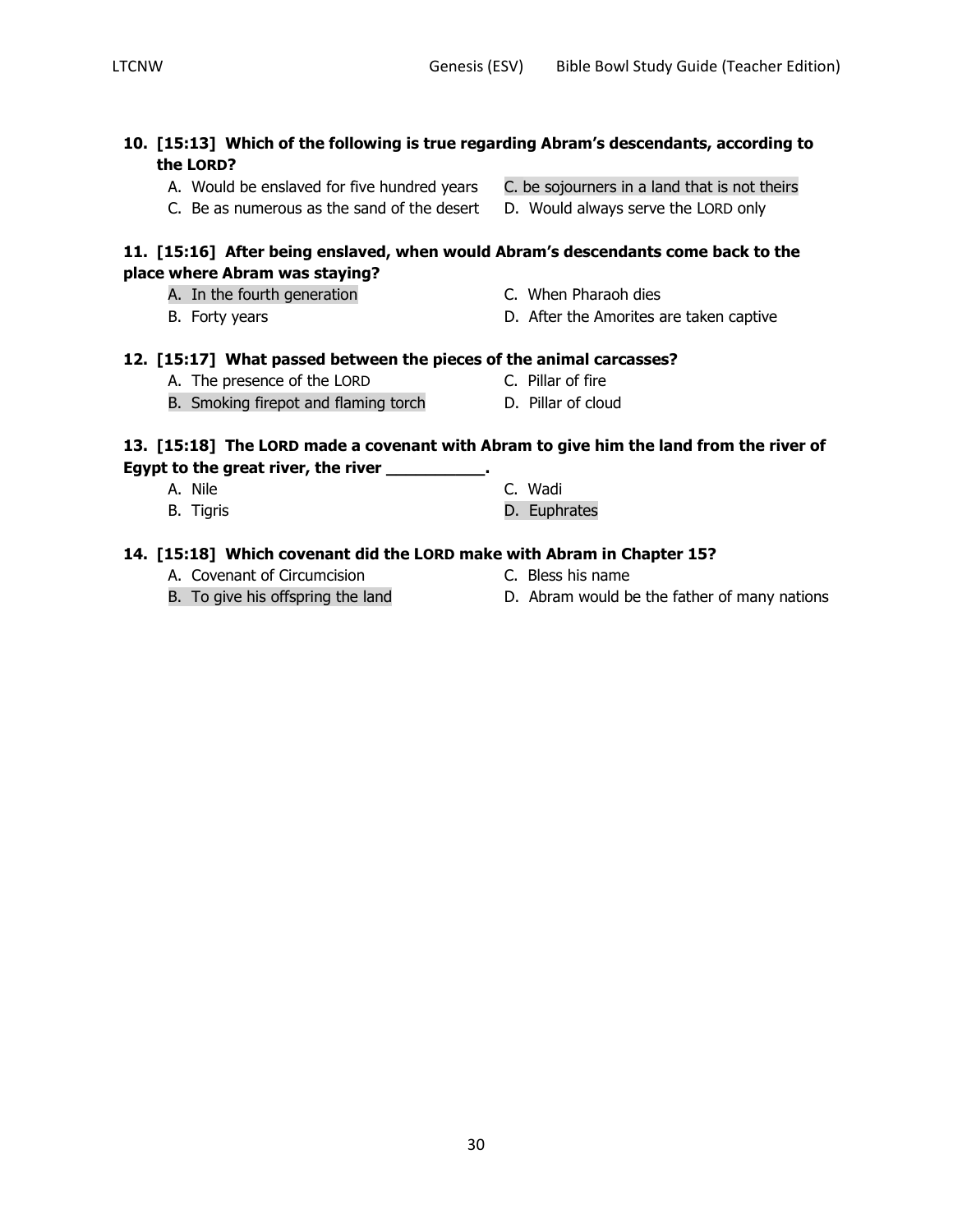# **1. [16:1] Who was Sarai's female Egyptian servant?**

- 
- **2. [16:2] According to Sarai, what prevented her from bearing children?**
	- A. Her womb was closed C. She wasn't married
	- B. She was too old D. the LORD

#### **3. [16:4] What happened when Hagar knew she was pregnant?**

- A. She hid from Sarai C. She looked with contempt on her mistress
- B. She praised God D. She felt the baby jump

# **4. [16:5] Who did Sarai want to judge between her and Abram?**

- A. The LORD C. Hagar
- B. Ishmael D. The angel

# **5. [16:5] Who did Sarai say was responsible for the wrong she was suffering?**

- A. Hagar C. Abram
- B. The LORD D. Herself

# **6. [16:6] Why did Hagar flee from Sarai?**

- A. Abram commanded her to flee C. The angel told her to go
- B. Sarai dealt harshly with her **D.** She was embarrassed
- **7. [16:8] What was Hagar's response to the angel of the LORD asking, "Where have you**

# **come from and where are you going?"**

- A. I am fleeing from my mistress, Sarai C. Sarai has sent me away
- 
- 
- B. I've left Haran and going to Kadesh Barnea D. I've been banished from my master's house and heading to the desert of Paran

# **8. [16:11] Why did the angel tell Hagar to name her son Ishmael?**

- A. For he will be despised by Sarai C. Because the LORD has listened to your affliction
- B. Because a great nation will come from you D. Because he will be the son of your trouble

# **9. [16:12] Who was described as a "wild donkey of a man"?**

- A. Judah C. Issachar
- B. Esau D. Ishmael

# **10. [16:13] What name did Hagar give to the LORD who spoke to her?**

A. Jehovah-Jireh C. You are a God of seeing B. El Shaddai D. Beer Lahai Roi

- 
- 
- 
- 
- 

- 
- 
- A. Hagar C. Zilpah B. Hannah D. Bilhah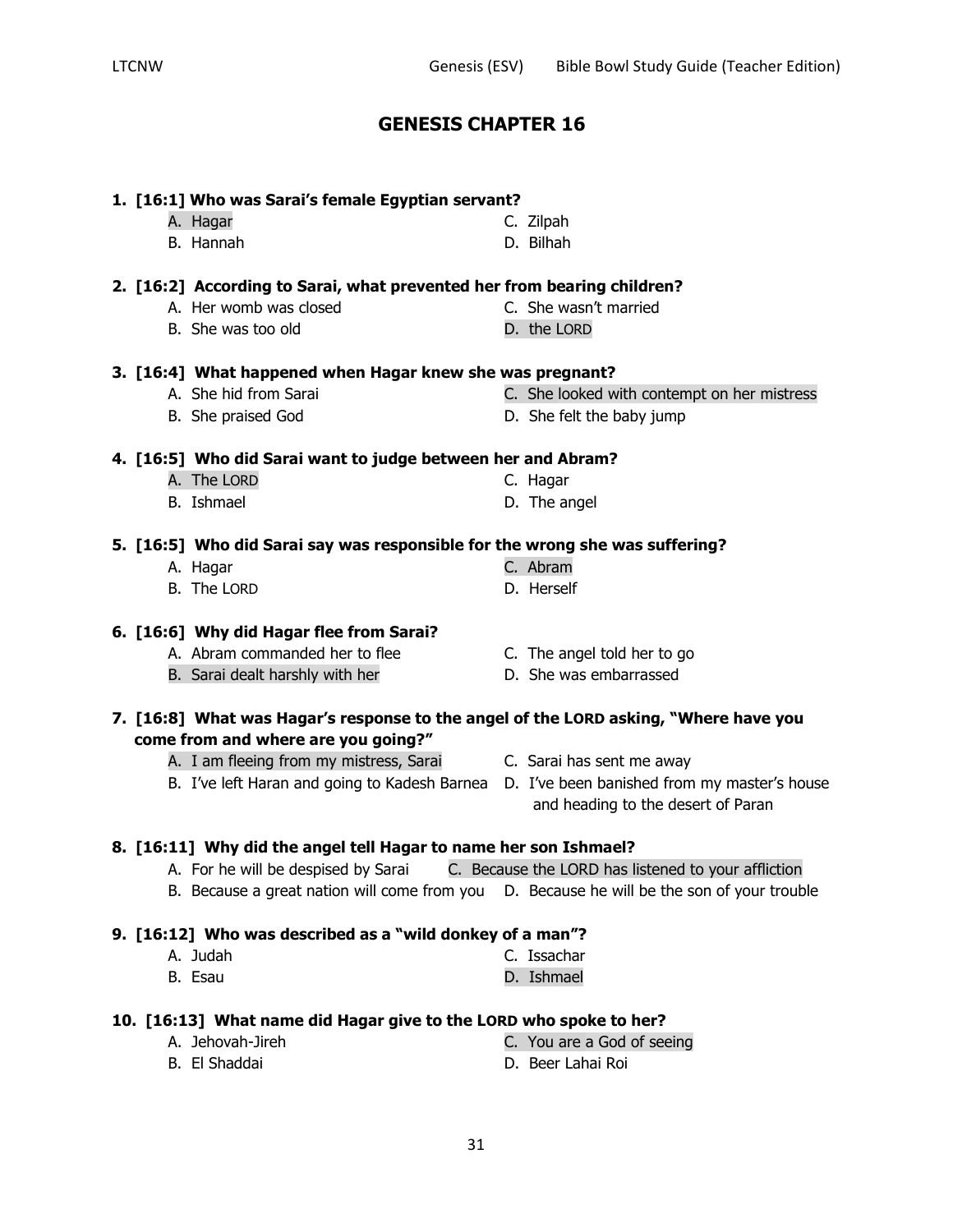| to him?                                                                      | 1. [17:1] When the LORD appeared to Abram to confirm his covenant, what did the LORD say                 |
|------------------------------------------------------------------------------|----------------------------------------------------------------------------------------------------------|
| A. Go forth and multiply<br>B. Walk before me and be blameless               | C. You will have a son and will call him Ishmael<br>D. Take off your sandals for this is holy ground     |
| 2. [17:1, 5] How old was Abram when God changed his name?                    |                                                                                                          |
| A. 65                                                                        | C. 99                                                                                                    |
| B. 90                                                                        | D. 100                                                                                                   |
| 3. [17:5] To what did God change Abram's name?                               |                                                                                                          |
| A. Ben-Oni                                                                   | C. Abraham                                                                                               |
| B. Israel                                                                    | D. Edom                                                                                                  |
|                                                                              | 4. [17:8] All the land of _________ would be given to Abraham and his descendants as an                  |
| everlasting possession.                                                      |                                                                                                          |
| A. Israel                                                                    | C. Babylonia                                                                                             |
| B. Canaan                                                                    | D. Egypt                                                                                                 |
| covenant with Abraham?                                                       | 5. [17:4-8] Which of the following did God say he would do when he confirmed his                         |
|                                                                              | A. Abraham would be the father of 12 rulers C. Give the whole land of the Cushites to his<br>descendants |
| B. Be their God                                                              | D. Save the righteous of Sodom                                                                           |
|                                                                              | 6. [17:10] What was the covenant that Abraham and his descendants after him were to                      |
| keep?                                                                        |                                                                                                          |
| A. Give one-tenth of all crops to God<br>B. Never cut the hair of a Nazarite | C. Every male to be circumcised<br>D. Obey all God's laws and decrees                                    |
|                                                                              |                                                                                                          |
| 7. [17:11] What was to be a sign of the covenant between God and Abraham?    |                                                                                                          |
| A. Rainbow                                                                   | C. Circumcision                                                                                          |
| B. Cross                                                                     | D. Birthmark                                                                                             |
| must be circumcised?                                                         | 8. [17:12] In addition to every male born in Abraham's household, who else did God say                   |
| A. Every male captured in war                                                | C. Every male in the land where they were<br>living                                                      |
| B. Every male bought with money                                              | D. Only males born into Abraham's household                                                              |
| 9. [17:14] What would happen to any uncircumcised male?                      |                                                                                                          |
| A. Would be cut off from his people                                          | C. Would be put to death                                                                                 |
| B. Would be immediately circumcised                                          | D. Would be sent to live among the Egyptians                                                             |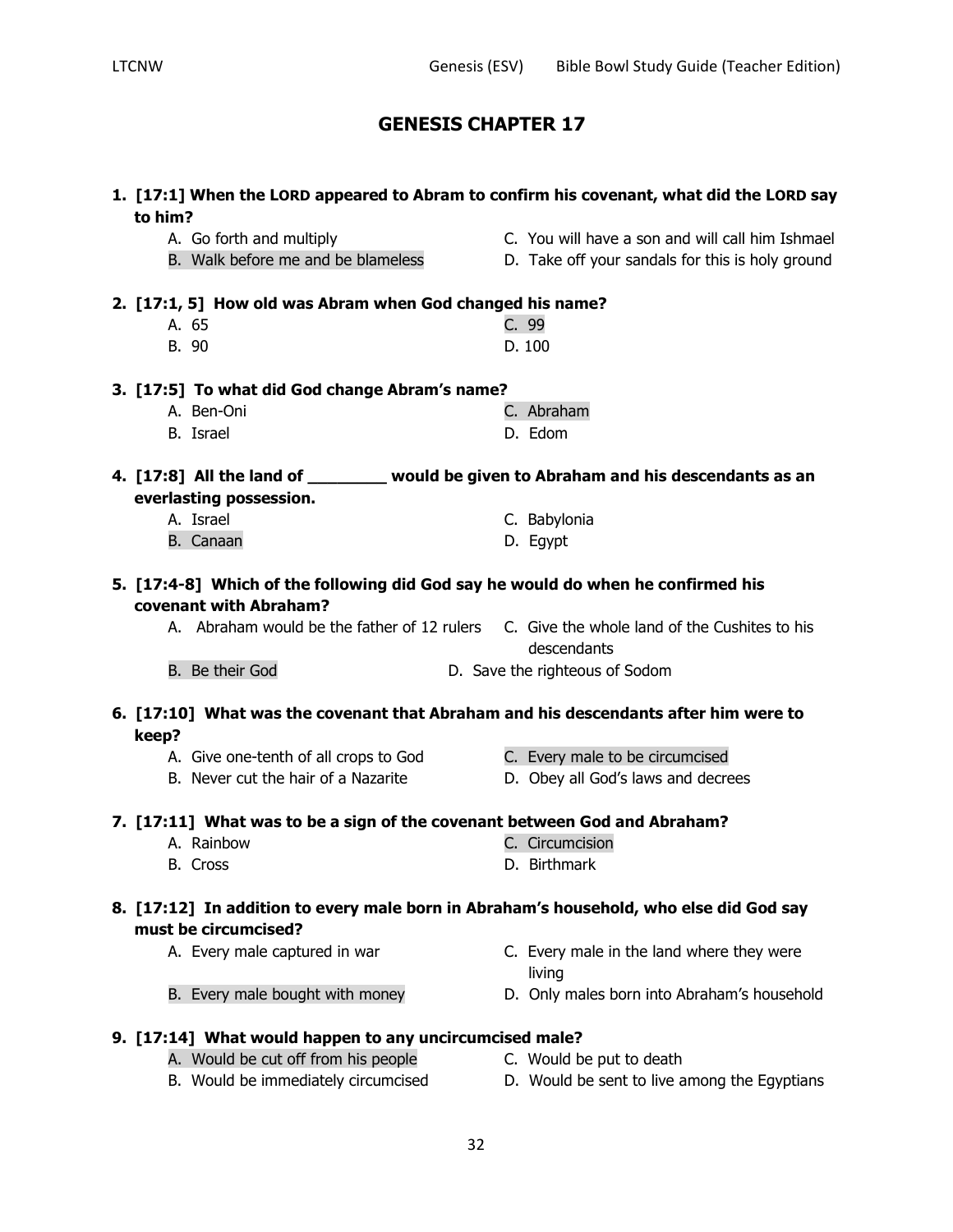## **10. [17:16] What did God tell Abraham regarding Sarah?**

- A. Two nations would come from her womb C. She would bear a son at age 99
	- B. Her offspring would possess the gates of D. she shall become nations their enemies

# **11. [17:18] What wish did Abraham have of God concerning Ishmael?**

- A. Be a servant to Isaac C. To live before God
- 
- 
- B. Be sent away **D.** To curse the day he was born

### **12. [17:19] What name was Abraham and Sarah to give to their son?**

A. Isaac C. Esau B. Jacob **D. Ishmael** 

#### **13. [17:25] How old was Ishmael when he was circumcised?**

| A. 8 days         | C. 13 years |
|-------------------|-------------|
| <b>B.</b> 13 days | D. 21 years |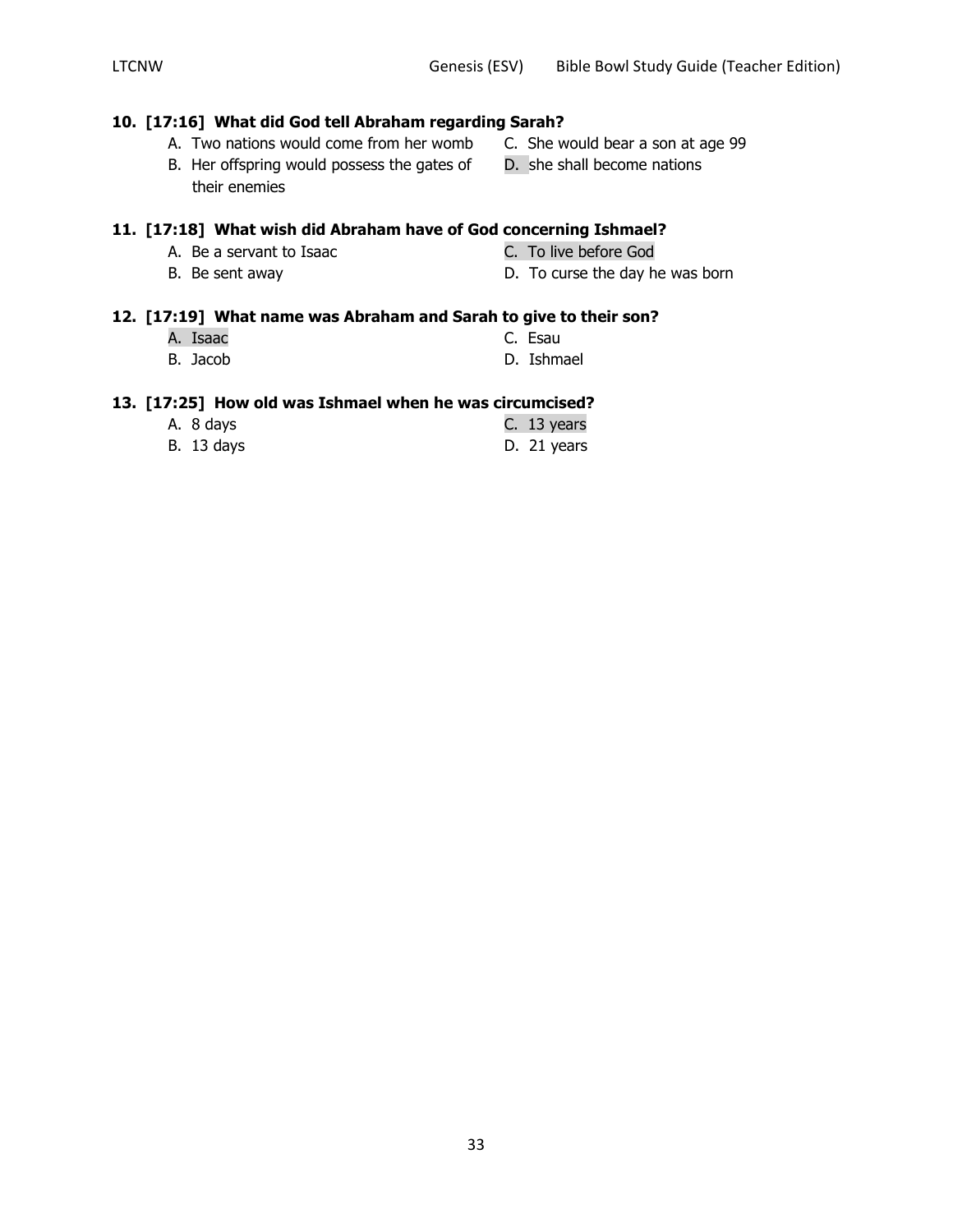## **1. [18:3] What did Abraham say to the three men who appeared to him near the oaks of Mamre?**

- 
- B. Will you not spare Sodom for fifty D. Get off my lawn! righteous people?
- A. Do not pass by your servant **C.** It is I, Abraham, your humble servant.
	-

# **2. [18:6] How much flour was Sarah to get to make bread for the three men who came to visit Abraham?**

- A. Three ephahs C. Three seahs
- B. Three omers D. One-third of an ephah
	-
- A. Do you have water for our camels, also? C. Do your servants not also obey God?
- B. Can you provide us shelter for the night? D. Where is your wife Sarah?

## **4. [18:10] What does Sarah overhear the LORD say to Abraham near the great trees of Mamre?**

- 
- 

**3. [18:9] What did the three men ask Abraham?**

- A. She will have a son C. She will be the mother of many nations
- B. Abraham will have many children **D.** Her son Ishmael will be cursed among men

## **5. [18:12] When Sarah heard that she would have a child, she thought, \_\_\_\_\_\_\_\_\_\_\_\_\_\_.**

- A. My master is too worn out! C. Is anything too hard for the LORD?
- B. Blessed be the God Almighty! D. Shall I now have pleasure?

# **6. [18:11-12] Why does Sarah laugh at what she overhears the LORD saying?**

- a child the LORD
- A. She would have no pleasure in having C. She knew nothing would be too hard for
- B. the way of women had ceased to be with herD. She knew Abraham was joking with her

# **7. [18:14] When Abraham was talking with the LORD outside his tent, when was he told that the LORD would return to him and Sarah would have a son?**

- -
- A. After the harvest next year **C.** The appointed time next year
- B. In the third month of his 100<sup>th</sup> year **D.** After Abraham took possession of Canaan

# **8. [18:16] When the three men got up to leave Abraham, to where did they look?**

- A. Towards Jerusalem C. Towards Sodom
- 
- B. Towards the east D. Into the sunset

# **9. [18:19] How does the LORD say Abraham should direct his children and his household after him to keep the way of the LORD?**

- A. By doing righteousness and justice C. By showing compassion on his fellow man
- B. By never disobeying God's decrees and laws D. By circumcising every male in his household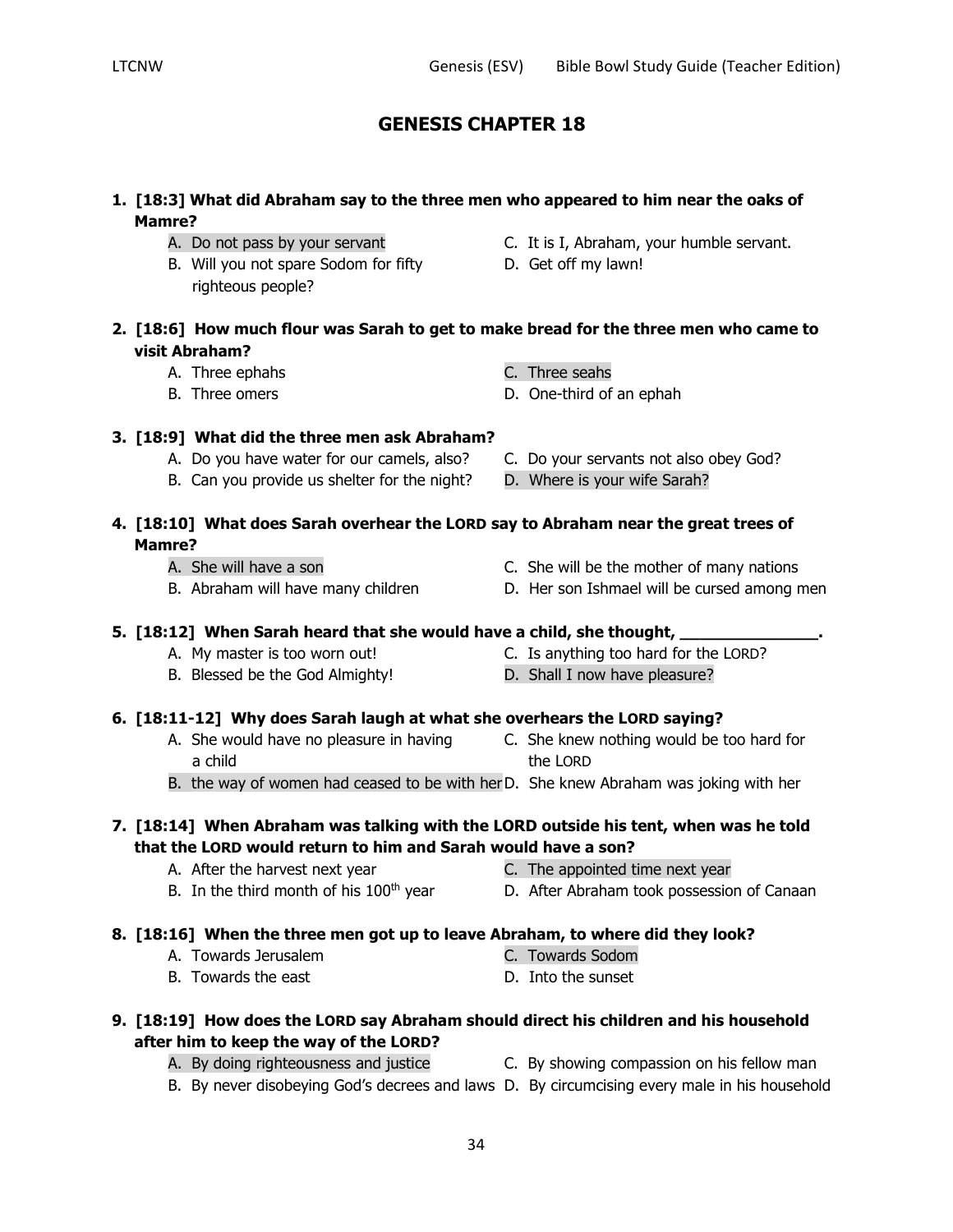- **10. [18:20-21] Whose sin was so grievous that the LORD would go down and see if the sin was as bad as the outcry that had reached him?**
	-
	- A. The Canaanites **C.** The men of Bath
	- B. Sodom and Gomorrah's **D. Ishmael's** 
		-
- **11. [18:24] Abraham first pled to God to not sweep away the city if how many righteous people could be found?**
	- A. 25 C. 50 B. 35 D. 70
- **12. [18:27] When bargaining before the LORD on behalf of the righteous in Sodom, how did Abraham describe himself?**
	- A. Judge of all the earth C. but dust and ashes
- - B. An humble servant unworthy to approach D. One who is righteous in the LORD's eyes the LORD

## **13. [18:32] What was the final number of righteous people on whose behalf God promised to spare Sodom from destruction?**

A. 10 C. 20 B. 15 D. 25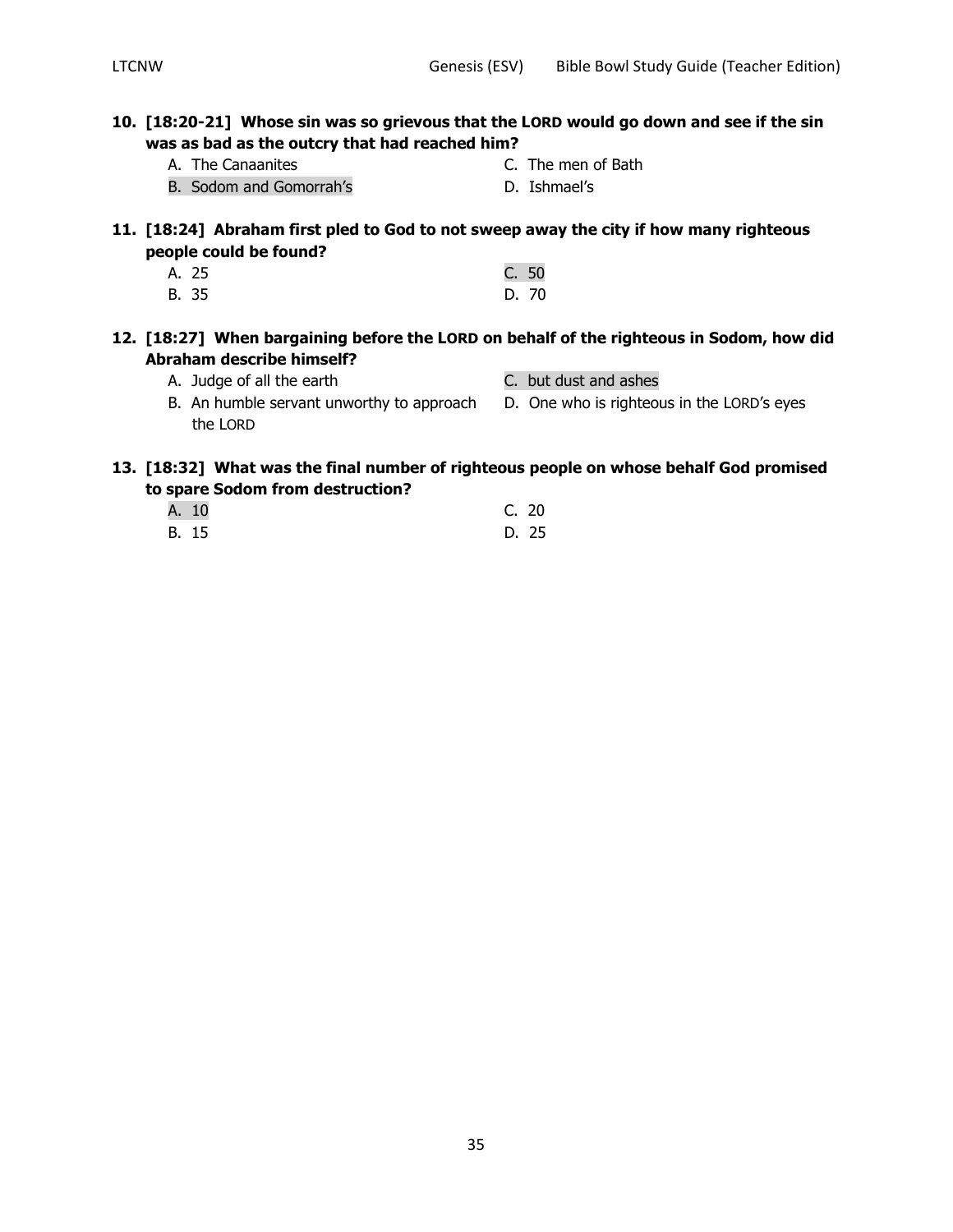**10. [19:37-38] The sons of Lot's daughters became the fathers of which peoples?**

- 
- 36

# **GENESIS CHAPTER 19**

# **1. [19:1] While Lot was sitting in the gateway of Sodom, who arrived?**

- 
- A. Two angels **C.** Three men
- B. Abraham D. The men from every part of Sodom

# **2. [19:8] What did Lot offer the men of Sodom in place of the angels?**

- 
- 
- A. Protection C. His two daughters
- B. Gold D. 1,000 sheep and cattle

## **3. [19:11] What did the angels do to the men of Sodom who were at Lot's door?**

- A. Struck them with blindness C. Confused their languages
- B. Cast evil spirits into them **D. Rained burning sulfur down on them** 
	-

# **4. [19:13] Why did the LORD send the angels to Sodom to destroy it?**

- A. Sodom's cry against the LORD was so great
- B. because the outcry against its people had become great before the Lord
- C. Abraham could not find 20 righteous people
- D. To destroy the people so Abraham could take possession of the land

# **5. [19:15] Who left the city with Lot and the two angels?**

- A. Lot's wife and daughters C. Lot's wife, daughters and herds
- B. Lot's wife, daughters and sons-in-law D. His entire household and servants
	-
- A. Plague of locust C. Rained sulfur and fire
- B. Angels killed the people with blazing swords D. Turned the city's inhabitants to pillars of salt

# **7. [19:26] What happened to Lot's wife when she looked back?**

- A. Turned to a pillar of sulfur example of the C. Turned to a pillar of salt
- B. Consumed by fire **D.** Turned to stone

# **8. [19:28] When Abraham looked down toward Sodom and Gomorrah, what did he see?**

- A. Lot's wife being turned to a pillar of salt C. The hand of God upon the city
- B. Burning sulfur raining down on the plain D. smoke like from a furnace

# **9. [19:32] What did Lot's daughters want to do when they got him to drink wine?**

- A. Preserve the family line example and the C. Celebrate his birthday
- and Gomorrah household gods
- -
	-
	-
	-
- B. Celebrate the destruction of Sodom B. Get him drunk so they could steal his
- A. Edomites and Ammonites **B.** Amorites and Hittites B. Moabites and Ammonites **D. Moabites and Cushites** 
	-
- 
- **6. [19:24] How did the LORD destroy Sodom and Gomorrah?**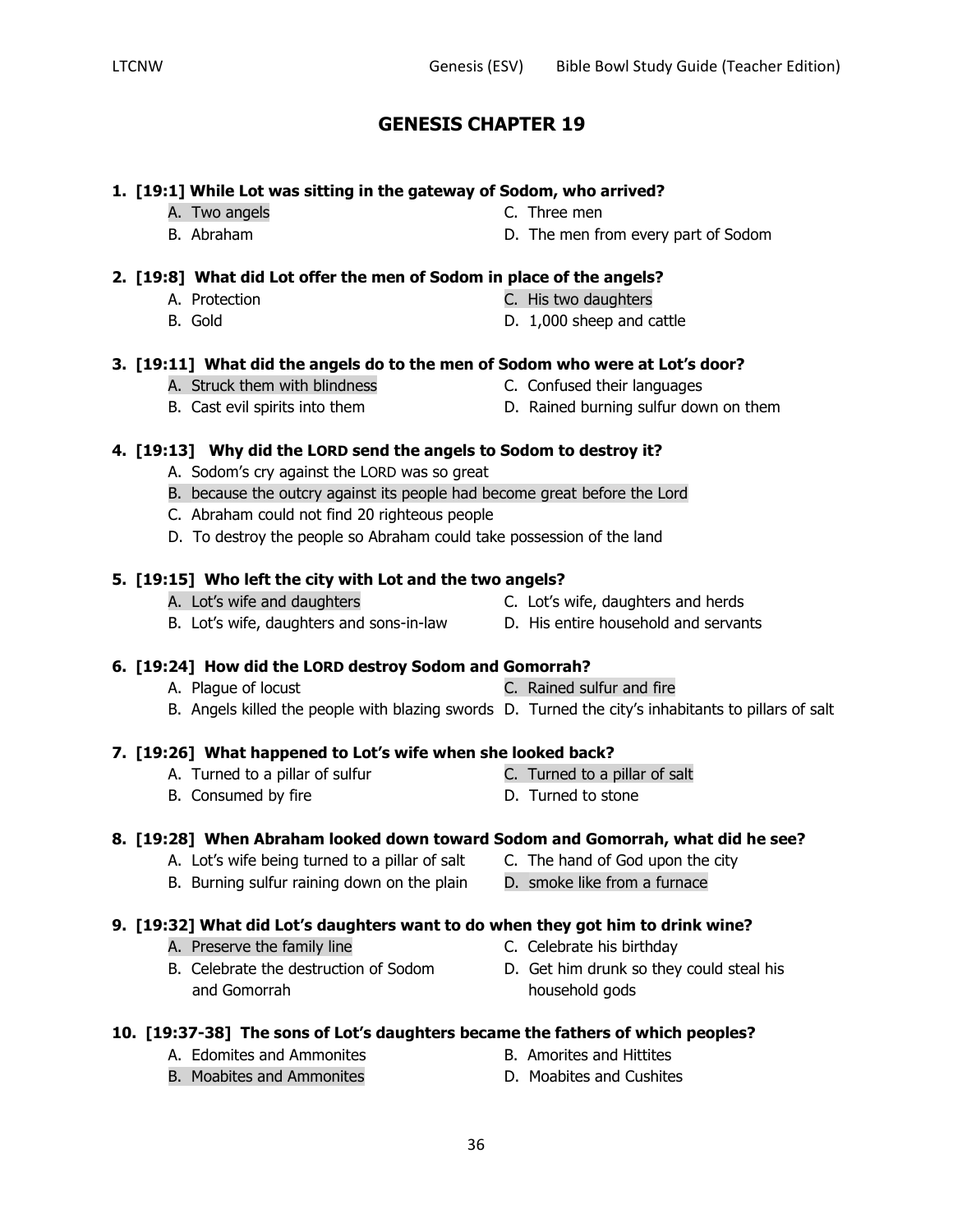| D. The Negeb<br>B. Zoar<br>2. [20:2] While Abraham was in Gerar, whom did he tell that Sarah was his sister?<br>A. Abimelech<br>C. Abihu<br>C. Pharaoh<br>D. Ishmael<br>A. Nebuchadnezzar<br>C. Shechem<br>D. Chedorlaomer<br><b>B.</b> Abimelech<br>4. [20:3] Whom did God tell in a dream, "Behold, you are a dead man because of the<br>woman whom you have taken, for she is a man's wife."?<br>A. Men of Sodom<br>C. Oman<br>D. Abimelech<br>B. Er<br>5. [20:4] Because Abimelech did not know Sarah was a married woman and he had not<br>$2^{\prime\prime}$<br>gone near her, he said, "Lord will you not kill<br>A. an innocent man<br>C. an innocent people<br>B. Gomorrah<br>D. your servant<br>6. [20:6] Because God knew that Abimelech took Sarah in the integrity of his heart, he did<br>A. touch her<br>C. Be punished for his sin<br>B. Return Sarah to Abraham<br>D. Buy Sarah from Abraham<br>7. [20:7] What did God tell Abimelech that Abraham would do for him so that he would<br>A. Forgive Abimelech<br>C. Pray for Abimelech<br>B. Offer a sacrifice on Abimelech's behalf<br>D. Plead earnestly | A. Babylonia                         | 1. [20:1] After the destruction of Sodom and Gomorrah, to what region did Abraham move?<br>C. Assyria |
|----------------------------------------------------------------------------------------------------------------------------------------------------------------------------------------------------------------------------------------------------------------------------------------------------------------------------------------------------------------------------------------------------------------------------------------------------------------------------------------------------------------------------------------------------------------------------------------------------------------------------------------------------------------------------------------------------------------------------------------------------------------------------------------------------------------------------------------------------------------------------------------------------------------------------------------------------------------------------------------------------------------------------------------------------------------------------------------------------------------------------|--------------------------------------|-------------------------------------------------------------------------------------------------------|
|                                                                                                                                                                                                                                                                                                                                                                                                                                                                                                                                                                                                                                                                                                                                                                                                                                                                                                                                                                                                                                                                                                                            |                                      |                                                                                                       |
|                                                                                                                                                                                                                                                                                                                                                                                                                                                                                                                                                                                                                                                                                                                                                                                                                                                                                                                                                                                                                                                                                                                            |                                      |                                                                                                       |
|                                                                                                                                                                                                                                                                                                                                                                                                                                                                                                                                                                                                                                                                                                                                                                                                                                                                                                                                                                                                                                                                                                                            |                                      |                                                                                                       |
|                                                                                                                                                                                                                                                                                                                                                                                                                                                                                                                                                                                                                                                                                                                                                                                                                                                                                                                                                                                                                                                                                                                            |                                      |                                                                                                       |
|                                                                                                                                                                                                                                                                                                                                                                                                                                                                                                                                                                                                                                                                                                                                                                                                                                                                                                                                                                                                                                                                                                                            | 3. [20:2] Who was the king of Gerar? |                                                                                                       |
|                                                                                                                                                                                                                                                                                                                                                                                                                                                                                                                                                                                                                                                                                                                                                                                                                                                                                                                                                                                                                                                                                                                            |                                      |                                                                                                       |
|                                                                                                                                                                                                                                                                                                                                                                                                                                                                                                                                                                                                                                                                                                                                                                                                                                                                                                                                                                                                                                                                                                                            |                                      |                                                                                                       |
|                                                                                                                                                                                                                                                                                                                                                                                                                                                                                                                                                                                                                                                                                                                                                                                                                                                                                                                                                                                                                                                                                                                            |                                      |                                                                                                       |
|                                                                                                                                                                                                                                                                                                                                                                                                                                                                                                                                                                                                                                                                                                                                                                                                                                                                                                                                                                                                                                                                                                                            |                                      |                                                                                                       |
|                                                                                                                                                                                                                                                                                                                                                                                                                                                                                                                                                                                                                                                                                                                                                                                                                                                                                                                                                                                                                                                                                                                            |                                      |                                                                                                       |
|                                                                                                                                                                                                                                                                                                                                                                                                                                                                                                                                                                                                                                                                                                                                                                                                                                                                                                                                                                                                                                                                                                                            |                                      |                                                                                                       |
|                                                                                                                                                                                                                                                                                                                                                                                                                                                                                                                                                                                                                                                                                                                                                                                                                                                                                                                                                                                                                                                                                                                            |                                      |                                                                                                       |
|                                                                                                                                                                                                                                                                                                                                                                                                                                                                                                                                                                                                                                                                                                                                                                                                                                                                                                                                                                                                                                                                                                                            |                                      |                                                                                                       |
|                                                                                                                                                                                                                                                                                                                                                                                                                                                                                                                                                                                                                                                                                                                                                                                                                                                                                                                                                                                                                                                                                                                            |                                      |                                                                                                       |
|                                                                                                                                                                                                                                                                                                                                                                                                                                                                                                                                                                                                                                                                                                                                                                                                                                                                                                                                                                                                                                                                                                                            |                                      |                                                                                                       |
|                                                                                                                                                                                                                                                                                                                                                                                                                                                                                                                                                                                                                                                                                                                                                                                                                                                                                                                                                                                                                                                                                                                            |                                      |                                                                                                       |
|                                                                                                                                                                                                                                                                                                                                                                                                                                                                                                                                                                                                                                                                                                                                                                                                                                                                                                                                                                                                                                                                                                                            | not allow Abimelech to do what?      |                                                                                                       |
|                                                                                                                                                                                                                                                                                                                                                                                                                                                                                                                                                                                                                                                                                                                                                                                                                                                                                                                                                                                                                                                                                                                            |                                      |                                                                                                       |
|                                                                                                                                                                                                                                                                                                                                                                                                                                                                                                                                                                                                                                                                                                                                                                                                                                                                                                                                                                                                                                                                                                                            |                                      |                                                                                                       |
|                                                                                                                                                                                                                                                                                                                                                                                                                                                                                                                                                                                                                                                                                                                                                                                                                                                                                                                                                                                                                                                                                                                            | live?                                |                                                                                                       |
|                                                                                                                                                                                                                                                                                                                                                                                                                                                                                                                                                                                                                                                                                                                                                                                                                                                                                                                                                                                                                                                                                                                            |                                      |                                                                                                       |
|                                                                                                                                                                                                                                                                                                                                                                                                                                                                                                                                                                                                                                                                                                                                                                                                                                                                                                                                                                                                                                                                                                                            |                                      |                                                                                                       |
| 8. [20:10-12] What reason did Abraham give Abimelech for saying, "She is my sister"?                                                                                                                                                                                                                                                                                                                                                                                                                                                                                                                                                                                                                                                                                                                                                                                                                                                                                                                                                                                                                                       |                                      |                                                                                                       |
| C. The men of Gerar feared God                                                                                                                                                                                                                                                                                                                                                                                                                                                                                                                                                                                                                                                                                                                                                                                                                                                                                                                                                                                                                                                                                             |                                      |                                                                                                       |
| A. He was afraid they would kill his wife<br>B. She was indeed his sister<br>D. God told him to say it                                                                                                                                                                                                                                                                                                                                                                                                                                                                                                                                                                                                                                                                                                                                                                                                                                                                                                                                                                                                                     |                                      |                                                                                                       |
| 9. [20:16] What did Abimelech tell Sarah he was giving her brother to cover the offense?                                                                                                                                                                                                                                                                                                                                                                                                                                                                                                                                                                                                                                                                                                                                                                                                                                                                                                                                                                                                                                   |                                      |                                                                                                       |
| C. Land to live in                                                                                                                                                                                                                                                                                                                                                                                                                                                                                                                                                                                                                                                                                                                                                                                                                                                                                                                                                                                                                                                                                                         |                                      |                                                                                                       |
| A. 50 gerah of gold<br>B. 1,000 pieces of silver<br>D. Purple linen                                                                                                                                                                                                                                                                                                                                                                                                                                                                                                                                                                                                                                                                                                                                                                                                                                                                                                                                                                                                                                                        |                                      |                                                                                                       |
| 10. [20:18] What had the LORD done to Abimelech's household because of Sarah?                                                                                                                                                                                                                                                                                                                                                                                                                                                                                                                                                                                                                                                                                                                                                                                                                                                                                                                                                                                                                                              |                                      |                                                                                                       |
| C. Inflicted serious diseases                                                                                                                                                                                                                                                                                                                                                                                                                                                                                                                                                                                                                                                                                                                                                                                                                                                                                                                                                                                                                                                                                              |                                      |                                                                                                       |
|                                                                                                                                                                                                                                                                                                                                                                                                                                                                                                                                                                                                                                                                                                                                                                                                                                                                                                                                                                                                                                                                                                                            |                                      |                                                                                                       |
|                                                                                                                                                                                                                                                                                                                                                                                                                                                                                                                                                                                                                                                                                                                                                                                                                                                                                                                                                                                                                                                                                                                            |                                      |                                                                                                       |
|                                                                                                                                                                                                                                                                                                                                                                                                                                                                                                                                                                                                                                                                                                                                                                                                                                                                                                                                                                                                                                                                                                                            |                                      |                                                                                                       |
|                                                                                                                                                                                                                                                                                                                                                                                                                                                                                                                                                                                                                                                                                                                                                                                                                                                                                                                                                                                                                                                                                                                            |                                      |                                                                                                       |
|                                                                                                                                                                                                                                                                                                                                                                                                                                                                                                                                                                                                                                                                                                                                                                                                                                                                                                                                                                                                                                                                                                                            |                                      |                                                                                                       |
|                                                                                                                                                                                                                                                                                                                                                                                                                                                                                                                                                                                                                                                                                                                                                                                                                                                                                                                                                                                                                                                                                                                            |                                      |                                                                                                       |
|                                                                                                                                                                                                                                                                                                                                                                                                                                                                                                                                                                                                                                                                                                                                                                                                                                                                                                                                                                                                                                                                                                                            |                                      |                                                                                                       |
|                                                                                                                                                                                                                                                                                                                                                                                                                                                                                                                                                                                                                                                                                                                                                                                                                                                                                                                                                                                                                                                                                                                            |                                      |                                                                                                       |
|                                                                                                                                                                                                                                                                                                                                                                                                                                                                                                                                                                                                                                                                                                                                                                                                                                                                                                                                                                                                                                                                                                                            |                                      |                                                                                                       |
|                                                                                                                                                                                                                                                                                                                                                                                                                                                                                                                                                                                                                                                                                                                                                                                                                                                                                                                                                                                                                                                                                                                            |                                      |                                                                                                       |
| A. Sent boils upon all males                                                                                                                                                                                                                                                                                                                                                                                                                                                                                                                                                                                                                                                                                                                                                                                                                                                                                                                                                                                                                                                                                               |                                      |                                                                                                       |
| B. Killed the firstborn<br>D. Closed up all the wombs                                                                                                                                                                                                                                                                                                                                                                                                                                                                                                                                                                                                                                                                                                                                                                                                                                                                                                                                                                                                                                                                      |                                      |                                                                                                       |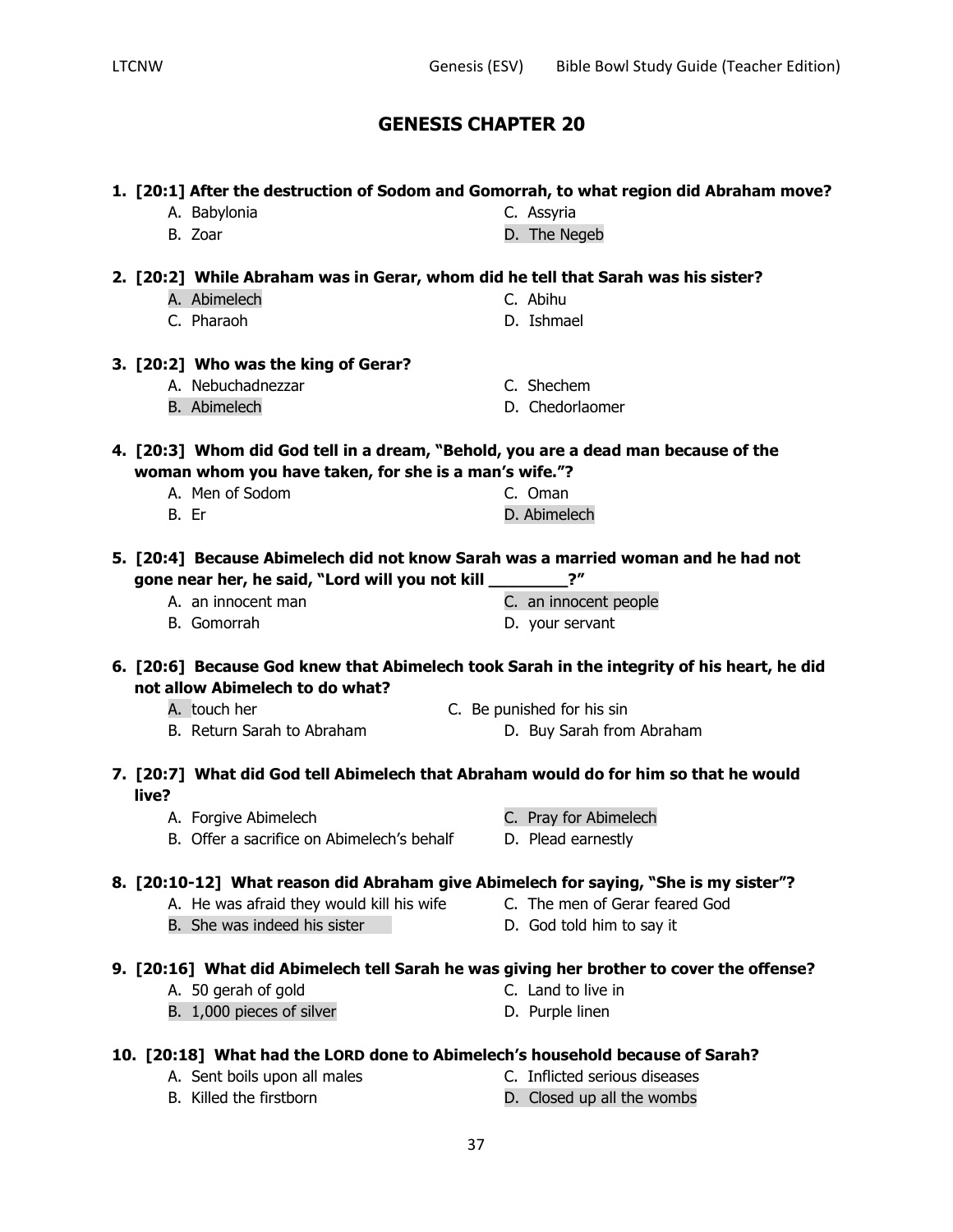## **SECTION 3: Genesis 21-30**

## **Multiple Choice Questions**

## **GENESIS CHAPTER 21**

### **1. [21:2] When did Sarah bear a son to Abraham?**

- A. At the time of which God had spoken C. In the spring
- 
- **2. [21:4] How old was Isaac when he was circumcised?**
	- A. Eight days old C. Eight years old
	-

#### **3. [21:6] At what event was it said, "God has made laughter for me"?**

- A. God providing a ram in place of Isaac C. Jacob marrying Rachel
- 
- 
- B. Birth of Isaac **D. Jacob discovering Joseph was still alive**

#### **4. [21:9-10] What happened that caused Sarah to want to get rid of Hagar and Ishmael?**

- A. Ishmael was laughing example and the C. Isaac was born
- 
- 
- B. Hagar was jealous D. Hagar wanted Abraham's blessing for Ishmael

#### **5. [21:15] When Hagar ran out of water, where did she place Ishmael?**

- A. In a basket among the reeds C. In Abraham's care
- B. Under a bush D. At the steps of the temple
- -

#### **6. [21:17] Who heard Ishmael's cry in the desert?**

- 
- A. God C. Abraham
- B. Pharaoh D. The king of Salem

#### **7. [21:18] What promise from God was told to Hagar in the desert, concerning Ishmael?**

- A. Through his seed all nations would be C. He would live in peace with Abraham and blessed Sarah
- B. Make him into a great nation **D.** His name would be feared among his brothers

#### **8. [21:19] What did Hagar see when her eyes were opened?**

- A. A well of water **C.** A great city
- B. Shelter **D.** Ishmael was alive again

#### **9. [21:20] What did Ishmael become while living in the desert?**

- 
- A. Warrior C. Expert with the bow
- B. Gypsy prince **D.** Strong in every way
	-
- 
- B. When Abraham was 99 years old D. Ten years after Sarah bore Ishmael
- B. Two years old D. Thirteen years old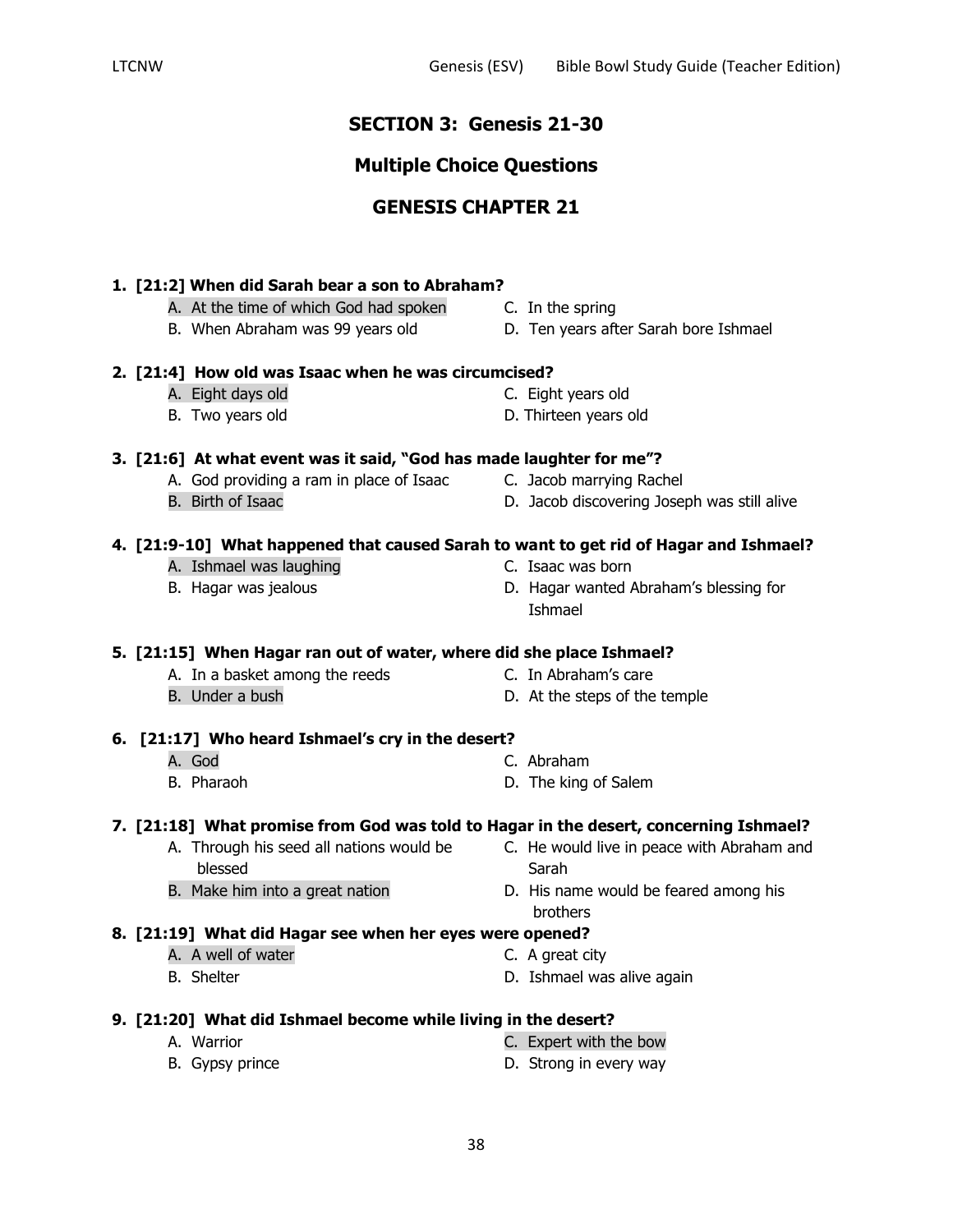#### **10. [21:22] Who was the commander of Abimelech's army?**

- A. Potiphar C. Phicol
- B. Bethuel **B.** Shechem

## **11. [21:22] What did Abimelech realize about Abraham?**

- A. His herds were healthier and stronger C. Abraham's eyesight was failing
- B. Abraham had dealt falsely with his family D. God was with him in all that he did

### **12. [21:30] What did the seven ewe lambs that Abraham set apart signify?**

- 
- B. Seven years that Abraham lived at peace D. Witness that Abraham dug the well with Abimelech
- A. Seven sons of Abimelech C. Seven years of famine that were coming
	-

### **13. [21:33] What did Abraham do at the place in Beersheba where he made a treaty with Abimelech?**

- 
- 
- A. Planted a tamarisk tree **C.** Built an altar to sacrifice to God
- B. Made a pile of seven rocks D. Built a home for Sarah and himself
- 
- 
- 
-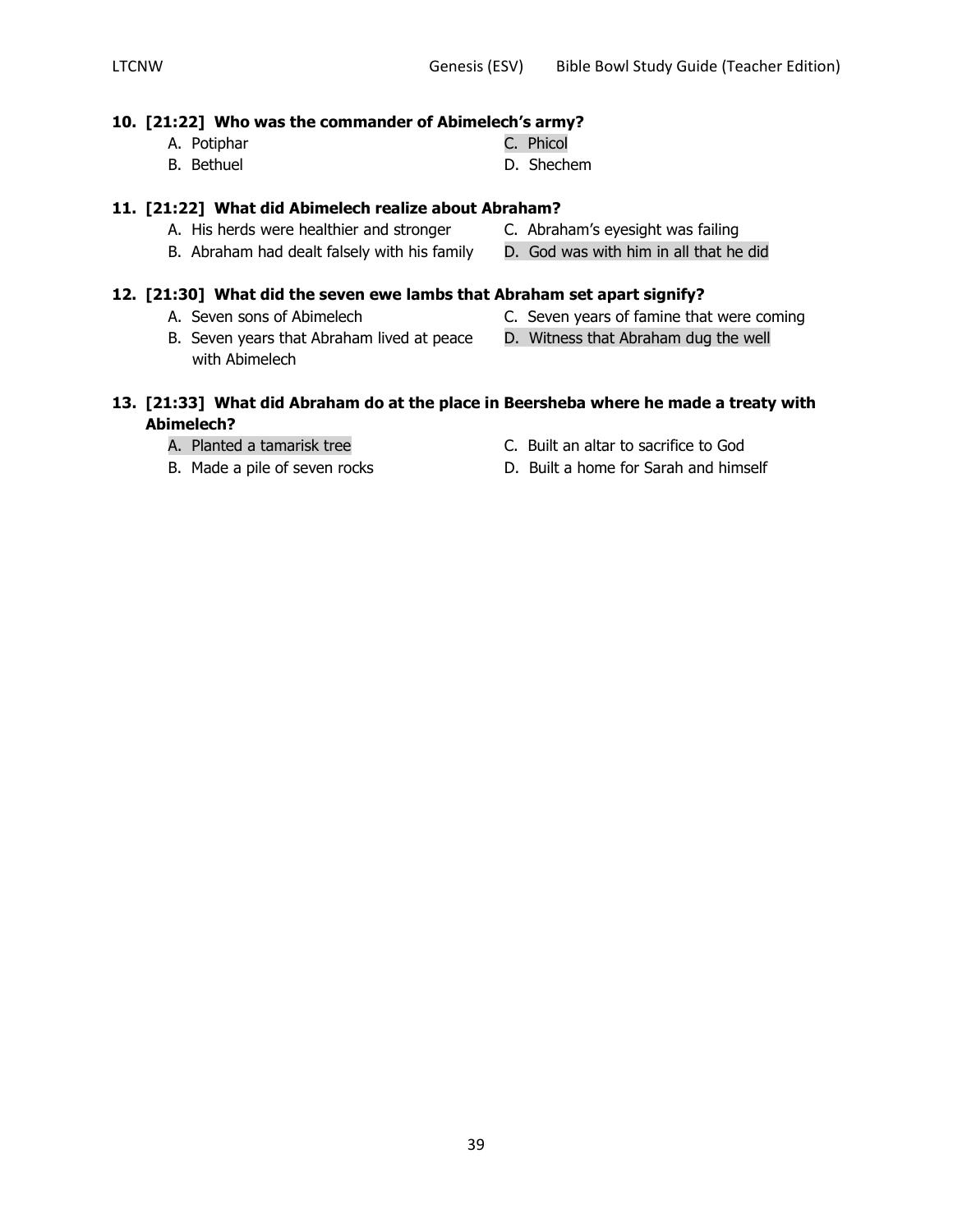## **1. [22:2] Where was Abraham to sacrifice Isaac?**

- 
- 
- A. In Hebron C. On a mountain God would tell him about
- B. Among the Hittites D. On an altar God had already prepared

#### **2. [22:2] What type of sacrifice was Isaac to become?**

- A. Fellowship Offering entitled a state of the C. Peace Offering
- B. Burnt Offering **B. Community D.** Living Sacrifice
- **3. [22:5] What did Abraham tell his servants that he and Isaac were going to do?**
	-
	-

## **4. [22:7] What did Abraham carry up to the place for the sacrifice?**

- A. Fire and knife **C.** Provisions for the day
- C. Wood D. The lamb

#### **5. [22:8] What question did Isaac ask of Abraham on their way to the sacrifice?**

- A. How far are we going? The C. Why have you bound my hands?
- B. Will God provide a lamb? D. Where is the lamb for a burnt offering?

#### **6. [22:8] How did Abraham answer Isaac's questions on the way to sacrifice?**

- A. Come, my son, and let's worship the C. The place is just over the next hill eternal God
- B. God himself will provide the lamb D. Knife, What knife?

#### **7. [22:12] What did the angel of the LORD say to Abraham as he reached out his hand to slay Isaac?**

- A. Do not lay a hand on the boy **C.** You must have faith
- B. Fear God and trust him only **D. Look!** Behold the Lamb!

## **8. [22:13] When Abraham looked up, where did he see a ram?**

- A. By the altar **C.** In the thicket
- B. On the altar **D. Being lowered from heaven**

## **9. [22:14] What did Abraham call the place where he sacrificed a ram instead of Isaac?**

- A. Mountain of Faithfulness C. The LORD will provide
- 
- B. Bethel **B. Bethel D. Aram Isstucka**

## **10. [22:16-18] Which of the following did the LORD declare to Abraham because he did not withhold his son?**

- the sands of time of his enemies
- A. Your offspring will be as numerous as C. Your offspring shall possess the gates
- B. All the nations will bless your offspring D. All of the above
- 
- 
- 
- 
- 
- 
- 
- 
- A. Sacrifice a lamb C. Sacrifice Isaac
- B. Worship **D. Make a treaty with Abimelech**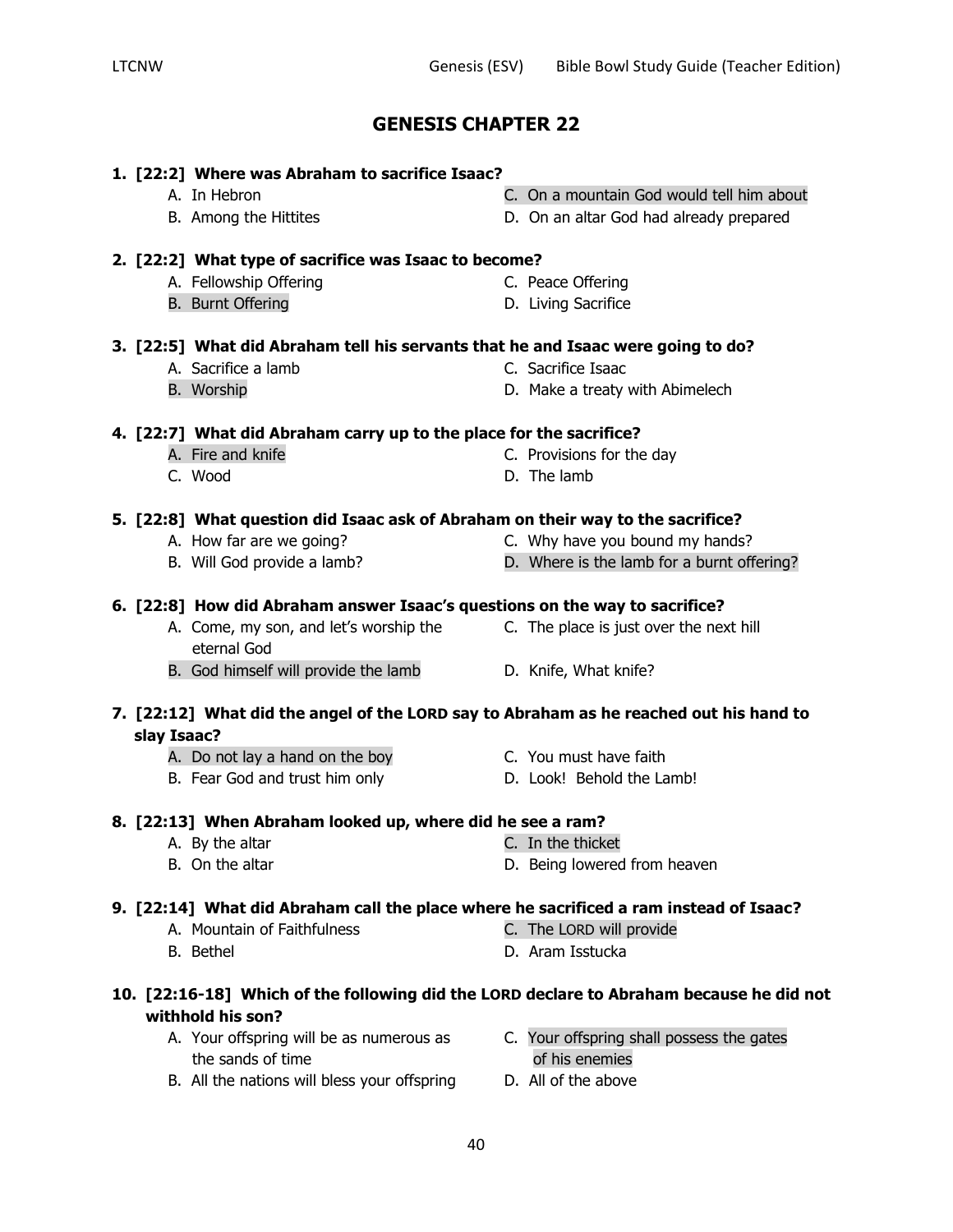### **1. [23:1] Chapter 23 contains the death of whom?**

A. Abraham C. Ephron B. Rebekah D. Sarah

### **2. [23:3-4] To whom did Abraham go to buy a burial site when Sarah died?**

- A. The Hittites **C.** The Egyptians
- 
- B. Isaac D. His relatives in Ur

### **3. [23:5-6] What did the Hittites tell Abraham that none of them would refuse?**

- A. To give Abraham shelter for the night C. To allow him to roam freely about the land
- B. His tomb for burying Abraham's dead D. Abraham to leave the country to bury Sarah

## **4. [23:7-8] In whose tomb did Abraham want to bury Sarah?**

- A. Ephron son of Zohar C. Nahor son of Zohar
- 
- B. One-and-a-half times the worth because D. Nothing, because he was like a mighty it contained a burial cave prince among them

#### **6. [23:8-9] What did Abraham want to buy from Ephron?**

- 
- 
- A. Cave of Machpelah C. Mules to carry his grain
- B. The altar at Mamre The Society Communist Communist Communist Communist Communist Communist Communist Communist Communist Communist Communist Communist Communist Communist Communist Communist Communist Communist Communis

### **7. [23:20] The land and cave in the field of Machpelah near Mamre was deeded to Abraham for what purpose?**

- 
- 
- A. As pasture for his sheep Equation C. Payment for saving Ephron's family
- B. As a burial site **B.** Consumer State B. For a home for Isaac

- 
- 
- 
- 
- B. Edom son of Ephron D. Nahor son of Ephron
	-
- **5. [23:9] How much did Abraham offer to pay for the Cave of Machpelah?** A. Half, because Ephron owed him money C. Full price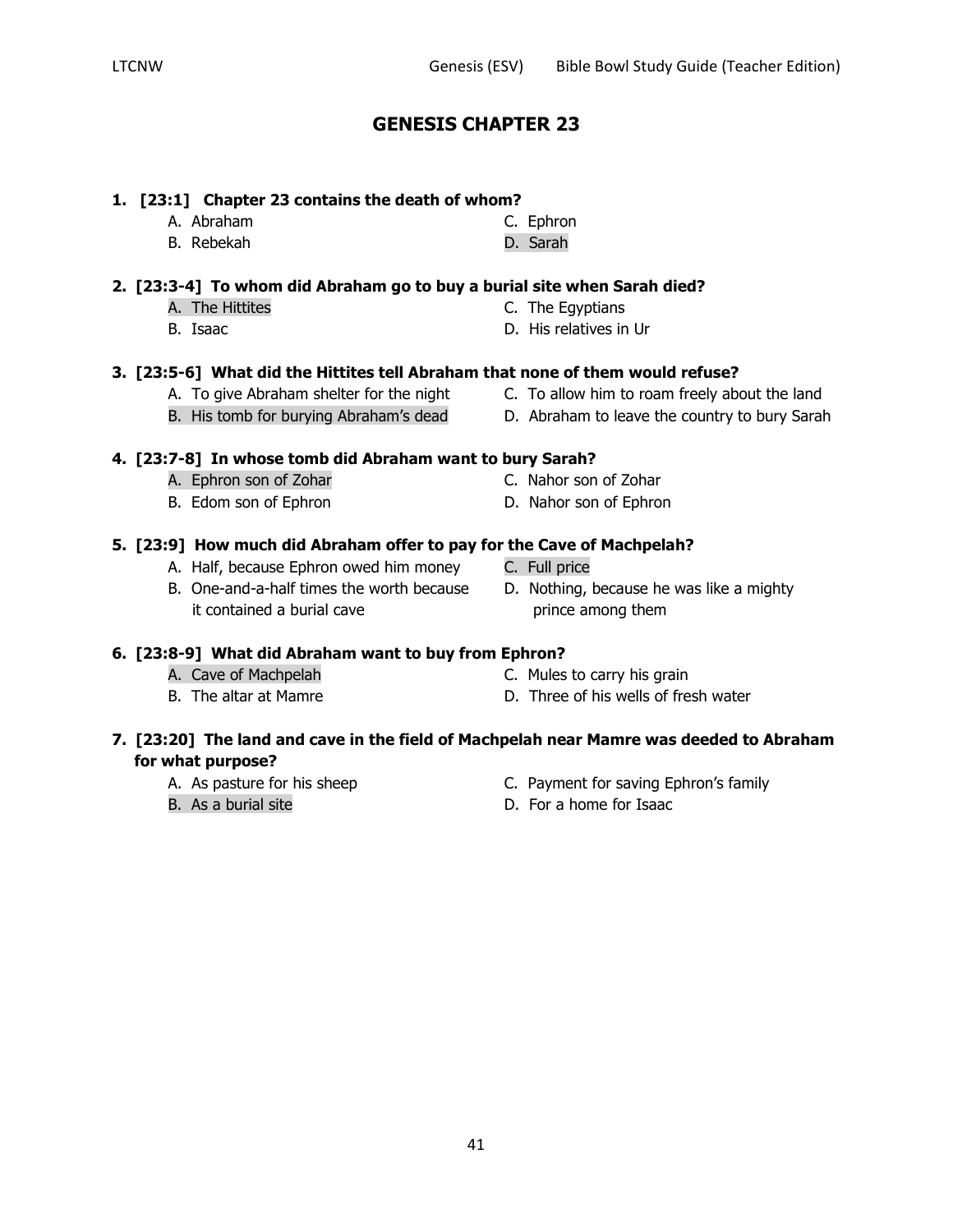## **1. [24:3] What oath did Abraham have his chief servant make?**

- A. To not bury his bones in Egypt C. To not go back to his homeland to get a wife
- for Jacob **the daughters of the Canaanites**
- **2. [24:5-8] What did Abraham say would happen if the woman the servant chose to become Isaac's wife would not come back with the servant?**
	- A. Find a wife from Lot's family in Sodom C. The servant was free from his oath
	- him

**3. [24:10] To what area and town did Abraham's servant go to find a wife for Isaac?**

- A. Nahor, in Mesopotamia **C. Kiriath Arba, in Hebron**
- B. Beersheba, in the land of Canaan D. Haran, in Ur

### **4. [24:12] When Abraham's servant arrived at the well, what did he pray to God for?**

- love to his master Abraham Nahor
- 
- A. Give him success and show steadfast **C.** An abundance of mercy from the men of
- B. Water for his camels **Example 20** D. Give him success in finding himself a wife

## **5. [24:13-14] When Abraham's servant prayed to God, he said that the measure of his success would be if he asks a young woman for a drink, her response would be \_\_\_\_\_\_\_\_.**

- A. Can I get food for your camels as well? C. Drink, and I will water your camels.
- B. Yes, my lord, I am your humble servant. D. May the God Almighty bless you.
- 

## **6. [24:15] What was the name of the girl that watered the camels of Abraham's servant?**

- A. Leah C. Dinah
- B. Rachel **B. Rebekah**

## **7. [24:15] Rebekah was the daughter of whom?**

A. Lot C. Haran B. Bethuel **B. Bethuel D. Milcah** 

## **8. [24:19-20] After Rebekah had given Abraham's servant a drink, what did she do?**

- A. Went immediately to her father's tent C. Asked the servant where he came from
- B. Drew enough water to give all the camels D. Covered her face

## **9. [24:22] What did Abraham's servant give Rebekah after she gave him and the camels water to drink?**

- 
- A. His master's signet ring entitled a control C. Gold earrings and a nose ring
- B. Sandals and fine linen **D.** A gold ring and two bracelets
- for his son B. To go to his own relatives to get a wife D. To not get a wife for his son from among
	-
	-
- B. The servant was to take Isaac back with D. Brush the dust off his sandals and not return

- 
- 
-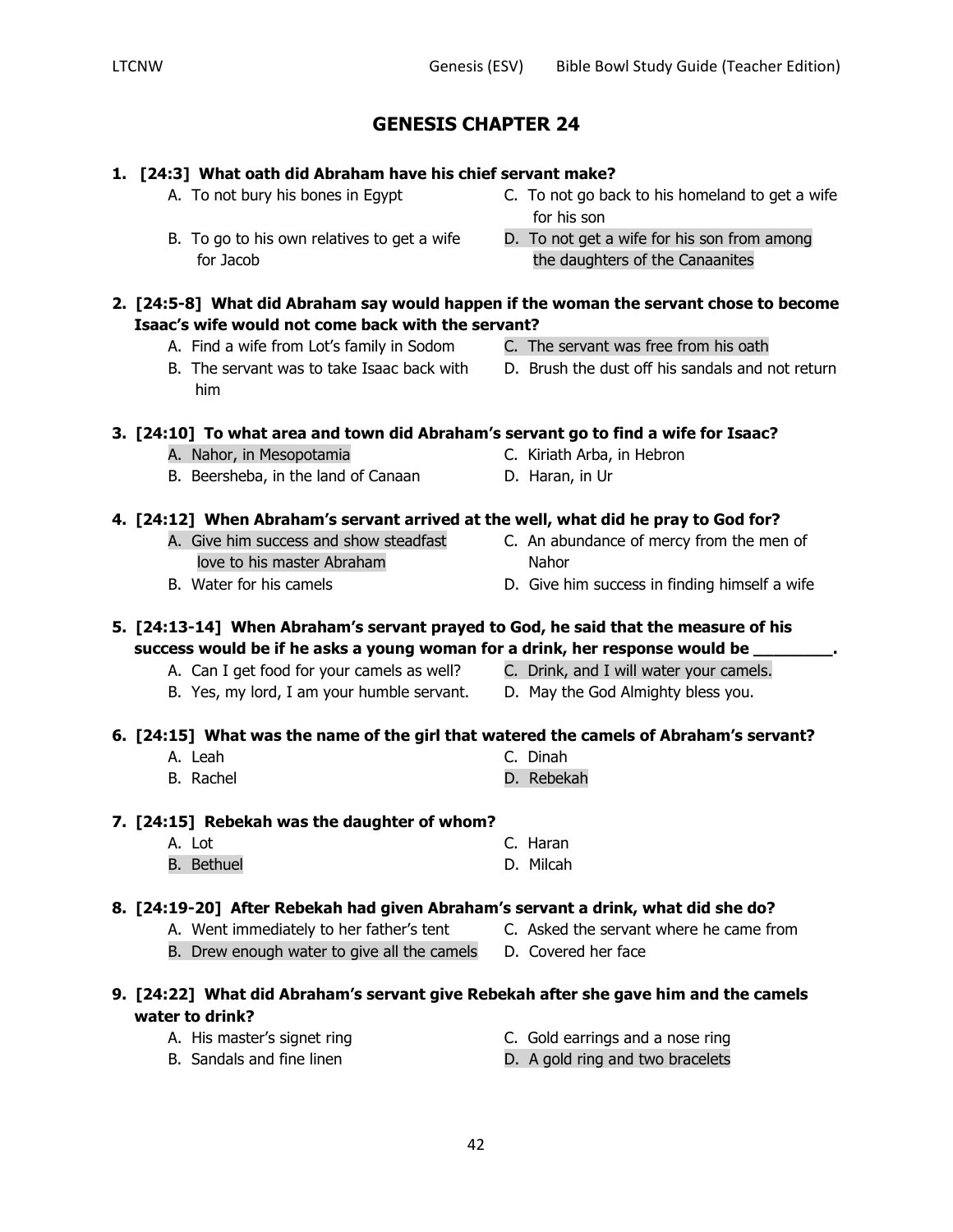| 10. [24:29] Who was Rebekah's brother?                                                   |                                                                                |
|------------------------------------------------------------------------------------------|--------------------------------------------------------------------------------|
| A. Abraham                                                                               | C. Laban                                                                       |
| B. Nahor                                                                                 | D. Bethuel                                                                     |
| 11. [24:31] What did Laban say he had done for Abraham's servant?                        |                                                                                |
| A. Prepared the house and a place for                                                    | C. Received his father's blessing to release                                   |
| the camels                                                                               | Rebekah                                                                        |
| C. Prepared a feast in celebration                                                       | D. Gathered Rebekah's dowry                                                    |
| 12. [24:51] Laban and Bethuel told the servant, "Behold, Rebekah is before you; take her |                                                                                |
| and go, and let her be the wife of your master's son, _____________                      |                                                                                |
|                                                                                          | A. and may the LORD bless Rebekah C. but Isaac must work for Laban seven years |
| and Isaac                                                                                |                                                                                |
| B. as Abraham as requested                                                               | D. as the LORD has spoken                                                      |
| 13. [24:55] How long did Rebekah's mother and brother want her to remain before going    |                                                                                |
| with the servant?                                                                        |                                                                                |
| A. Until the next day, for it was the Sabbath C. One year                                |                                                                                |
| B. At least ten days                                                                     | D. Until her twentieth year                                                    |
| 14. [24:60] When Rebekah's family sent her on her way, they said: "Our sister, may you   |                                                                                |
|                                                                                          |                                                                                |
| A. and be greatly blessed                                                                | C. as countless as the stars                                                   |
| B. and be faithful to the LORD                                                           | D. thousands of ten thousands                                                  |
| 15. [24:63] Where was Isaac and what was he doing when the servant returned with         |                                                                                |
| <b>Rebekah?</b>                                                                          |                                                                                |
| A. In the field to meditate                                                              | C. In his tent resting                                                         |
| B. Under the trees, feeding his flocks                                                   | D. At the temple, offering a sacrifice                                         |
| 16. [24:67] Rebekah became Isaac's wife and he loved her and he was _______              |                                                                                |
| A. blessed by God                                                                        | C. comforted after his mother's death                                          |

- 
- B. well respected among men b. righteous in God's eyes
-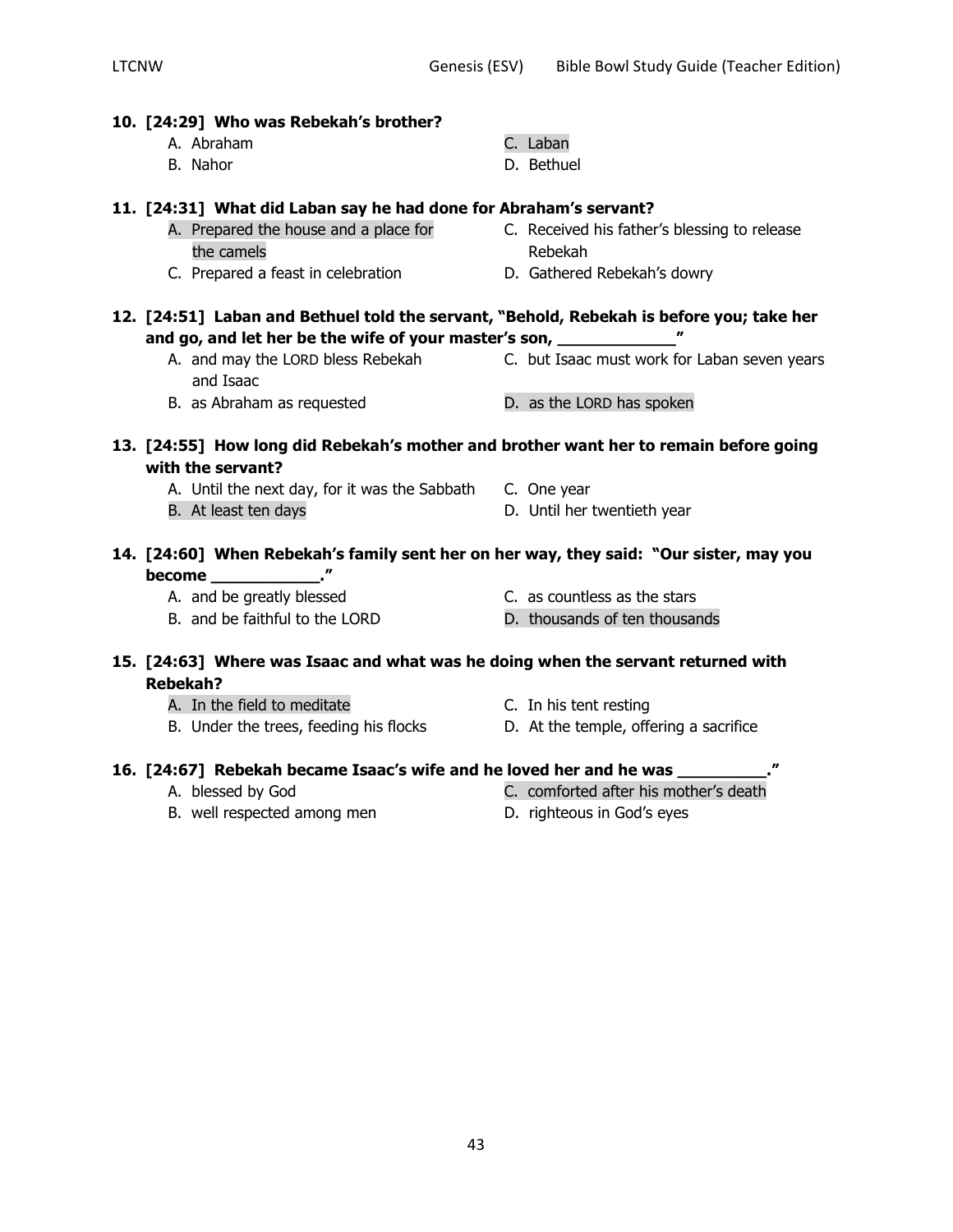44

## **GENESIS CHAPTER 25**

## **1. [25:1-2] What was the name of Abraham's wife who bore him Zimram, Jokshan, Medan, Midian, Ishbak and Shuah?**

| A. Sarah | C. Keturah |
|----------|------------|
|          |            |

- B. Hagar D. Zipporah
- **2. [25:6] Where did Abraham send the sons of his concubines to get them away from Isaac?**
	- A. To the land of Canaan C. To Lahai Roi
	-

## **3. [25:9-10] Who buried Abraham and with whom was he buried?**

- 
- 

## **4. [25:18] How did the descendants of Ishmael live?**

- A. In constant envy of the Israelites C. Against all his kinsmen
- B. Peacefully in the land of Canaan D. As God richly blessed them

## **5. [25:21] Why did Isaac pray to the LORD on behalf of his wife?**

- 
- B. She did not know the LORD, the God of D. She was barren Abraham

## **6. [25:22] Why did Rebekah ask, "Why is this happening to me?"**

- A. She was barren C. Her husband took another wife
- B. Her babies struggled together within D. She saw an angel of the LORD
	-
- **7. [25:23] To whom did the LORD say, "Two nations are in your womb"?**
	- A. Rachel C. Tamar B. Leah D. Rebekah

## **8. [25:23] What did the LORD say that the older of Rebekah's children would do?**

- 
- 
- 
- **9. [25:26] How was Rebekah's second son born?**
	- -
- **10. [25:27] How are Jacob and Esau described after growing up?** A. Esau a skillful hunter; Jacob a quiet man C. Esau was light of foot; Jacob quick of mind
- A. Serve the younger C. Disgrace his father and his God
- B. Sell his birthright D. Lead the people of Israel
	-
- A. Laughing **A.** Laughing **C.** With great difficulty

gentle

B. With a head full of hair **D.** With his hand holding his brother's heel

- 
- B. To the east country **Example 20** and D. To the land of his forefathers
- A. Isaac and Ishmael buried him with Sarah C. Sarah buried his bones with his forefathers
- B. Ishmael buried him with Hagar **D. Isaac buried him with Terah, his father** 
	-
	-
- A. She became very ill **C.** She sinned greatly against the LORD
	-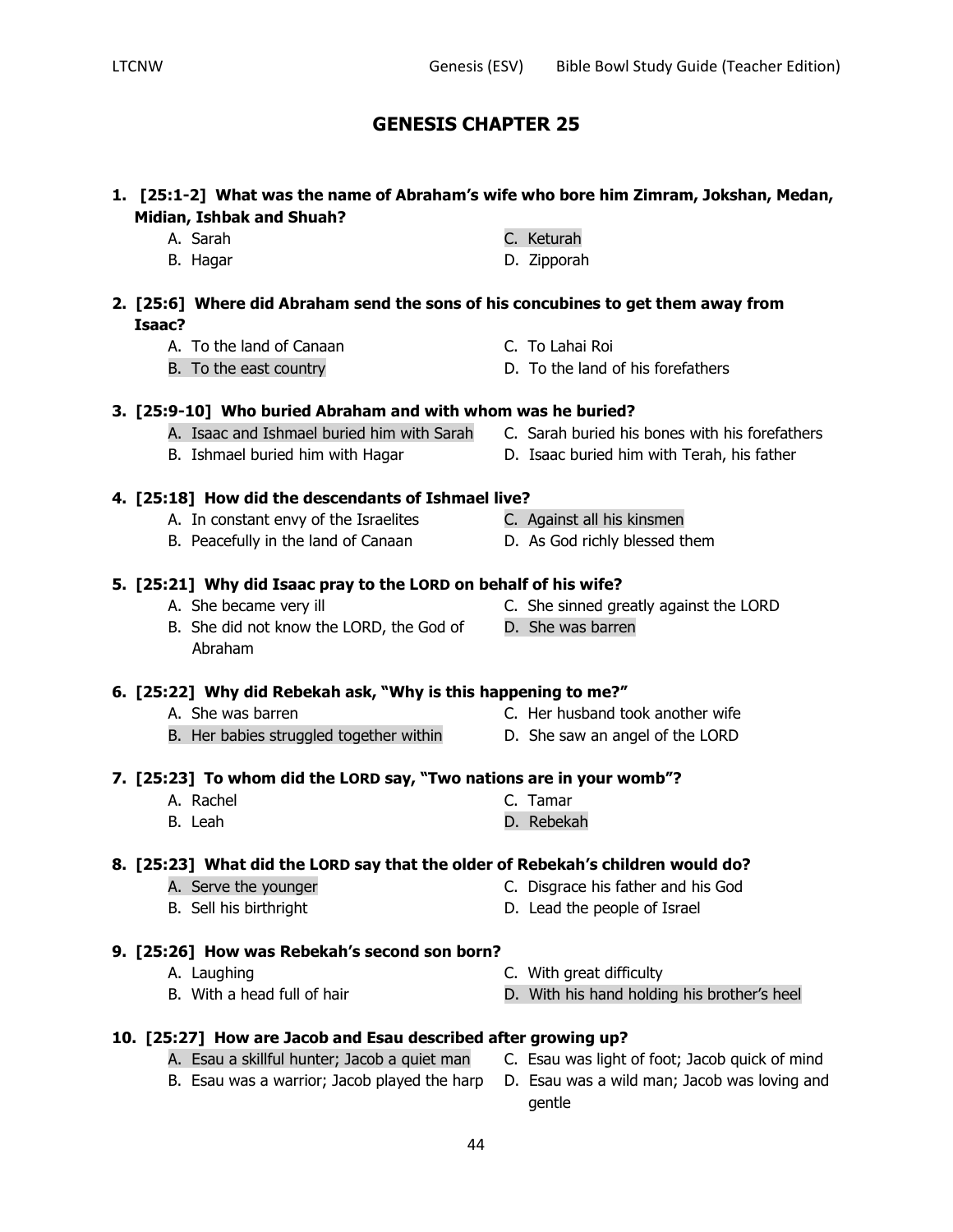## **11. [25:28] Which son did Rebekah love?**

- A. Jacob C. Edom
- B. Esau D. Joseph
- -

### **12. [25:30-31] What did Jacob ask Esau for in exchange for some of the red stew he was cooking?**

- 
- B. That Esau would leave the land and D. His birthright never return
- A. His father's blessing C. Half of his inheritance
	-

## **13. [25:32] How did Esau describe his condition when Jacob asked for his birthright?**

- A. "I am the stronger man." C. "I am about to die."
- 
- 
- B. "I am the oldest and favored son!" D. "I'm the oldest, you can't take that away from me."

## **14. [25:34] Who or what does the text say that Esau despised?**

- 
- 
- A. Isaac C. Lentil stew
- B. His birthright **B.** The Edomites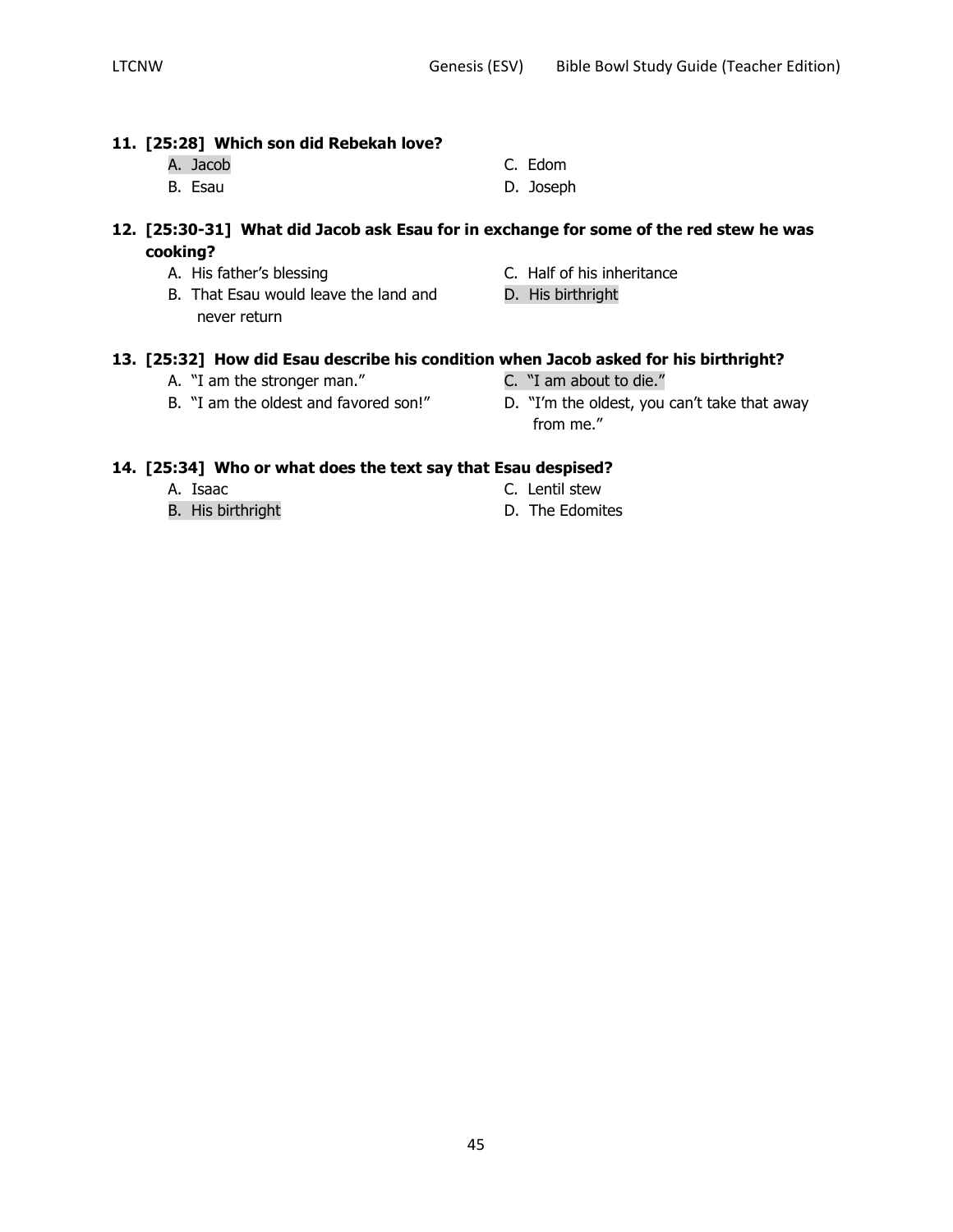# B. Rephaites **B. Ammonites 2. [26:1] When there was a famine in the land, where did Isaac go?** A. Egypt C. Gerar B. Hebron **D. Bethel** A. He saw Rebekah was with child C. God told Abimelech in a vision B. He saw Isaac laughing with Rebekah D. Esau was a spy and told Phicol A. Forgive me, my king, and let us make C. I thought I might die because of a treaty. B. Because she really is my sister **D.** I was afraid you would take her as your wife **5. [26:11] What order did Abimelech give to all the people concerning Isaac and Rebekah?** A. Your land is their land, they may live C. Whoever captures them will receive 1,000 wherever they like. shekels of gold B. No one was to molest them  $D.$  Give one-tenth of your possessions to Isaac A. Plotted to kill him C. Drove Isaac out of Gerar B. Stole his possessions D. Stopped up the wells Abraham's servants had dug A. Isaac had become too powerful **C.** Isaac had become hostile toward them B. Isaac had lied concerning Rebekah D. Isaac's servants raided the land A. Ben-Abrahaim and Losh-Shebeth C. Esek, Sitnah and Raamath B. Raamath and Beersheba **D.** D. The same names his father had given them A. Rehoboth C. Sitnah B. Esek and Raamath D. Beer Lahai Roi

A. Cushites **C. Philistines** 

#### **3. [26:8] How did Abimelech discover that Rebekah was Isaac's wife?**

**1. [26:1] Abimelech was the king of which people?**

## **4. [26:9] How did Isaac respond when Abimelech asked him why he said "She is my sister"?**

- -
	-

## **6. [26:14-15] What did the Philistines do because they envied Isaac?**

- 
- 
- 

## **7. [26:16] Why did Abimelech order Isaac to move away from them?**

- **8. [26:18] What names did Isaac give the wells that he reopened that had been dug during the time of his father?**
- **9. [26:22] Which of the following fresh water wells did Isaac's servants dig that the herdsmen of Gerar did not quarrel over?**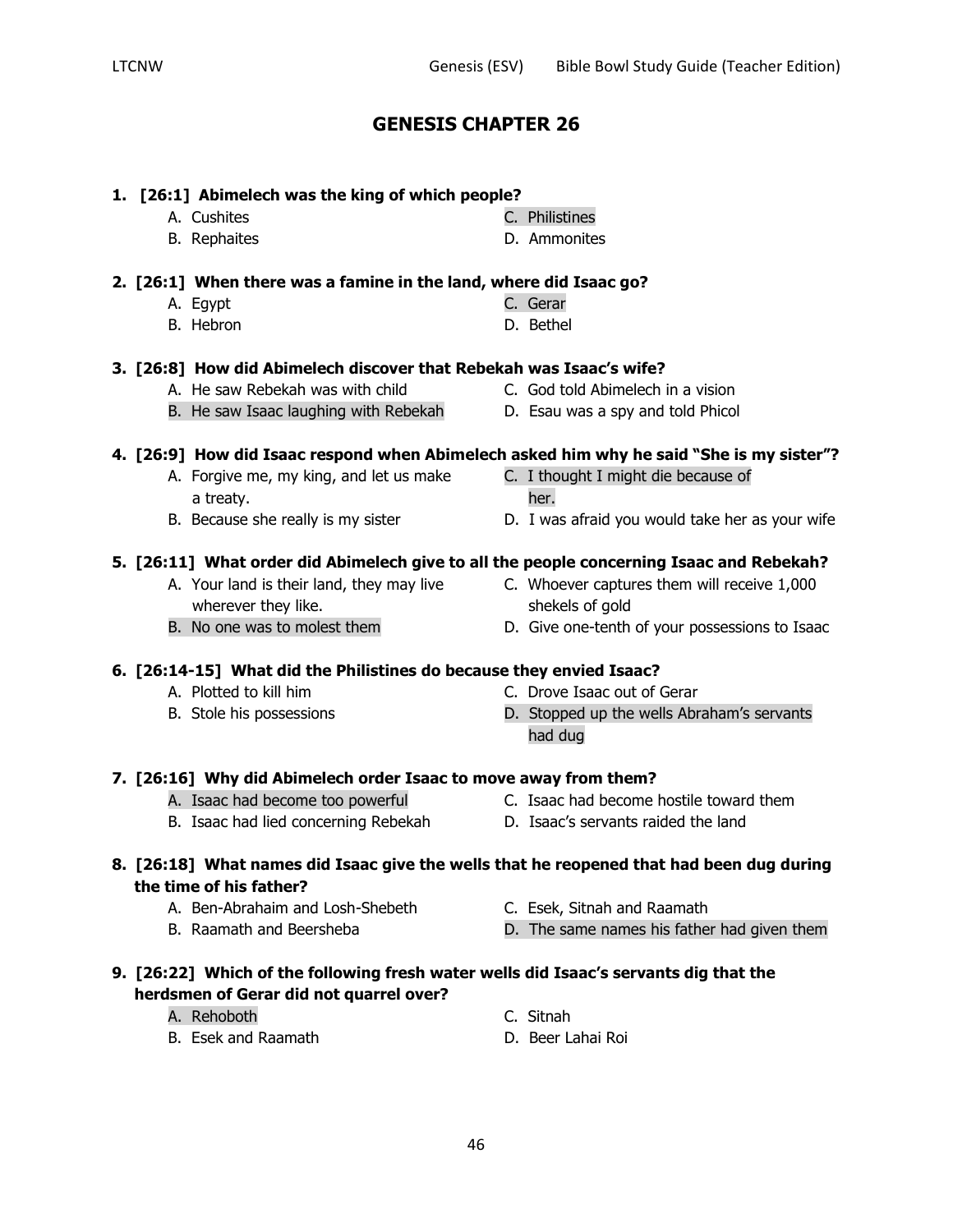#### **10. [26:26] Who was Abimelech's advisor?**

- A. Phicol C. Mizpah
- B. Potiphar **B. Ahuzzath**

### **11. [26:26-28] Why did Abimelech, Phicol and Ahuzzath go to meet Isaac?**

- A. To ask Isaac to move away from Gerar C. To make a treaty
- 
- 
- 

- 
- B. To kill Isaac **B.** To recover the household gods Rebekah stole

## **12. [26:31-32] The next day after Isaac made a treaty with Abimelech, what did his servants tell him?**

- 
- B. "Abimelech has raided our camp" D. "We have found water"
- A. "Rebekah is with child" C. "Your mother, Sarah, is dead"
	-

## **13. [26:33] In what town was the well called Shiboh located?**

- A. Beersheba C. Beer Lahoi Roi
- B. Shiloh **D. Jerusalem**

## **14. [26:35] Who was described as a source of bitterness to Isaac and Rebekah?**

- A. Dinah and Shechem C. the Philistines
- B. Judith and Basemath D. Jacob and Esau
- 
-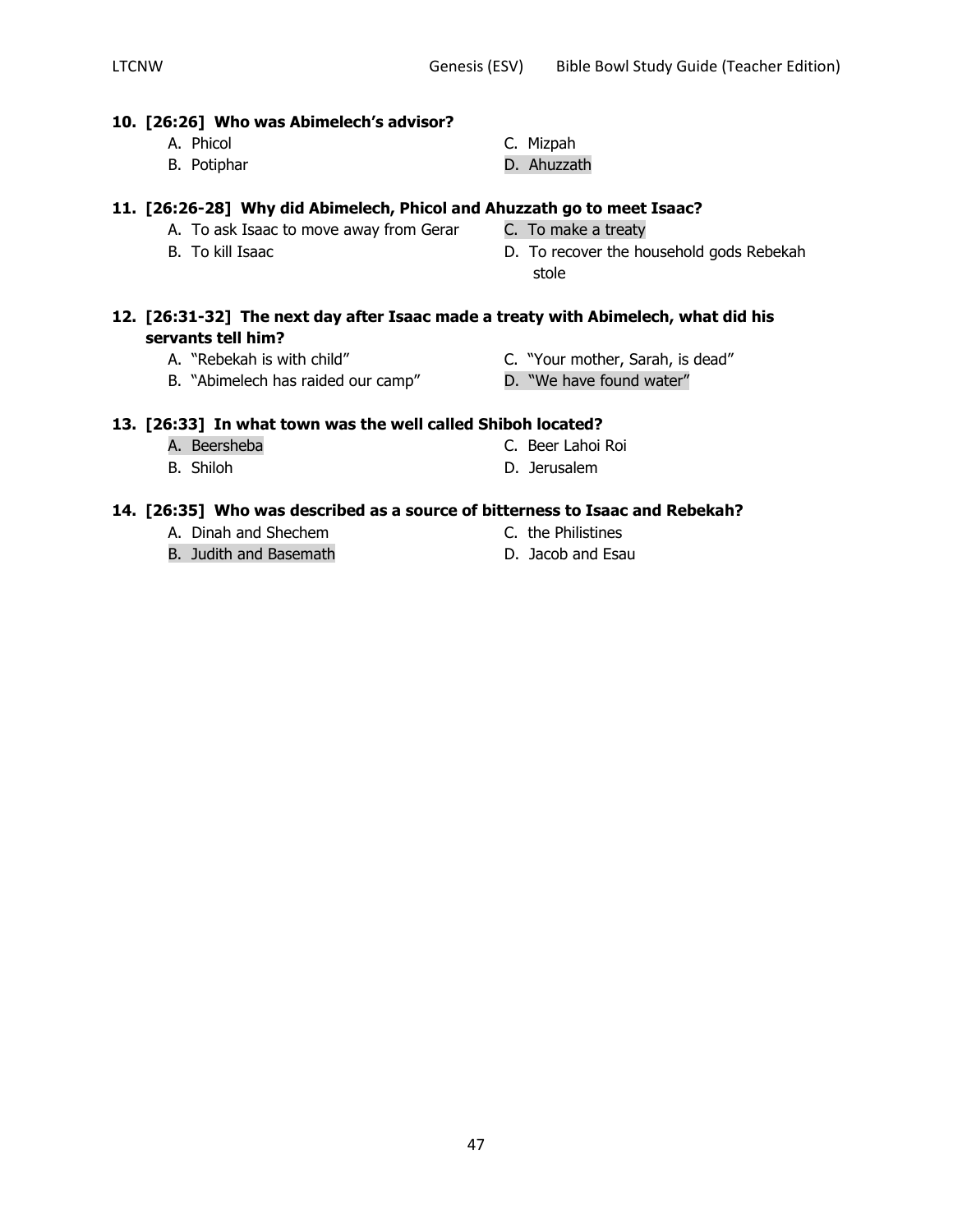**1. [27:4] What request did Isaac make of Esau so that he could give Esau his blessing** 

A. Do not marry a Canaanite woman C. Prepare for me delicious food B. Get your spear and hunt some wild D. Do not lord over your brother

| 2. [27:9] What did Rebekah tell Jacob to bring her, so she could prepare some tasty food |                                                                               |  |                                                                                          |
|------------------------------------------------------------------------------------------|-------------------------------------------------------------------------------|--|------------------------------------------------------------------------------------------|
| for Isaac?                                                                               |                                                                               |  |                                                                                          |
| A. Two unblemished lambs                                                                 |                                                                               |  | C. Three plump, wild quail                                                               |
| B. Two good young goats                                                                  |                                                                               |  | D. A young heifer                                                                        |
|                                                                                          | 3. [27:8-10] Who told her son to trick his father into giving him a blessing? |  |                                                                                          |
| A. Rebekah                                                                               |                                                                               |  | C. Dinah                                                                                 |
| B. Rachel                                                                                |                                                                               |  | D. Sarah                                                                                 |
|                                                                                          | 4. [27:11] What was Jacob's concern about his mother's plan?                  |  |                                                                                          |
|                                                                                          | A. Isaac would curse Rebekah if he                                            |  | C. His father could easily see the difference                                            |
| found out                                                                                |                                                                               |  | between the two sons                                                                     |
|                                                                                          | B. Jacob had smooth skin unlike his brother                                   |  | D. Jacob was more hairy than his brother                                                 |
|                                                                                          |                                                                               |  | 5. [27:16] What did Rebekah use to cover Jacob's hands and the smooth part of his neck?  |
| A. Llama skins                                                                           |                                                                               |  | C. A lock of her hair                                                                    |
| B. Pieces of Esau's garments                                                             |                                                                               |  | D. Goat skins                                                                            |
|                                                                                          |                                                                               |  |                                                                                          |
| so quickly?                                                                              |                                                                               |  | 6. [27:20] What was Jacob's response when his father asked him how he found the game     |
| A. I found a ram in the thicket                                                          |                                                                               |  | C. The LORD your God granted me success                                                  |
|                                                                                          | B. God provided an abundance of the                                           |  | D. The deer are plentiful this season                                                    |
| Earth's riches                                                                           |                                                                               |  |                                                                                          |
|                                                                                          |                                                                               |  | 7. [27:29] Who was blessed when his father said, "Let peoples serve you and nations bow  |
| down to you"?                                                                            |                                                                               |  |                                                                                          |
| A. Jacob                                                                                 |                                                                               |  | C. Esau                                                                                  |
|                                                                                          |                                                                               |  | D. Isaac                                                                                 |
| B. Joseph                                                                                |                                                                               |  |                                                                                          |
|                                                                                          |                                                                               |  | 8. [27:40] Who was told, "By your sword you shall live and you shall serve your brother. |
|                                                                                          |                                                                               |  | But when you grow restless, you shall break his yoke from off your neck"?                |
| A. Ishmael                                                                               |                                                                               |  | C. Issachar                                                                              |
| B. Reuben                                                                                |                                                                               |  | D. Esau                                                                                  |
|                                                                                          | 9. [27:42] With what was Esau said to be consoling himself?                   |  |                                                                                          |

- A. Marrying Judith and Basemath C. Stealing Jacob's birthright
- B. The thought of killing Jacob **D.** Hunting wild game
	-

**before he died?**

game for me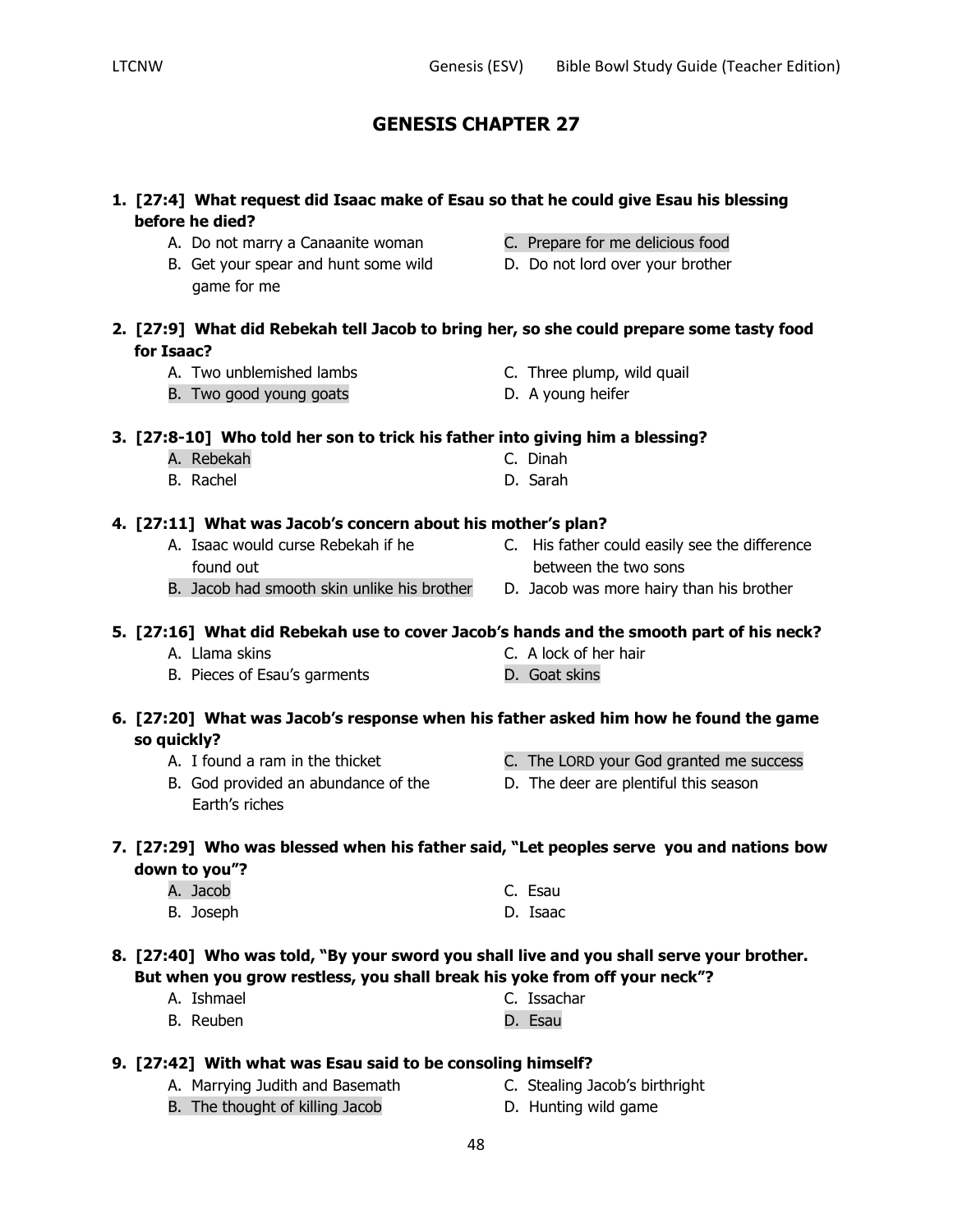| 1. [28:1] What command did Isaac give Jacob?                                                              |                                            |
|-----------------------------------------------------------------------------------------------------------|--------------------------------------------|
| A. Take a wife from among the Egyptians                                                                   | C. Seek always the favor of the LORD       |
| B. Love the LORD your God and serve                                                                       | D. Do not marry a Canaanite woman          |
| him only                                                                                                  |                                            |
| 2. [28:2] Where was Jacob to go to take a wife?                                                           |                                            |
| A. Paddan Aram                                                                                            | C. Hebron                                  |
| B. Luz                                                                                                    | D. Cush                                    |
|                                                                                                           |                                            |
| 3. [28:8-9] Who did Esau marry when he realized how displeasing the Canaanite women                       |                                            |
| were to his father Isaac?                                                                                 |                                            |
| A. Mahalath                                                                                               | C. Nebaioth                                |
| B. Oholibamah                                                                                             | D. Adah                                    |
|                                                                                                           |                                            |
| 4. [28:11] When Jacob was on his way to Haran and stopped for the night, what did he see<br>in his dream? |                                            |
| A. Sun, moon and stars bowing to him                                                                      | C. The LORD giving him the land of Canaan  |
| B. A ladder with angels ascending and D. Himself wrestling with God                                       |                                            |
| descending                                                                                                |                                            |
|                                                                                                           |                                            |
| 5. [28:16] What did Jacob use to set up a pillar after his dream of the angels on a stairway?             |                                            |
| A. A pile of 12 stones                                                                                    | C. The stone he had put under his head     |
| B. Seven stones stacked to resemble stairs                                                                | D. The stone altar that Abraham used       |
| 6. [28:17] What did Jacob call the place where he had dreamed of the stairway?                            |                                            |
| A. Peniel                                                                                                 | C. Bethel                                  |
| B. Luz                                                                                                    | D. Galeed                                  |
|                                                                                                           |                                            |
| 7. [28:22] At Bethel, what did Jacob vow to give God?                                                     |                                            |
| A. Praise from morning to night                                                                           | C. The best of his flocks                  |
| B. A tenth of all that God gave him                                                                       | D. All honor for bringing him back safely  |
|                                                                                                           | to Canaan                                  |
| 8. [28:22] What did Jacob say that the pillar he set up at Bethel would be?                               |                                            |
| A. God's house                                                                                            | C. A memorial of God's everlasting promise |
| B. A witness heap of his treaty with                                                                      | D. A marker that neither he nor Esau would |

- 
- Abimelech cross to harm the other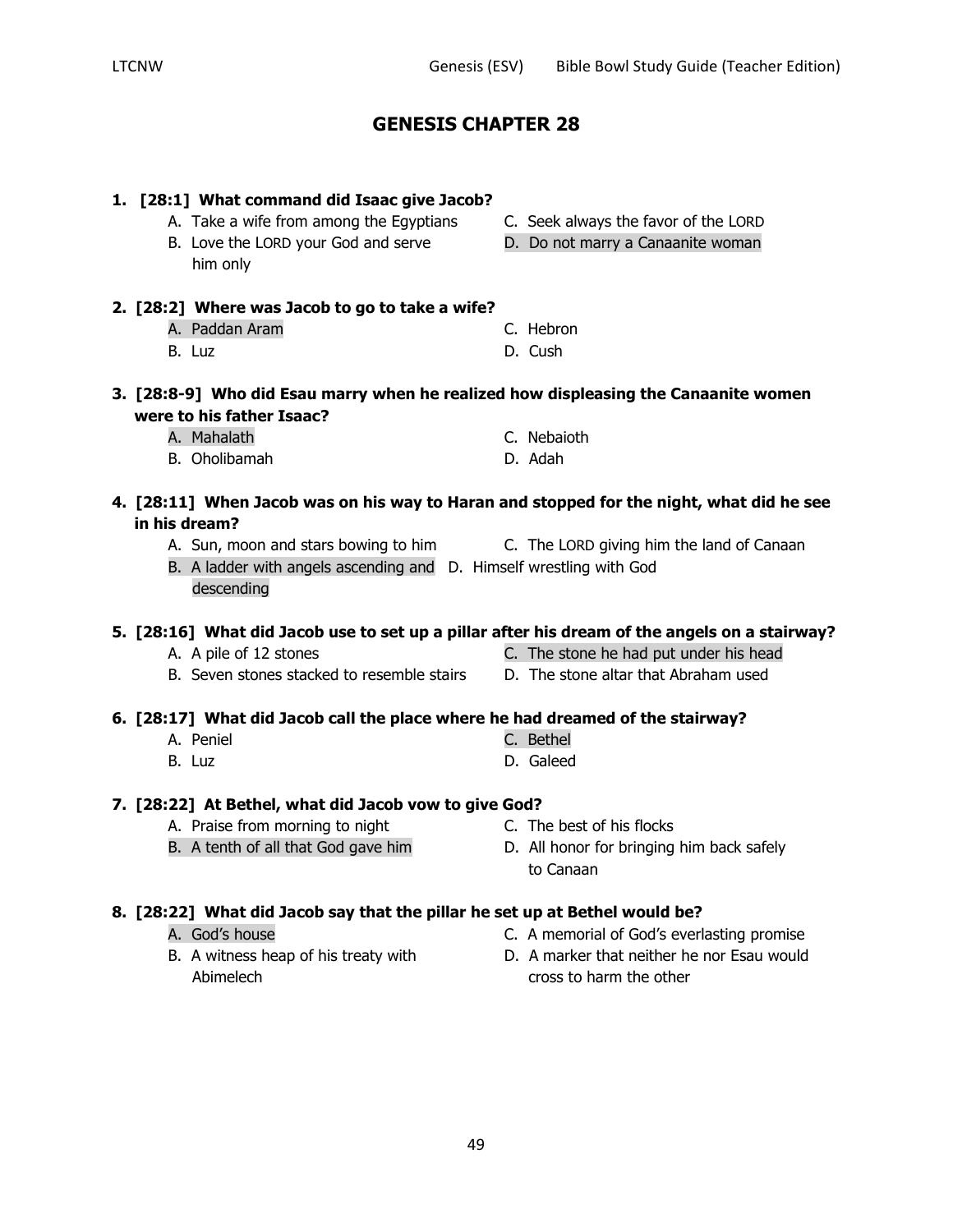| 1. [29:5] How did Jacob describe Laban?                                                                     |               |                                       |                                                 |
|-------------------------------------------------------------------------------------------------------------|---------------|---------------------------------------|-------------------------------------------------|
| A. Nahor's son                                                                                              | C. Esau's son |                                       |                                                 |
| B. Nahor's nephew                                                                                           |               | D. Abram's brother                    |                                                 |
| 2. [29:7] Jacob told the shepherds at the well, "Behold, it is _________; it is not time for                |               |                                       |                                                 |
| the livestock to be gathered."                                                                              |               | C. low over the horizon               |                                                 |
| A. now rising<br>B. still high day                                                                          |               |                                       |                                                 |
|                                                                                                             |               | D. fading                             |                                                 |
| 3. [29:9] When Jacob was still talking with the shepherds at the well, who came with her<br>father's sheep? |               |                                       |                                                 |
| A. Rachel                                                                                                   |               | C. Leah                               |                                                 |
| B. Rebekah                                                                                                  |               | D. Basemath                           |                                                 |
|                                                                                                             |               |                                       |                                                 |
| 4. [29:12] Whom did Jacob tell Rachel that he was?                                                          |               |                                       |                                                 |
| A. A shepherd passing through                                                                               |               | C. Laban's grandson                   |                                                 |
| B. A relative from Paddan Aram                                                                              |               | D. A son of Rebekah                   |                                                 |
| 5. [29:16] Who were Rachel and Leah?                                                                        |               |                                       |                                                 |
| A. Isaac's wives                                                                                            |               | C. Zilpah's and Bilhah's maidservants |                                                 |
| B. Jacob's sisters                                                                                          |               | D. Laban's daughters                  |                                                 |
| 6. [29:17] Who was described as having weak eyes?                                                           |               |                                       |                                                 |
| A. Leah                                                                                                     |               | C. Rachel                             |                                                 |
| B. Rebekah                                                                                                  |               | D. Dinah                              |                                                 |
| 7. [29:17] How was Rachel described in the text?                                                            |               |                                       |                                                 |
| A. Eyes like doves                                                                                          |               | C. Beautiful in form and appearance   |                                                 |
| B. Having weak eyes                                                                                         |               | D. Graceful, with dark eyes           |                                                 |
| 8. [29:14-18] After Jacob had stayed with Laban for one month, Jacob said he would work                     |               |                                       |                                                 |
| for seven years in exchange for what?                                                                       |               |                                       |                                                 |
| A. Laban's flocks                                                                                           |               |                                       | C. All the spotted or blemished sheep and goats |
| <b>B.</b> Rachel                                                                                            |               | D. Both Rachel and Leah               |                                                 |
|                                                                                                             |               |                                       |                                                 |
| 9. [29:20] How long did the seven years that Jacob served to get Rachel seem to him?                        |               |                                       |                                                 |
| A. A lifetime                                                                                               |               | C. Only a few days                    |                                                 |
| B. An eternity                                                                                              |               | D. Like a few short breaths           |                                                 |
| 10. [29:23] Who did Laban give to Jacob when he completed the seven years of work?                          |               |                                       |                                                 |
| A. Leah                                                                                                     |               | C. Zilpah                             |                                                 |
| B. Rachel                                                                                                   |               | D. Rachel and Zilpah                  |                                                 |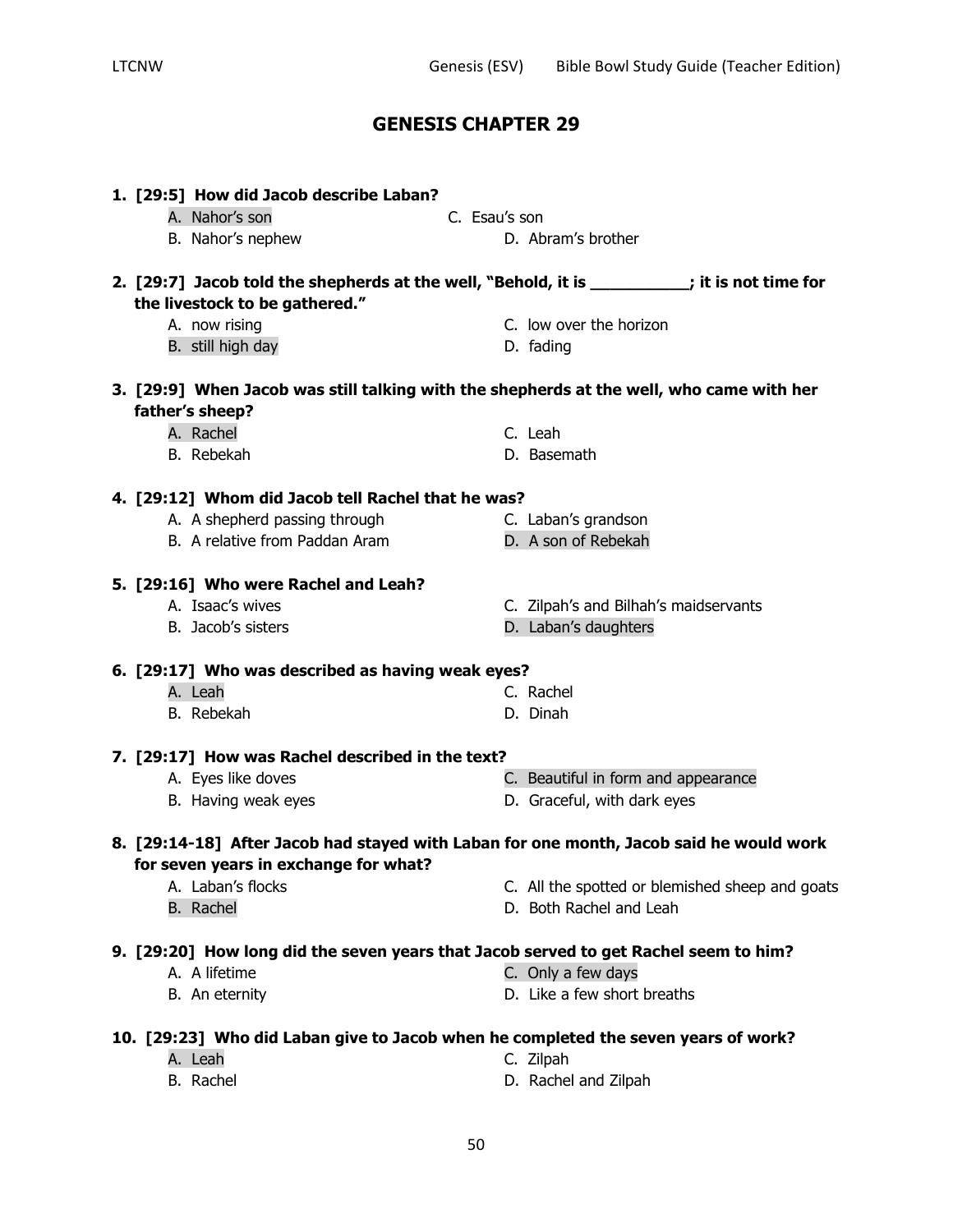| 11. [29:26] What did Laban tell Jacob was not their custom?                              |  |                                              |  |
|------------------------------------------------------------------------------------------|--|----------------------------------------------|--|
| A. To intermarry with Hebrews                                                            |  | C. To marry the younger before the firstborn |  |
| B. To roll away the stone to the well before                                             |  | D. To allow both daughters to be married to  |  |
| all the flocks gathered                                                                  |  | the same man                                 |  |
|                                                                                          |  |                                              |  |
| 12. [29:28] After Jacob married Leah, how much longer was it before Laban gave Rachel to |  |                                              |  |
| be his wife?                                                                             |  |                                              |  |
| A. One week                                                                              |  | C. One year                                  |  |
| B. Seven months                                                                          |  | D. Seven years                               |  |
|                                                                                          |  |                                              |  |
| 13. [29:29] Who was Rachel's maidservant?                                                |  |                                              |  |
| A. Zilpah                                                                                |  | C. Bilhah                                    |  |
| B. Adah                                                                                  |  | D. Tamar                                     |  |
| 14. [29:31] When the LORD saw that Leah was not loved, what did he do?                   |  |                                              |  |
| A. Rebuked Jacob in a dream                                                              |  | C. Remembered Rachel                         |  |
| B. Opened her womb                                                                       |  | D. Made her barren                           |  |
|                                                                                          |  |                                              |  |
| 15. [29:32] What was the name of Leah's first son?                                       |  |                                              |  |
| A. Reuben                                                                                |  | C. Judah                                     |  |
| <b>B.</b> Ishmael                                                                        |  | D. Gad                                       |  |
|                                                                                          |  |                                              |  |
| 16. [29:34] Who said, "Now this time my husband will be attached to me, because I have   |  |                                              |  |
| borne him three sons"?                                                                   |  |                                              |  |
| A. Rachel                                                                                |  | C. Leah                                      |  |
| B. Sarah                                                                                 |  | D. Dinah                                     |  |
| 17. [29:35] What phrase did Leah say after giving birth to Judah?                        |  |                                              |  |
|                                                                                          |  |                                              |  |

- A. The LORD has seen my misery C. God has rewarded me!<br>
B. This time I will praise the LORD D. How happy am I! The
- 

51

- 
- D. How happy am I! The women will call me happy.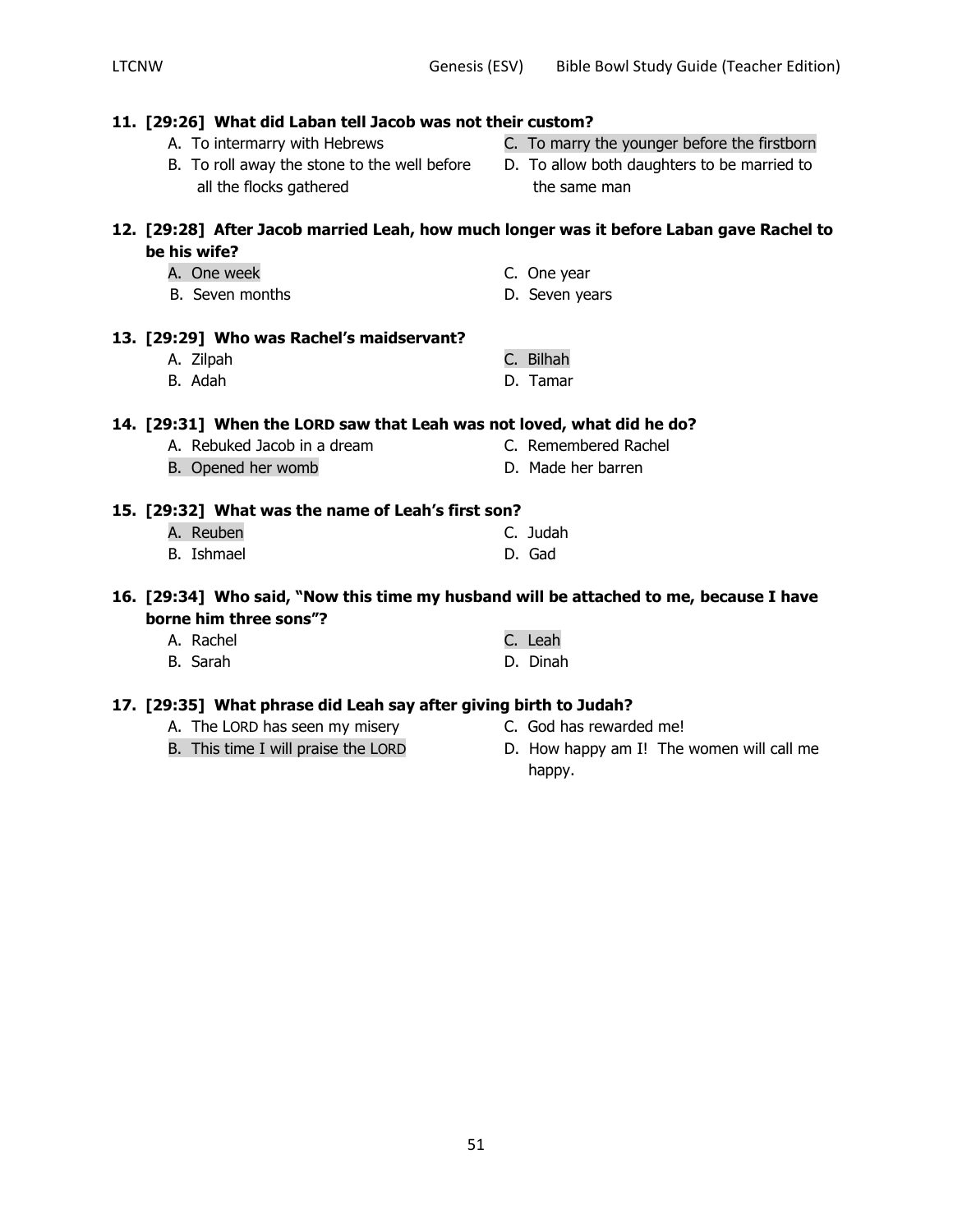|           | 1. [30:1] What did Rachel say to Jacob because she was not bearing him any children?              |                                                                                            |
|-----------|---------------------------------------------------------------------------------------------------|--------------------------------------------------------------------------------------------|
|           | A. Give me children, or I shall die!                                                              | C. Why do you love Leah more than me?                                                      |
|           | B. Why has God kept me from having                                                                | D. You are responsible for the wrong I'm                                                   |
|           | children?                                                                                         | suffering!                                                                                 |
| children? |                                                                                                   | 2. [30:2] What was Jacob's reaction to Rachel for being upset that she was not bearing any |
|           | A. He loved her all the more                                                                      |                                                                                            |
|           | B. He became angry with her                                                                       | C. He sent her away<br>D. He suggested bearing a child through her                         |
|           |                                                                                                   | maidservant, Zilpah                                                                        |
|           | 3. [30:3] When Rachel was not bearing any children, how did she decide to build a family?         |                                                                                            |
|           | A. Through Bilhah                                                                                 | C. Through Milcah                                                                          |
|           | B. Through adoption                                                                               | D. Through Zilpah                                                                          |
|           | 4. [30:6] At the birth of which son did Rachel say, "God has judged me; and he has also           |                                                                                            |
|           | heard my voice and given me a son"?                                                               |                                                                                            |
|           | A. Naphtali                                                                                       | C. Dan                                                                                     |
|           | B. Joseph                                                                                         | D. Judah                                                                                   |
|           |                                                                                                   |                                                                                            |
|           | 5. [30:6] Who gave birth to Dan?                                                                  |                                                                                            |
|           | A. Leah                                                                                           | C. Zilpah                                                                                  |
|           | B. Rachel                                                                                         | D. Bilhah                                                                                  |
|           | 6. [30:11] Leah said, "Good fortune has come" at the birth of which son born to Jacob?            |                                                                                            |
|           | A. Simeon                                                                                         | C. Reuben                                                                                  |
|           | B. Gad                                                                                            | D. Asher                                                                                   |
|           |                                                                                                   |                                                                                            |
|           | 7. [30:12-13] Who was the second son that Zilpah bore in which Leah said, "Happy am I"?<br>A. Gad | C. Joseph                                                                                  |
|           | B. Judah                                                                                          | D. Asher                                                                                   |
|           |                                                                                                   |                                                                                            |
|           | 8. [30:14] During the wheat harvest, what plant did Reuben bring to his mother from the           |                                                                                            |
| fields?   |                                                                                                   |                                                                                            |
|           | A. Lavender                                                                                       | C. Rosemary                                                                                |
|           | <b>B.</b> Mandrake                                                                                | D. Wheat                                                                                   |
|           | 9. [30:20] When Zebulun was born, Leah said, "Now my husband will __________ me                   |                                                                                            |
|           | because I have borne him six sons."                                                               |                                                                                            |
|           | A. honor                                                                                          | C. love                                                                                    |
|           | B. respect                                                                                        | D. compassion                                                                              |
|           |                                                                                                   |                                                                                            |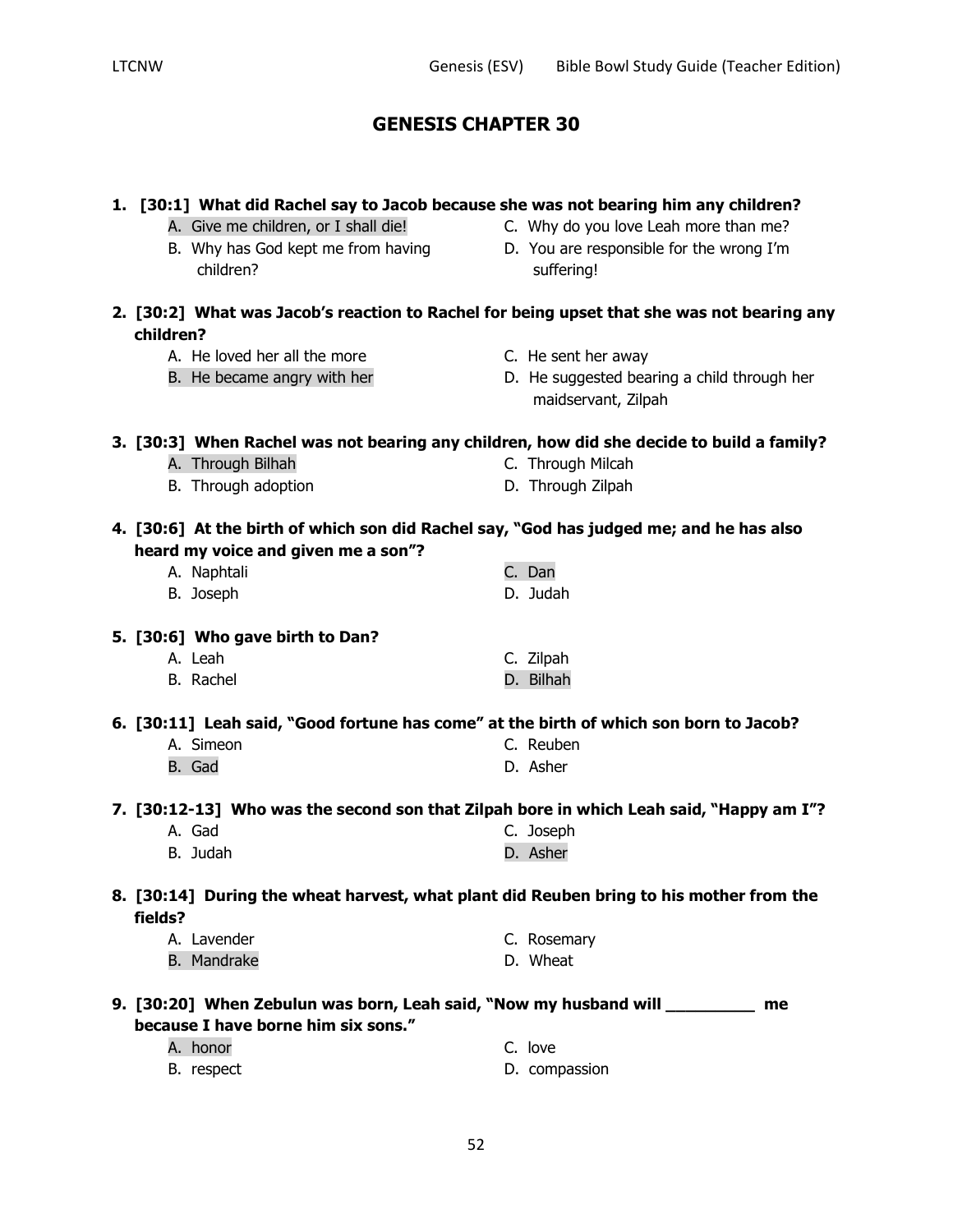#### **10. [30:21] Who was Dinah's mother?**

| A. Zilpah | C. Tamar |
|-----------|----------|
| B. Hagar  | D. Leah  |

## **11. [30:23-24] When Rachel gave birth to Joseph, she said, "God has taken away \_\_\_\_\_."**

| A. his favor | C. my struggle |
|--------------|----------------|
|              |                |

B. my joy b. my reproach

#### **12. [30:31-32] What did Jacob name as his wages for continuing to watch over Laban's flocks?**

- A. Every black lamb and every **C.** One-third of Laban's flocks spotted or speckled goat or sheep
- B. His daughter Rachel D. Zilpah and Bilhah

## **13. [30:37] What did Jacob make from the branches of poplar, almond and plane trees?**

- A. Quivers and bows to defend against Esau C. Sticks with white streaks
- B. A cradle for Joseph D. A yoke for the oxen

### **14. [30:38-39] What happened when the flocks mated in front of the peeled white branches?**

- 
- A. They bore young that were weak **C.** They bore young that were striped, speckled or spotted
- B. They bore young that were pure white D. They remained barren
-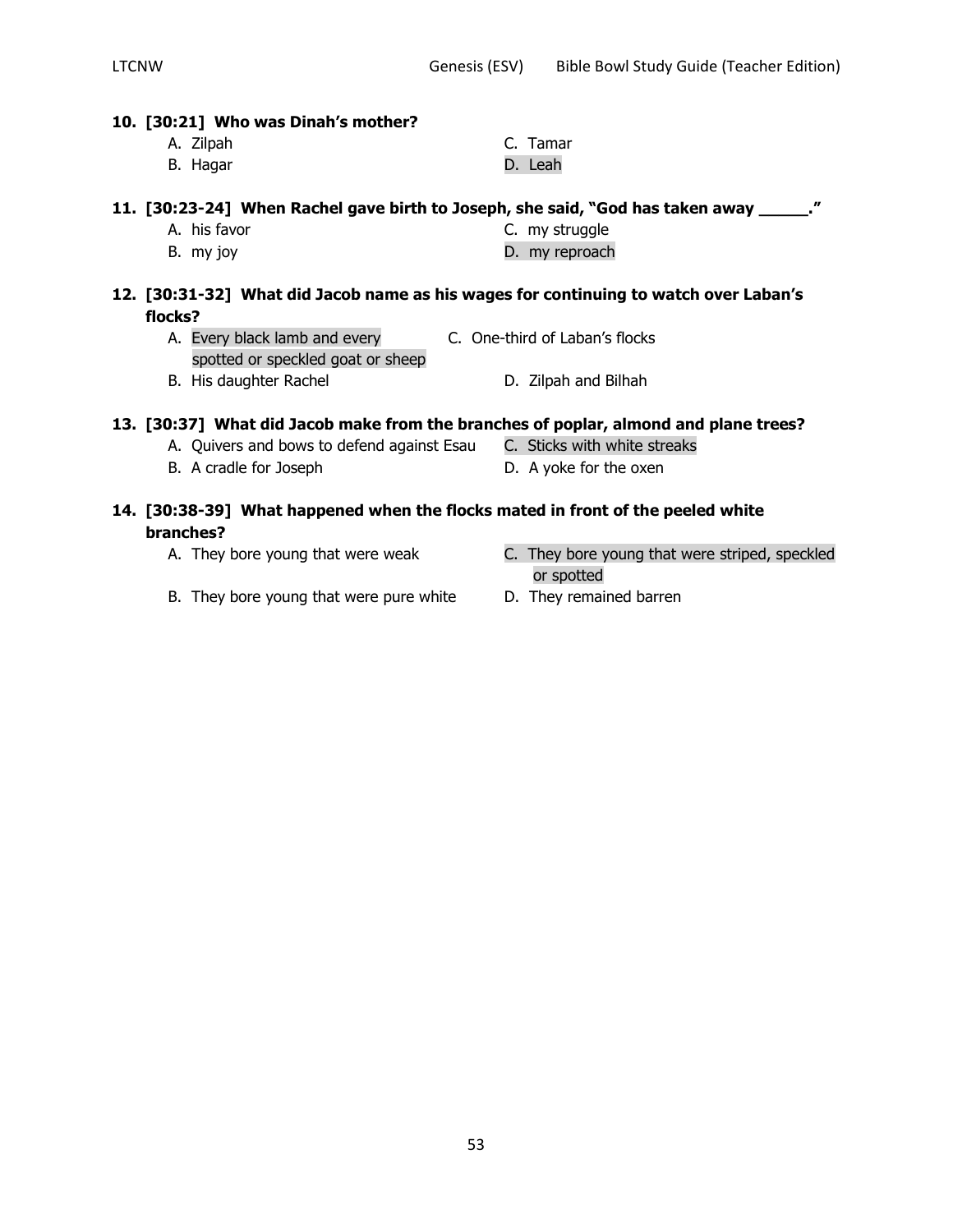## **SECTION 4: Genesis 31-40**

## **Multiple Choice Questions**

## **GENESIS CHAPTER 31**

### **1. [31:1-3] When Laban's sons were accusing Jacob of taking everything from their father, what did the LORD tell Jacob to do?**

- A. Refuse to work any longer The C. Return Rachel and Leah to Laban B. Return to the land of his fathers and D. Stay and fight for all of Laban's possessions
- to his kindred

#### **2. [31:7] How many times did Laban cheat Jacob by changing his wages?**

- A. Daily C. Ten times
- B. Five times **B.** Every seven years

#### **3. [31:14] How did Rachel and Leah describe how their father regarded them?**

- 
- 
- A. Foreigners **B. Esteemed daughters**
- C. Slaves D. Worse than the shepherds, which he detests

### **4. [31:16] To whom did Rachel and Leah think all of the wealth God took away from their father belonged?**

A. Their brother C. Their father B. Them and their children D. Jacob alone

## **5. [31:19] Who stole the household gods from Laban?**

- A. Leah C. Rachel B. Rebekah D. Jacob
- 

## **6. [31:21] Jacob fled from Laban and headed to the hill country of \_\_\_\_\_\_\_\_\_.**

A. Gilgal C. Bethel B. Gilead **D. Beor** 

## **7. [31:24] God came to Laban in a dream and told him, "Be careful not to say anything to Jacob \_\_\_\_\_\_\_\_\_\_."**

A. lest you die C. until you purify yourself B. that is false **B.** that is false

#### **8. [31:25-26] After pitching his tent, Laban told Jacob he had carried his daughters off like what?**

| A. Stolen treasure | C. Prisoners         |
|--------------------|----------------------|
| B. Animals         | D. Captives he sword |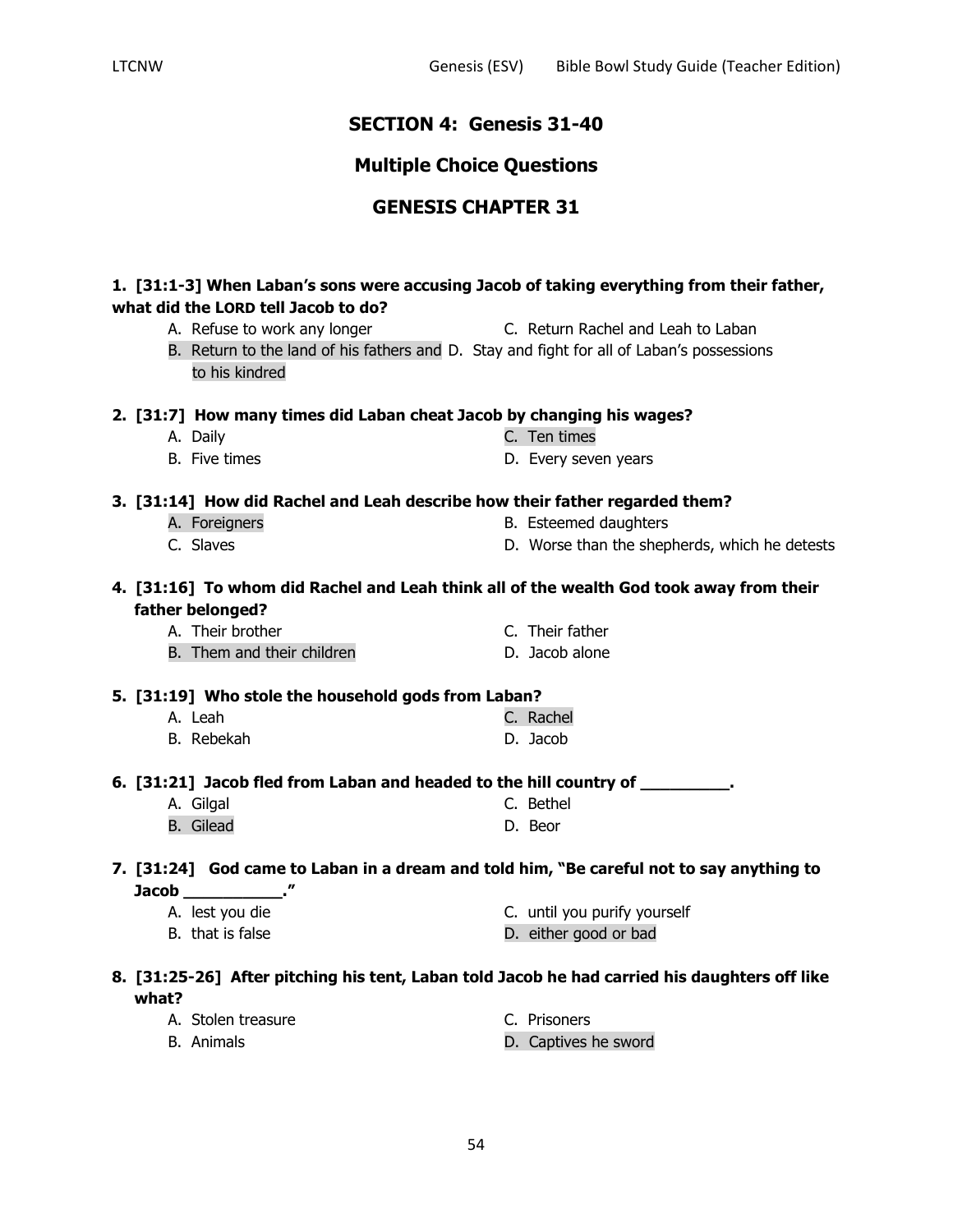- **9. [31:27] How did Laban say he would have sent Jacob away had he known he was leaving?**
	- A. With mirth and songs, with tambourine and lyre C. With Jacob's share of his possessions
	- B. With his greatest blessing and the state of D. With a glad heart
- **10. [31:32] What did Jacob say should happen to the person who has Laban's gods?**
	- A. Shall not be forgiven and the control of the C. Shall not live
	-

### **11. [31:34] Where did Rachel hide her father's gods?**

- 
- 
- A. In Leah's tent C. In her maidservant's tent
- B. In the camel's saddle **D.** Among Jacob's personal belongings

## **12. [31:35] Where was the camel's saddle where Rachel hid the gods?**

- A. She was sitting on it C. On her camel
- 

### **13. [31:38] How long did Jacob say he had been with Laban?**

- A. Through three seasons The C. Twenty years
- 
- **14. [31:40] Which of the following did Jacob use to describe his situation when working for Laban?**
	- A. Heat consumed me day and night C. Sleep fled from my eyes
	- B. Hardship, toil and misery were my wages D. You changed my wages seven times

## **15. [31:47] What did Laban call the heap of stones?**

- A. Jegar Sahadutha C. Beth Shemesh
- B. Kadesh Barnea D. Galeed

## **16. [31:47] What did Jacob call the heap of stones?**

- A. Gilead C. Jegar Sahadutha
- B. Galeed **D. Ebenezer**
- **17. [31:52] Jacob and Laban were to not pass over the heap and pillar to \_\_\_\_\_\_\_\_\_.**
	- A. raid their livestock C. steal their daughters
	- B. acquire land D. to do harm
- -
- B. Shall become Laban's slave D. Shall pay the loss back ten-fold
	-
	-
	-
- B. In Jacob's tent **D.** In the cave of Machpelah
	-
- B. Fourteen years **B.** Twenty-four years
	-
	-
	-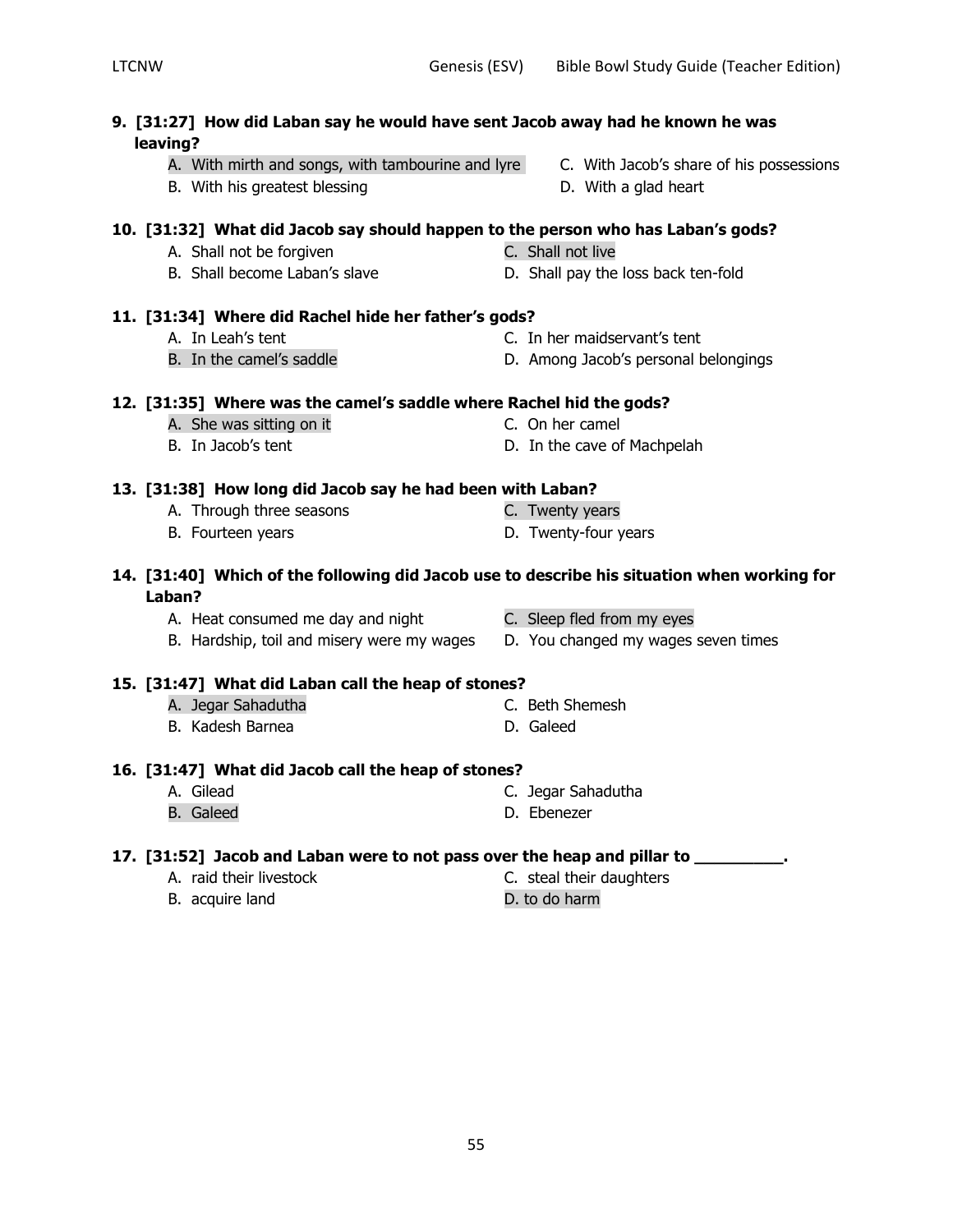**1. [32:2] What did Jacob name his camp when angels of God met him on his way to meet** 

| Esau? |                                                                                        |                                               |
|-------|----------------------------------------------------------------------------------------|-----------------------------------------------|
|       | A. Mahanaim                                                                            | C. Seir                                       |
|       | B. Israel                                                                              | D. Methuel                                    |
|       |                                                                                        |                                               |
|       | 2. [32:4-5] In order to find favor with Esau, what message did Jacob send Esau?        |                                               |
|       | A. He was bringing Laban with him                                                      | C. He was bringing grain and slaves as a gift |
|       | B. The angel of the LORD was with him                                                  | D. He had animals and servants with him       |
|       |                                                                                        |                                               |
|       | 3. [32:6] How many men did the messengers say were with Esau?                          |                                               |
|       | A. 400                                                                                 | C. 4,000                                      |
|       | B. 444                                                                                 | D. 4,400                                      |
|       |                                                                                        |                                               |
|       | 4. [32:7] When Jacob was told that Esau was coming to meet him, Jacob _______          |                                               |
|       | A. celebrated by preparing a feast                                                     | C. was greatly afraid and distressed          |
|       | B. was excited about seeing Esau                                                       | D. fell to his knees trembling                |
|       |                                                                                        |                                               |
|       | 5. [32:11] When Jacob heard his brother was coming to see him, for what did he pray to |                                               |
| God?  |                                                                                        |                                               |
|       | A. God would hide him from Esau                                                        | C. God would bless Esau as well               |
|       | B. God would deliver him from the hand of Esau                                         | D. God would destroy Esau                     |
|       |                                                                                        |                                               |
|       | 6. [32:20] Why did Jacob send gifts to Esau?                                           |                                               |
|       | A. To honor his father, Isaac                                                          | C. So he would be allowed to cross the Jordan |
|       | B. To appease him                                                                      | D. As a repayment for the birthright he stole |
|       |                                                                                        |                                               |
|       | 7. [32:22] As Jacob travelled to meet Esau, what body of water did he have to cross?   |                                               |
|       | A. Jordan                                                                              | C. Euphrates                                  |
|       | B. Wadi                                                                                | D. Jabbok                                     |
|       |                                                                                        |                                               |
|       | 8. [32:25] When Jacob wrestled with the man, what part of his body was wretched?       |                                               |
|       | A. Hip                                                                                 | C. Shoulder                                   |
|       | B. Arm                                                                                 | D. Thigh                                      |
|       |                                                                                        |                                               |
|       | 9. [32:25] Why was Jacob's hip wretched?                                               |                                               |
|       | A. The man saw he could not overpower Jacob C. So that Esau could catch up with him    |                                               |
|       | B. To remind him that he was mortal                                                    | D. He had sinned against God by leaving Laban |
|       |                                                                                        |                                               |
|       | 10. [32:26] When Jacob wrestled with the man, Jacob would not let the man go until the |                                               |
|       | man did what?                                                                          |                                               |
|       | A. Save him from his brother                                                           | C. Gave him a sign that he was safe           |
|       | B. Called on the name of the LORD                                                      | D. Blessed him                                |
|       |                                                                                        |                                               |
|       |                                                                                        |                                               |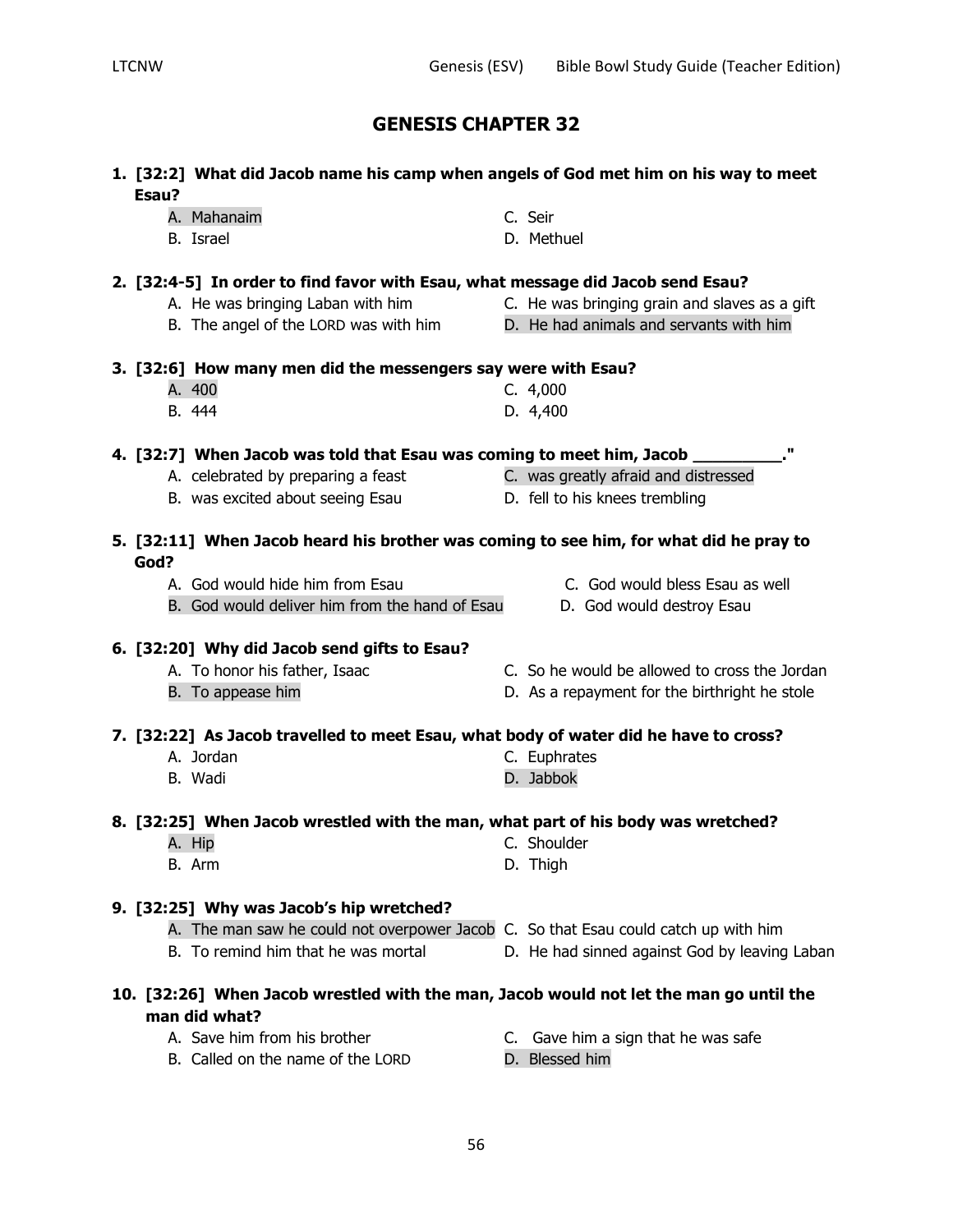#### **11. [32:28] Whose name was changed to Israel?**

- A. Issachar C. Isaac
- B. Abraham D. Jacob

#### **12. [32:28] When was Jacob's name changed to Israel?**

- A. At the birth of Judah C. On his way to be reunited with Joseph
- B. When he had striven with God **D.** At his death

### **12. [32:30] What did Jacob call the place where he saw God face to face and lived?**

- A. Peniel C. Jabbok
- 
- 
- B. Mizpah D. Mahanaim

### **13. [32:32] Why did the Israelites not eat the sinew of the thigh that is on the hip socket of animals?**

- 
- 
- A. This is the unclean portion of the animal C. God commanded them to not eat of it
- B. Jacob wretched the man's hip wrestling D. Because he touched to socket of Jacob's hip on the sinew of the thight
- - -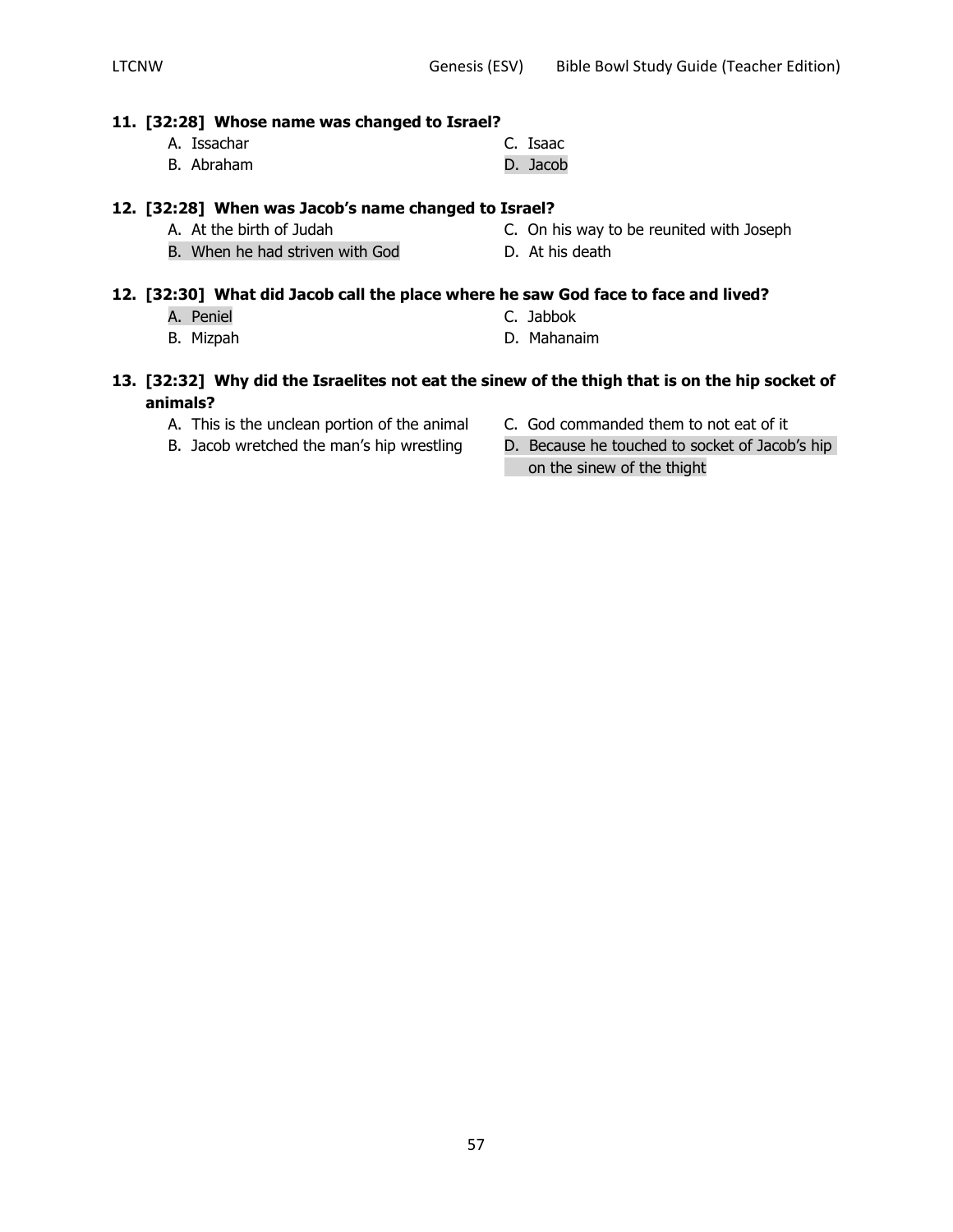## **1. [33:2] When heading to meet Esau and his 400 men, in what order (front to rear) did he place his children among his wives and servants?**

- A. Servants, Leah, Rachel **C. Rachel, Leah, Servants**
- B. Leah, Servants, Rachel **D. Rachel, Servants, Leah**
- **2. [33:3] As Jacob approached his brother, what did he do?**
	- A. Prayed to the LORD God C. Begged Esau for mercy
	-
- 
- B. Bowed to the ground seven times **D.** Built an altar on which he and Esau could **Sacrifice**

### **3. [33:4] What did Esau do when he met Jacob?**

- A. Asked for forgiveness C. Embraced him, fell on his neck and kissed
- B. Offered a treaty among them **D.** Repaid him silver for stealing his birthright

#### **4. [33:10] Jacob compared seeing Esau's face to seeing what?** A. The face of death C. The face of their father, Isaac

him, and wept

- 
- B. The face of Rebekah D. The face of God

## **5. [33:17] After meeting Esau, where did Jacob go to build a place for himself and shelters for his livestock?**

- A. Succoth C. Migdal Eder
- B. Seir **D. Ephrath**

### **6. [33:19] How much did Jacob pay the sons of Hamor for the piece of land where he pitched his tent near Shechem?**

- 
- 
- A. 50 shekels of gold C. 200 shekels of silver
- B. 100 pieces of silver **D.** The sons of Hamor would not accept payment from Jacob

### **7. [33:20] What did Jacob call the altar he set up on the land he bought from the sons of Hamor?**

- 
- 
- A. Allon Bacuth C. El Elohe Israel
- C. Peniel D. Beer Lahai Roi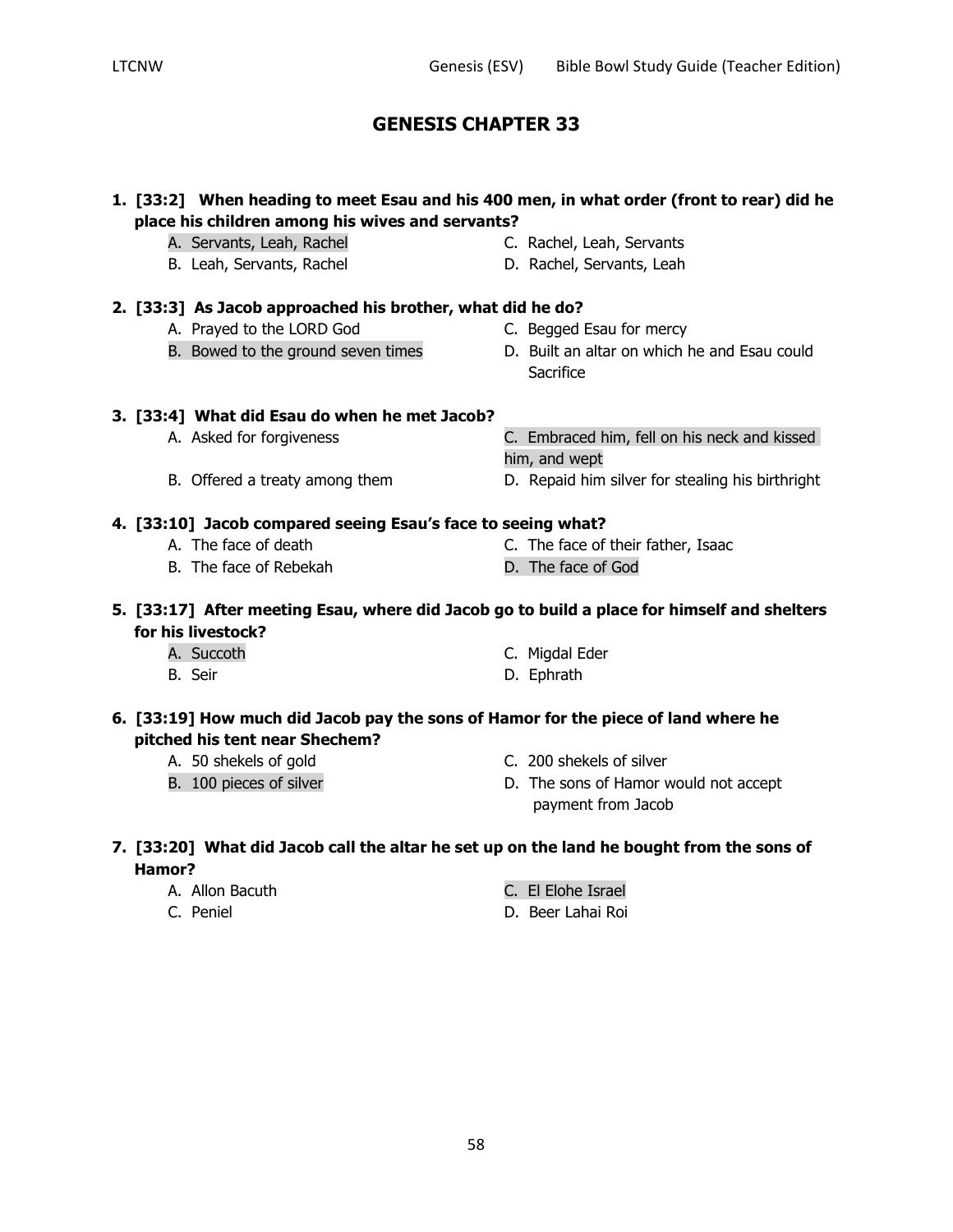| 1. [34:1] Who were Dinah's parents?                                                       |                                               |
|-------------------------------------------------------------------------------------------|-----------------------------------------------|
| A. Isaac and Zilpah                                                                       | C. Jacob and Leah                             |
| B. Jacob and Rachel                                                                       | D. Judah and Tamar                            |
| 2. [34:4] Who wanted Dinah as his wife?                                                   |                                               |
| A. Hamor                                                                                  | C. Esau                                       |
| <b>B.</b> Shechem                                                                         | D. Abimelech                                  |
| 3. [34:7] What was Jacob's sons' reaction when they hear what happened to Dinah?          |                                               |
| A. Rejoiced that she was to be engaged                                                    | C. Went to be by their sister's side          |
| B. Indignant and very angry                                                               | D. Sought Jacob's counsel on the matter       |
| 4. [34:8] What was Hamor's request of Jacob's sons?                                       |                                               |
| A. Let us settle among you                                                                | C. Pay 500 shekels of silver to cover the     |
|                                                                                           | offense                                       |
| B. Give Dinah to Shechem to be his wife                                                   | D. Leave the city and return to Bethel        |
| 5. [34:11-12] What did Shechem tell Jacob and his sons he would pay for Dinah?            |                                               |
| A. Whatever they say to him                                                               | C. 200 shekels of gold                        |
| B. His sisters would be given to Jacob's sons D. 500 shekels of silver                    |                                               |
| 6. [34:15] What condition did Jacob's sons give Hamor and Shechem before they would       |                                               |
| give Dinah to Shechem?                                                                    |                                               |
| A. Shechem must apologize to Dinah                                                        | C. Jacob's sons to be given the choicest land |
| B. A treaty must be signed between the                                                    | D. All males in Hamor's family were to be     |
| two families                                                                              | circumcised                                   |
| 7. [34:25] Which two of Jacob's sons came against the city while it felt secure?          |                                               |
| A. Simeon and Zebulun                                                                     | C. Gad and Asher                              |
| B. Judah and Levi                                                                         | D. Simeon and Levi                            |
| 8. [34:25] Who did two of Jacob's sons kill when they came against the city while it felt |                                               |
| secure?                                                                                   |                                               |
| A. All the males                                                                          | C. Everyone but the children                  |
| B. Hamor, Shechem and their households                                                    | D. Every man, woman and child                 |
|                                                                                           |                                               |

## **9. [34:30] What did Jacob say to Simeon and Levi for attacking the city?**

- -
- A. Ready yourselves for battle **C.** You have brought trouble on me
- B. Trouble will follow you all of your days D. Blessed are you for vindicating Dinah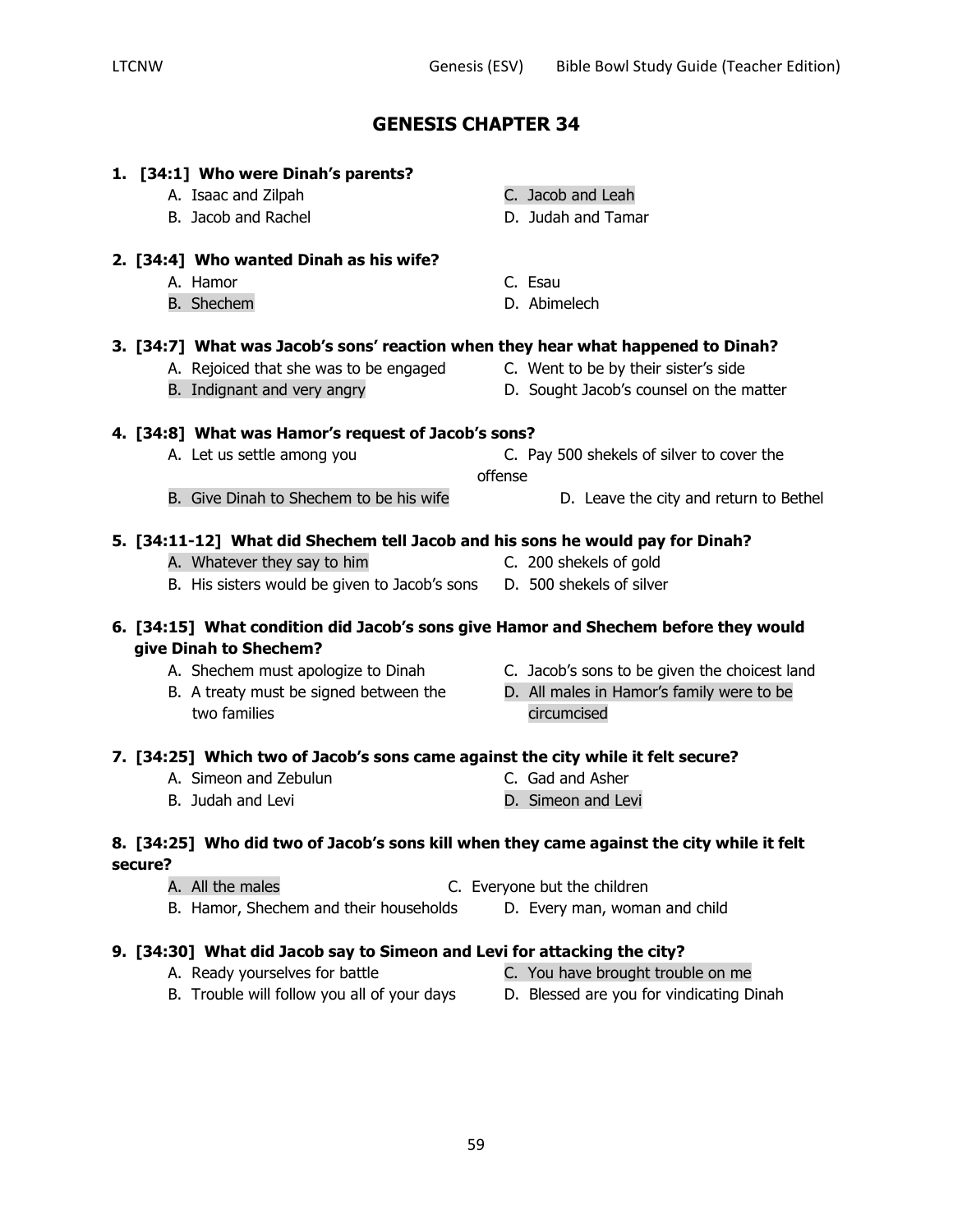| 1. [35:2] What did Jacob tell his household to do before they went to Bethel? |                                            |  |
|-------------------------------------------------------------------------------|--------------------------------------------|--|
| A. Get ready for battle                                                       | C. Put away the foreign gods               |  |
| B. Pack up your tents                                                         | D. Offer sacrifices to the LORD            |  |
| 2. [35:4] Who or what did Jacob bury under the terebinth tree at Shechem?     |                                            |  |
| A. Bones of Abraham                                                           | C. Plunder stolen from Hamor's household   |  |
| B. foreign gods and the rings in their ears                                   | D. Rachel                                  |  |
|                                                                               |                                            |  |
| 3. [35:5] Why did no one pursue Jacob when he set out for Bethel?             |                                            |  |
| A. Jacob made allies with the surrounding nations                             | C. The terror of God fell upon the cities  |  |
| that                                                                          | were around them                           |  |
| B. He stole away while it was yet dark                                        | D. The men of Shechem had all been         |  |
| killed                                                                        |                                            |  |
|                                                                               |                                            |  |
| 4. [35:7] What name did Jacob give the altar he built in Bethel?              |                                            |  |
| A. El-Bethel                                                                  | C. Allon Bacuth                            |  |
| B. Ben-Oni                                                                    | D. Jegar Sahadutha                         |  |
| 5. [35:8] What was Allon Bacuth?                                              |                                            |  |
| A. The altar Jacob built in Bethel                                            | C. A city of refuge in Canaan              |  |
| B. The place where Jacob wrestled with God                                    | D. The oak where Deborah was buried        |  |
|                                                                               |                                            |  |
| 6. [35:11] What did God say would come from Jacob's body?                     |                                            |  |
| A. A great nation of God                                                      | C. Kings                                   |  |
| B. The Lion of Judah                                                          | D. The fulfillment of the law and prophets |  |
| 7. [35:18] What did Rachel name her last son, as she was dying?               |                                            |  |
| A. Benjamin                                                                   | C. Ben-Ammi                                |  |
| B. Joseph                                                                     | D. Ben-Oni                                 |  |
| 8. [35:22] How many sons did Jacob have?                                      |                                            |  |
| A. Eight                                                                      | C. Twelve                                  |  |
| B. Ten                                                                        | D. Thirteen                                |  |
|                                                                               |                                            |  |
| 9. [35:24] Which of the following were sons of Rachel?                        |                                            |  |
| A. Judah and Levi                                                             | C. Dan and Naphtali                        |  |
| B. Joseph and Benjamin                                                        | D. Joseph and Simeon                       |  |
| 10. [35:23] Who were the last two sons born to Jacob and Leah?                |                                            |  |
| A. Issachar and Zebulun                                                       | C. Asher and Levi                          |  |
| B. Simeon and Naphtali                                                        | D. Joseph and Benjamin                     |  |
|                                                                               |                                            |  |

## **5. [35:8] What was Allon Bacuth?**

## **7. [35:18] What did Rachel name her last son, as she was dying?**

## **8. [35:22] How many sons did Jacob have?**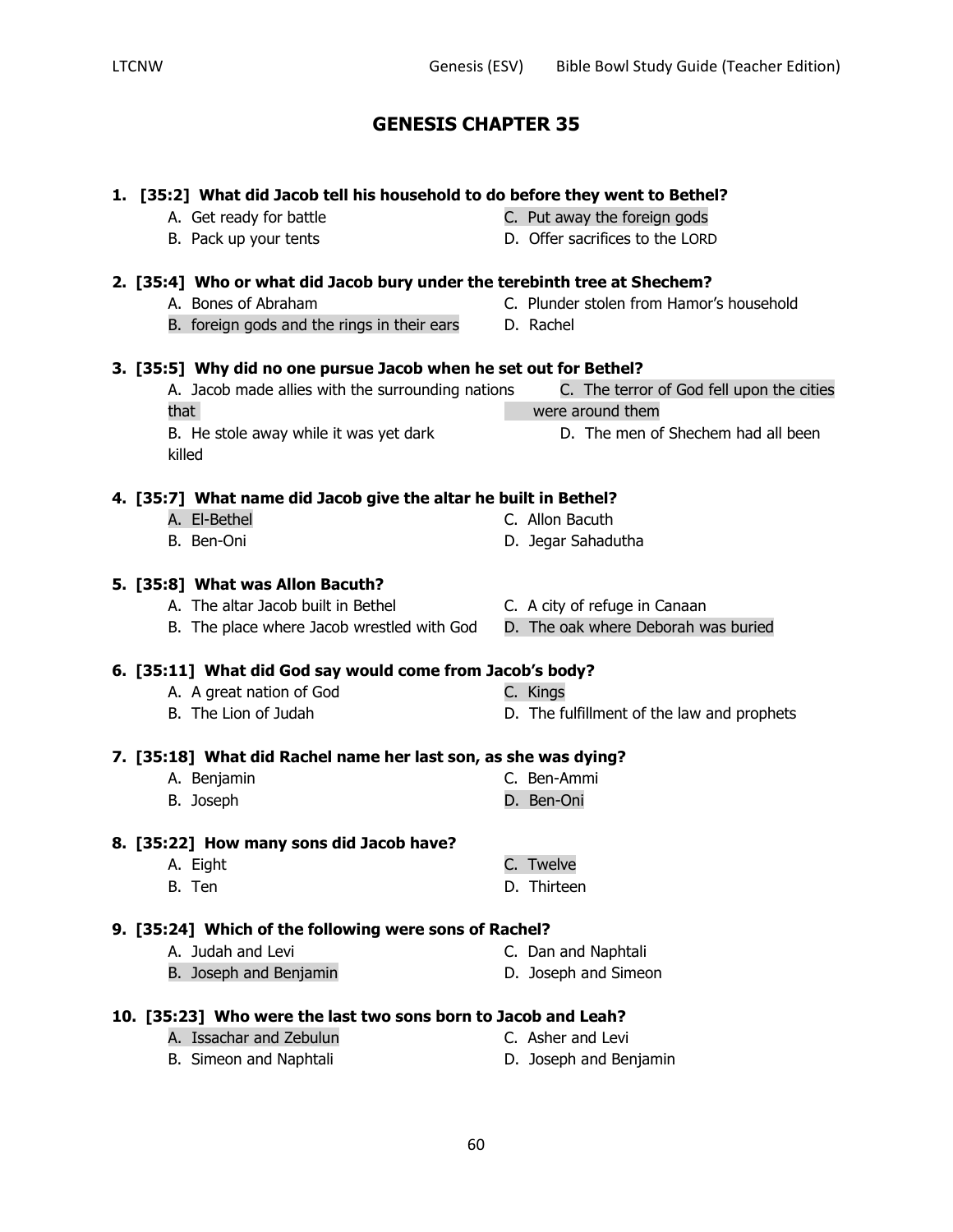## **11. [35:27] What is another name for Hebron?**

| A. Bethel       | C. Luz        |
|-----------------|---------------|
| B. Kiriath Arba | D. Linea Alba |

## **12. [35:28] How old was Isaac when he died?**

| A. 80  | C. 136 |
|--------|--------|
| B. 120 | D. 180 |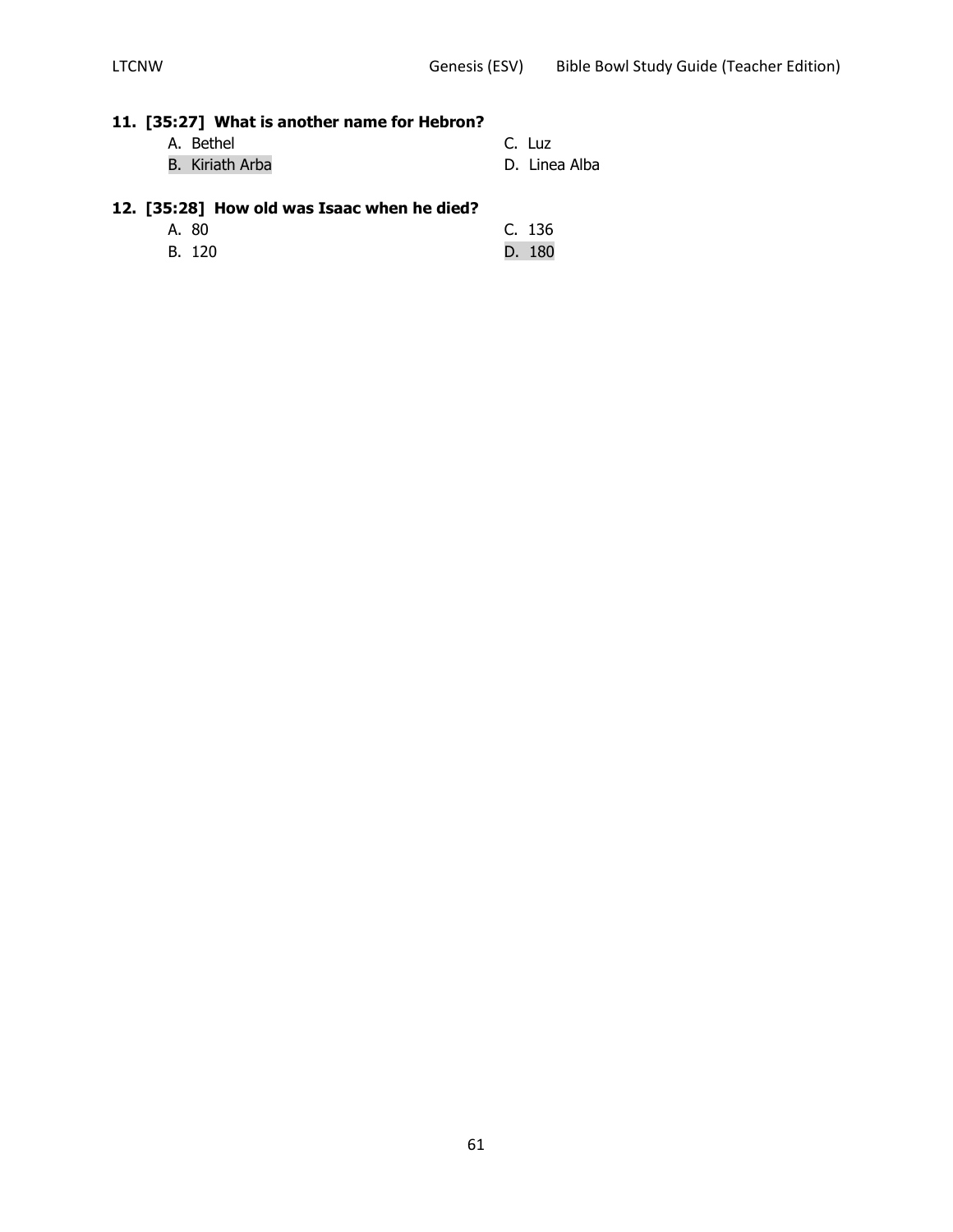| 2. [36:2] From whom did Esau take wives?<br>C. Seir<br>A. Egypt<br>D. Edom<br><b>B.</b> Canaanites<br>3. [36:2] In addition to Adah and Basemath, who was one of Esau's wives?<br>C. Obez<br>A. Ophelia<br>D. Oholibamah<br>B. Orpha |  |
|--------------------------------------------------------------------------------------------------------------------------------------------------------------------------------------------------------------------------------------|--|
|                                                                                                                                                                                                                                      |  |
|                                                                                                                                                                                                                                      |  |
|                                                                                                                                                                                                                                      |  |
|                                                                                                                                                                                                                                      |  |
|                                                                                                                                                                                                                                      |  |
|                                                                                                                                                                                                                                      |  |
| 4. [36:6-7] Why did Esau go into a land away from his brother Jacob?                                                                                                                                                                 |  |
| A. Jacob despised Esau<br>C. Esau made a pact with the King of                                                                                                                                                                       |  |
| Edom                                                                                                                                                                                                                                 |  |
| D. To return to his homeland<br>B. Their possessions were too great for them to dwell                                                                                                                                                |  |
| together                                                                                                                                                                                                                             |  |
| 5. [36:9] Who was the father of the Edomites?                                                                                                                                                                                        |  |
| A. Esau<br>C. Seth                                                                                                                                                                                                                   |  |
| D. Seir<br>B. Ephraim                                                                                                                                                                                                                |  |
|                                                                                                                                                                                                                                      |  |
|                                                                                                                                                                                                                                      |  |
| 6. [36:12] Who was born to Eliphaz and Timna?<br>A. Adah<br>C. Anah                                                                                                                                                                  |  |
| D. Akan<br><b>B.</b> Amalek                                                                                                                                                                                                          |  |
|                                                                                                                                                                                                                                      |  |
| 7. [36:15] Who was the firstborn of Esau?                                                                                                                                                                                            |  |
| A. Jeush<br>C. Seir                                                                                                                                                                                                                  |  |
| B. Oholibamah<br>D. Eliphaz                                                                                                                                                                                                          |  |
| 8. [36:32] Who was the first king of Edom?                                                                                                                                                                                           |  |
| A. Hadad<br>C. Bela                                                                                                                                                                                                                  |  |
| B. Jobab<br>D. Beor                                                                                                                                                                                                                  |  |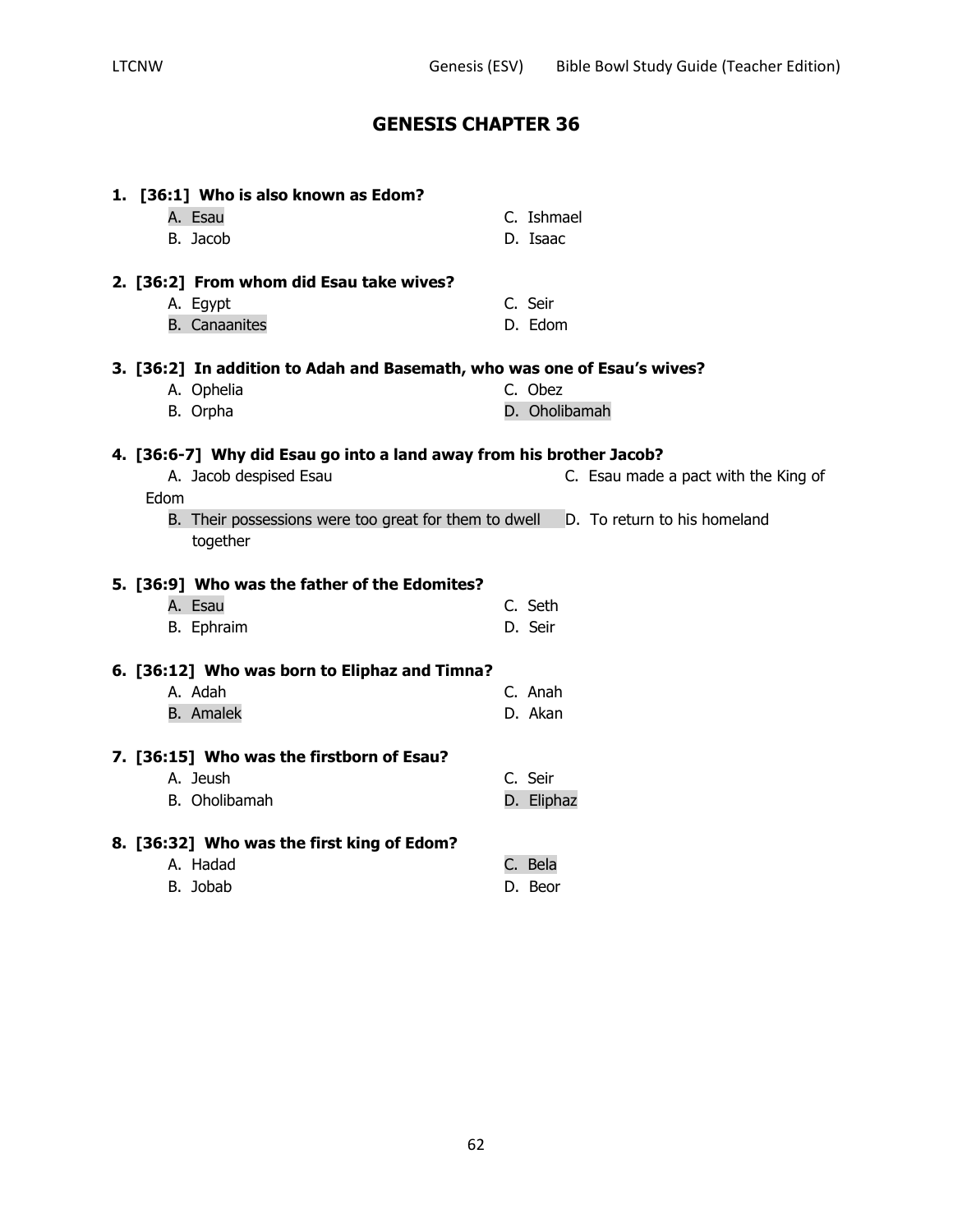63

## **GENESIS CHAPTER 37**

## **1. [37:2] How old was Joseph when he brought a bad report about his brothers to their father?**

A. 15 C. 19 B. 17 D. 21

#### **2. [37:3] Why did Israel love Joseph more than the others?**

- 
- 

#### **3. [37:3] What did Israel make for Joseph?**

- A. A robe of many colors **C.** Camelhair tunic
- B. Coat of many colors D. Carved staff

#### **4. [37:7] In Joseph's first dream, what happened?**

- A. Sun, moon, and stars bowed down to him C. 12 skinny cows ate 12 fat cows
- B. His sheaf stood upright and his brothers' D. Three branches blossomed and the grapes
- sheaves bowed down sheaves bowed down

#### **5. [37:9] What happened in Joseph's second dream?**

- sheaves bowed down sheaves bowed down
- 
- 
- 
- A. His sheaf stood up while his brothers' C. Sun, moon and eleven stars bowed down
- B. Eleven skinny cows eaten by one fat cow D. Thin head of grain swallowed up the eleven good heads

### **6. [37:10] What was Jacob's reaction to Joseph's second dream?**

- A. Shook in anger C. Rebuked him
- B. Was left in awe of the plan of God D. Gave him a feast

#### **7. [37:17] Where did the man from Shechem tell Joseph that his brothers had gone?**

- A. Dothan C. Canaan
- B. Mamre D. Gilead

#### **8. [37:18] Joseph's brothers saw him from afar and conspired to do what?**

- A. Trick him B. Not speak to him
- B. Kill him **B.** Kill him being the Equation of the Equations of D. Sell him to the Equations
- **9. [37:19] When the brothers saw Joseph coming, they said, "Here comes \_\_\_\_\_\_\_\_\_."**
	- A. that troublemaker C. our brother
	- B. our father's favorite and the D. this dreamer

## **10. [37:21] Which brother wanted to rescue Joseph from his brothers' hands and restore him to his father?**

- A. Levi C. Judah
- 

- A. He was Rachel's child C. Joseph was kind to his brothers
- B. Rachel died as he was born D. He was the son of his old age
	-
	-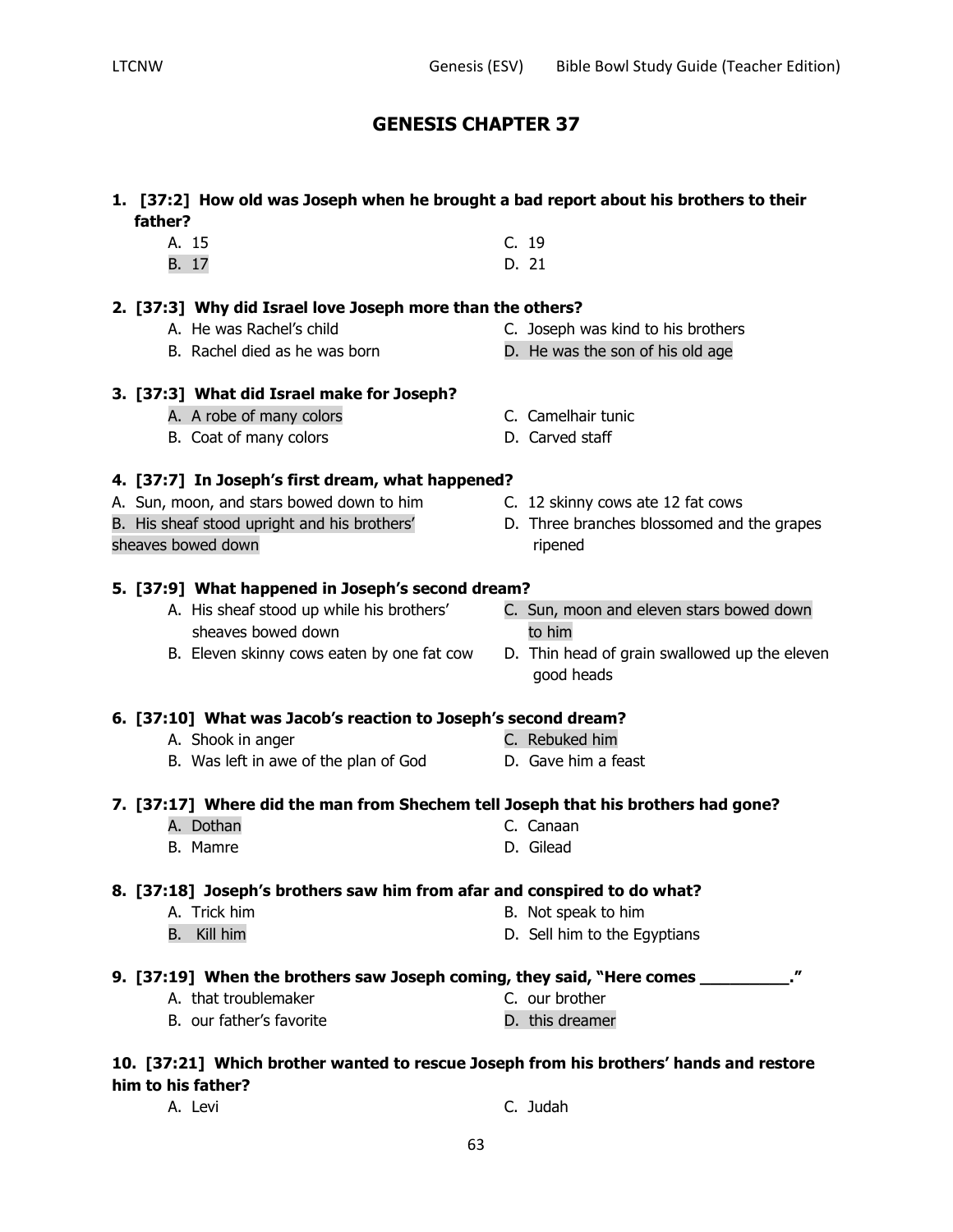| <b>B.</b> Reuben                                                                 | D. Simeon                                 |
|----------------------------------------------------------------------------------|-------------------------------------------|
| 11. [37:22] What did Reuben tell the brothers to do to Joseph?                   |                                           |
| A. Kill him                                                                      | C. Throw him into a pit in the wilderness |
| B. Sell him to the Ishmaelites                                                   | D. Release him and let him go home        |
| 12. [37:25] What did the brothers see as they were eating?                       |                                           |
|                                                                                  |                                           |
| A. A caravan of Ishmaelites                                                      | C. A vision from God                      |
| B. A ferocious animal                                                            | D. Their father coming                    |
| 13. [37:26,27] Which brother wanted to sell Joseph instead of killing him?       |                                           |
| A. Reuben                                                                        | C. Benjamin                               |
|                                                                                  | D. Levi                                   |
| B. Judah                                                                         |                                           |
| 14. [37:28] Where did the Ishmaelites take Joseph?                               |                                           |
| A. Gilead                                                                        | C. The dungeon at Potiphar's house        |
| B. Edom                                                                          | D. Egypt                                  |
|                                                                                  |                                           |
| 15. [37:31] What did the brothers do with Joseph's robe?                         |                                           |
| A. Cast lots for it                                                              | C. Burned it                              |
| B. Dipped it in goat's blood                                                     | D. Buried it                              |
| 16. [37:33] What did Israel assume had happened to Joseph after seeing his robe? |                                           |
| A. Fell into a cistern                                                           | C. Died in battle                         |
|                                                                                  |                                           |
| B. Devoured by a fierce animal                                                   | D. Killed by his brothers                 |
|                                                                                  |                                           |

## **17. [37:36] Who did the Midianites sell Joseph to?**

| A. Bela, King of Edom | C. Pharaoh  |
|-----------------------|-------------|
| B. Phicol             | D. Potiphar |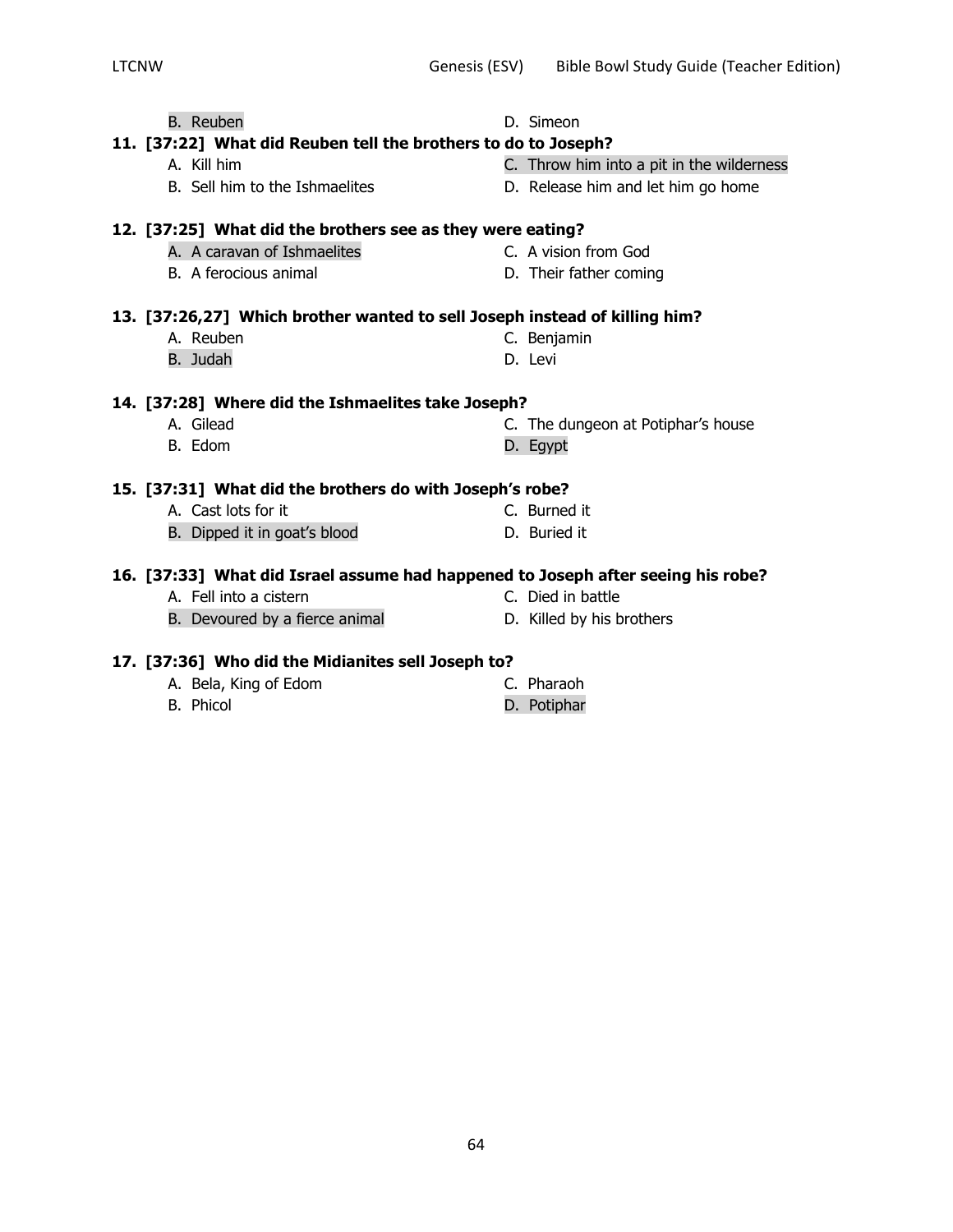| 1. [38:5] Judah's sons include Er, Onan, and whom?                                    |                                             |
|---------------------------------------------------------------------------------------|---------------------------------------------|
| A. Shua                                                                               | C. Shechem                                  |
| B. Shamuah                                                                            | D. Shelah                                   |
|                                                                                       |                                             |
| 2. [38:6] Who was Er's wife?                                                          |                                             |
| A. Timnah                                                                             | C. Hagar                                    |
| B. Tamar                                                                              | D. Zilpah                                   |
|                                                                                       |                                             |
| 3. [38:7] Why did Er die?                                                             |                                             |
| A. He was impaled by the Edomites                                                     | C. He was wicked in the sight of the Lord   |
| B. He offended his master, the King of Egypt                                          | D. He defiled Dinah                         |
|                                                                                       |                                             |
| 4. [38:9] Why did Onan not want to produce offspring for his brother?                 |                                             |
| A. The offspring would not be his                                                     | C. He despised his brother                  |
| B. It would be wicked in the LORD's sight                                             | D. An angel warned him not to do it         |
|                                                                                       |                                             |
| 5. [38:7, 10] Which two sons of Judah were wicked in the sight of the LORD?           |                                             |
| A. Onan and Hirah                                                                     | C. Er and Onan                              |
| B. Er and Shelah                                                                      | D. Er and Tamar                             |
|                                                                                       |                                             |
| 6. [38:11] How long did Judah say Tamar should live as a widow in her father's house? |                                             |
| A. Until Shelah grows up                                                              | C. Until her six month grieving period ends |
| B. Until she remarries                                                                | D. Forever as a widow                       |
|                                                                                       |                                             |
| 7. [38:14] What was the name of the place where Tamar sat down at its entrance after  |                                             |
| disguising herself?                                                                   |                                             |
| A. Timnah                                                                             | C. Peniel                                   |
| <b>B.</b> Enaim                                                                       | D. Perez                                    |
|                                                                                       |                                             |
| 8. [38:15] When Judah saw Tamar at the entrance, who did he think she was?            |                                             |
| A. Prophetess                                                                         | C. Leper                                    |
| B. Shepherdess                                                                        | D. Prostitute                               |
|                                                                                       |                                             |
| 9. [38:18] What did Tamar request of Judah as a pledge that he would send her a young |                                             |
| goat as payment?                                                                      |                                             |
| A. His signet and sandals                                                             | C. His cloak and sandals                    |
| B. His signetl, cord and staff                                                        | D. His staff and rod                        |
|                                                                                       |                                             |
| 10. [38:18, 27] Who was the father of Tamar's twins?                                  |                                             |
| A. Er                                                                                 | C. Onan                                     |
| B. Shelah                                                                             | D. Judah                                    |

| A. Er     | C. Onan  |
|-----------|----------|
| B. Shelah | D. Judah |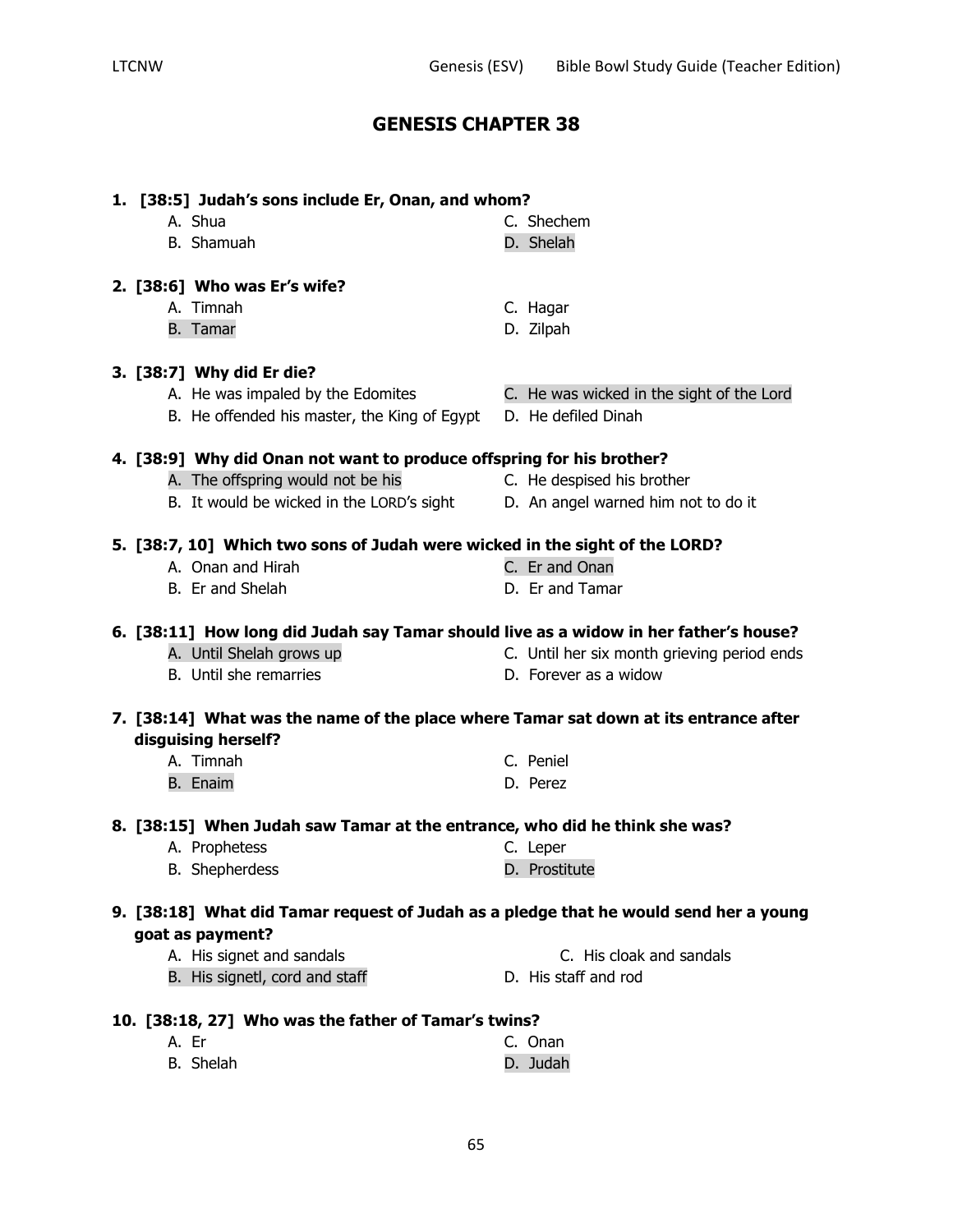## **11. [38:25] As Tamar was being brought out to be punished, what message did she send to Judah?**

- A. "You are more righteous then I." C. "Please forgive me, my lord."
- -
- B. "You are the child's father." D. "By the man to whom these belong, I am pregnant."

## **12. [38:28] What did the midwife put on the baby's wrist whose hand came out first?**

- A. A birthmark C. An "X"
- B. A gold bracelet **D.** Scarlet thread
- 
- 

## **13. [38:29-30] What were the names of Tamar's twin boys?**

- 
- 
- A. Edom and Seir **C. Perez and Zerah**
- B. Perez and Moaz D. Shelah and Shua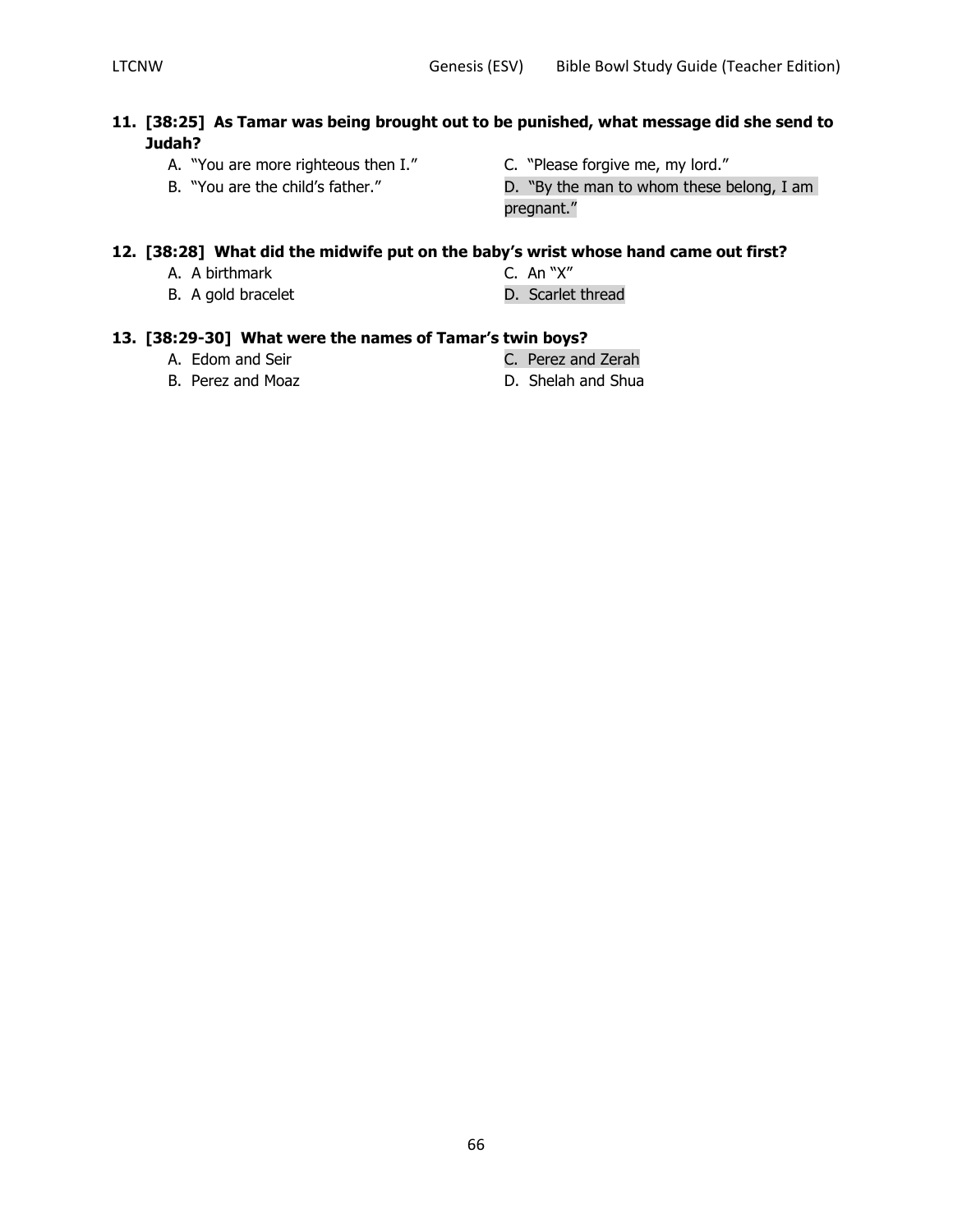**1. [39:1] What was Potiphar's position as one of Pharaoh's officials?**

| 2. [39:5] From the time Potiphar made Joseph overseer of his household and put him in<br>charge of all that he had, what happened to Potiphar's household because of Joseph?<br>A. All his servants became Joseph's | C. His possessions grew tenfold                                                               |
|---------------------------------------------------------------------------------------------------------------------------------------------------------------------------------------------------------------------|-----------------------------------------------------------------------------------------------|
| B. He lost all he owned                                                                                                                                                                                             | D. The LORD blessed it                                                                        |
| 3. [39:6] How was Joseph described in the text?                                                                                                                                                                     |                                                                                               |
| A. Cunning and deceptive                                                                                                                                                                                            | C. Strong in mind and body                                                                    |
| B. A quiet man, staying among the tents                                                                                                                                                                             | D. Handsome in form and appearance                                                            |
| 4. [39:8-9] Which of the following was one of the Joseph's reasons for refusing to lie with<br><b>Potiphar's wife?</b>                                                                                              |                                                                                               |
| A. How could I do this great wickedness and sin against God?<br>B. Won't my master be mad and throw<br>me in jail?                                                                                                  | C. Are you making sport of me?<br>D. Although my master has not<br>withheld anything from me, |
| I am                                                                                                                                                                                                                | married                                                                                       |
| 5. [39:12] When Potiphar's wife caught Joseph by his garment and said, "Lie with me,"<br>what did Joseph to do?                                                                                                     |                                                                                               |
| A. Called out to the household servants<br>got out of                                                                                                                                                               | C. Left his garment in her hand and fled and<br>the house                                     |
| B. Gathered his cloak and left her presence                                                                                                                                                                         | D. Said, "My master has withheld nothing from<br>me, except you."                             |
| 6. [39:15] In Potiphar's wife's version of the story, why did she say that she had Joseph's<br>garment?                                                                                                             |                                                                                               |
|                                                                                                                                                                                                                     |                                                                                               |

- A. She grabbed it as he ran out of the house C. It had a rip in it and she was going to fix it
- B. As soon as he heard her cry out, left he left D. He left it when he heard Potiphar returning his garment beside her and fled

## **7. [39:20] Who was put in prison, the place where the King's prisoners were confined?**

- A. Tamar for prostitution C. Joseph because of Potiphar's wife
- B. Benjamin for taking the silver cup D. Shechem for violating Dinah
- **8. [39:20-21] What happened when Joseph was in prison?**
	-
	- to Joseph to Joseph the keeper of the prison
	- A. The other prisoners resented him C. The chief baker was restored to his position
	- B. Potiphar entrusted the other prisoners D. The LORD gave him favor in the sight of
- 
- 
- A. Captain of the quard C. Chief baker
- B. Chief cupbearer **B.** Chief cupbearer **D.** Second in command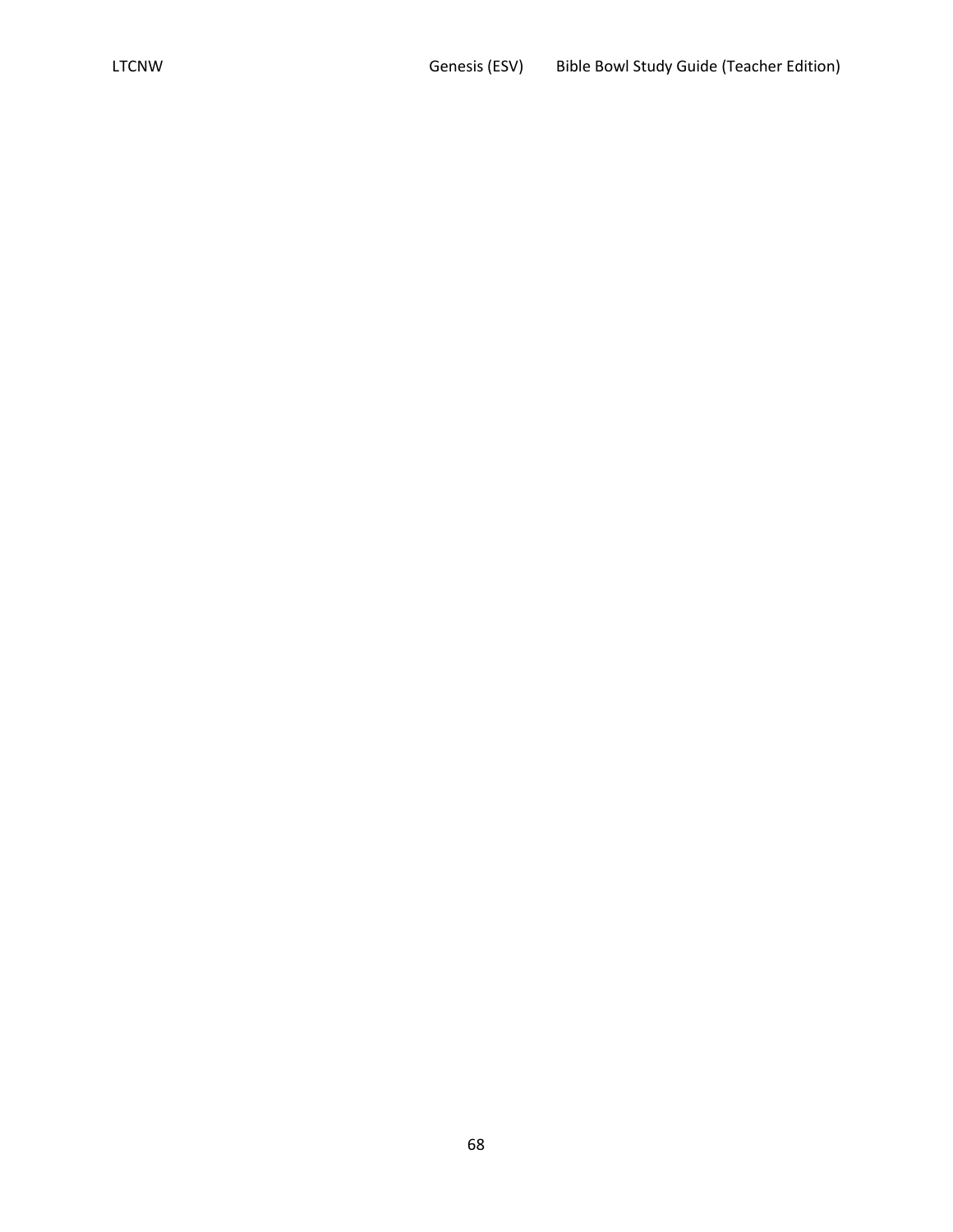## **1. [40:1] Who did the cupbearer and baker offend, causing them to be put in prison?**

- 
- B. King of Egypt D. Phicol
- 
- 

## **2. [40:3] When they offended Pharaoh, where did he put two of his servants into custody?**

- A. In the prison at the king's palace The C. In the king's army
	-
- B. In the house of the captain of the guard D. In bondage in the king's service

### **3. [40:6] The morning after two prisoners had a dream, Joseph saw that they were \_\_\_\_\_.**

- A. confused example a series of the C. troubled
- B. excited **D.** afraid
- **4. [40:8] To whom did Joseph say that dream interpretations belonged?**
	- A. The dreamer C. Magicians
	- B. God **D. Satan**

## **5. [40:10] About which of the following did the chief cupbearer dream?**

- A. Birds eating bread out of a basket **C.** Seven scrawny cows eating seven fat cows
- B. Squeezing grapes into Pharaoh's cup and D. A vine and three branches spilling it

## **6. [40:10] In the cupbearer's dream, what happened to the vine as soon as it budded?**

- A. Birds ate the buds so it could not produce fruit C. It's blossoms shot forth, and the
- B. It withered in the sun D. He woke up

## **7. [40:13] In Joseph's interpretation of the cupbearer's dream, what would happen to the cupbearer.**

- A. Be hanged C. Be in prison three more years
- 

## **8. [40:14] What request did Joseph had of the cupbearer?**

- A. Remember him and get him out of prison C. Serve him the best of Pharaoh's wine
- B. Tell Pharaoh that Potiphar's wife had lied D. Ask Pharaoh to forgive the baker as well
- **9. [40:15] From where did Joseph say he was stolen?**
	- A. His father's house C. Goshen
	- B. Potiphar's house **D.** Land of the Hebrews
- **10. [40:20] What did Pharaoh do on his birthday?**
	-
	-
	- A. Gave a feast for all his officials C. Restored the chief baker to his position
	- B. Hung the cupbearer The State of the U. Went to Chuck E. Cheese and got a migraine
- A. Captain of the guard **C.** Their master, Potiphar
	-

- clusters ripened into
- 
- 

B. Have three children  $\qquad \qquad$  D. Shall place Pharoah's cup in his hand as

formerly, when he was cupbearer

- 
- 
- 
- 
- -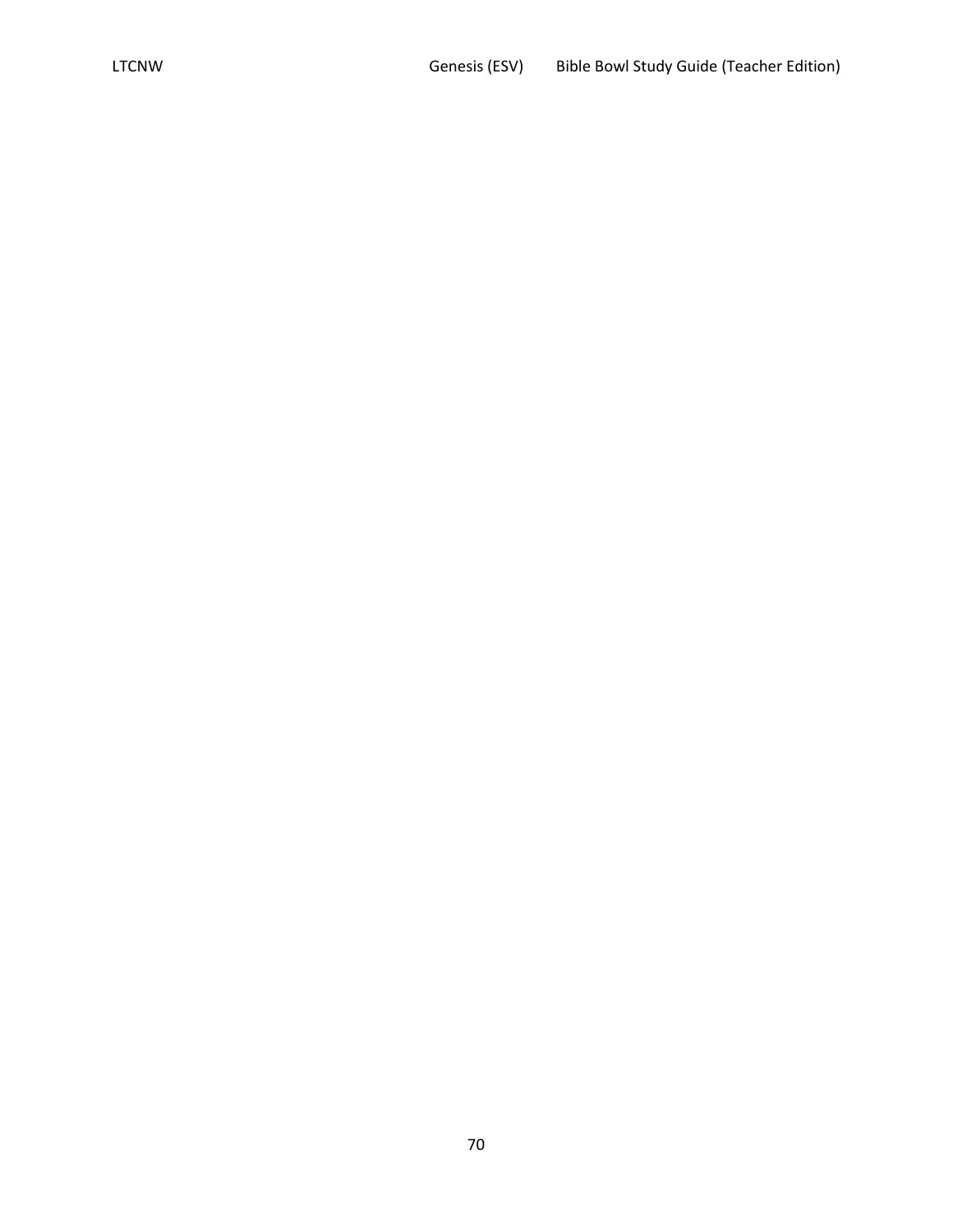## **SECTION 5: Genesis 41-50**

## **Multiple Choice Questions**

## **GENESIS CHAPTER 41**

## **1. [41:2] In his first dream, what did Pharaoh see first?**

- A. Seven heads of grain, healthy and good C. Seven heads of grain, thin and scorched
- B. Seven cows, attractive and plump D. Seven cows, ugly and gaunt
- -

## **2. [41:8] In the morning after his dreams, who did Pharaoh first send for to interpret them?**

- A. Sorcerers and seers C. Joseph
- B. Magicians and wise men D. All of his wisest advisors
- -

## **3. [41:8] How was Pharaoh's state of mind when he awoke from his dreams?**

| A. Terrified | C. Confused |
|--------------|-------------|
| Anary        | D Troubled  |

B. Angry **D. Troubled** 

|  | 4. [41:9] The chief cupbearer said to Pharaoh, "I remember my | today." |
|--|---------------------------------------------------------------|---------|
|  |                                                               |         |

- A. offenses **C.** dreams in prison
- 
- 
- B. promise D. friend, Joseph

**5. [41:15-16] What was Joseph's response when Pharaoh told him that he heard when Joseph hears a dream, he can interpret it?** 

- 
- B. "You are a wise man." D. "It is not in me."
- A. "Tell me what troubles you." C. "I'll give you the answer you desire."
	-

## **6. [41:21] What happened to the ugly cows in Pharaoh's dream?**

- A. They stayed as ugly as before They got fat
- B. They were eaten by the fat cows D. They slept by the shore of the Nile

## **7. [41:26] What did the seven good cows and the seven good heads of grain represent?**

- A. Seven years of plenty followed by seven C. Seven years remaining in Pharaoh's rule over years of famine Egypt
- B. Seven years of famine **D.** Seven years
- **8. [41:32] What was the reason for Pharaoh receiving the dream in two forms?**
	- and famine dreams dreams
	- B. To represent the impact on the Egyptians D. The thing is fixed by God, and God will and the Hebrews shortly bring it about
	- A. To represent the years of abundance C. God did not want Pharaoh to ignore the
		-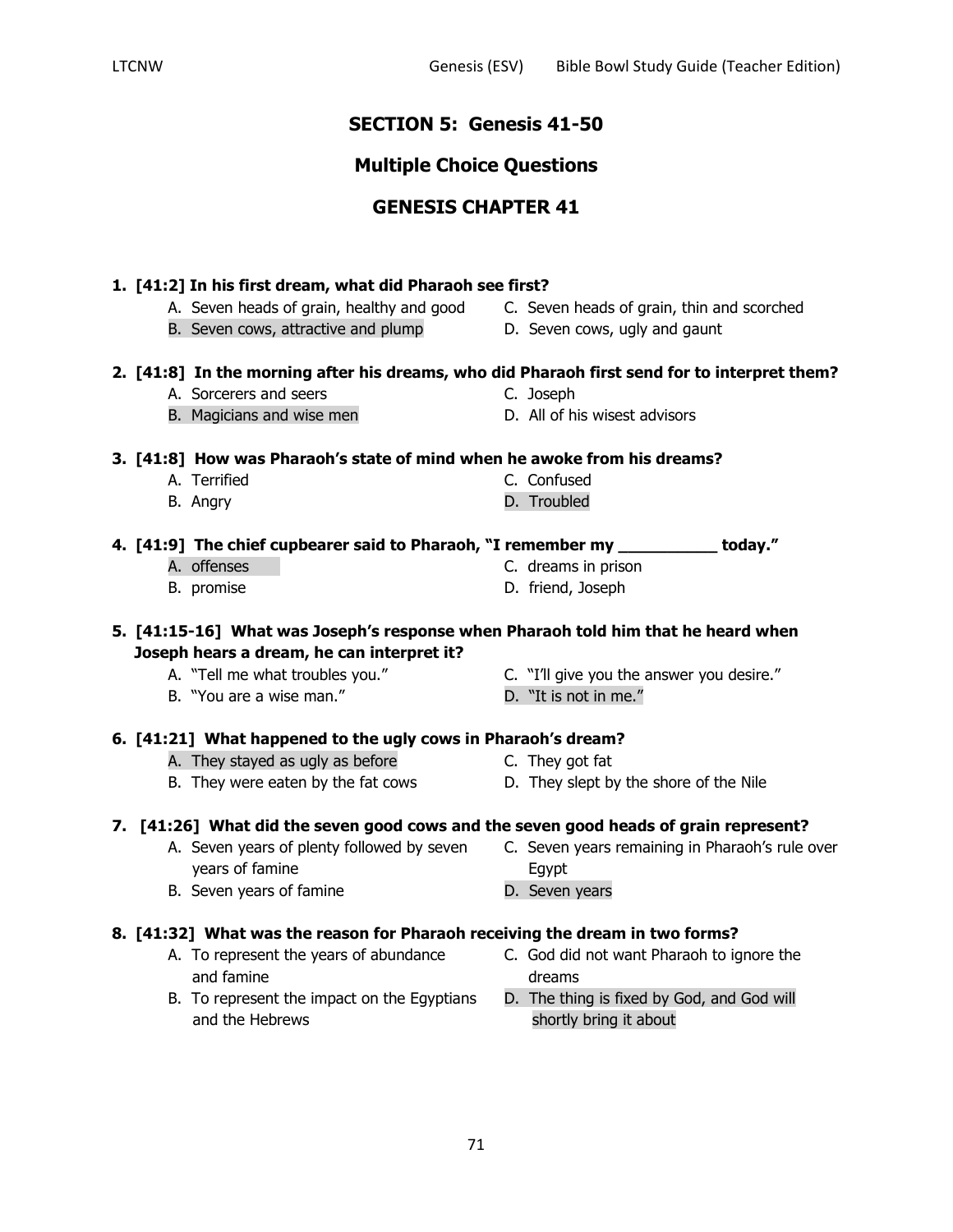| 9. [41:37-38] Referring to Joseph, Pharaoh asked of his officials, "Can we find a man like                                       |                                                          |                                                  |
|----------------------------------------------------------------------------------------------------------------------------------|----------------------------------------------------------|--------------------------------------------------|
|                                                                                                                                  | A. spirit                                                | C. favor                                         |
|                                                                                                                                  | B. wisdom                                                | D. knowledge                                     |
|                                                                                                                                  |                                                          |                                                  |
| 10. [41:40] To whom did Pharaoh say, "Only as regards the throne will I be greater than<br>you"?                                 |                                                          |                                                  |
|                                                                                                                                  | A. Potiphar                                              | C. The captain of the guard                      |
|                                                                                                                                  | B. Joseph                                                | D. Abimelech                                     |
|                                                                                                                                  |                                                          |                                                  |
| 11. [41:40-41] Pharaoh put Joseph in charge of what?                                                                             |                                                          |                                                  |
|                                                                                                                                  | A. Potiphar's household                                  | C. Pharaoh's house, the people, and all the land |
|                                                                                                                                  | B. The food collection and storage                       | D. His charioteers                               |
|                                                                                                                                  |                                                          |                                                  |
| 12. [41:45] What name did Pharaoh give to Joseph?                                                                                |                                                          |                                                  |
|                                                                                                                                  | A. Asenath-Potiphera                                     | C. Zephon-Pallu                                  |
|                                                                                                                                  | B. Zaphenath-Paneah                                      | D. Jahziel-Ishvi                                 |
| 13. [41:49] How much grain was stored up by Joseph?                                                                              |                                                          |                                                  |
|                                                                                                                                  | A. Five ephahs for each family                           | C. Enough for three years                        |
|                                                                                                                                  | B. 30,000 ephahs                                         | D. We do not know; it could not be measured      |
| 14. [41:51] Who was Joseph's firstborn?                                                                                          |                                                          |                                                  |
|                                                                                                                                  | A. Ephraim                                               | C. Asenath                                       |
|                                                                                                                                  | <b>B.</b> Manasseh                                       | D. Benjamin                                      |
|                                                                                                                                  |                                                          |                                                  |
| 15. [41:51] Who was so named because his father said, "For God has made me forget all my<br>hardship and all my father's house?" |                                                          |                                                  |
|                                                                                                                                  | A. Jacob                                                 | C. Shem                                          |
|                                                                                                                                  |                                                          | D. Manasseh                                      |
|                                                                                                                                  | B. Joseph                                                |                                                  |
| 16. [41:57] What countries were affected by the famine during Joseph's time?                                                     |                                                          |                                                  |
|                                                                                                                                  | A. Only Egypt                                            | C. All the earth                                 |
|                                                                                                                                  | B. Egypt and the land of the Canaanites<br>and Perezites | D. Egypt and the land of Canaan and Cush         |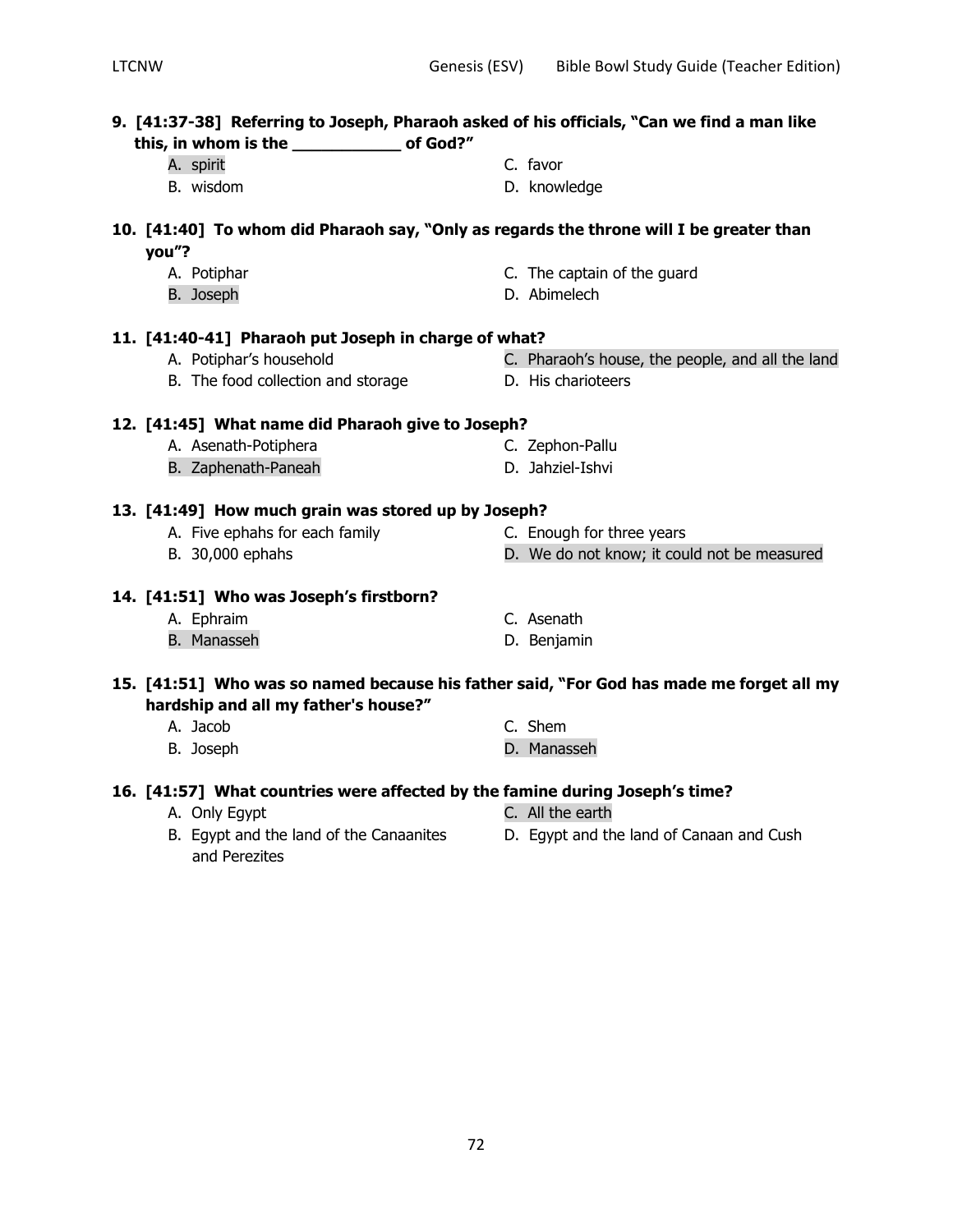|                                                                                           | 1. [42:1] Who learned that there was grain in Egypt?                                      |                                                                                                                        |  |  |  |
|-------------------------------------------------------------------------------------------|-------------------------------------------------------------------------------------------|------------------------------------------------------------------------------------------------------------------------|--|--|--|
|                                                                                           | A. Joseph's brothers                                                                      | C. Jacob                                                                                                               |  |  |  |
|                                                                                           | B. Manasseh                                                                               | D. Judah                                                                                                               |  |  |  |
|                                                                                           | 2. [42:3] How many of Joseph's brothers did Jacob send to Egypt the first time?           |                                                                                                                        |  |  |  |
|                                                                                           | A. Eight                                                                                  | C. Ten                                                                                                                 |  |  |  |
|                                                                                           | B. Nine                                                                                   | D. Eleven                                                                                                              |  |  |  |
|                                                                                           |                                                                                           |                                                                                                                        |  |  |  |
|                                                                                           | A. He was ill                                                                             | 3. [42:4] Why did Jacob keep Benjamin home when he sent the brothers for grain in Egypt?<br>C. He was Jacob's favorite |  |  |  |
|                                                                                           |                                                                                           |                                                                                                                        |  |  |  |
|                                                                                           | B. He was afraid harm could come to him                                                   | D. He needed someone to help at home                                                                                   |  |  |  |
|                                                                                           | 4. [42:6] In Egypt, Joseph was the __________ of the land.                                |                                                                                                                        |  |  |  |
|                                                                                           | A. commander                                                                              | C. commissioner                                                                                                        |  |  |  |
|                                                                                           | B. ruler                                                                                  | D. governor                                                                                                            |  |  |  |
|                                                                                           |                                                                                           | 5. [42:7] What did Joseph do when he saw his brothers the first time they arrived in Egypt?                            |  |  |  |
|                                                                                           | A. Spoke roughly to them                                                                  | C. Accused them of stealing                                                                                            |  |  |  |
|                                                                                           | B. Wept bitterly                                                                          | D. Told them he would not sell grain                                                                                   |  |  |  |
|                                                                                           |                                                                                           | to Hebrews                                                                                                             |  |  |  |
|                                                                                           | 6. [42:9, 12] Joseph accused his brothers of what?                                        |                                                                                                                        |  |  |  |
|                                                                                           | A. Taking more food than allowed                                                          | C. Lying about their nationality                                                                                       |  |  |  |
|                                                                                           | B. Coming to see the nakedness of the land                                                | D. Being jealous of his position                                                                                       |  |  |  |
|                                                                                           |                                                                                           |                                                                                                                        |  |  |  |
|                                                                                           | 7. [42:17] How long were Joseph's brothers in custody in Egypt on their first visit?      |                                                                                                                        |  |  |  |
|                                                                                           | A. One day                                                                                | C. One week                                                                                                            |  |  |  |
|                                                                                           | B. Three days                                                                             | D. Three weeks                                                                                                         |  |  |  |
|                                                                                           | 8. [42:21] Why did Joseph's brothers believe that they were in the situation of having to |                                                                                                                        |  |  |  |
| leave one brother in Egypt and return with Benjamin?                                      |                                                                                           |                                                                                                                        |  |  |  |
|                                                                                           | A. They were thought to be spies                                                          | C. Punishment for what they did to Joseph                                                                              |  |  |  |
|                                                                                           | B. Lying to their father                                                                  | D. Joseph thought they stole the silver cup                                                                            |  |  |  |
| 9. [42:22] Who said that they should not have sinned against Joseph and that now they had |                                                                                           |                                                                                                                        |  |  |  |
|                                                                                           | to give an accounting for his blood?                                                      |                                                                                                                        |  |  |  |
|                                                                                           | A. Levi                                                                                   | C. Judah                                                                                                               |  |  |  |
|                                                                                           | <b>B.</b> Simeon                                                                          | D. Reuben                                                                                                              |  |  |  |
|                                                                                           | 10. [42:24] Who did Joseph have bound before his brothers?                                |                                                                                                                        |  |  |  |
|                                                                                           | A. Simeon                                                                                 | C. Benjamin                                                                                                            |  |  |  |
|                                                                                           | B. Reuben                                                                                 | D. Gad                                                                                                                 |  |  |  |
|                                                                                           |                                                                                           |                                                                                                                        |  |  |  |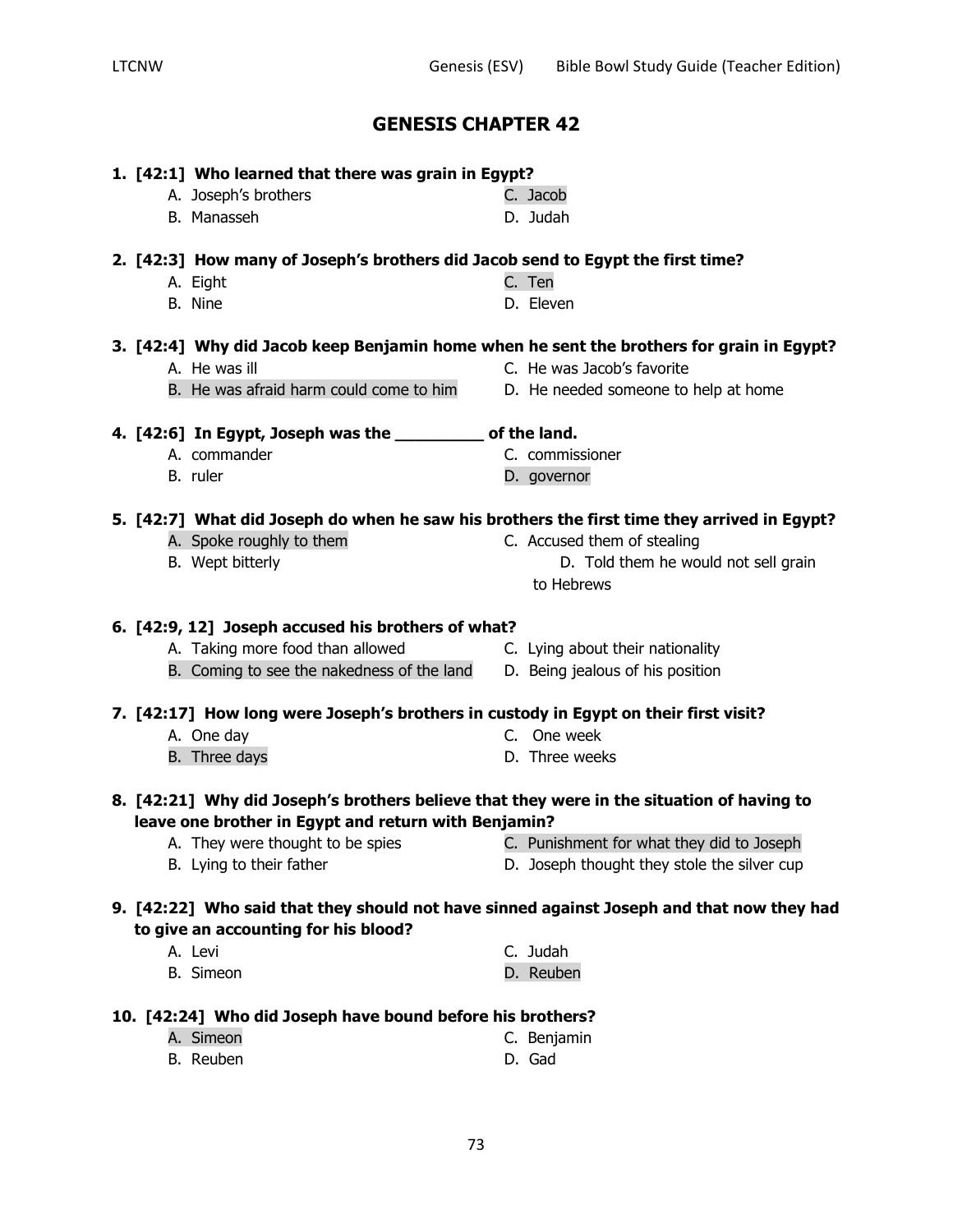#### **11. [42:23-24] Why did Joseph turn from his brothers and cry?**

- A. He missed his father and Benjamin C. He felt bad that they were suffering
- B. He was hurt they sold him into slavery D. He could understand what they were saying

### **12. [42:27-28] When the brothers were heading home and stopped for the night, why did their hearts sink?**

**14. [42:38] What did Jacob say in response to Reuben's promise to bring Benjamin back** 

- A. Benjamin's sack had the silver cup C. The thought of their father's grief
- 
- **13. [42:37] What did Reuben say Jacob could do if Benjamin did not come home?**
	- A. Put both of his sons to death C. Forever curse Reuben and his descendants
	- B. Take Reuben's head down to the grave D. Have his firstborn reconciled as his own
	- A. If it must be, then go C. My son shall not go down with you
	- B. I will go with you to ensure his safety D. Go without Benjamin, but take extra silver
	-

**home?**

- 
- 
- B. The silver had been returned to them D. Joseph's steward had caught up to them
- 

74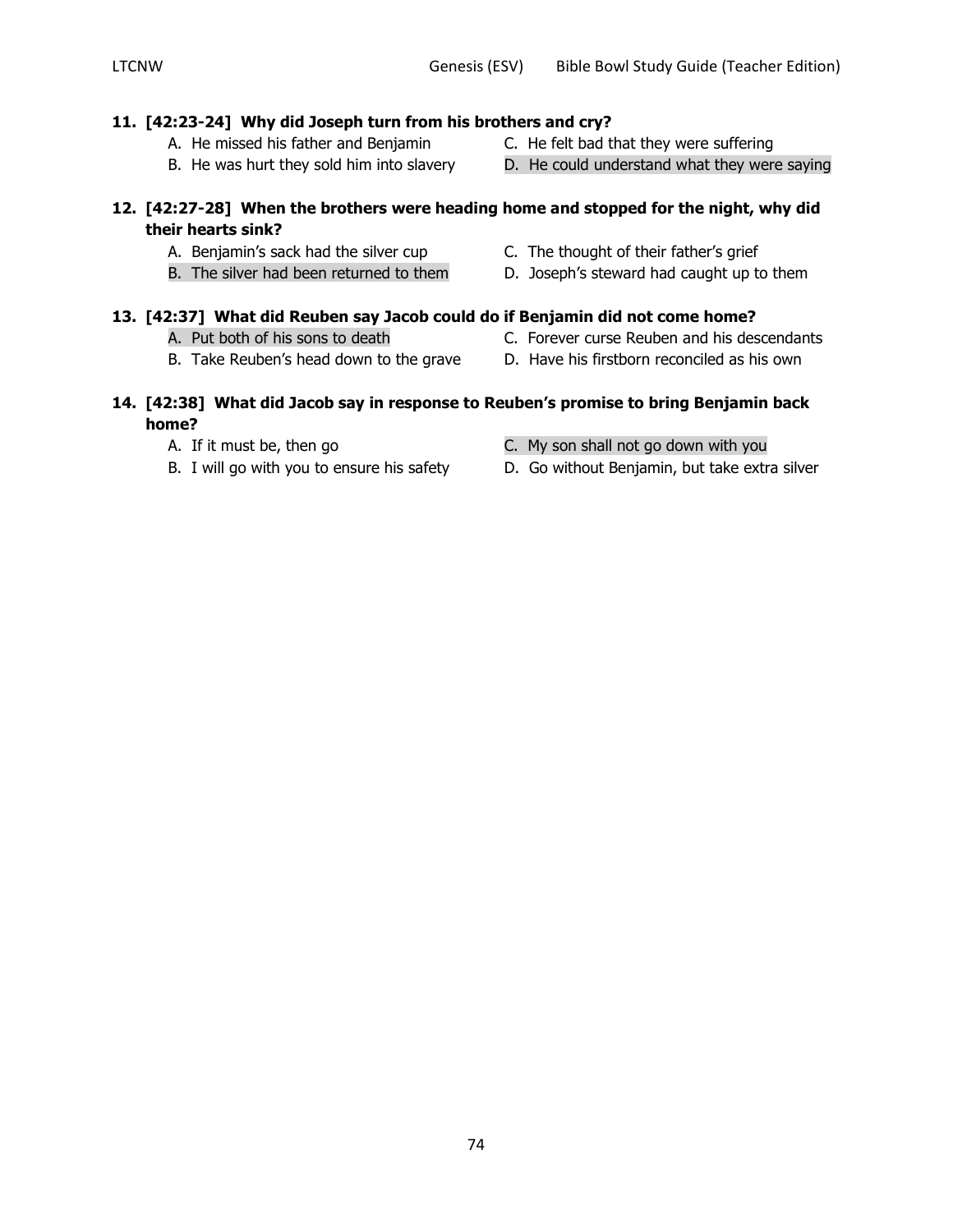|        | 1. [43:3] Judah told his father, "The man warned us solemnly, 'You shall not see my face<br>unless _________________.'"                                                   |                                                                                               |
|--------|---------------------------------------------------------------------------------------------------------------------------------------------------------------------------|-----------------------------------------------------------------------------------------------|
|        | A. your brother is with you                                                                                                                                               | C. you bow down to me                                                                         |
|        | B. you bring me twice as much silver                                                                                                                                      | D. your whole family joins you                                                                |
|        | 2. [43:8] Who told his father that his father could hold him personally responsible if he did<br>not bring Benjamin back with him?                                        |                                                                                               |
|        | A. Reuben                                                                                                                                                                 | C. Judah                                                                                      |
|        | C. Simeon                                                                                                                                                                 | D. Levi                                                                                       |
|        | 3. [43:15] What did Israel's sons take to Egypt on their second journey?                                                                                                  |                                                                                               |
|        |                                                                                                                                                                           | A. Silver as a payment for Simeon and gifts C. Their entire family, livestock and possessions |
|        | B. A present, double the money, and Benjamin D. Gifts, Benjamin and gold to pay for food                                                                                  |                                                                                               |
|        | steward of the house to take the men?                                                                                                                                     | 4. [43:16] When Joseph saw Benjamin had returned with his brothers, where did he tell the     |
|        | A. Pharaoh's palace                                                                                                                                                       | C. Prison with Simeon                                                                         |
|        | B. To Goshen to settle                                                                                                                                                    | D. His house                                                                                  |
|        | 5. [43:18] When Joseph's brothers were taken to his house, what did they think would<br>happen to them?                                                                   |                                                                                               |
|        | A. Be seized as servants                                                                                                                                                  | C. Be put in jail                                                                             |
|        | B. Be attacked and killed                                                                                                                                                 | D. Forced to pay back the silver                                                              |
|        | 6. [43:23] When Israel's sons explained to Joseph's steward about the silver they found in<br>their sacks, who did the steward say had given the treasure in their sacks? |                                                                                               |
|        | A. Pharaoh                                                                                                                                                                | C. Joseph                                                                                     |
|        | B. Your God                                                                                                                                                               | D. The steward, himself                                                                       |
| house? | 7. [43:24] What did the steward give to the brothers when he took them into Joseph's                                                                                      |                                                                                               |
|        | A. Fodder for their donkey and shelter<br>in the barn                                                                                                                     | C. Water for their feet and fodder for their<br>donkeys                                       |
|        | B. Finest wine to drink and lamb to eat                                                                                                                                   | D. Water for their feet and returned their silver                                             |
|        | 8. [43:32] Where were the brothers served dinner?                                                                                                                         |                                                                                               |
|        | A. At Joseph's table                                                                                                                                                      | C. At Pharaoh's table                                                                         |
|        | B. In the dungeon                                                                                                                                                         | D. By themselves                                                                              |
|        | 9. [43:32] Why could the Egyptians not eat with the Hebrews?                                                                                                              |                                                                                               |
|        | A. Egyptians were considered unclean                                                                                                                                      | C. It was the Sabbath                                                                         |
|        | B. It was against God's laws                                                                                                                                              | D. It was an abomination to the Egyptians                                                     |
|        |                                                                                                                                                                           |                                                                                               |

75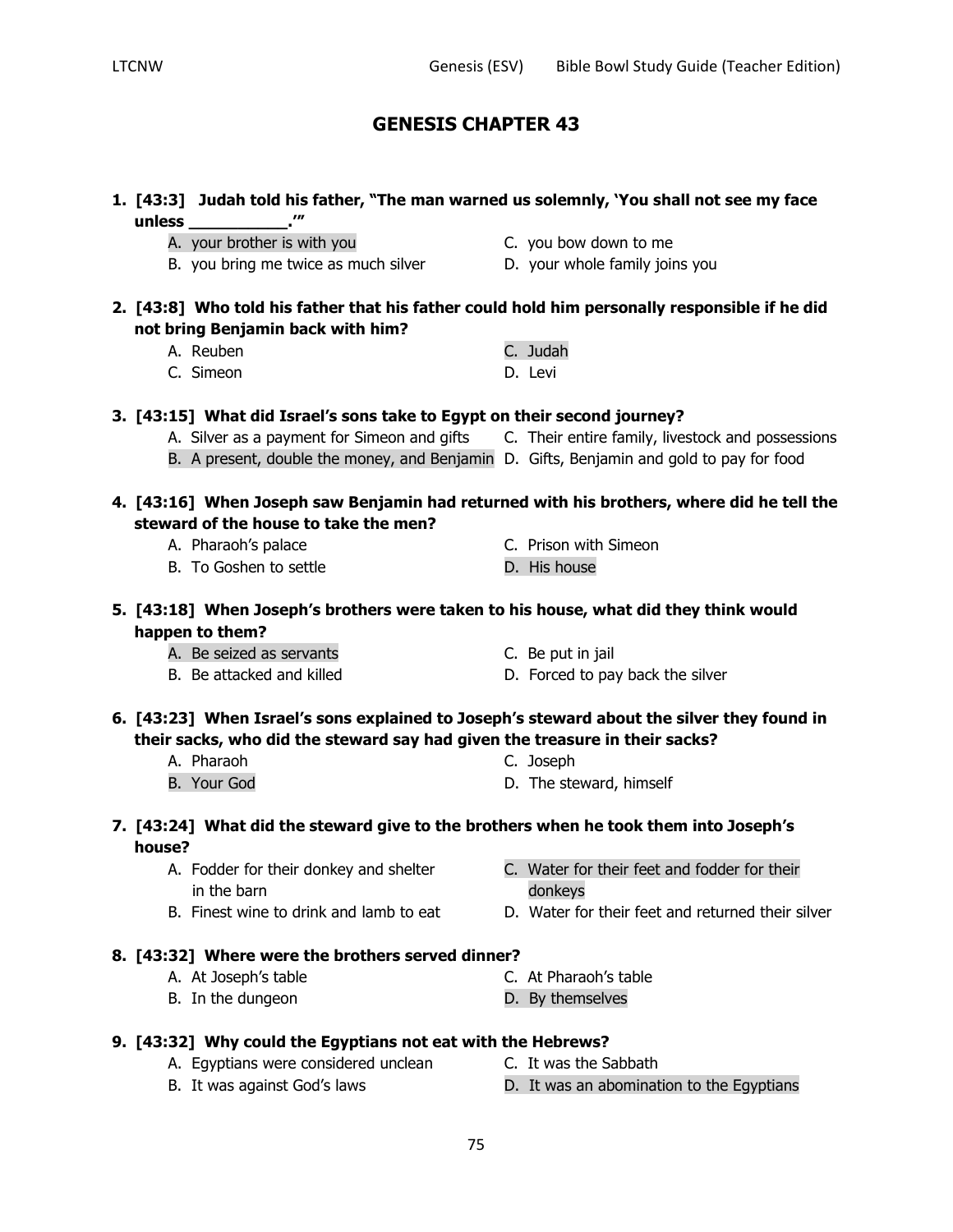### **10. [43:34] When portions were served from Joseph's table, who received five times more than anyone else?**

- A. Simeon C. Joseph
- 
- 
- B. Benjamin **B.** Benjamin **D.** All of the brothers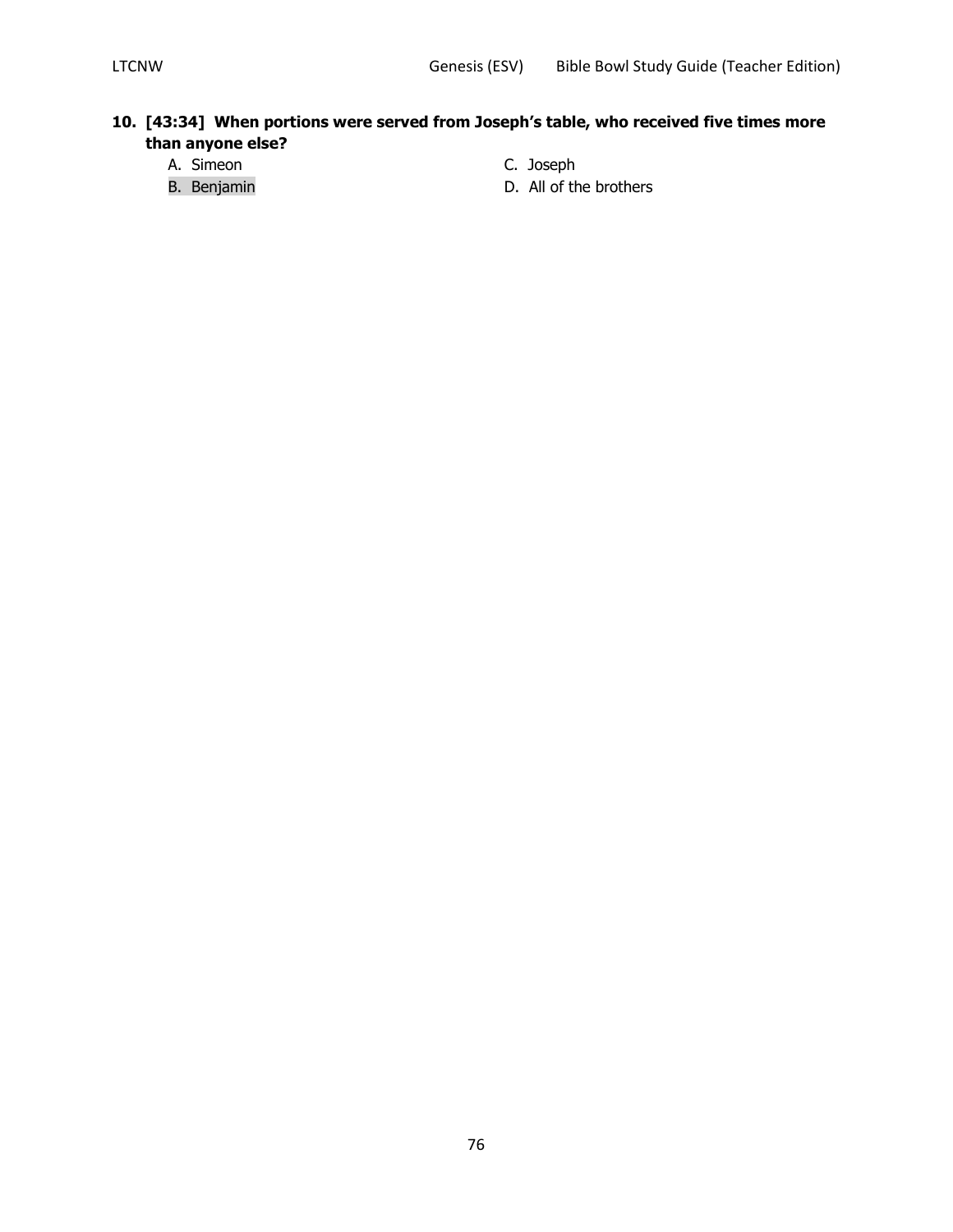### **1. [44:1] What was to be placed in Benjamin's sack along with the silver for his grain?**

- -
- A. Twice as much grain extra measure of silver
- B. Joseph's silver cup determines the D. Joseph's coat of many colors

### **2. [44:4] Who was to catch up to Joseph's brothers and say, "Why have you repaid evil for good?"**

- 
- 
- A. Joseph C. The captain of the guard
- B. Potiphar **B. Potiphar** D. Joseph's steward
- **3. [44:9] What did the brothers say should happen to the one who is found to have the silver cup?**
	- A. He will be hanged on a tree The C. He will die
	-
- 
- B. He will become a slave D. He will serve his brothers

## **4. [44:10] The steward said, "He who is found with it shall \_\_\_\_\_\_\_\_\_, and the rest of you shall \_\_\_\_\_\_\_\_\_\_\_ ."**

- A. be my servant; be innocent C. die; returned to your father
- 
- 
- B. die; become my slaves became b. be greatly rewarded; killed

### **5. [44:12] In what order were the brother's sacks searched, looking for the silver cup?**

- A. Youngest to oldest C. Eldest to youngest
- B. In groupings by their birth mother **D.** In random order

### **6. [44:13] What did the brothers do when the silver cup was found in Benjamin's sack?**

- 
- A. wept loudly C. Begged for Benjamin's life to be spared
- B. Tore their clothes **D.** Lied and said it was truly Benjamin's cup

### **7. [44:15] What does Joseph tell his brothers that he can do?**

- A. Dream Interpretation C. Miracles
- B. Bartering **D. Divination**

### **8. [44:16,18] Who is the spokesperson when the brothers plead with Joseph?**

- A. Naphtali C. Reuben
- B. Simeon **D. Judah D. Judah**

### **9. [44:29] What does Joseph say will happen to his father's hairs?**

- A. They'll turn grey example and the C. They'll fall out
	- B. They'll be brought in evil to Sheol D. He'll tear them out in worry

## **10. [44:33] Who offered to take Benjamin's place as Joseph's slave?**

A. Naphtali C. Reuben B. Simeon **D. D. Judah** 

- 
-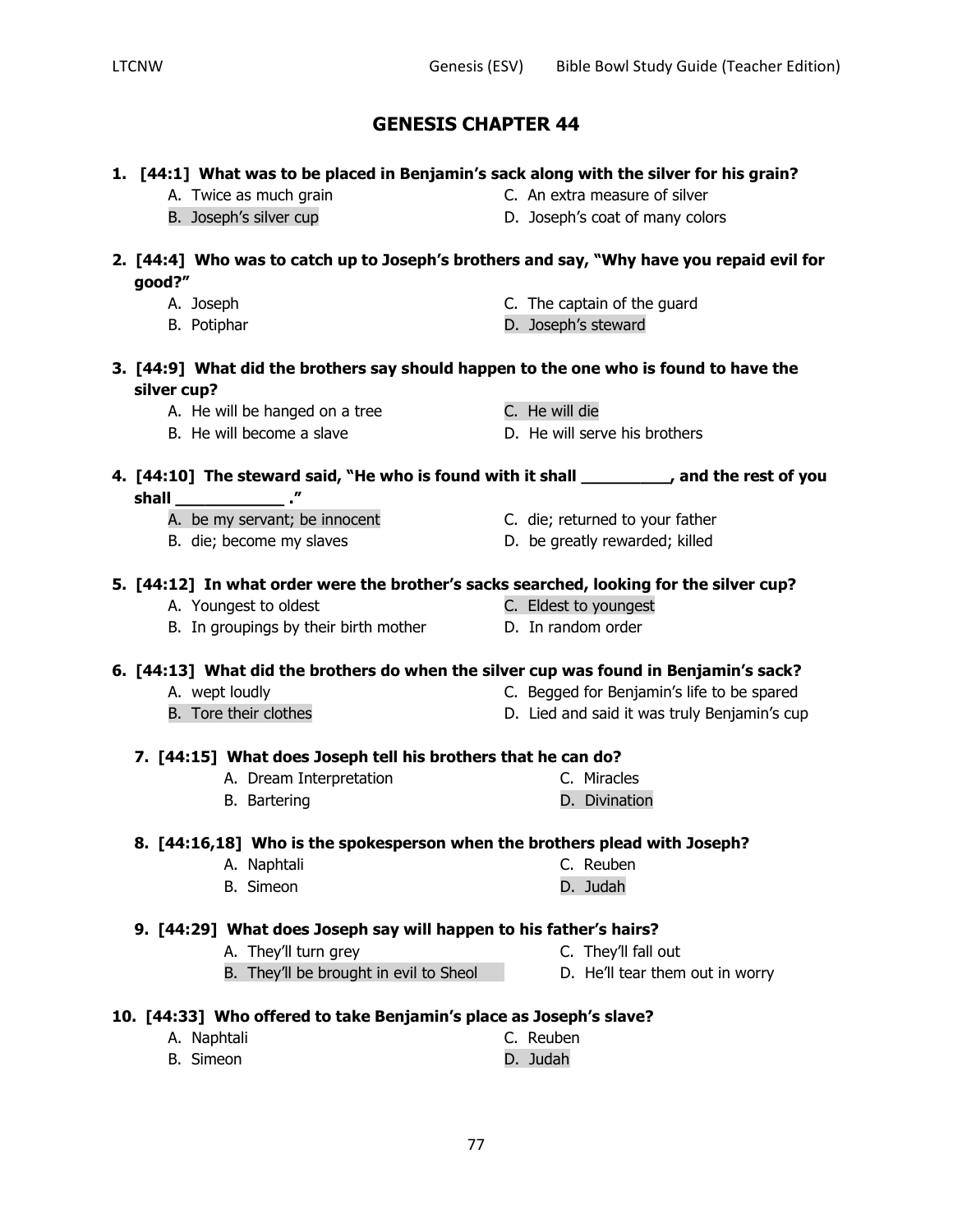| 1. [45:2] How did Joseph react when revealing himself to his brothers?                                                              |                                 |
|-------------------------------------------------------------------------------------------------------------------------------------|---------------------------------|
| A. Wept aloud                                                                                                                       | C. Was very silent              |
| B. Greatly relieved                                                                                                                 | D. With bitter anger            |
| 2. [45:3] When Joseph initially asked his brothers if his father was still alive, they _______.                                     |                                 |
| A. lied to him                                                                                                                      | C. could not answer him         |
| B. answered cautiously                                                                                                              | D. hid their faces from Joseph  |
| 3. [45:3] Why were the brothers unable to answer Joseph when he asked, "Is my father<br>still living?"                              |                                 |
| A. They were afraid to tell him that Jacob died C. Joseph was weeping too loudly to be heard                                        |                                 |
| B. They were dismayed at his presence                                                                                               | D. God had made them mute       |
| 4. [45:5] For what reason did Joseph say that God had sent him ahead of his brothers?                                               |                                 |
| A. To preserve a place for them                                                                                                     | C. To secure grain for them     |
| B. To preserve life                                                                                                                 | D. To establish a nation        |
| 5. [45:6] At the time when Joseph revealed himself to his brothers, how long had the<br>famine been in the land?                    |                                 |
| A. Two years                                                                                                                        | C. Five years                   |
| B. Three years                                                                                                                      | D. Seven years                  |
| 6. [45:7] Who said that he was sent by God to "preserve a remnant on earth and to save<br>your lives by a great deliverance"?       |                                 |
| A. Noah                                                                                                                             | C. Abraham                      |
| B. Israel                                                                                                                           | D. Joseph                       |
| 7. [45:10] In what region of Egypt did Joseph tell his brothers they would live?                                                    |                                 |
| A. Hebron                                                                                                                           | C. Haran                        |
| B. Alexandria                                                                                                                       | D. Goshen                       |
| 8. [45:11] What did Joseph say would happen to his father's line if they did not live in<br>Goshen where he could provide for them? |                                 |
| A. Come to poverty                                                                                                                  | C. Be enslaved by the Egyptians |
| B. Die                                                                                                                              | D. Suffer greatly               |
| 9. [45:16] When the news of Joseph's brothers reached the palace, Pharaoh was _______.                                              |                                 |
| A. Surprised                                                                                                                        | C. Pleased                      |
| B. Concerned                                                                                                                        | D. Incensed                     |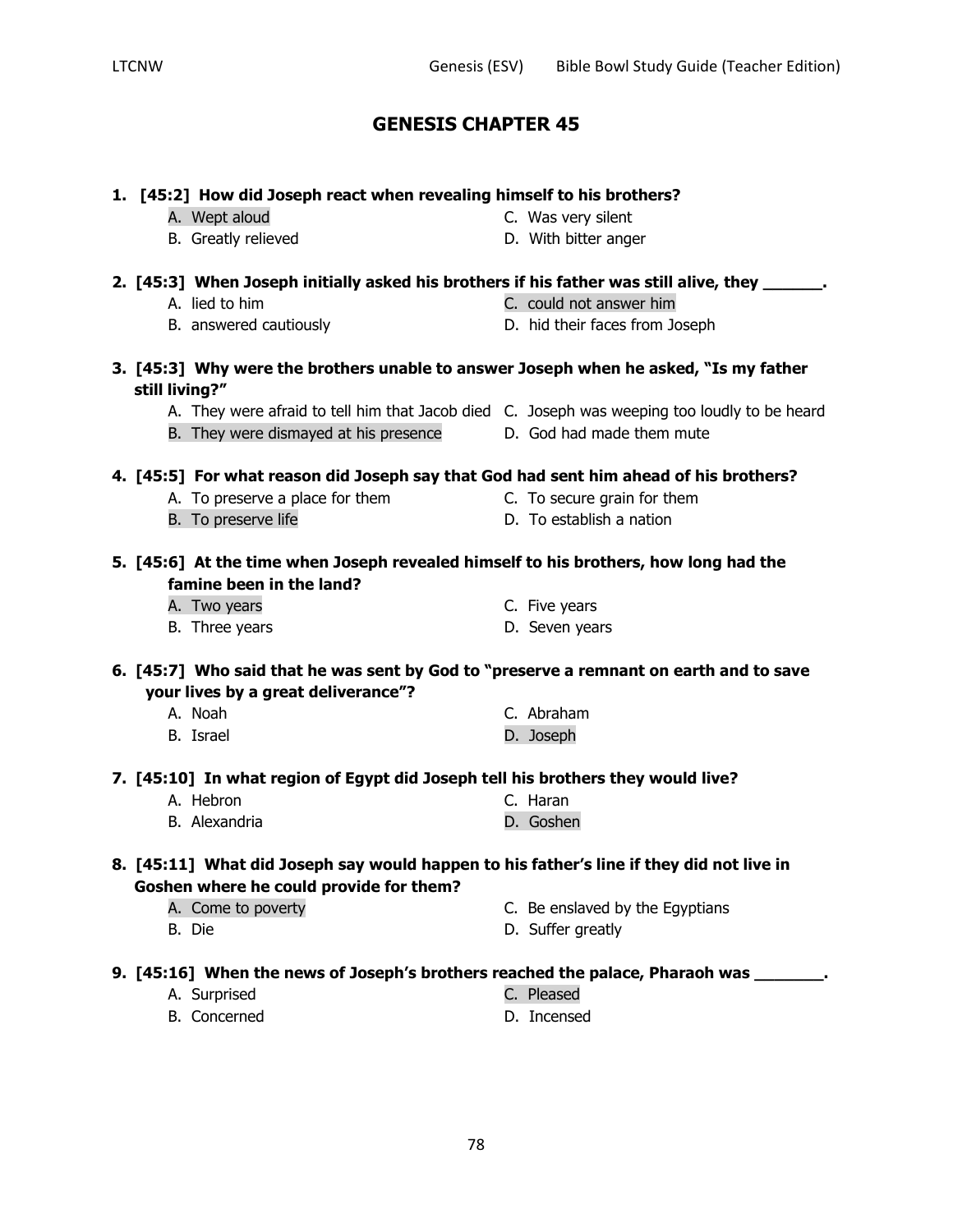### **10. [45:22] In addition to the clothing that he gave all the brothers, what did Joseph give Benjamin?**

- 
- A. Ten donkeys loaded with grain C. Ten donkeys loaded with the best things in Egypt
- B. 300 shekels of silver D. All of the above

#### **11. [45:24] As Joseph sent his brothers home to get their father, what did he say to them?**

- 
- A. Do not quarrel on the way **C.** May the LORD bless you and keep you
- B. Give thanks to the LORD for he is good D. Bring Israel at once
- 

### **12. [45:26] When the brothers told Jacob that Joseph was still alive, what was his response?**

- 
- 
- A. Joyous C. Dancing and leaping
- B. Wept **D.** Heart became numb

#### **13. [45:27] What did Jacob see that convinced him that Joseph was still alive?**

- A. A vision from God C. Joseph's silver cup
	-
- B. The wagons Joseph sent to carry him D. Remnant of Joseph's coat

#### **14. [45:28] Jacob wanted to see Joseph before what happened?**

- A. They ran out of grain Theorem C. He died
- B. The famine became more severe **D.** The spring rains began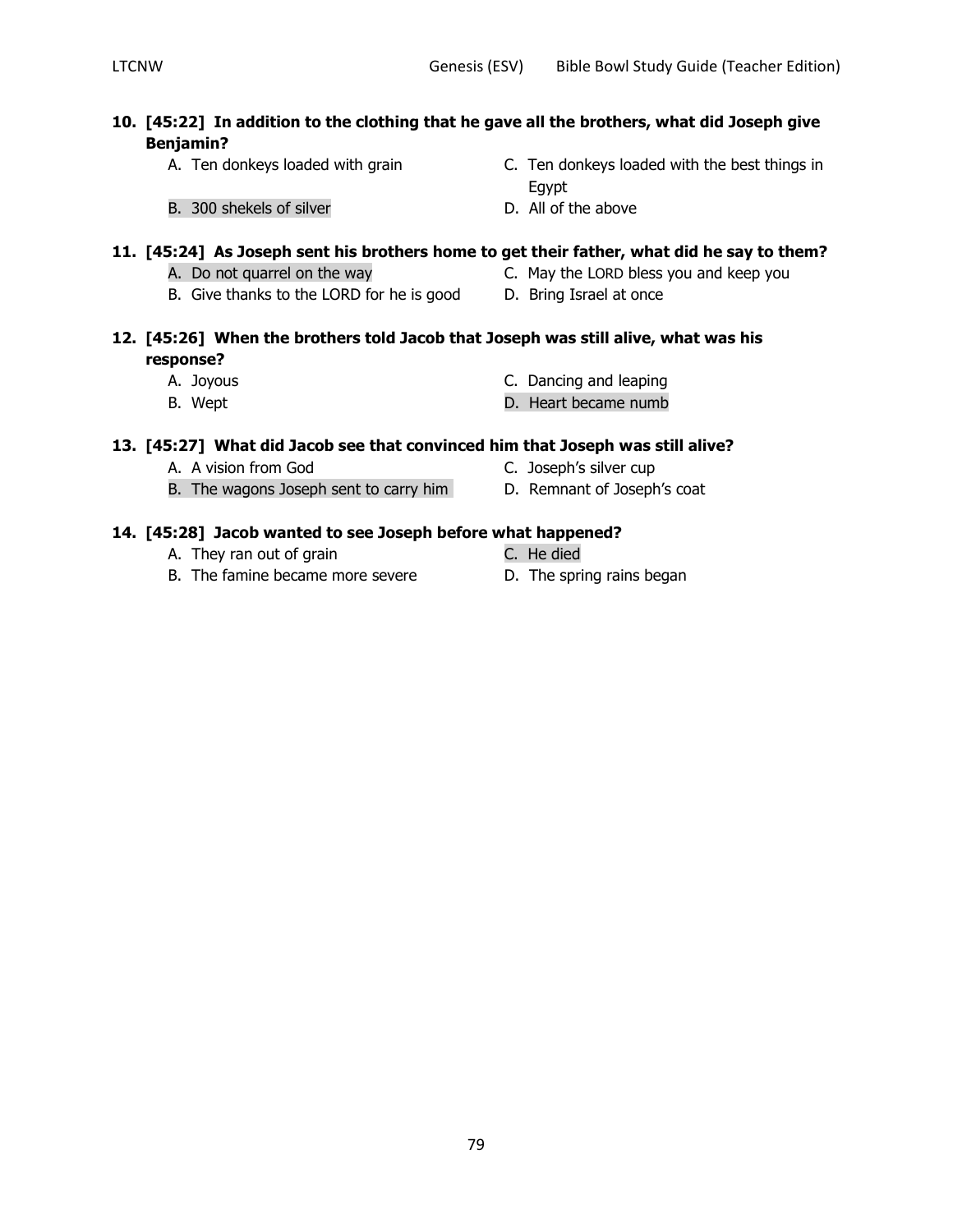| Isaac?                                                                                  |  | 1. [46:1] As Israel left for Egypt, where did he offer sacrifices to the God of his father |
|-----------------------------------------------------------------------------------------|--|--------------------------------------------------------------------------------------------|
| A. Paddan Aram                                                                          |  | C. Shiloh                                                                                  |
| B. Hebron                                                                               |  | D. Beersheba                                                                               |
|                                                                                         |  | 2. [46:3] When God appeared to Isaac in a vision, he said, "Do not be afraid to go down to |
| Egypt for ______________."<br>A. I am your Rock and your Shield                         |  | C. Where you are, there I will also be                                                     |
| B. There I will make you into a great nation D. Safe shall you ever be                  |  |                                                                                            |
|                                                                                         |  |                                                                                            |
| 3. [46:4] Who did God tell Israel would close his eyes?                                 |  |                                                                                            |
| A. God himself                                                                          |  | C. Judah                                                                                   |
| B. Rachel                                                                               |  | D. Joseph                                                                                  |
| 4. [46:11] Gershon, Kohath, and Merari were the sons of whom?                           |  |                                                                                            |
| A. Levi                                                                                 |  | C. Judah                                                                                   |
| <b>B.</b> Ishmael                                                                       |  | D. Manasseh                                                                                |
| 5. [46:12] Name the two sons of Judah that died in Canaan.                              |  |                                                                                            |
| A. Perez and Er                                                                         |  | C. Onan and Perez                                                                          |
| B. Peleg and Perez                                                                      |  | D. Er and Onan                                                                             |
| 6. [46:15] The sons and daughters of Leah who traveled with Israel to Egypt totaled how |  |                                                                                            |
| many?                                                                                   |  |                                                                                            |
| A. Six                                                                                  |  | C. Twenty-five                                                                             |
| B. Eighteen                                                                             |  | D. Thirty-three                                                                            |
|                                                                                         |  | 7. [46:20] Which of the following were Israel's grandsons who were born in Egypt?          |
| A. Gershon and Merari                                                                   |  | C. Peleg and Perez                                                                         |
| B. Manasseh and Ephraim                                                                 |  | D. Hezron and Hamul                                                                        |
|                                                                                         |  | 8. [46:26] The direct descendants of Jacob, not counting his son's wives, who went with    |
| him to Egypt, numbered how many people?                                                 |  |                                                                                            |
| A. Fifty-five                                                                           |  | C. Seventy                                                                                 |
| B. Sixty-six                                                                            |  | D. Seventy-five                                                                            |
|                                                                                         |  |                                                                                            |

### **9. [46:28] Why did Jacob send Judah ahead of him to Joseph?**

- A. To get directions to Goshen **C.** To prepare the Passover
- B. To take gifts to Pharaoh D. To have Simeon released from jail
- - 80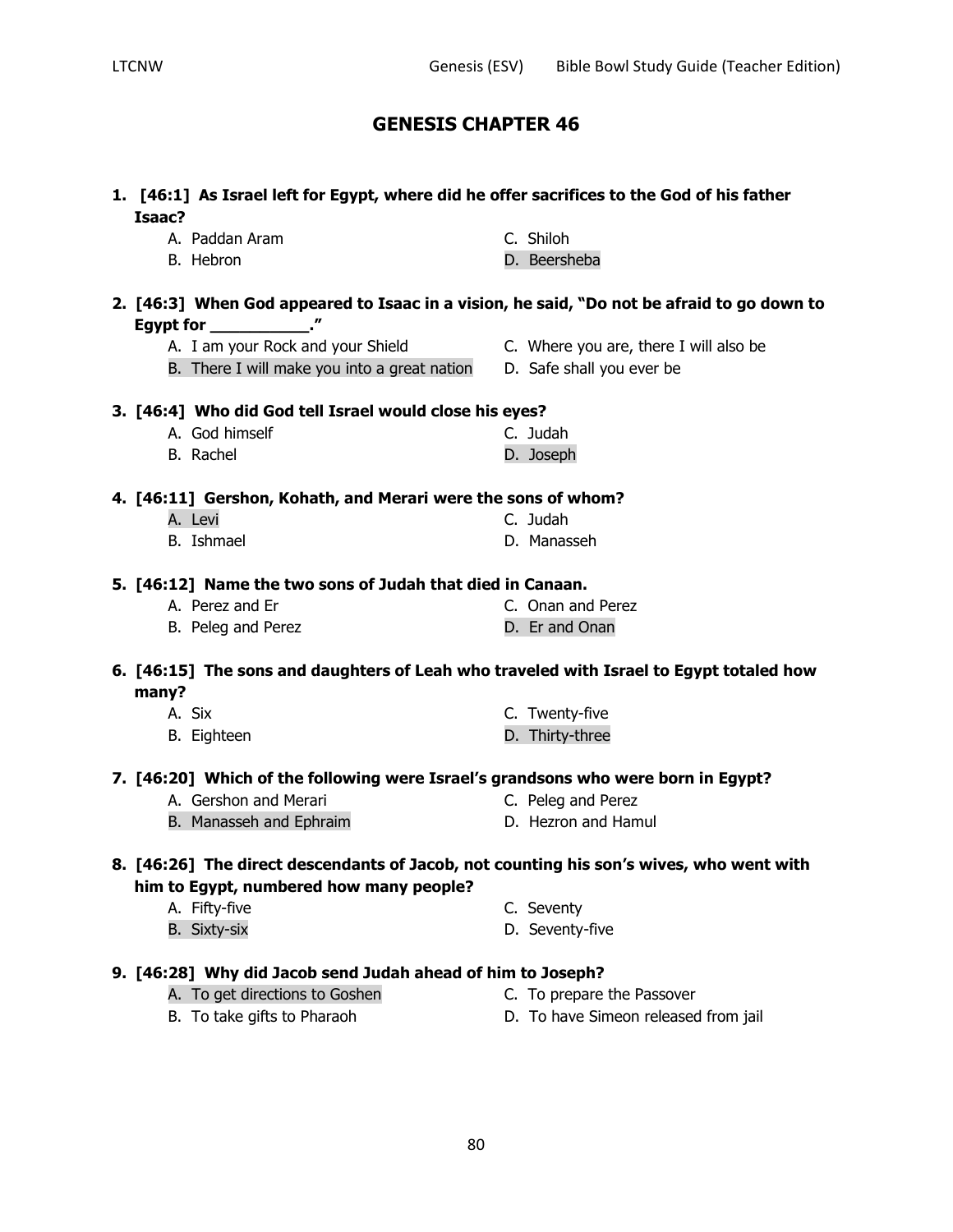### **10. [46:29] Where did Joseph meet his father when Israel arrived in Egypt?**

- A. Pharaoh's palace C. Goshen
- 
- 
- B. At the city gates **D.** Potiphar's house
- **11. [46:34] Why did Joseph say his family would be allowed to settle in the region of Goshen?**
	-
	- B. Shepherds are abominable to Egyptians D. Goshen was where the family of Pharaoh's
	- A. Pharaoh would command it C. Goshen had plenty of room for their livestock
		- household lived

#### **12. [46:33-34] What answer did Joseph instruct his brothers to answer when Pharaoh asked them their occupation?**

- 
- 
- A. Farmers **C. Keepers of livestock**
- B. Brick makers **B. Example 19** Section 1. Tent makers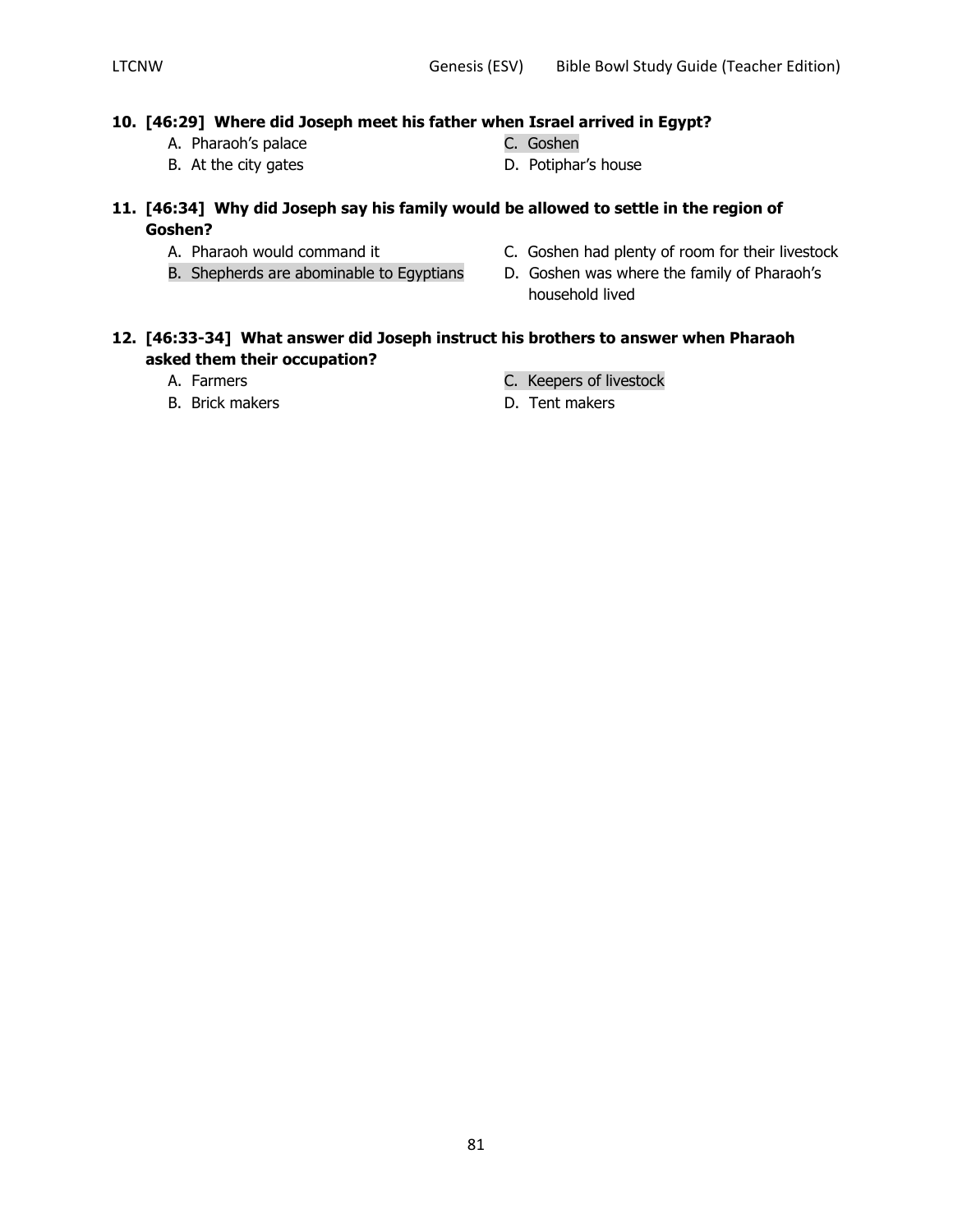|                           | 1. [47:2] Joseph chose _________ and presented them before Pharaoh.             |                                                                                        |
|---------------------------|---------------------------------------------------------------------------------|----------------------------------------------------------------------------------------|
|                           | A. five of his brothers                                                         | C. gifts of gold and silver                                                            |
|                           | B. the best of Egypt                                                            | D. five spotless lambs                                                                 |
|                           |                                                                                 | 2. [47:3-4] After returning to Egypt with their father, which of the following did the |
| brothers say to Pharaoh?  |                                                                                 |                                                                                        |
|                           | A. We are shepherds just like our brothers                                      | C. Your servants' flocks have no pasture                                               |
|                           | B. The famine is severe in Goshen                                               | D. All of the above                                                                    |
|                           | 3. [47:6] Where did Pharaoh tell Joseph to settle his family?                   |                                                                                        |
|                           | A. In the best part of the land                                                 | C. In Canaan                                                                           |
|                           | B. In Goshen, where the famine was over D. In the palace                        |                                                                                        |
|                           | 4. [47:7] What did Jacob do when Joseph presented him to Pharaoh?               |                                                                                        |
|                           | A. Bowed low to greet Pharaoh                                                   | C. Blessed Pharaoh                                                                     |
|                           | B. Thanked Pharaoh for saving his family                                        | D. Turned his face away from Pharaoh                                                   |
|                           | 5. [47:8] What question did Pharaoh ask of Jacob?                               |                                                                                        |
|                           | A. Who do you worship?                                                          | C. Is your wife with you?                                                              |
|                           | B. Will you eat at my table tonight?                                            | D. How many are the days of the years of your                                          |
|                           |                                                                                 | life?                                                                                  |
|                           |                                                                                 | 6. [47:9] Jacob told Pharaoh that the days of the years of his sojourning were ____    |
|                           | A. a hundred and twenty                                                         | C. a hundred and forty-five                                                            |
|                           | B. a hundred and thirty                                                         | D. many and difficult                                                                  |
|                           | 7. [47:11] In what district of Egypt did Joseph settle his father and brothers? |                                                                                        |
| A. Ramses                 |                                                                                 | C. Giza                                                                                |
| B. Luxor                  |                                                                                 | D. Alexandria                                                                          |
|                           | 8. [47:12] Joseph provided his father and all of his household with food _      |                                                                                        |
| A. in equal portions      |                                                                                 | C. but Benjamin received five times as much                                            |
|                           | B. according to the number of their dependants D. in abundance                  |                                                                                        |
|                           |                                                                                 | 9. [47:13] There was no food in the whole region because of the famine; both Egypt and |
| Canaan Participate Canaan |                                                                                 |                                                                                        |
| A. Was in despair         |                                                                                 | C. Languished                                                                          |
|                           | B. Had enough food                                                              | D. Withered in the heat                                                                |
|                           |                                                                                 | 10. [47:14] Joseph collected all the money in Egypt and Canaan as payment for what?    |
| A. Property               |                                                                                 | C. Grain                                                                               |

B. Taxes to Pharaoh D. Livestock

- 
-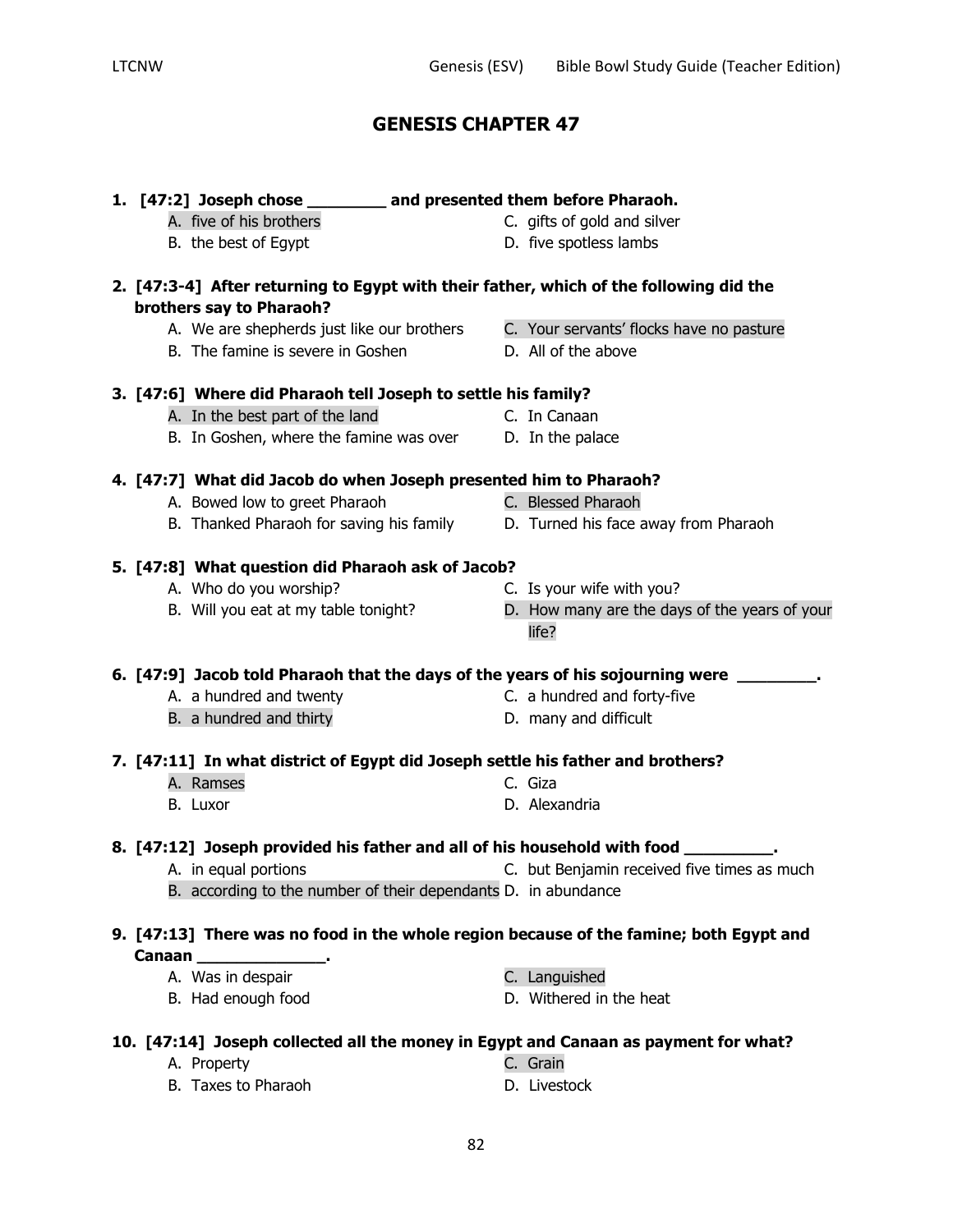| 11. [47:16] When the money was gone, what did the people bring to Joseph to exchange<br>for food?                           |                                            |
|-----------------------------------------------------------------------------------------------------------------------------|--------------------------------------------|
| A. Homes                                                                                                                    | C. Children                                |
| <b>B.</b> Livestock                                                                                                         | D. Property                                |
| 12. [47:19-20] When the people's money and livestock were gone, what did they exchange                                      |                                            |
| for food?                                                                                                                   |                                            |
| A. Their slaves                                                                                                             | C. Their household gods                    |
| B. Their land and themselves                                                                                                | D. Their gold and silver                   |
| 13. [47:21] Joseph made the Egyptian people into ___________.                                                               |                                            |
| A. despair                                                                                                                  | C. servants                                |
| B. poverty                                                                                                                  | D. hopelessness                            |
| 14. [47:25] What did the Egyptians say about Joseph after he had bought all of their land<br>and reduced them to servitude? |                                            |
| A. He had saved their lives                                                                                                 | C. He was too powerful                     |
| B. He was unfair                                                                                                            | D. He was greedy                           |
| 15. [47:28] How many years did Jacob live in Egypt?                                                                         |                                            |
| A. Thirteen                                                                                                                 | C. Seventeen                               |
| B. Fifteen                                                                                                                  | D. Nineteen                                |
| 16. [47:30] What request did Jacob have of Joseph when the time drew near for him to die?                                   |                                            |
| A. Do not mourn for me                                                                                                      | C. Forgive your brothers and care for them |
| B. Do not bury me in Egypt                                                                                                  | D. Bury me next to my beloved, Rachel      |
| 17. [47:31] After Joseph promised his father that he would not bury him in Egypt, what did<br>Israel do?                    |                                            |

- A. Drew up his feet and breathed his last C. Asked to see Pharaoh
- B. Bowed himself on the head of his bed D. Fell asleep
- -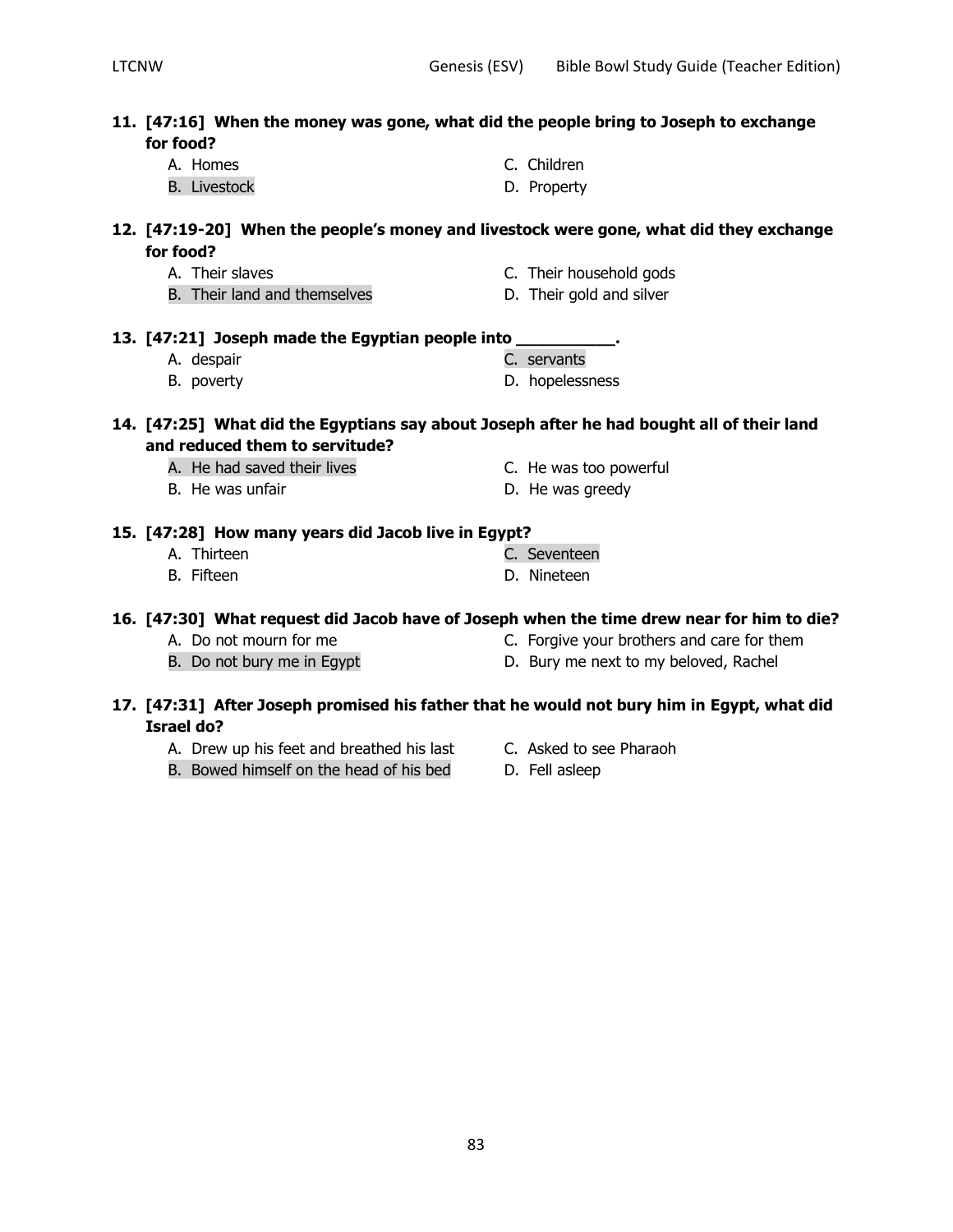| respond?                                                                                                                                               | 1. [48:1-2] When Jacob was told that Joseph had come to him when he was ill, how did he      |
|--------------------------------------------------------------------------------------------------------------------------------------------------------|----------------------------------------------------------------------------------------------|
| A. Drew his knees and breathed his last                                                                                                                | C. Overwhelmed with joy                                                                      |
| B. Rallied his strength and set up in bed                                                                                                              | D. Asked Joseph to leave him in peace                                                        |
| 2. [48:5] Jacob said that Ephraim and Manasseh would be _________.                                                                                     |                                                                                              |
| A. Joseph's                                                                                                                                            | C. Jacob's                                                                                   |
| B. God's                                                                                                                                               | D. Pharaoh's                                                                                 |
| 3. [48:6] Jacob said that any of Joseph's children born after Ephraim and Manasseh would<br>be called by the names of __________ in their inheritance. |                                                                                              |
| A. their brothers                                                                                                                                      | C. Joseph                                                                                    |
| B. their mother                                                                                                                                        | D. their forefathers                                                                         |
|                                                                                                                                                        |                                                                                              |
| 4. [48:7] Rachel was buried beside the road to _____________.                                                                                          |                                                                                              |
| A. Jerusalem                                                                                                                                           | C. Ephrath                                                                                   |
| B. Hebron                                                                                                                                              | D. Emmaus                                                                                    |
|                                                                                                                                                        | 5. [48:11] Israel told Joseph that he never expected to see Joseph's face again, but God has |
| A. blessed me                                                                                                                                          | C. been faithful to his word                                                                 |
| B. let me to see your offspring, too                                                                                                                   | D. smiled on me                                                                              |
| 6. [48:15-16] When Jacob blessed Joseph, how did he describe God?                                                                                      |                                                                                              |
| A. His shepherd all his life                                                                                                                           | C. God before whom Isaac and Esau walked                                                     |
| B. Angel who guided his way <b>Example 20</b> D. All of the above                                                                                      |                                                                                              |
| 7. [48:17] When Joseph saw his father placing his right hand on Ephraim's head, he was                                                                 |                                                                                              |
| A. joyful                                                                                                                                              | C. displeased                                                                                |
| B. angry                                                                                                                                               | D. disheartened                                                                              |
| 8. [48:17-19] What was Israel's response to Joseph when he tried to move his father's<br>hand so his right hand was on Manasseh's head?                |                                                                                              |
| A. He apologized                                                                                                                                       | C. He refused                                                                                |
| B. He was angry and shook violently                                                                                                                    | D. He could not change the blessing once given                                               |
| 9. [48:20] As Israel blessed Ephraim and Manasseh, he said, Israel will pronounce<br>blessings, saying, "May God make you as _______                   |                                                                                              |
| A. Ephraim and Manasseh                                                                                                                                | C. the eastern sun, ever-rising                                                              |
| B. the east wind and the summer rain                                                                                                                   | D. a mighty warrior, strong and brave                                                        |
|                                                                                                                                                        |                                                                                              |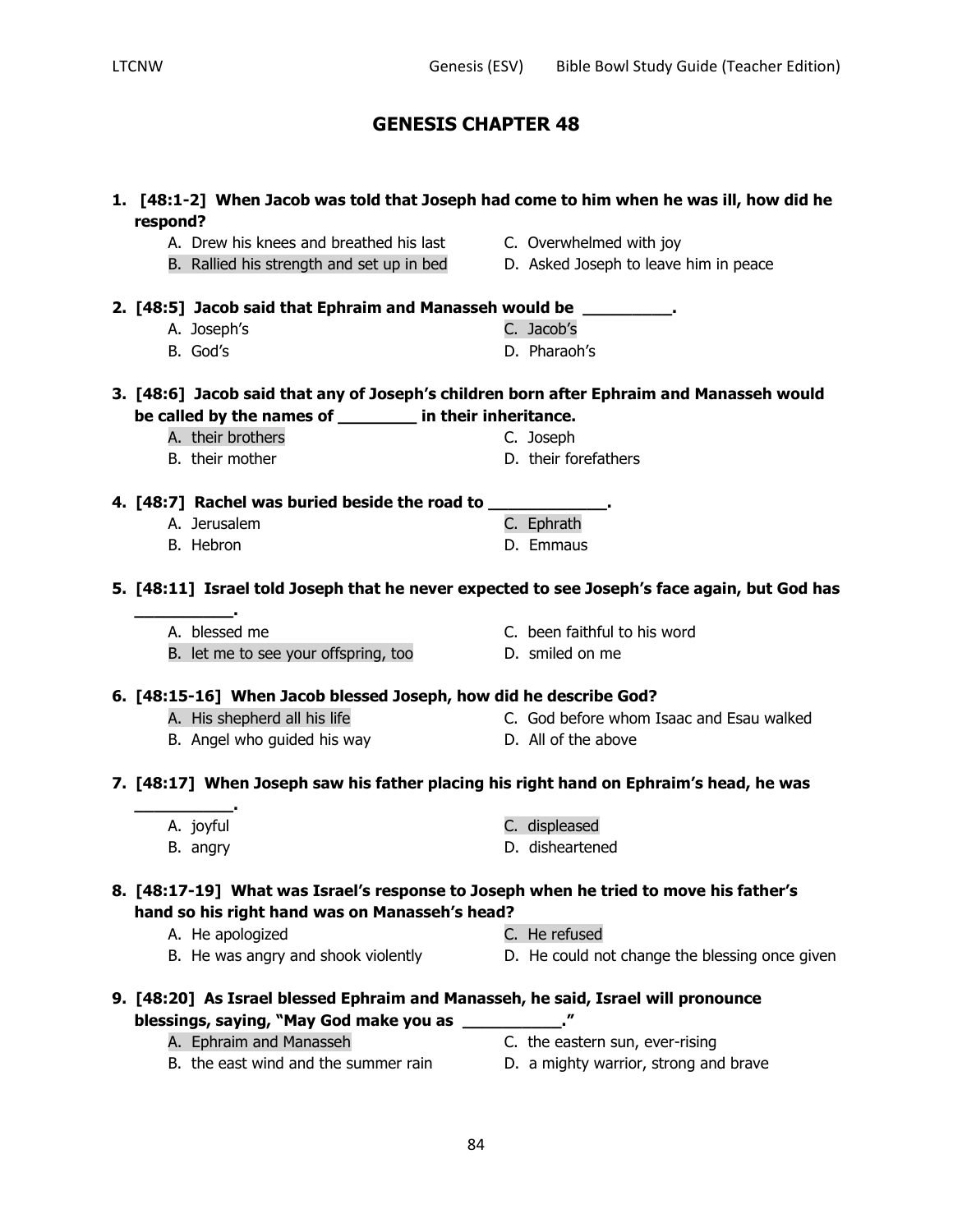| C. Judah<br>A. Reuben<br><b>B.</b> Simeon<br>D. Joseph<br>2. [49:5] Which brothers were told that their swords are weapons of violence?<br>A. Jacob and Esau<br>C. Gad and Asher<br>D. Simeon and Levi<br>B. Manasseh and Ephraim<br>3. [49:8] Who did Jacob tell that his brothers would praise him and his father's sons would<br>bow down to him?<br>A. Judah<br>C. Levi<br>B. Joseph<br>D. Dan<br>4. [49:8-9] In Jacob's blessing, who was described as a lion's cub?<br>C. Judah<br>A. Naphtali<br>B. Gad<br>D. Reuben<br>5. [49:13] Who would dwell by the shore of the sea and become a haven for ships?<br>A. Esau<br>C. Dan<br>B. Issachar<br>D. Zebulun<br>6. [49:21] ___________ is a doe let loose that bears beautiful fawns.<br>C. Issachar<br>A. Naphtali<br>B. Joseph<br>D. Levi<br>7. [49:22-24] Whose bow remained unmoved even though archers bitterly attacked him?<br>A. Reuben<br>C. Gad<br><b>B.</b> Joseph<br>D. Zebulun<br>8. [49:27] __________ is a ravenous wolf; in the morning he devours the prey, and at<br>evening dividing the plunder.<br>C. Benjamin<br>A. Simeon<br>B. Judah<br>D. Levi<br>9. [49:29] Where did Jacob say he wanted to be buried?<br>A. In the cave of Melchizedek<br>C. In Egypt<br>D. With his fathers<br>B. With Rachel |  | 1. [49:3] Which of Israel's sons was told he was "my might, the first sign of my strength"? |
|---------------------------------------------------------------------------------------------------------------------------------------------------------------------------------------------------------------------------------------------------------------------------------------------------------------------------------------------------------------------------------------------------------------------------------------------------------------------------------------------------------------------------------------------------------------------------------------------------------------------------------------------------------------------------------------------------------------------------------------------------------------------------------------------------------------------------------------------------------------------------------------------------------------------------------------------------------------------------------------------------------------------------------------------------------------------------------------------------------------------------------------------------------------------------------------------------------------------------------------------------------------------------------|--|---------------------------------------------------------------------------------------------|
|                                                                                                                                                                                                                                                                                                                                                                                                                                                                                                                                                                                                                                                                                                                                                                                                                                                                                                                                                                                                                                                                                                                                                                                                                                                                                 |  |                                                                                             |
|                                                                                                                                                                                                                                                                                                                                                                                                                                                                                                                                                                                                                                                                                                                                                                                                                                                                                                                                                                                                                                                                                                                                                                                                                                                                                 |  |                                                                                             |
|                                                                                                                                                                                                                                                                                                                                                                                                                                                                                                                                                                                                                                                                                                                                                                                                                                                                                                                                                                                                                                                                                                                                                                                                                                                                                 |  |                                                                                             |
|                                                                                                                                                                                                                                                                                                                                                                                                                                                                                                                                                                                                                                                                                                                                                                                                                                                                                                                                                                                                                                                                                                                                                                                                                                                                                 |  |                                                                                             |
|                                                                                                                                                                                                                                                                                                                                                                                                                                                                                                                                                                                                                                                                                                                                                                                                                                                                                                                                                                                                                                                                                                                                                                                                                                                                                 |  |                                                                                             |
|                                                                                                                                                                                                                                                                                                                                                                                                                                                                                                                                                                                                                                                                                                                                                                                                                                                                                                                                                                                                                                                                                                                                                                                                                                                                                 |  |                                                                                             |
|                                                                                                                                                                                                                                                                                                                                                                                                                                                                                                                                                                                                                                                                                                                                                                                                                                                                                                                                                                                                                                                                                                                                                                                                                                                                                 |  |                                                                                             |
|                                                                                                                                                                                                                                                                                                                                                                                                                                                                                                                                                                                                                                                                                                                                                                                                                                                                                                                                                                                                                                                                                                                                                                                                                                                                                 |  |                                                                                             |
|                                                                                                                                                                                                                                                                                                                                                                                                                                                                                                                                                                                                                                                                                                                                                                                                                                                                                                                                                                                                                                                                                                                                                                                                                                                                                 |  |                                                                                             |
|                                                                                                                                                                                                                                                                                                                                                                                                                                                                                                                                                                                                                                                                                                                                                                                                                                                                                                                                                                                                                                                                                                                                                                                                                                                                                 |  |                                                                                             |
|                                                                                                                                                                                                                                                                                                                                                                                                                                                                                                                                                                                                                                                                                                                                                                                                                                                                                                                                                                                                                                                                                                                                                                                                                                                                                 |  |                                                                                             |
|                                                                                                                                                                                                                                                                                                                                                                                                                                                                                                                                                                                                                                                                                                                                                                                                                                                                                                                                                                                                                                                                                                                                                                                                                                                                                 |  |                                                                                             |
|                                                                                                                                                                                                                                                                                                                                                                                                                                                                                                                                                                                                                                                                                                                                                                                                                                                                                                                                                                                                                                                                                                                                                                                                                                                                                 |  |                                                                                             |
|                                                                                                                                                                                                                                                                                                                                                                                                                                                                                                                                                                                                                                                                                                                                                                                                                                                                                                                                                                                                                                                                                                                                                                                                                                                                                 |  |                                                                                             |
|                                                                                                                                                                                                                                                                                                                                                                                                                                                                                                                                                                                                                                                                                                                                                                                                                                                                                                                                                                                                                                                                                                                                                                                                                                                                                 |  |                                                                                             |
|                                                                                                                                                                                                                                                                                                                                                                                                                                                                                                                                                                                                                                                                                                                                                                                                                                                                                                                                                                                                                                                                                                                                                                                                                                                                                 |  |                                                                                             |
|                                                                                                                                                                                                                                                                                                                                                                                                                                                                                                                                                                                                                                                                                                                                                                                                                                                                                                                                                                                                                                                                                                                                                                                                                                                                                 |  |                                                                                             |
|                                                                                                                                                                                                                                                                                                                                                                                                                                                                                                                                                                                                                                                                                                                                                                                                                                                                                                                                                                                                                                                                                                                                                                                                                                                                                 |  |                                                                                             |
|                                                                                                                                                                                                                                                                                                                                                                                                                                                                                                                                                                                                                                                                                                                                                                                                                                                                                                                                                                                                                                                                                                                                                                                                                                                                                 |  |                                                                                             |
|                                                                                                                                                                                                                                                                                                                                                                                                                                                                                                                                                                                                                                                                                                                                                                                                                                                                                                                                                                                                                                                                                                                                                                                                                                                                                 |  |                                                                                             |
|                                                                                                                                                                                                                                                                                                                                                                                                                                                                                                                                                                                                                                                                                                                                                                                                                                                                                                                                                                                                                                                                                                                                                                                                                                                                                 |  |                                                                                             |
|                                                                                                                                                                                                                                                                                                                                                                                                                                                                                                                                                                                                                                                                                                                                                                                                                                                                                                                                                                                                                                                                                                                                                                                                                                                                                 |  |                                                                                             |
|                                                                                                                                                                                                                                                                                                                                                                                                                                                                                                                                                                                                                                                                                                                                                                                                                                                                                                                                                                                                                                                                                                                                                                                                                                                                                 |  |                                                                                             |
|                                                                                                                                                                                                                                                                                                                                                                                                                                                                                                                                                                                                                                                                                                                                                                                                                                                                                                                                                                                                                                                                                                                                                                                                                                                                                 |  |                                                                                             |
|                                                                                                                                                                                                                                                                                                                                                                                                                                                                                                                                                                                                                                                                                                                                                                                                                                                                                                                                                                                                                                                                                                                                                                                                                                                                                 |  |                                                                                             |
|                                                                                                                                                                                                                                                                                                                                                                                                                                                                                                                                                                                                                                                                                                                                                                                                                                                                                                                                                                                                                                                                                                                                                                                                                                                                                 |  |                                                                                             |
|                                                                                                                                                                                                                                                                                                                                                                                                                                                                                                                                                                                                                                                                                                                                                                                                                                                                                                                                                                                                                                                                                                                                                                                                                                                                                 |  |                                                                                             |
|                                                                                                                                                                                                                                                                                                                                                                                                                                                                                                                                                                                                                                                                                                                                                                                                                                                                                                                                                                                                                                                                                                                                                                                                                                                                                 |  |                                                                                             |
| 10. [49:31] Who did Jacob say were buried in the burial place that Abraham bought from                                                                                                                                                                                                                                                                                                                                                                                                                                                                                                                                                                                                                                                                                                                                                                                                                                                                                                                                                                                                                                                                                                                                                                                          |  |                                                                                             |
| <b>Ephron?</b>                                                                                                                                                                                                                                                                                                                                                                                                                                                                                                                                                                                                                                                                                                                                                                                                                                                                                                                                                                                                                                                                                                                                                                                                                                                                  |  |                                                                                             |
| C. Abraham, Isaac and Esau<br>A. Abraham, Isaac, Rebekah and Rachel                                                                                                                                                                                                                                                                                                                                                                                                                                                                                                                                                                                                                                                                                                                                                                                                                                                                                                                                                                                                                                                                                                                                                                                                             |  |                                                                                             |
| B. Abraham and Isaac                                                                                                                                                                                                                                                                                                                                                                                                                                                                                                                                                                                                                                                                                                                                                                                                                                                                                                                                                                                                                                                                                                                                                                                                                                                            |  | D. Abraham, Sarah, Isaac, Rebekah, and Leah                                                 |